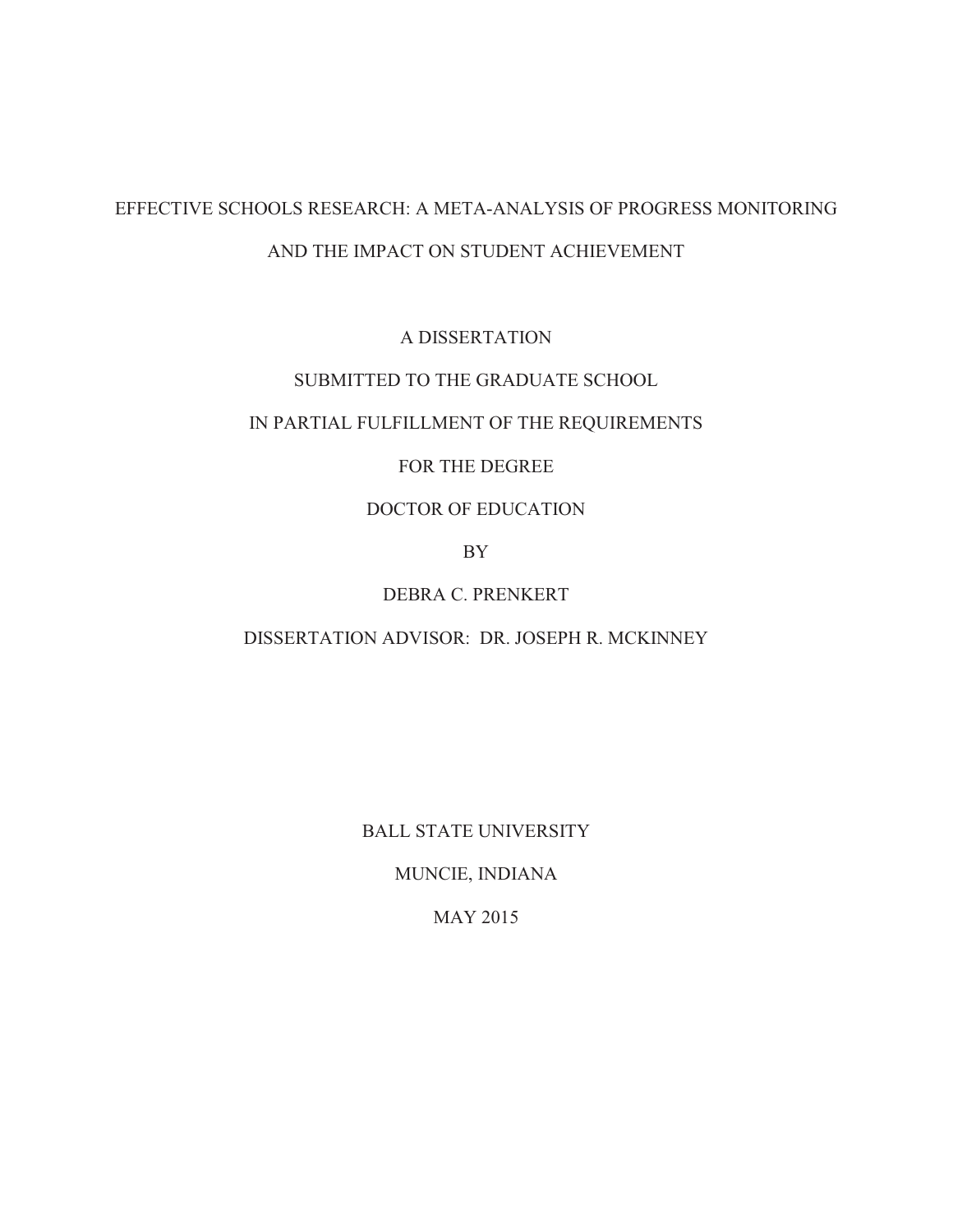**©** Debra C. Prenkert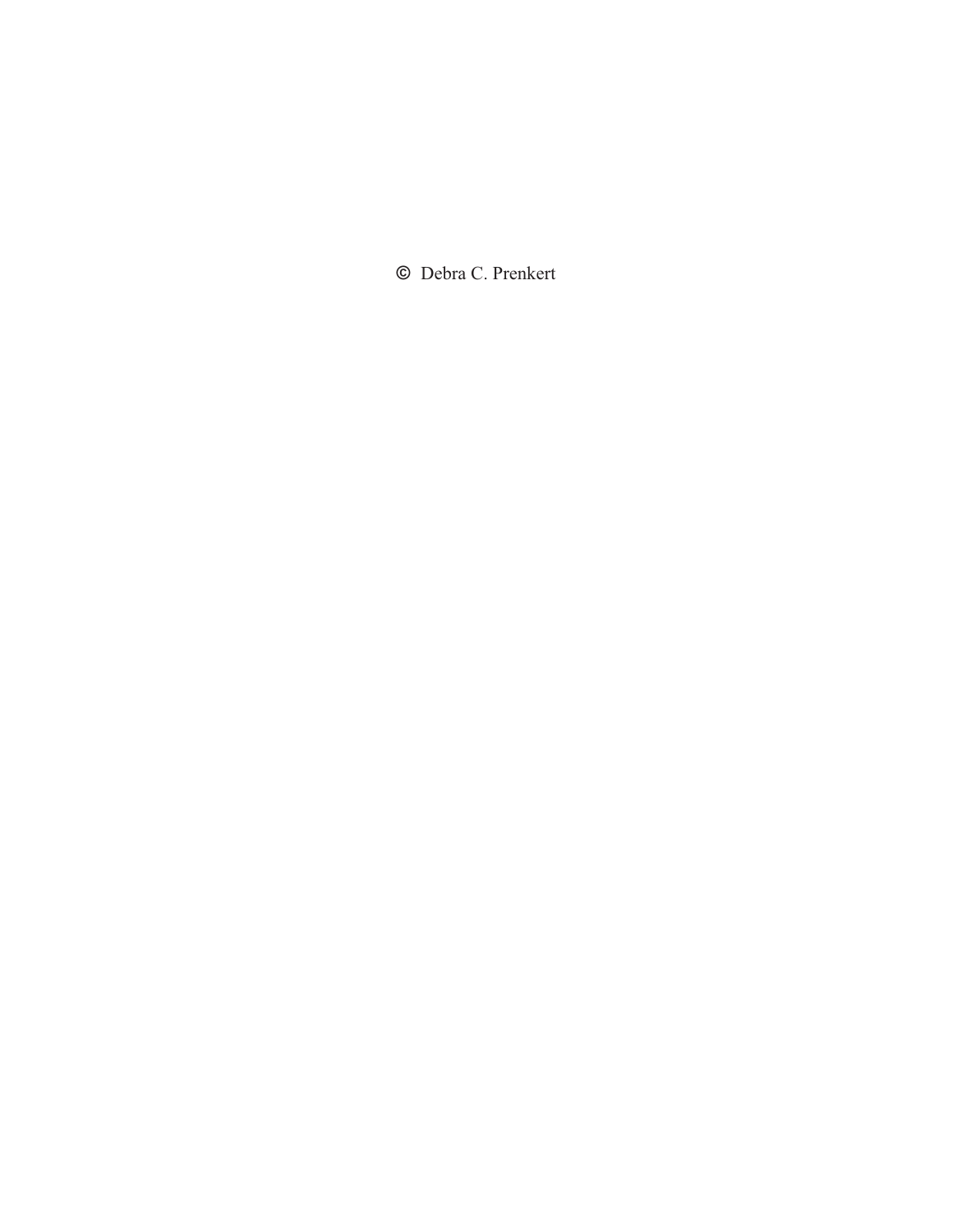## EFFECTIVE SCHOOLS RESEARCH: A META-ANALYSIS OF PROGRESS MONITORING

### AND THE IMPACT ON STUDENT ACHIEVEMENT

### A DISSERTATION

# SUBMITTED TO THE GRADUATE SCHOOL

# IN PARTIAL FULFILLMENT OF THE REQUIREMENTS

## FOR THE DEGREE

### DOCTOR OF EDUCATION

### BY

### DEBRA C. PRENKERT

### DISSERTATION ADVISOR: DR. JOSEPH R. MCKINNEY

\_\_\_\_\_\_\_\_\_\_\_\_\_\_\_\_\_\_\_\_ \_\_\_\_\_\_\_\_\_\_\_\_\_\_\_\_\_\_\_\_\_\_

\_\_\_\_\_\_\_\_\_\_\_\_\_\_\_\_\_\_\_\_ \_\_\_\_\_\_\_\_\_\_\_\_\_\_\_\_\_\_\_\_\_\_

\_\_\_\_\_\_\_\_\_\_\_\_\_\_\_\_\_\_\_\_ \_\_\_\_\_\_\_\_\_\_\_\_\_\_\_\_\_\_\_\_\_\_

\_\_\_\_\_\_\_\_\_\_\_\_\_\_\_\_\_\_\_\_ \_\_\_\_\_\_\_\_\_\_\_\_\_\_\_\_\_\_\_\_\_\_

Committee Approval:

Committee Chairperson Date

 $\mathcal{L}_\mathcal{L} = \mathcal{L}_\mathcal{L} = \mathcal{L}_\mathcal{L} = \mathcal{L}_\mathcal{L} = \mathcal{L}_\mathcal{L} = \mathcal{L}_\mathcal{L} = \mathcal{L}_\mathcal{L} = \mathcal{L}_\mathcal{L} = \mathcal{L}_\mathcal{L} = \mathcal{L}_\mathcal{L} = \mathcal{L}_\mathcal{L} = \mathcal{L}_\mathcal{L} = \mathcal{L}_\mathcal{L} = \mathcal{L}_\mathcal{L} = \mathcal{L}_\mathcal{L} = \mathcal{L}_\mathcal{L} = \mathcal{L}_\mathcal{L}$ 

**Committee Member** Date

Committee Member Date

Committee Member Date

**Committee Member** Date

Dean of Graduate School Date

 $\overline{\phantom{a}}$  , and the contribution of the contribution of  $\overline{\phantom{a}}$  , and the contribution of  $\overline{\phantom{a}}$ 

BALL STATE UNIVERSITY MUNCIE, INDIANA MAY, 2015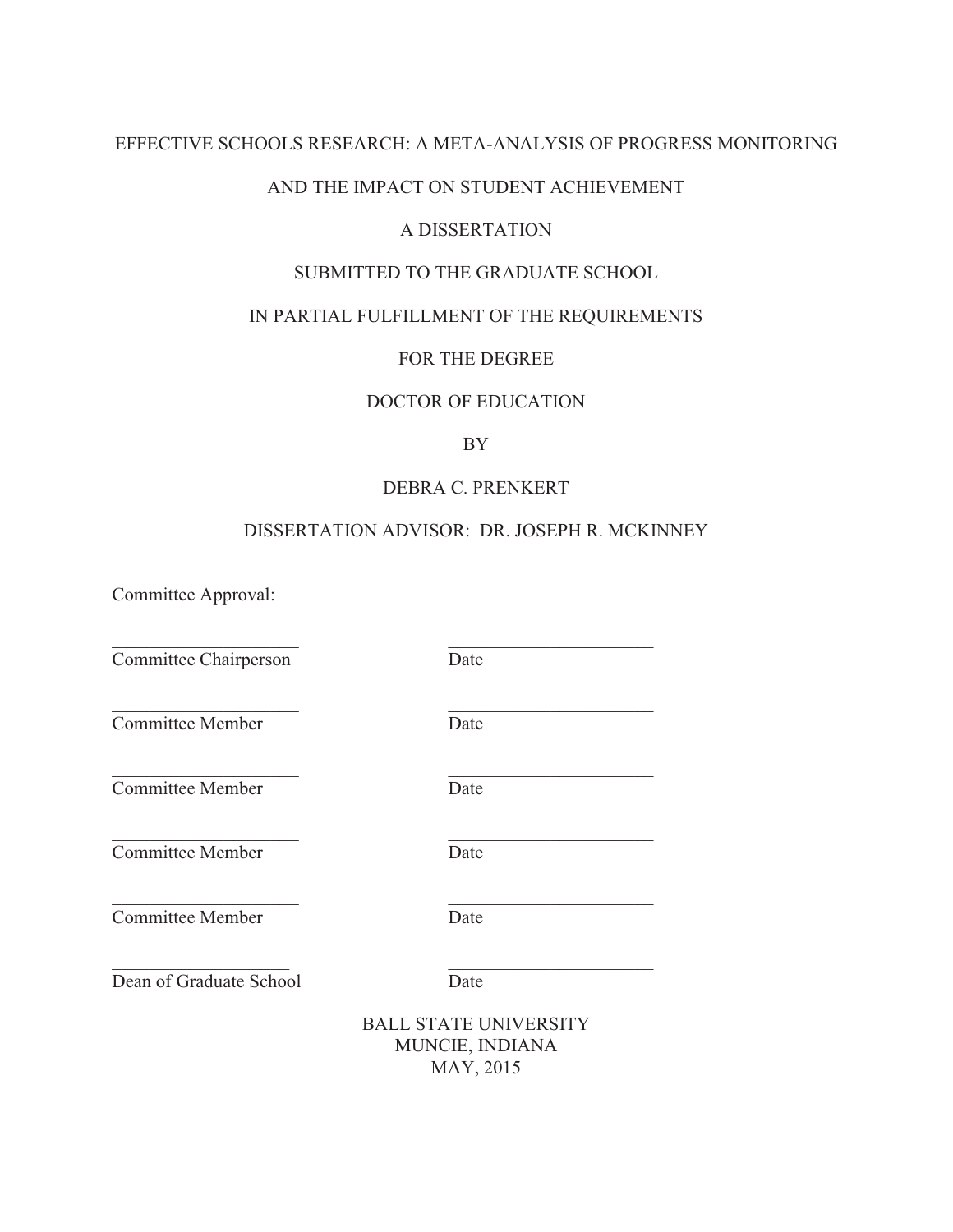#### **ABSTRACT**

Dissertation: Effective Schools Research: A Meta-Analysis of Progress Monitoring and the Impact on Student Achievement

Author: Debra C. Prenkert

Degree: Doctor of Education

College: Teachers College

Date: May 2015

This limited meta-analysis on the Effective Schools Research topic of progress monitoring included 11 studies with 13 effect sizes. Twelve of the effect sizes focused on students at the elementary level and one focused on middle school, of the 11 studies, 6 used a randomized controlled study as their methodology. The studies included in this meta-analysis represented an assortment of dissertations, journal articles, and studies published for research organizations. All of the studies gave an effect size and sample size, were published after 2001, and had to include progress monitoring and a culminating assessment in order to be included in the study.

Utilizing the technique of subgroup analysis, two moderator variables were considered in this study. The dichotomous variable of reading and mathematics showed a substantial difference in relationship to the impact of progress monitoring on student achievement. The subject area of mathematics  $g = 0.543$  had a much larger effect-size than the subject area of reading g=.142. Unfortunately, when investigating the subgroup of poverty no relationship could be determined from these studies between the amount of poverty and the impact progress monitoring has on student achievement. Additionally, when meta-regression was utilized to examine the continuous variable of free and reduced-price lunch, although there was a negative

iii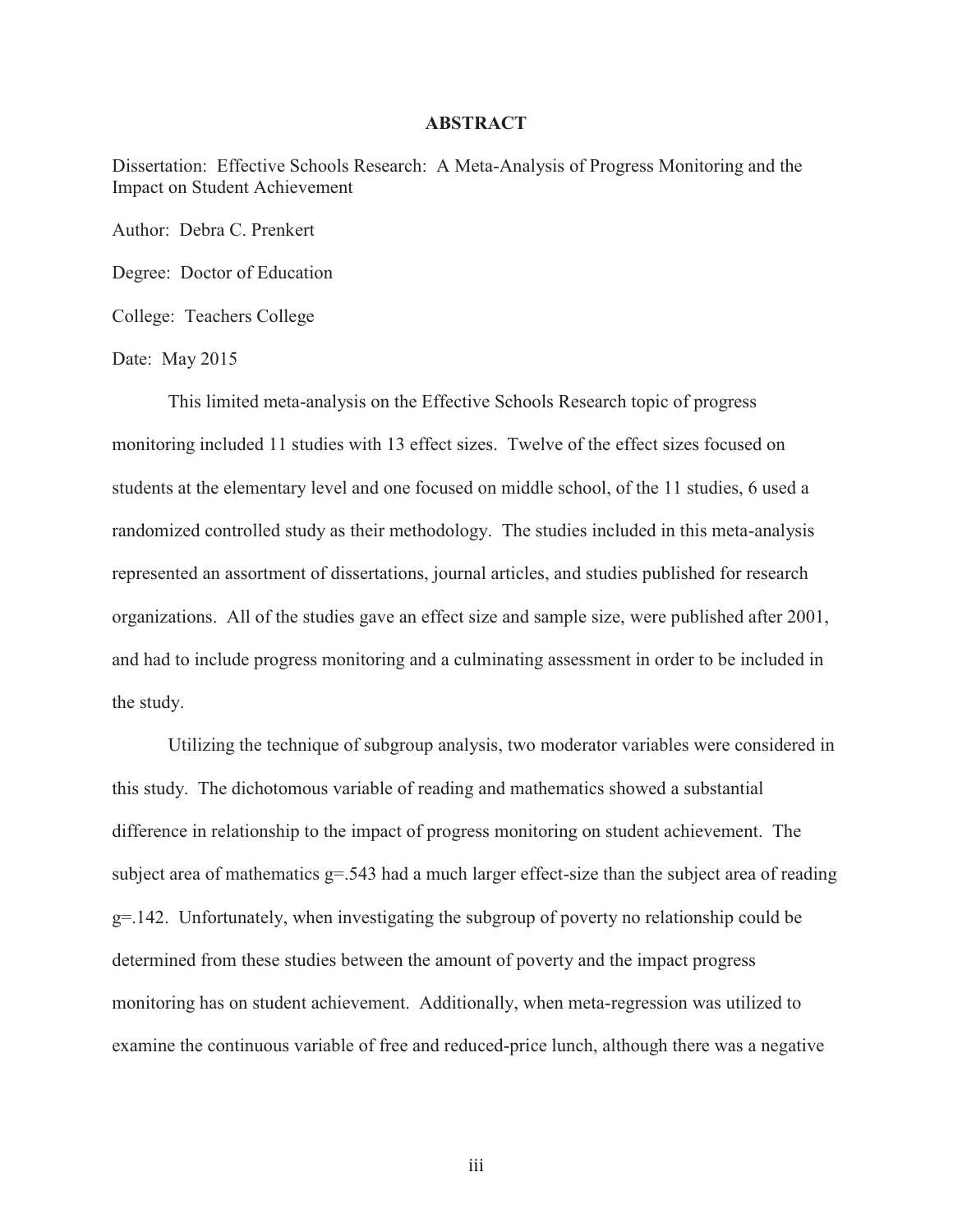slope, no correlation between the effects of poverty and progress monitoring could be determined within the studies in this meta-analysis.

 Additional research in the area of progress monitoring is still needed and is outlined within this study. As tools and software continue to be developed in the area of progress monitoring this study gives guidance to consider for educators and the impact that it has on student achievement.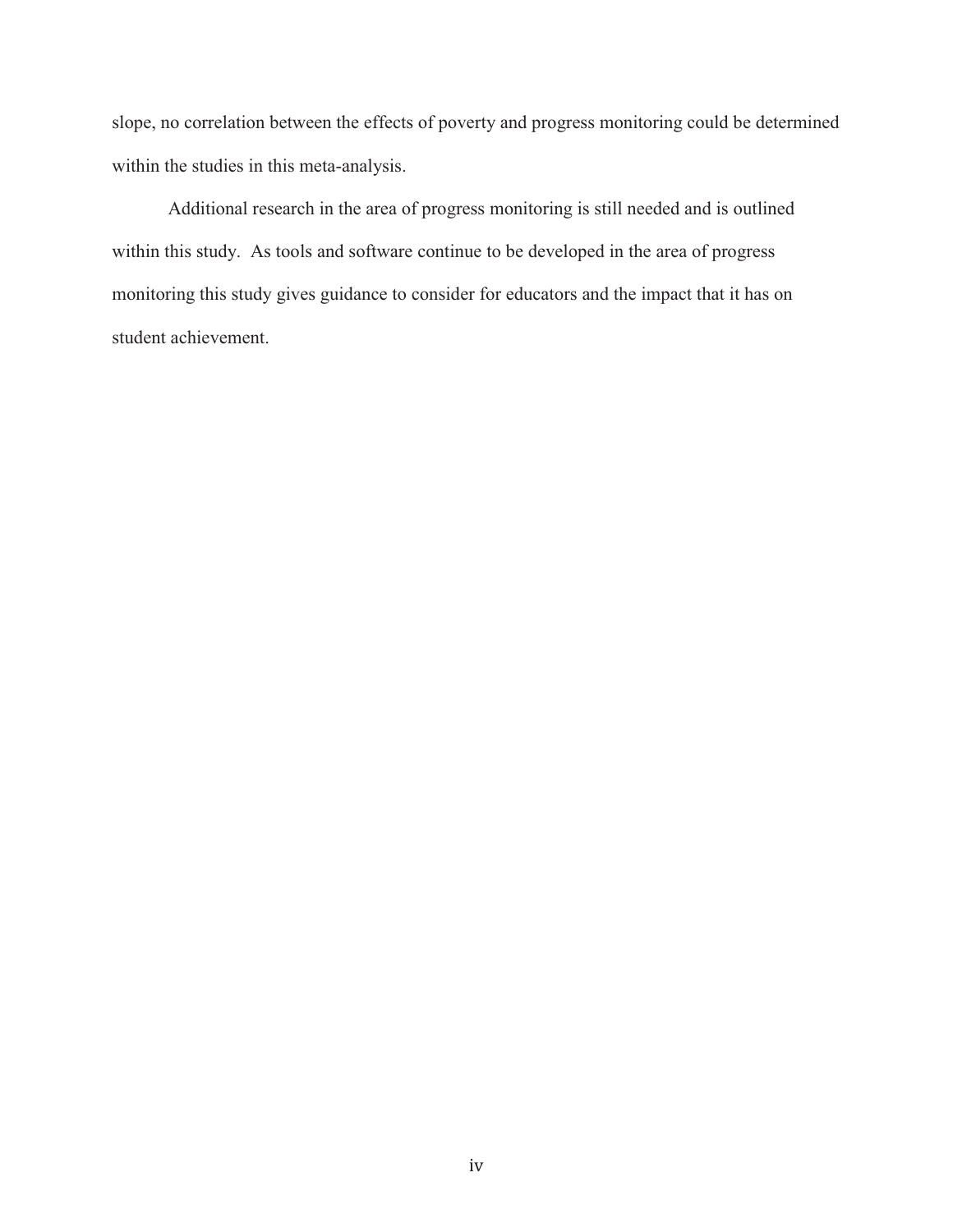# DEDICATION

To my husband Jamie Prenkert- who has helped me to see my potential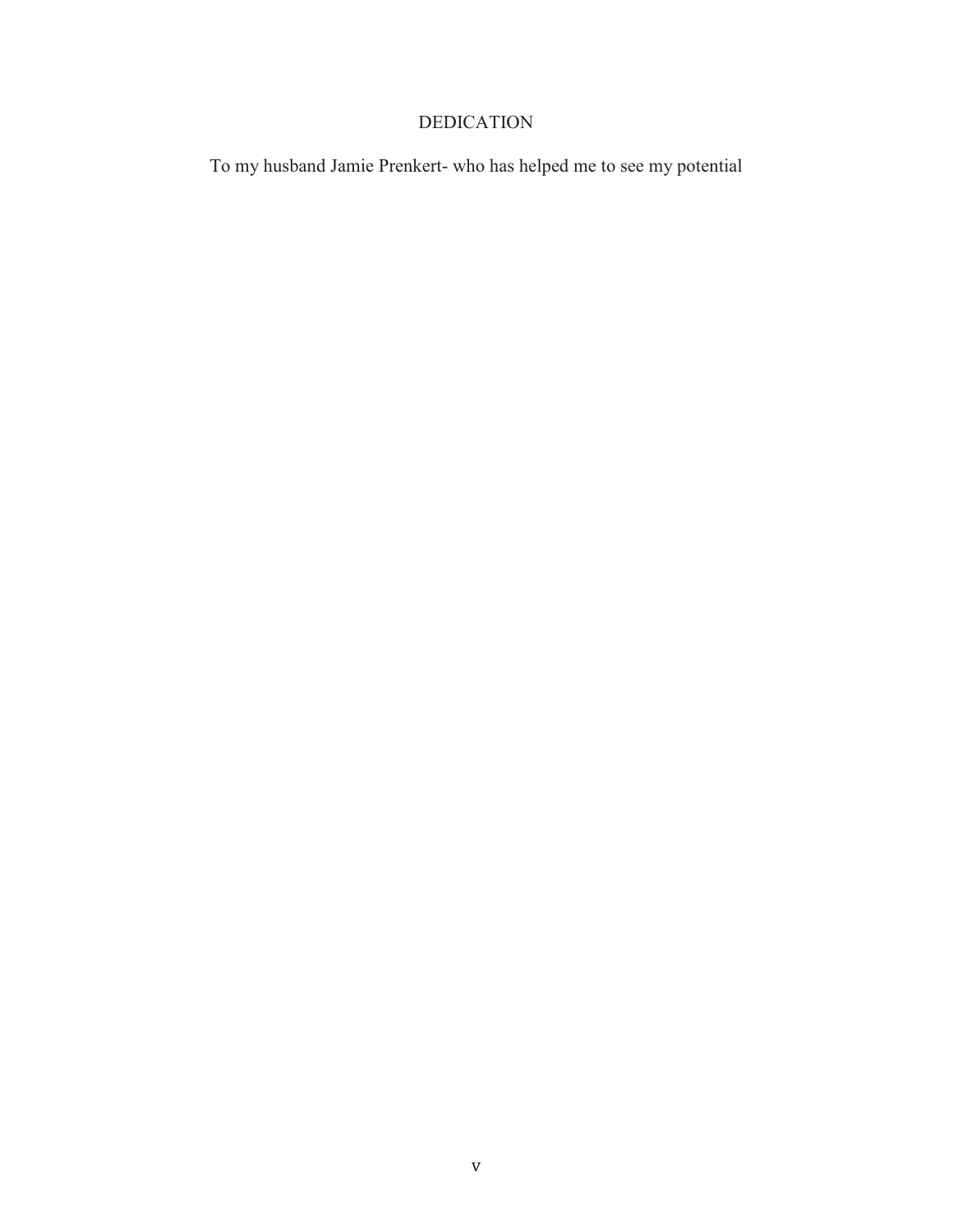### ACKNOWLEDGEMENTS

Going through the process of working on a doctorate and writing a dissertation is sometimes compared to a marathon. However, having completed two marathons in my life, I know that the endurance required for this journey took more personal determination, stamina, and support from others than any of my running adventures (yes this includes the Red Eye Relay which is 100 miles overnight in hot hilly Bloomington). Therefore, I would like to take the opportunity to acknowledge the many people who helped me throughout this journey.

It is with great appreciation that I thank my dissertation committee. I would like to thank Dr. McKinney for the guidance and support you have given me. Thank you for helping me transfer course work and giving me guidance and feedback on my dissertation throughout this entire process. I appreciate the meetings in Bloomington over the years and for working with me closely to reach my timeline. To Dr. Salloum I am forever grateful for your confidence in me. Thank you for always being available to listen and provide incredible detailed feedback. From my stress before comps to attending a meta-analysis workshop with me, you always made me believe that I could do this and knew just what to say to make me think it was all going to work out! To Dr. Swensson thank you for joining my committee right before my proposal defense and being willing to read over my proposal and give me feedback and to Dr. Taylor thank you for reorganizing your class to make my dissertation defense possible and for your careful proofreading and editing, I am truly grateful. A big thank you to all of the other Ball State faculty that helped support my work along the way—Dr. Quick, Dr. Jarman, Dr. Ellis, Dr. Boyland, Dr. Lehman, Dr. Sharp, and Nancy Richardson

A special thank you to Dr. Robert J. Marzano. Although I may not have stalked you as much as my colleague Cameron, I have always been a huge fan and am thoroughly honored that you agreed to serve on my dissertation committee. I am in awe of the research and work you have done in the field of education! Thank you for all of the guidance you have provided and wisdom you have shared with me.

To my Superintendent, Dr. Judith DeMuth, I want to thank you for allowing me to pursue this opportunity even before you knew me. The conversations we had throughout this process encouraged me and made me work harder. I am also extremely grateful for Fran Stewart, Brenda Julovich, and Marilyn Schwartzkopf. When I initially began this endeavor, you guys were my own private cheerleading team. You believed in me and have continued to support me and ask about my progress. To the Administrative team in MCCSC and staff at Clear Creek Elementary School-- thank you for the never-ending support and encouragement.

Having colleagues to go through the course work with made a huge difference for me. To David Pillar and Jeff Henderson please know how much I have appreciated your words of wisdom, guidance, education (that you gave me on the car rides to BSU), laughter, diet cokes, and above all friendship. I am blessed to have been able to get to know both of you and feel fortunate to have gained your friendship along the way.

To Cameron Rains- You are the reason that I started this journey. You instilled in me a confidence that I could do anything I put my mind to. It has been such an honor to work with you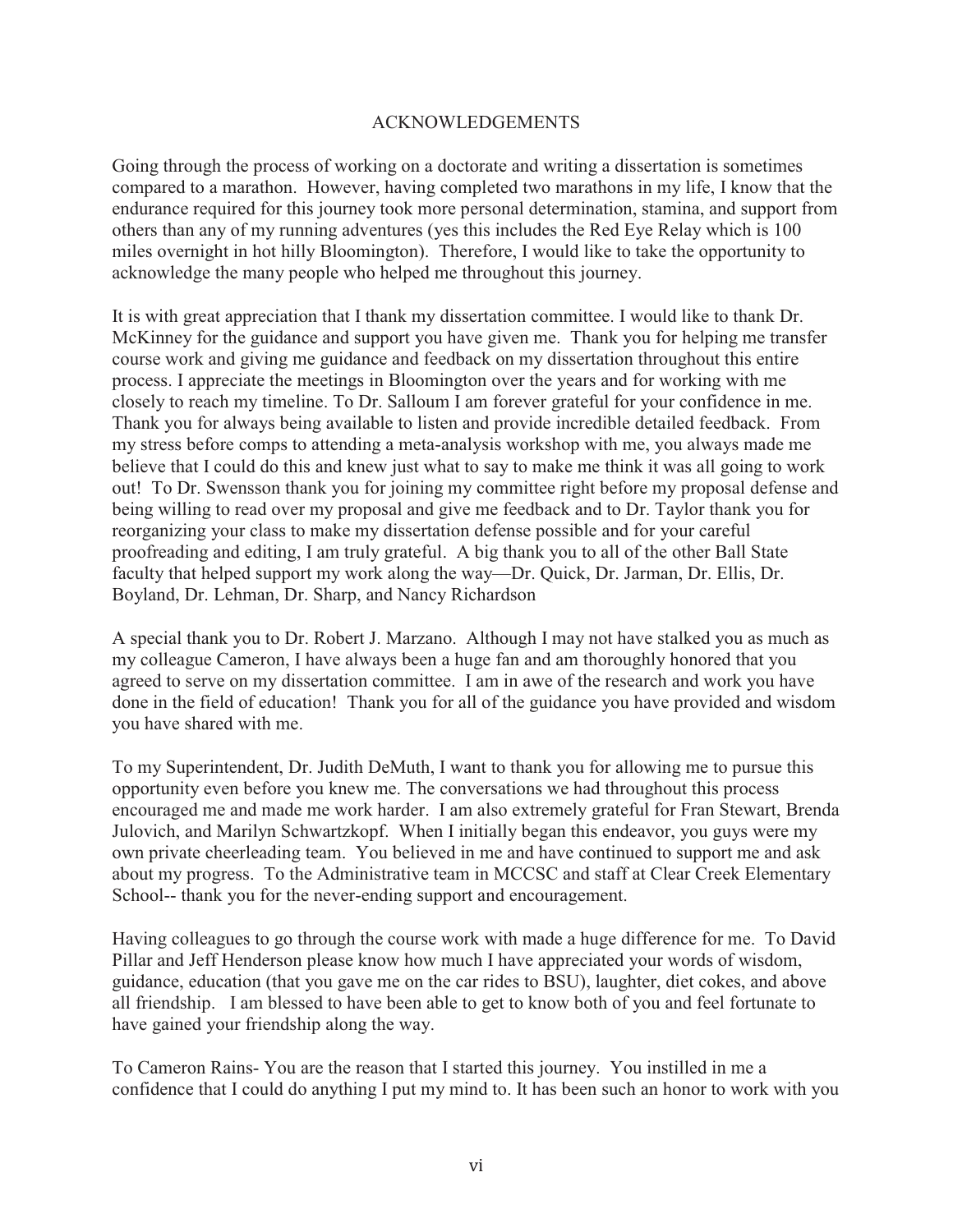in MCCSC and throughout this dissertation. Thank you for all of the texts, phone calls, conversations, and friendship. Thank you for pushing my thinking and for making me laugh and see the humor when I was overwhelmed. Your mantra of "we got this" kept me pushing through the tough times. You make me a better educator, and I hope we can continue to collaborate for many years to come.

To my parents Edward and Marietta Pippenger thank you for teaching me the value of hard work and never giving up. Thank you for believing in me and always giving me your support. Thank you for listening to me go on and on about my dissertation and cheering me on along the way. I love you both!! To my sister Michelle Pippenger thank you for giving me a boost just when I needed it and helping me think about my future in education. You always ask good questions and help me process my thinking. To my brother Ed Pippenger thank you for your support and helping me realize as a child how to persevere and never give up! To Jeanette Prenkert thank you for coming to Bloomington to help with childcare during my proposal defense when Jamie was in Africa and helping to watch the boys while I took my comprehensive exams.

Calvin and Grant you inspire me. I appreciate the sacrifices you have made to help me reach this goal. Calvin I appreciate you telling me to "just get to work," working on your homework with me at the kitchen table throughout the coursework, and quizzing me before comps. You are the reason that I stuck to my timeline because I promised you I would be done with this by high school. Thank you for making me stick to it! You also always reminded me of what is really important in life-FAMILY. Thank you also for watching Grant and being the best big brother anyone could ever have. Grant- thank you for being an inspiration to me. You help me put everything into perspective and have changed the way I look at life.

My final words of appreciation go out to my husband, Jamie Prenkert. I hope you know how much I appreciate the sacrifices you have made. I can't wait to take a vacation with you and not work on my dissertation! Thank you for believing in me and for all of the support you have given me over the many years we have been together. You mean the world to me… I love you and always will.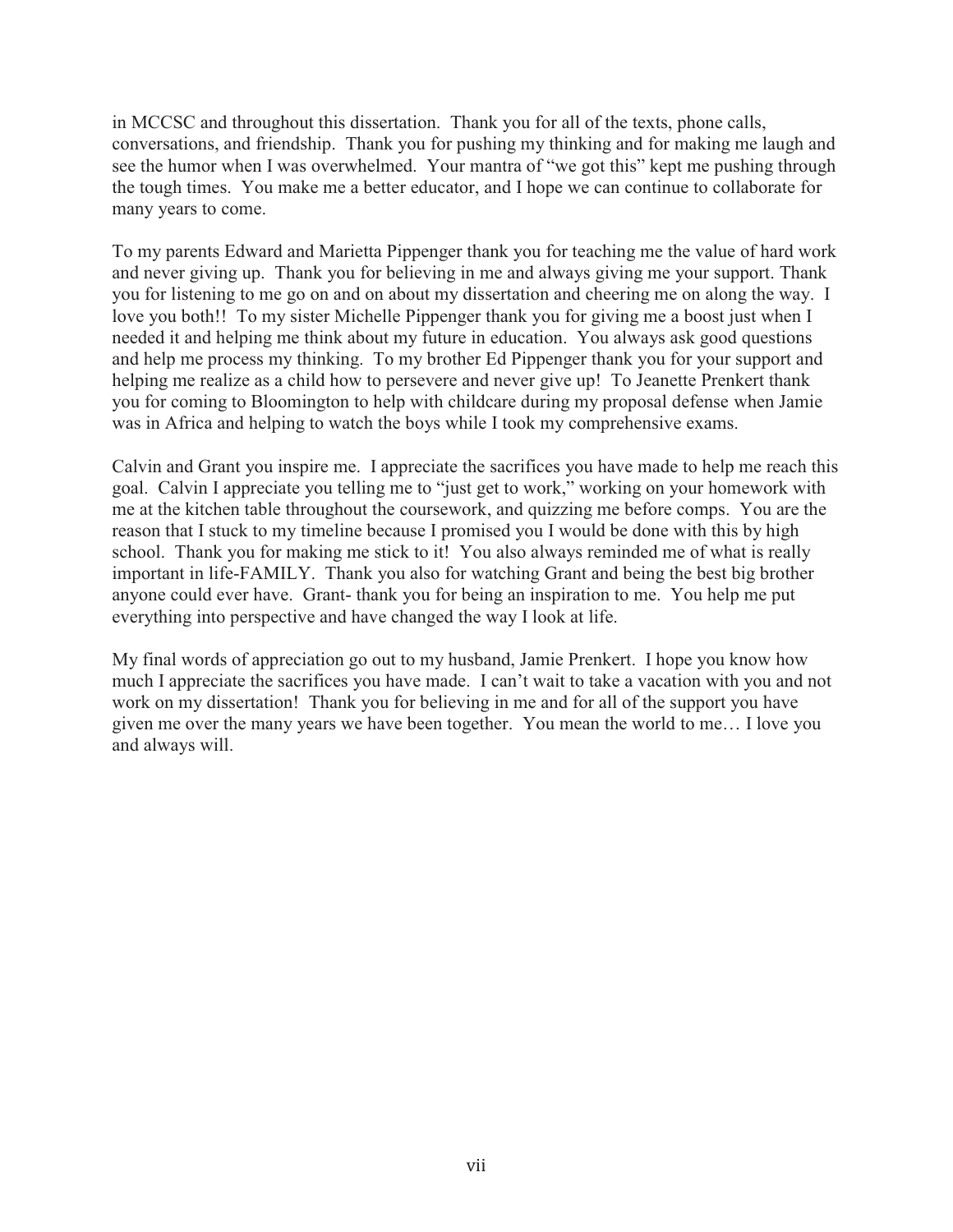# TABLE OF CONTENTS

# CHAPTER I: INTRODUCTION

# CHAPTER II: REVIEW OF THE LITERATURE

| Effective Schools Research Leads to School Improvement21 |  |
|----------------------------------------------------------|--|
|                                                          |  |
|                                                          |  |
|                                                          |  |
|                                                          |  |
|                                                          |  |
|                                                          |  |

# CHAPTER III: METHODOLOGY

# CHAPTER IV: RESULTS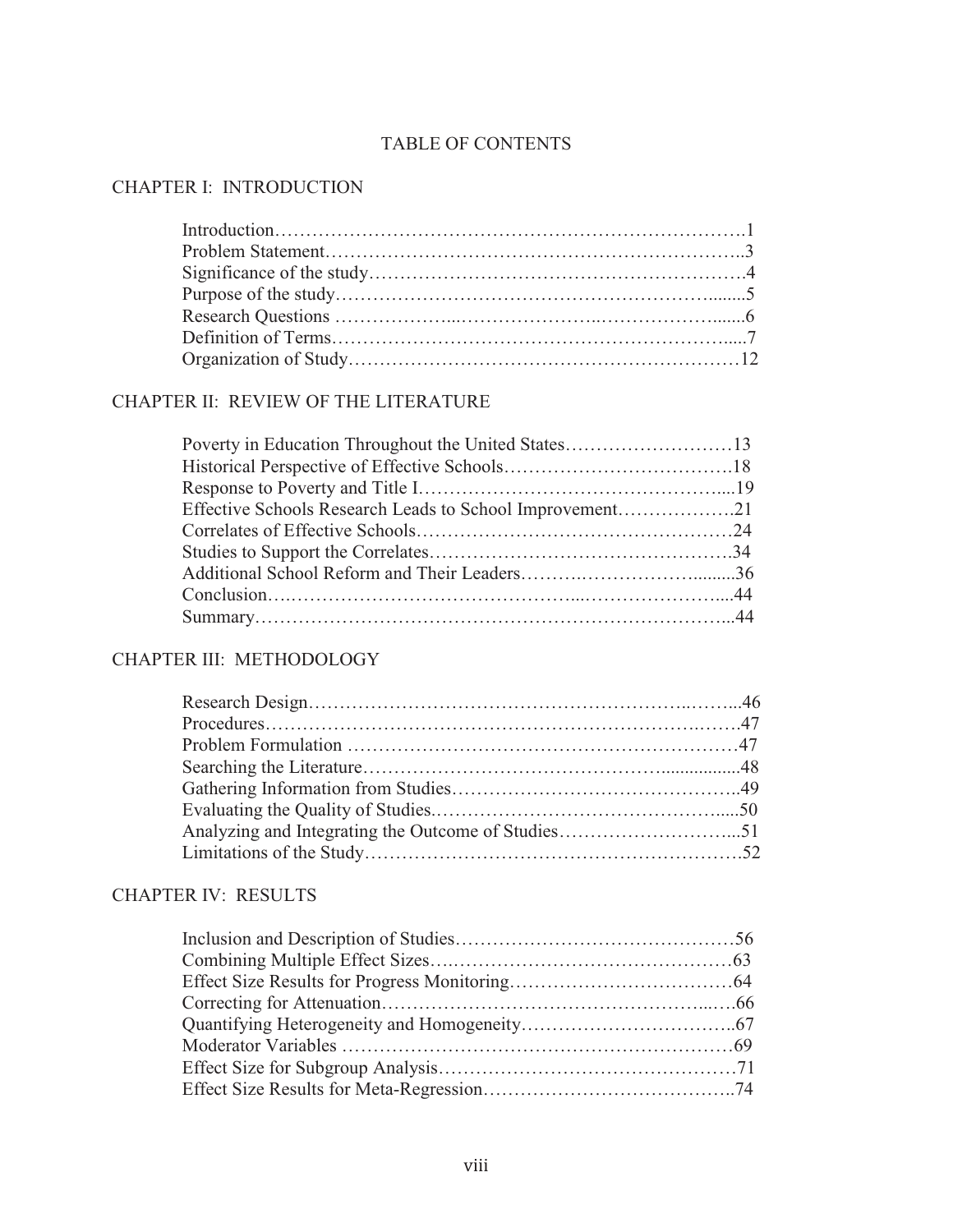# CHAPTER V: CONCLUSIONS AND RECOMMENDATIONS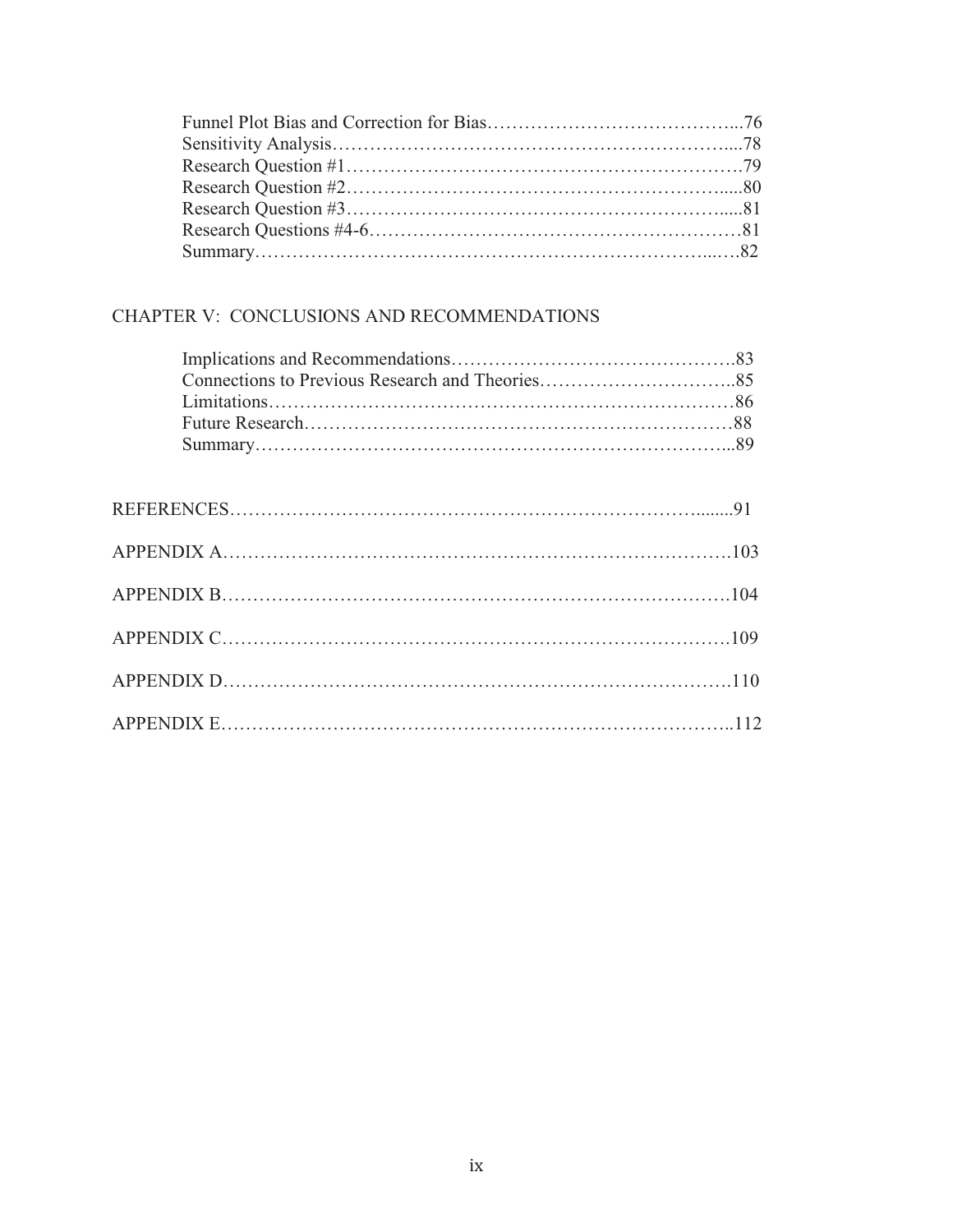# List of Figures

| Figure 2.1 Characteristics and Selected Authors of Effective Schools25              |
|-------------------------------------------------------------------------------------|
|                                                                                     |
|                                                                                     |
|                                                                                     |
|                                                                                     |
|                                                                                     |
| Figure 4.4 Subgroup Analyses for Progress Monitoring in Reading and Math71          |
|                                                                                     |
| Figure 4.6 Scatterplot of Impact of SES on the Effect Size of Progress Monitoring74 |
|                                                                                     |
|                                                                                     |
|                                                                                     |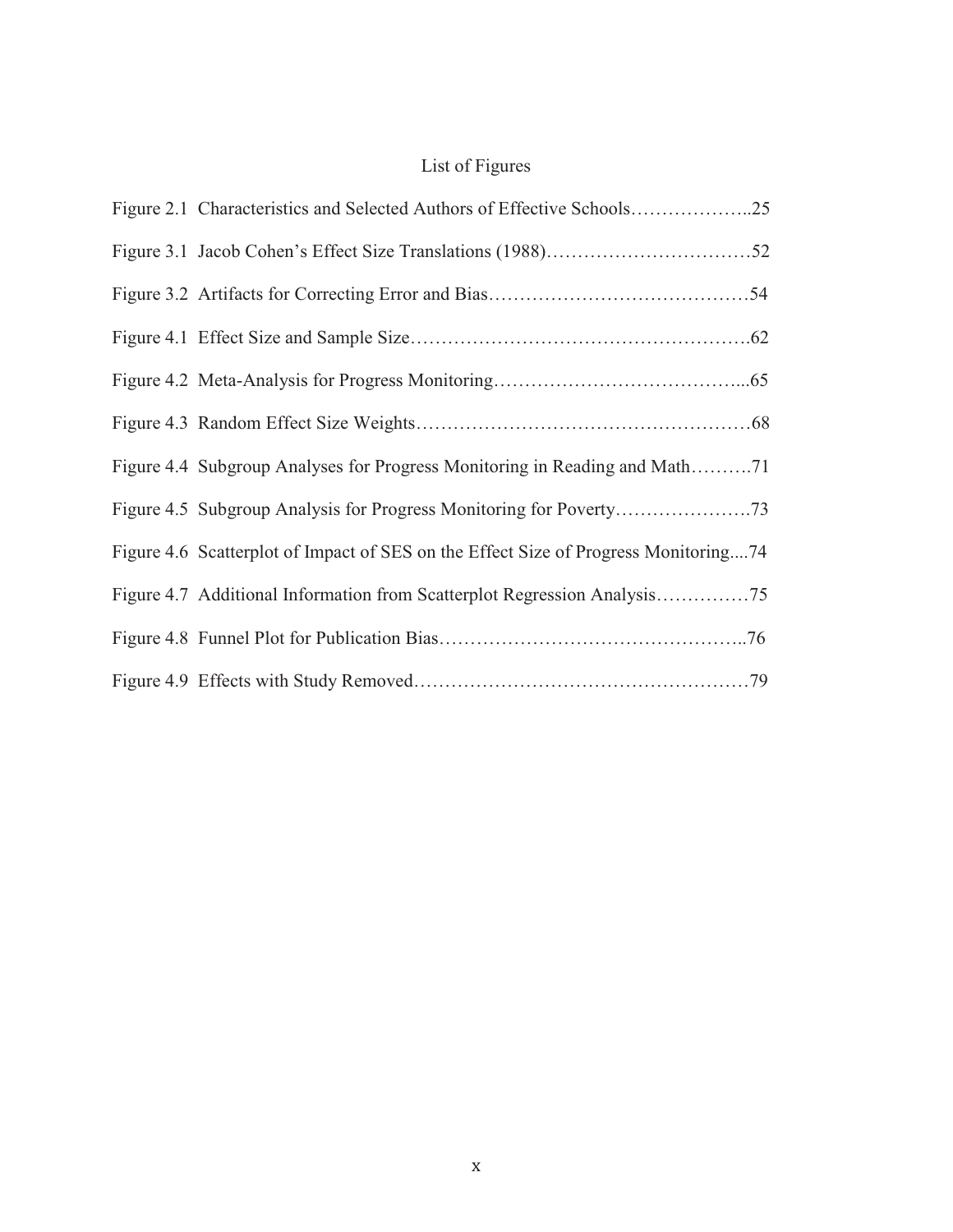### CHAPTER I: INTRODUCTION

 $\overline{a}$ 

The stakes for schools to perform are higher than ever. With the passage of No Child Left Behind in 2001, states have closely monitored the Adequate Yearly Progress<sup>1</sup> of English Language Arts and Mathematics in American Schools. In 2014, the Department of Education encouraged states to apply for an Elementary and Secondary Education Act (ESEA) Flexibility Waiver to work in conjunction with the 2014 mandate of No Child Left Behind (NCLB). The approved waivers allow states to restructure the mandates and consequences associated with the 2001 NCLB legislation. Both the ESEA Flexibility Waiver and the NCLB legislation have amplified the attention of school performance and what schools are doing to increase student achievement and become effective schools. An example of this is some states have assigned letter grades that are assigned to individual schools and school districts based on data and growth reflected from year to year. In addition to the mandates and consequences imposed on districts by the Federal Government to increase student achievement, districts also have a moral imperative to implement the research that has been shown to increase student achievement. Schmoker (2006) compares this issue in education to the medical community. He suggests that medical professionals act immediately when learning about medicines and techniques to help patients live longer. Schmoker challenges educators to help students live better lives by implementing what research has shown to improve student achievement (2006). The moral imperative is raising the bar and closing the gap for all students by focusing on actions and purpose to improve the lives of children and ultimately society (Fullan, 2011). One purpose of

<sup>1</sup> A term used to measure the academic performance of schools and districts under the accountability of the No Child Left Behind Act (NCLB) of 2001. The term includes the progress of all students including subgroups to determine if academic progress has been made by students. Each state determines the cutoff scores for their statewide assessment (Education Week, August 3, 2004).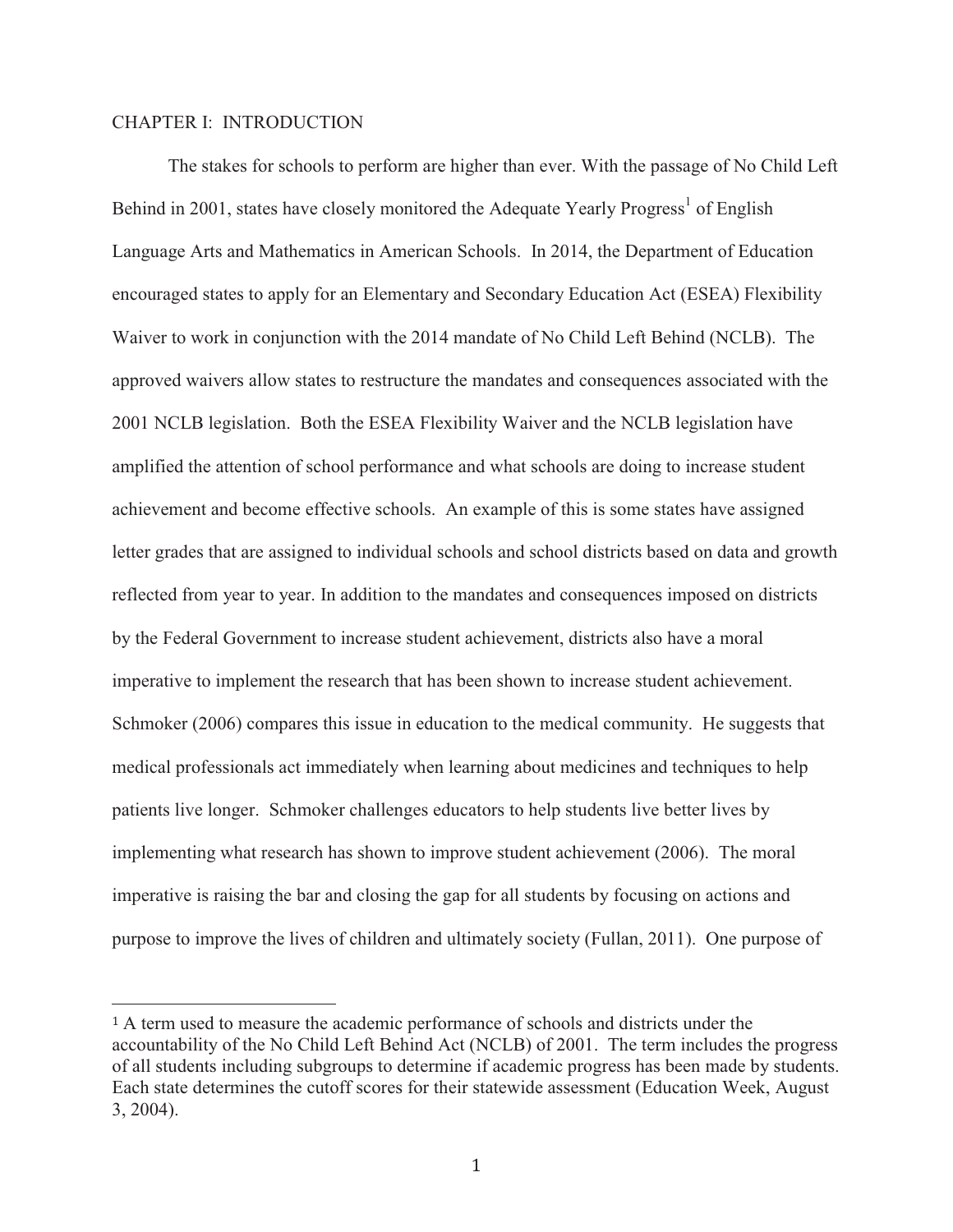the school should be to improve student achievement and if certain strategies have demonstrated by research to show greater gains, it should be the job of the educators to utilize the high leverage strategies with their students.

 Despite this moral imperative, policy makers and schools do not necessarily consider the research base when making decisions. Researchers argue that overall literature and studies are not representative of high poverty households and therefore, policy that is created has not adequately addressed the procedural and social issues including both teacher and student agency (Woodside-Jiron & Gehsmann, 2009). In fact some experts argue that the reason schools have not improved within the last 30 years is because the schools do not implement the most important and influential strategies that have a great impact on student achievement (Schmoker, 2011).In response to the waivers and the pressure to perform, many states have implemented their own high-stakes assessments for primary grade students. Examples of policy-making ignoring substantial research includes implementation of statewide exams that primary students must pass in order to proceed to the next grade level.Texas, Florida, and Tennessee have each passed legislation that prohibits students from being promoted to the next grade unless proficiency is demonstrated on a high stakes assessment. In Indiana, a third grade IREAD 3 test was recently implemented and given to all third grade students. Legislation was passed that stated that all third grade students must pass the IREAD 3 in order to move onto fourth grade in the area of reading, unless a child qualifies for a good cause exemption<sup>2</sup>. The goal behind the legislation is worthy of respect, ensuring that all students read and read well by the end of third

 $\overline{a}$ 

<sup>2</sup> The three good cause exemptions include: a student who has already been retained for two years throughout his or her schooling, an English Learner Student who has a Individualized Learning Plan (ILP) and it states that the student should move on to the next grade because the reason for failure on the test was due to language, and a Special Education Student who has an Individualized Education Plan (IEP) that states that the case conference committee has determined that it would be in the best interest of the child to move on to the next grade.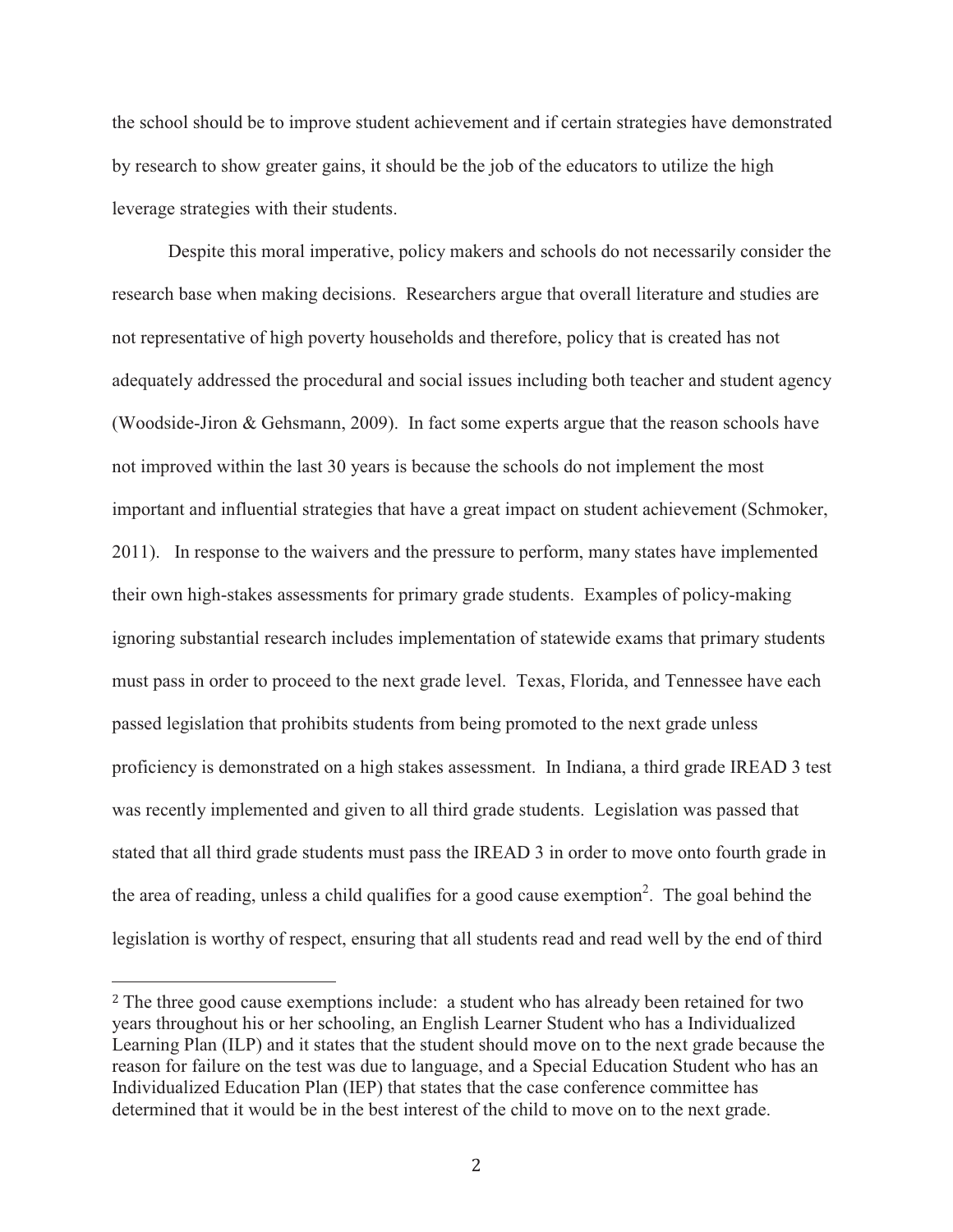grade. However, the way the state is carrying out the legislation (retention of students) is not best practice, as research does not support the effectiveness of retention. In fact, Leckrone and Griffith (2006) argue that retaining students is not the answer to increasing student achievement. There is a wide body of research that argues that retention does not support student growth and actually has negative effects on students (Smith & Shepard, 1987, 1989; Tuck, 1989). While there are numerous harmful effects from lower scores in subsequent years in student achievement to damaging side effects of peer groups and socialization, the biggest drawback is the fact that retention doubles the risk of students dropping out of school (Foster, 1993). Jimerson, Carlson, Rotert, Egeland, and Stroufe, (1997) show that there are "no long-term benefits in either academic learning or social and behavioral adjustment" to retaining students. Therefore, schools across the country are scrambling to make growth, show adequate yearly progress, and prepare students for standardized tests to dodge retention for students. While it is clear that retention is not the answer, what is not clear are the exact strategies schools need to implement based on effective schools research in order to increase student achievement. Additionally, even when research demonstrates certain strategies have a greater impact on student achievement those same strategies are not utilized by teachers and administrators in education and are often absent within educational policy.

#### PROBLEM STATEMENT

 In the educational profession it is especially difficult to pare down strategies and teaching techniques that are effective. One reason it is difficult is because the education pendulum swings back and forth and the programs, practices, professional development, and curriculum that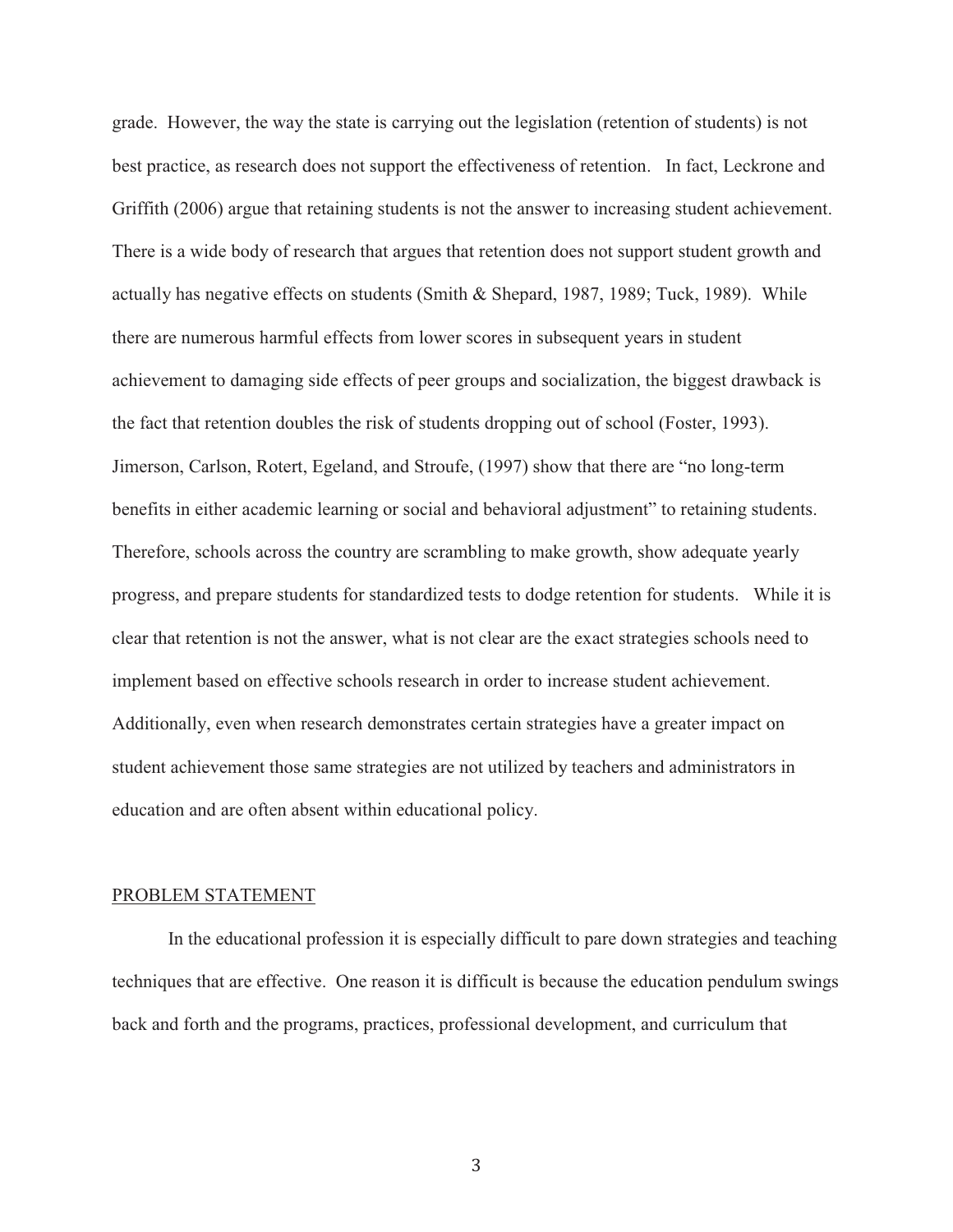follow shift based on the current political environment (Cohen & Spillane, 1992). The education pendulum represents the best practices in education during that moment in time.

Schools need a single resource that compiles research that has been analyzed to determine the high leverage strategies implemented by high poverty students in order to increase student achievement. Often educators do not consult or have access to the research because it is not presented in a user-friendly format. The data is cumbersome to comb through and educators do not have time to dig through existing studies to determine the high leverage strategies. A meta-analysis of effective schools research will assist schools in determining which strategies to implement first and the impact that each strategy will have on student achievement. A compilation of effective schools research will provide educators timely information that will help them prioritize the strategies including resources, personnel, and professional development that will help educators find the answers to becoming effective schools and increase student achievement.

Effective schools research has taken place over the past several decades. This research is intended to help inform educators of best practices in education and the impact various variables have on student achievement. Progress monitoring and collaboration with a focus on learning are two areas of effective schools research that have been analyzed in this dissertation. While these two variables are frequently listed as leading indicators of effective schools, this dissertation will provide evidence about the nature of the relationship between these areas and student achievement.

#### SIGNIFICANCE OF THE STUDY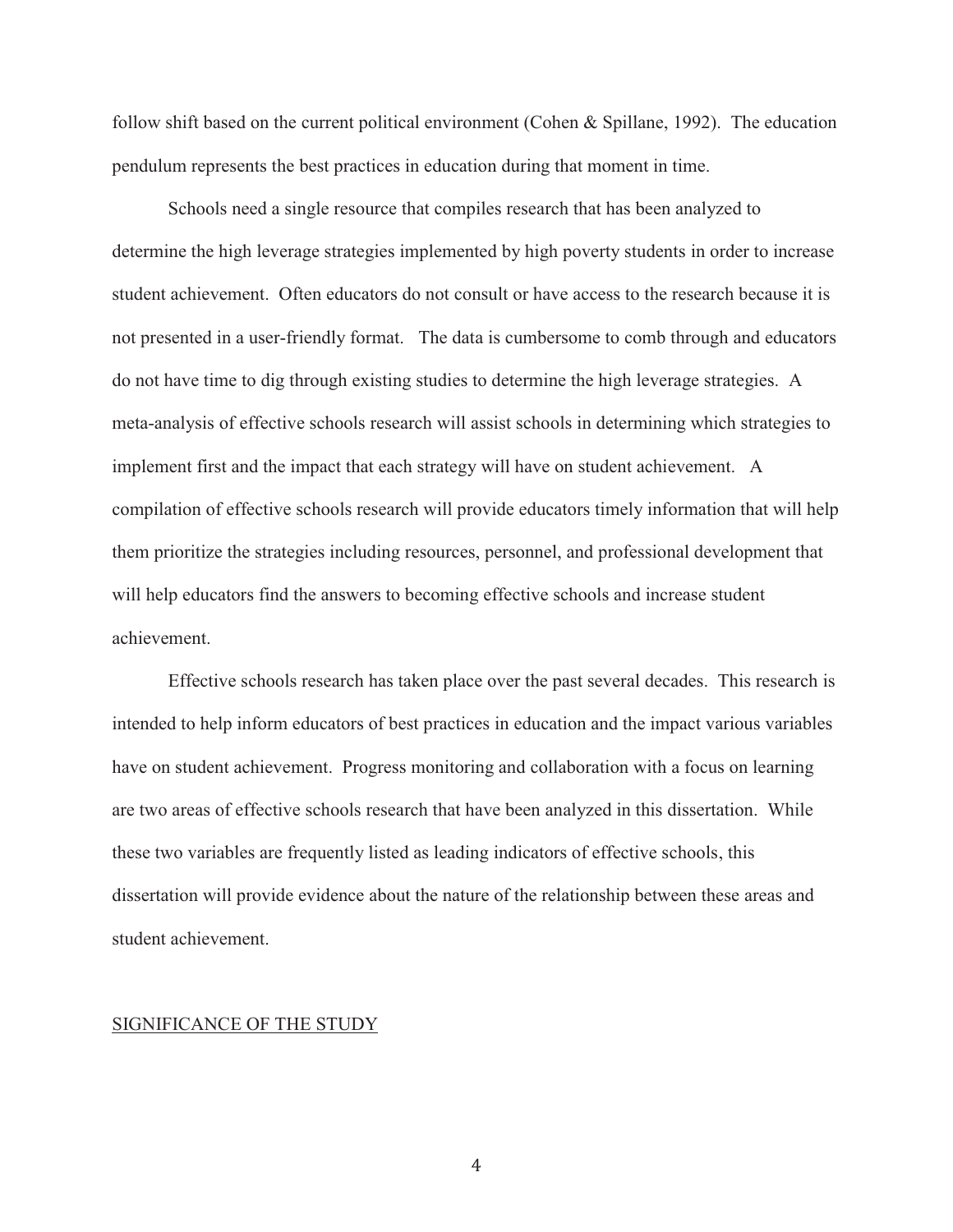The research conducted in this study will analyze effective schools and the strategies they utilize with a specific focus on students living in poverty. In education, teachers and administrators are always on the look out for the next strategy, book, or conference that will help boost student achievement and solve all of the instructional problems that exist. While one book or conference may not solve all of the academic issues that exist in schools, a wide body of research on which characteristics from the effective schools research that have the greatest impact on students in effective schools does exist and when this data is analyzed and reported on it can give educators the information needed in order to increase student achievement.

#### PURPOSE OF THE STUDY

Effective schools research has shown that certain strategies or characteristics are more common in higher performing schools. By utilizing the research technique of meta-analysis to synthesize the research of effective schools, positive strategies that schools possess will emerge. Specifically, this study will provide information about whether the effect size of the characteristics from the effective schools research in the area of progress monitoring changes for schools with over 40% of the students receiving free or reduced-price lunch. Data from this dissertation will also show if progress monitoring has a greater impact on student achievement in different subject areas such as reading or math. These analyses are salient as school districts receive cutbacks in funding because schools have less money to utilize for staffing, professional development, and instructional programming. According to *The Center on Budget and Policy Priorities*, 35 out of the 48 states that publish comparative data on K-12 school funding have decreased their per pupil funding in 2013 compared to fiscal year 2008 (Oliff, Mai, & Leachman, 2012). Indiana was one of four states that did not report their state funding because the way they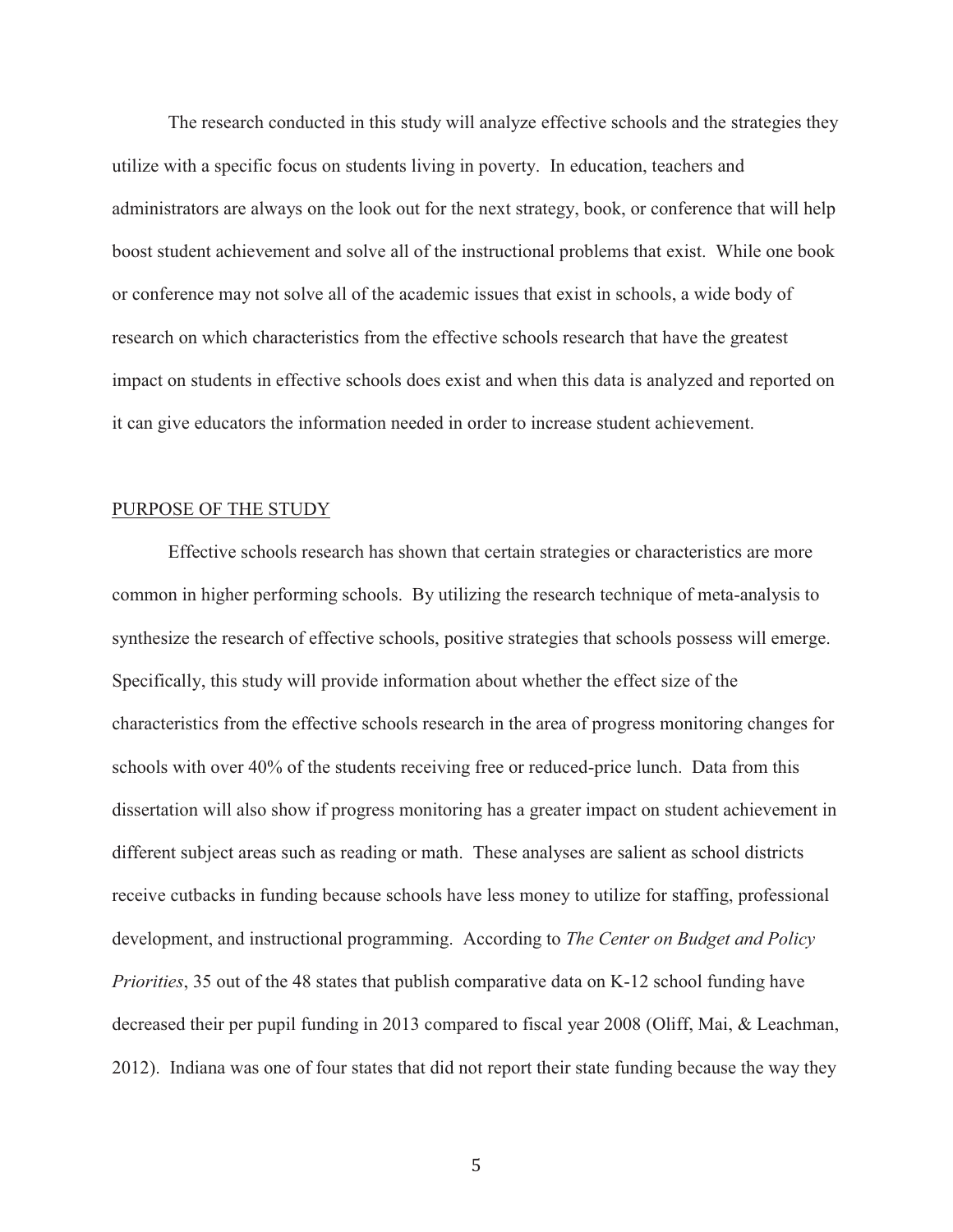publish their state funding it is challenging to make correct past comparisons (Oliff, Mai, & Leachman, 2012). Teachers and administrators need to know where to invest their time, energy, and resources in order to have the greatest impact on student achievement.

The purpose of this study is to ascertain which characteristics of effective schools research in the area of assessment with a focus on progress monitoring have the greatest impact on student achievement on high poverty students. Although research has been published in the area of effective schools, this study will provide research in one place giving educators a rank order of high leverage characteristics of schools that have demonstrated elevated academic achievement with impoverished students.

#### RESEARCH QUESTIONS

The research questions below are based on the effective schools research. While nine different characteristics are frequently cited as high leverage strategies for effective schools, this study focused on the two specific areas of collaboration with a focus on student learning and progress monitoring. These areas were selected because according to Figure 2.1 on page 25 these characteristics are more frequently cited as effective strategies by authors of effective schools research.

- 1) Does progress monitoring have a positive effect size on student achievement?
- 2) Did the effect size differ when considering students who receive free and reduced price versus paid meals in the area of progress monitoring?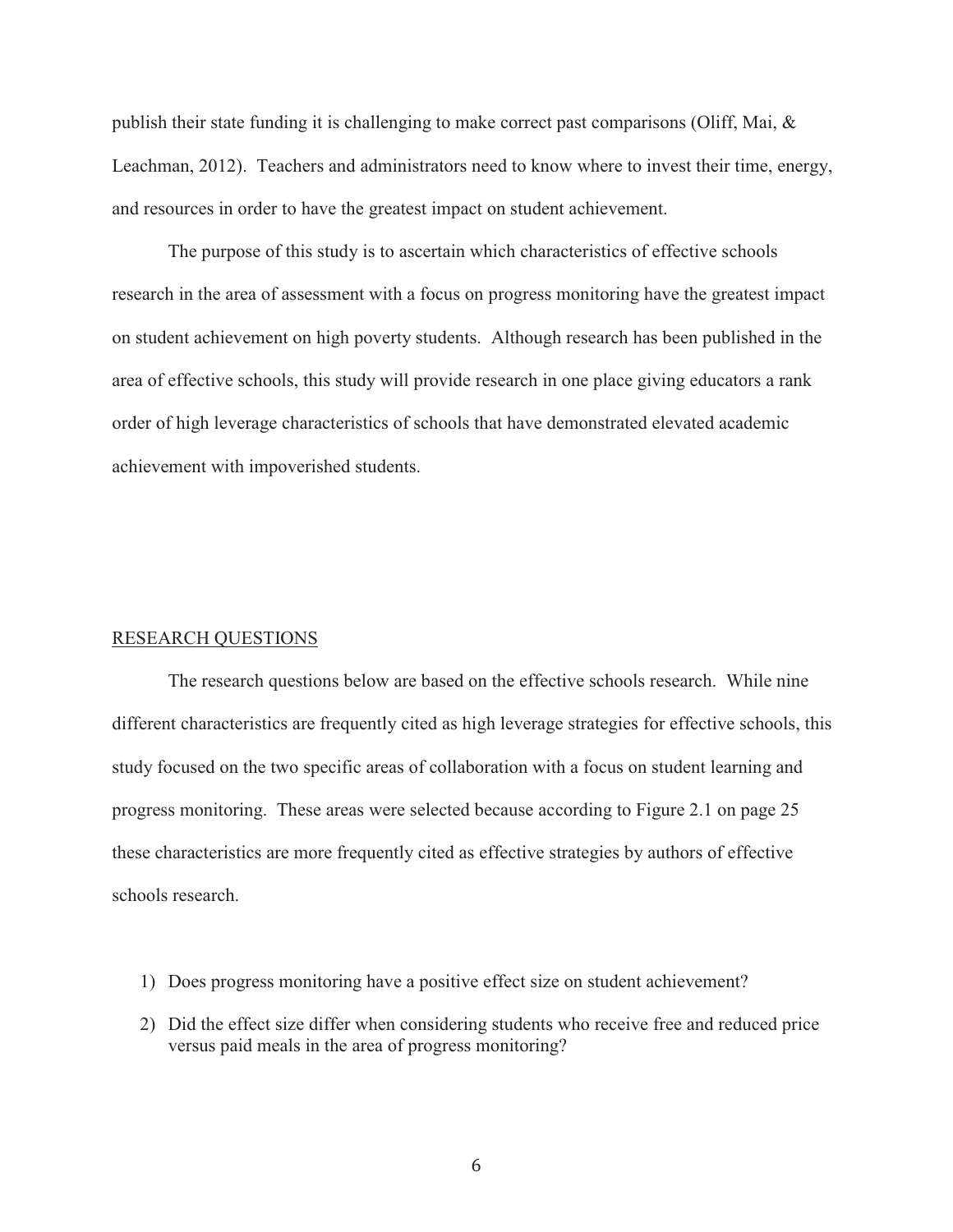- 3) What was the effect size gap between progress monitoring and student achievement in the subject area of mathematics and reading? Does one subject area produce higher results than the other subject area?
- 4) Of the two characteristics of the effective schools research, collaboration with a focus on learning and progress monitoring, which strategy produces a higher effect size in student achievement for students living in poverty?
- 5) Did the effect size differ when considering students who receive free and reduced-price lunch versus paid meals in the areas of collaboration with a focus on learning and progress monitoring?
- 6) What was the effect size gap between the two effective schools research characteristics of collaboration with a focus on student learning and progress monitoring on student achievement for students living in poverty?

These questions were answered by using existing data sets along with the methodology of

meta-analysis. The data used in this study was both published peer-reviewed data and non-peer

reviewed data from 2001 until present. Data were coded to control for confounding variables

and the analysis generated an effect size for each variable. The effect size assisted in answering

the over-arching question, which characteristics from the effective schools research are most

important for a school to possess for students living in poverty?

# DEFINITION OF TERMS

- · *Students living in poverty*: Students who receive free or reduced-price lunch
- · *Instructional Leadership*: Led by the principal who has a strong knowledge base in curriculum, instruction, and assessment and utilizes shared leadership, which builds capacity for leadership among staff and teachers (Marzano, 2005).
- · *Universal Screener*: Assessment given to all students to see which students need to be progress monitored more closely.
- · *Progress Monitoring*: Assessing students more frequently and checking for their understanding of the content using quick probes (National Center on Student Progress Monitoring).
- · *Formative Assessment*: Assessments given throughout the instructional plan in order to inform the teacher if his or her instruction needs to be altered.
- · *Summative Assessment*: Assessments given at the end of an instructional period to determine the level of mastery achieved on the presented content.
- · *Professional Learning Community (PLC)*: Educators work together to collaborate around shared content or students to ask the four critical questions and focus on the three big ideas (Dufour, Dufour, & Eaker, 2008).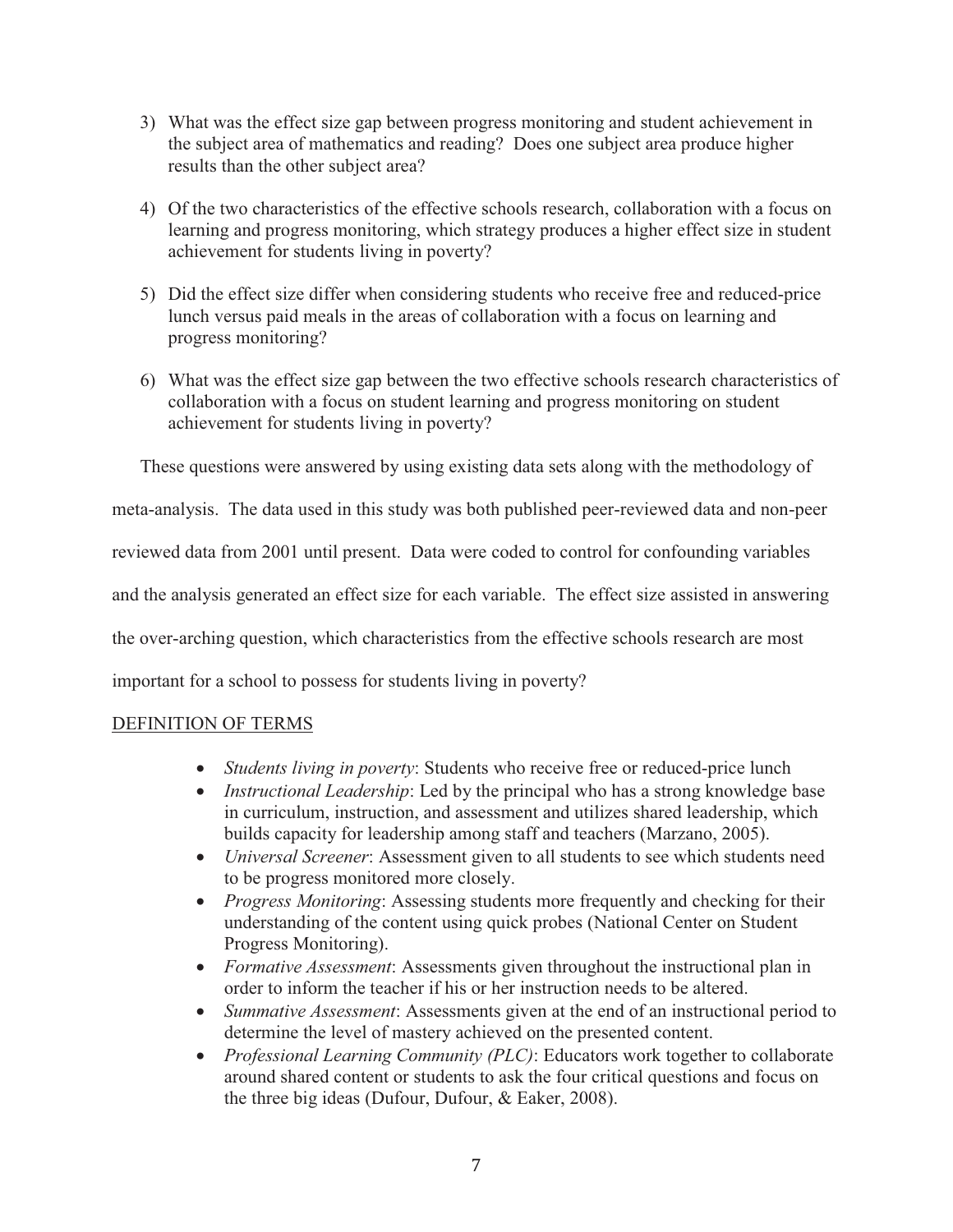- *Four Critical Questions of PLC*: 1) What do we want students to know and be able to do? 2) How do we know when they have learned it? 3) What do we do when they have not learned the content? 4) What do we do when they have learned the content? (Dufour, Dufour, & Eaker, 2008).
- · *Three Big Ideas of a PLC*: Focus on student learning, Focus on Collaboration, and Focus on Results (Dufour, Dufour, Many, 2010).
- · *ELA*: English Language Arts- This typically includes the curriculum that supports Reading. Many curriculums integrate writing and phonics within the curriculum to support reading.
- · *Effect Size*: The statistic used to represent the magnitude or direction of the research findings in a meta-analysis (Lipsey & Wilson, 2001, p. 34)
- · *Meta*-Analysis: Quantitative procedures that a research synthesist may use to statistically combine the results of studies (Cooper, Hedges, & Valentine, 2009)

For the purpose of clarity the definition of poverty used in this dissertation will be considered students who receive free or reduced-price lunch. The United States Department Agriculture (USDA) of Food and Nutrition Services determines the income eligibility each year as required by section 9 of the National School Lunch Act. Therefore the rate changes each year and is posted on their website. Any child at a participating school may purchase a meal through the National School Lunch Program. "Children from families with incomes at or below 130 percent of the poverty level are eligible for free meals. Those with incomes between 130 percent and 185 percent of the poverty level are eligible for reduced- price meals, for which students can be charged no more than 40 cents. (For the period July 1, 2014, through June 30, 2015, 130 percent of the poverty level is \$31,005 for a family of four free meals; 185 percent is \$44,123 reduced-price meals (USDA, 2015)."

I also want to focus on three additional terms that have shown to be top characteristics of effective schools according to the literature review and graphic representation outlined in Figure 2.1. These terms will be discussed in chapter 2. The three most common characteristics are: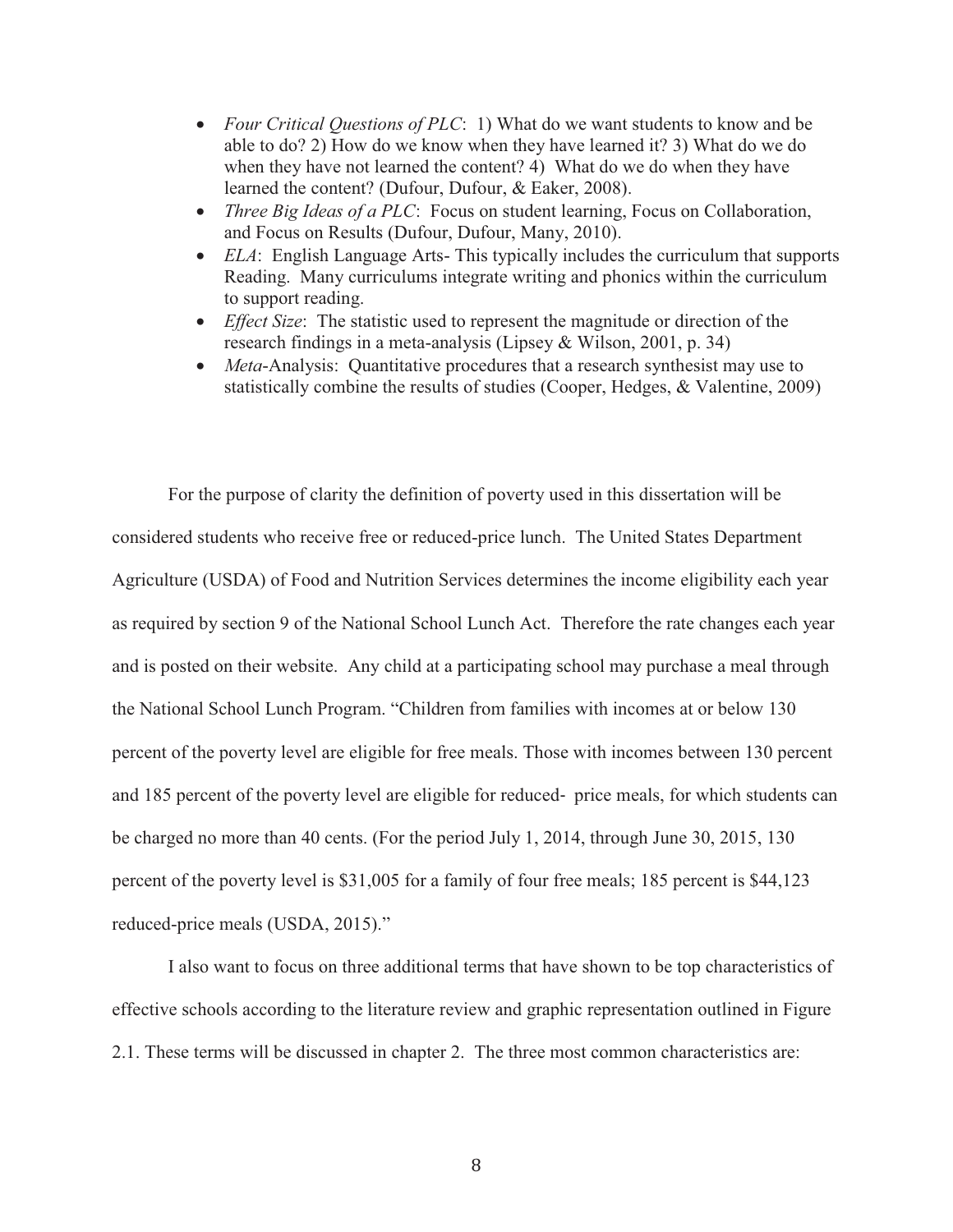instructional leadership, monitoring student progress, and professional learning community/collaboration.

 The definition for instructional leadership includes a description of a strong principal at the building. The principal specifically has a strong knowledge base in the area of curriculum, instruction, and assessment. The principal is aware of the needs within the building and leads accordingly by making decisions according to best practices in the area of instruction and is considered the instructional leader within the building as opposed to a business manager. While many experts have suggested common characteristics of instructional leaders, four critical roles of an instructional leader are: 1) Resource provider or a leader who can provide support and resources to the teachers when needed, 2) instructional resource a leader who can provide advice and information regarding the improvement of instruction, 3) communicator a leader who openly communicates with teachers and the greater school community, and 4) visible presence in the building (Smith & Andrews, 1989). Although teacher leaders may possess instructional leadership, the building principal should also have knowledge regarding curriculum and be able to communicate and ensure resources are allocated in the correct area to support the instruction within the building (Marzano, 2005). An instructional leader also facilitates teaching and learning and collaboration in the areas of instruction among teachers using rationale supported by research (Blase & Blasé, 1999). Over the past several decades instructional leadership, which was often previously led solely by the principal, has morphed into shared leadership (Hallinger, 2003), which involves empowering teachers and leading with a shared vision. This shift in thinking was due to the reorganization and decentralization of schools (Ylimaki, 2007). It is when the principal and the teachers work together for a common vision of increasing student achievement that shared leadership has been shown to be most effective (Printy & Marks, 2006).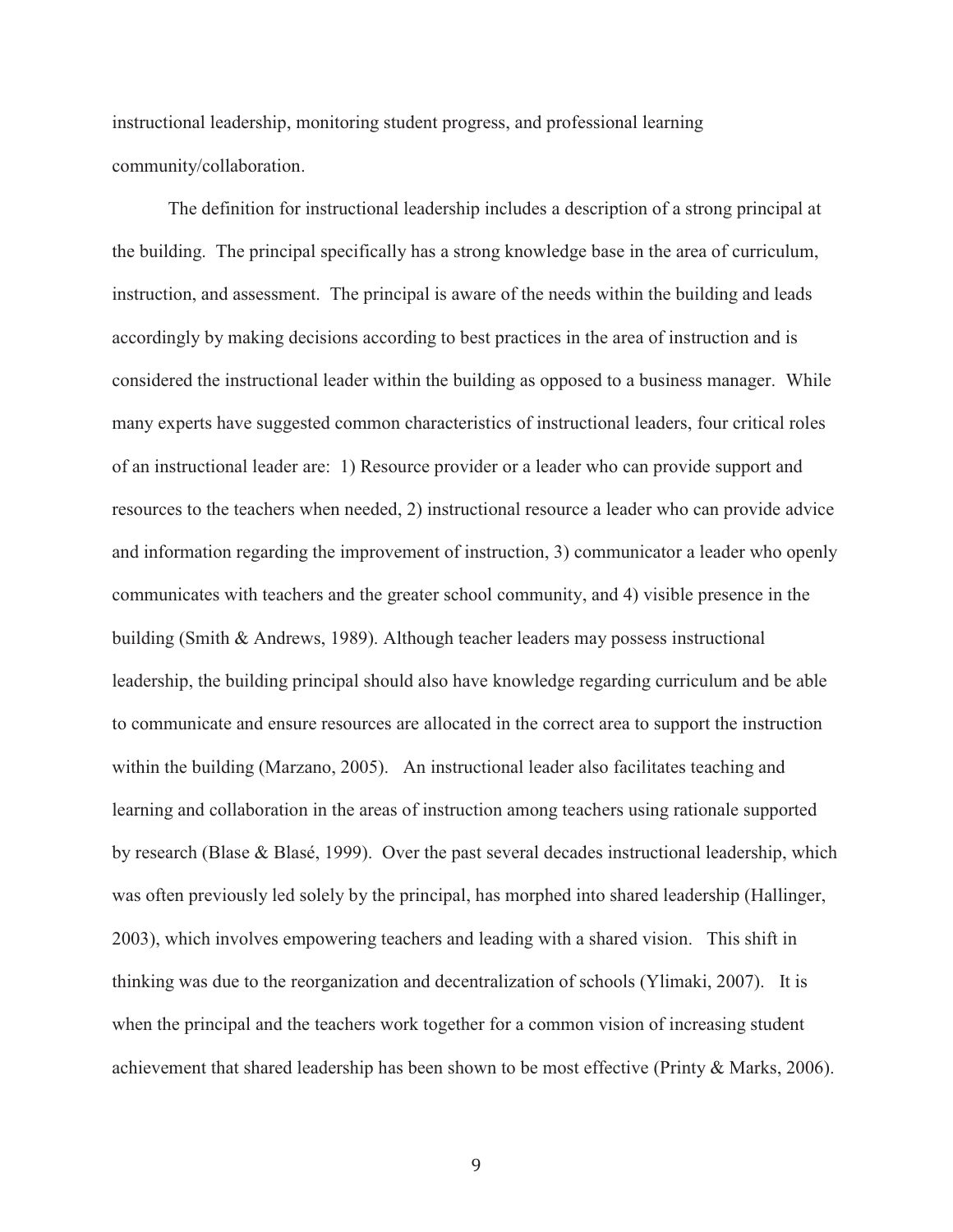The definition of instructional leadership for this dissertation included both instructional leadership as led by the principal and distributed leadership, which builds capacity for leadership among staff and teachers (Harris & Spillane, 2008).

A salient characteristic of effective schools research outlined in the literature review is in the area of monitoring student progress. This is a category that has evolved over the years. Assessment is a key factor in instruction and student progress. Both formative and summative assessments are important, but high quality formative assessment with explicit feedback is critical for moving students forward in their learning (Dunsworth & Billings, 2009). Within the last decade the testing boom has occurred in the field of education. Students are frequently tested using universal screeners and benchmarks. Based on the scores from the universal screener that is given to every student, the bottom 25% or more are often assessed more frequently. The testing of students more frequently is often called progress monitoring. Students are given quick probes based on key areas that promote learning to determine if the student is making adequate progress within the current form of instruction or intervention. Monitoring student progress can also be done by giving all students common formative assessments over the same identified standards. Both the assessments and the probes that are given as progress monitoring tools can be standardized such as DIBELS and AimsWeb or they can be teacher created depending upon the school or district. The information from the progress monitoring is helpful to determine which students understand the content and who needs additional time to learn the content. James Popham defines the use of assessments not as tests but as a planned process in which teachers are evaluating what students know and do not know, and adjusting their instruction accordingly. Of course instructional adjustments are a crucial piece in progress monitoring in order for learning to occur (Popham, 2008).Although monitoring student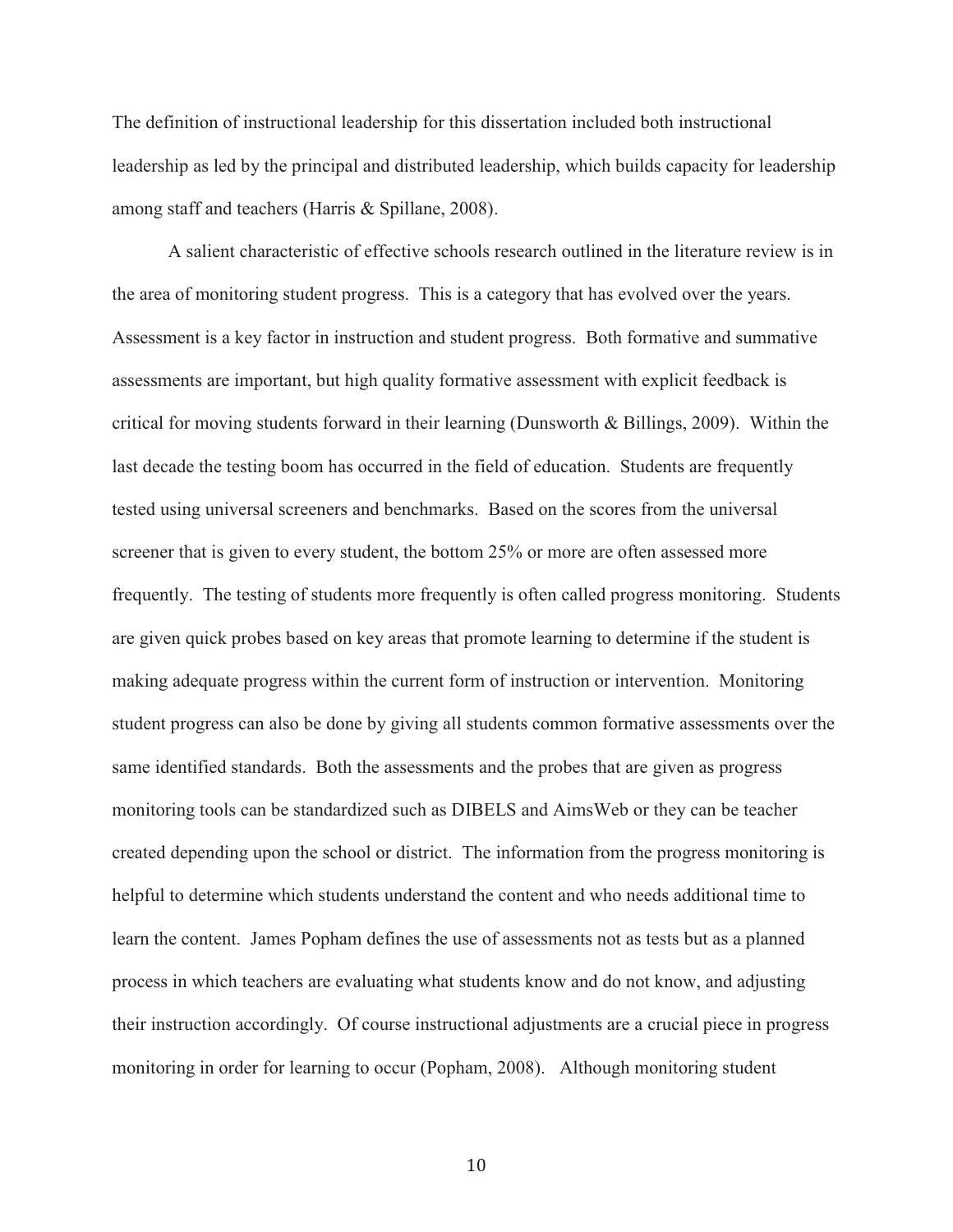progress can take multiple forms, the ultimate outcome is learning what the student knows and what they do not know in order to alter the instruction given to the student.

Another strong characteristic of effective schools is a combination of both professional learning communities concept and collaboration. There are four key questions that teachers typically ask when working as a professional learning community. These questions include the following (Dufour, Dufour, & Eaker, 2008):

- 1) What do they want the students to know and be able to do? (Critical Curriculum)
- 2) How will they know when the students know it? (Assessment)
- 3) What will they do if the student still doesn't know it? (Intervention)

4) What will they do if the student already knows the material? **(**Enrichment) The discussion takes place between teachers who share students or share content. The collaboration is an ongoing process between teachers where they analyze student data, student results, and alter instruction based on the four critical questions of a professional learning community. The categories of professional learning community and collaboration with a focus on learning have been grouped together because the term professional learning community is a relatively newer term for teachers collaborating around the three big ideas of focus on learning, focus on collaboration and a focus on student results (Dufour, Dufour, & Many, 2010). Although the category name of professional learning community did not exist in earlier decades in effective schools research, the idea of collaborating and working together to share ideas, teaching strategies and information in order to improve student learning has always been a powerful tool for teachers. Not only have American educators noticed that collaboration is a key component to student learning, but 85% of administrators in Scandinavian countries as well as Hungary, Ireland, and Switzerland provide their teachers time to collaborate and perform action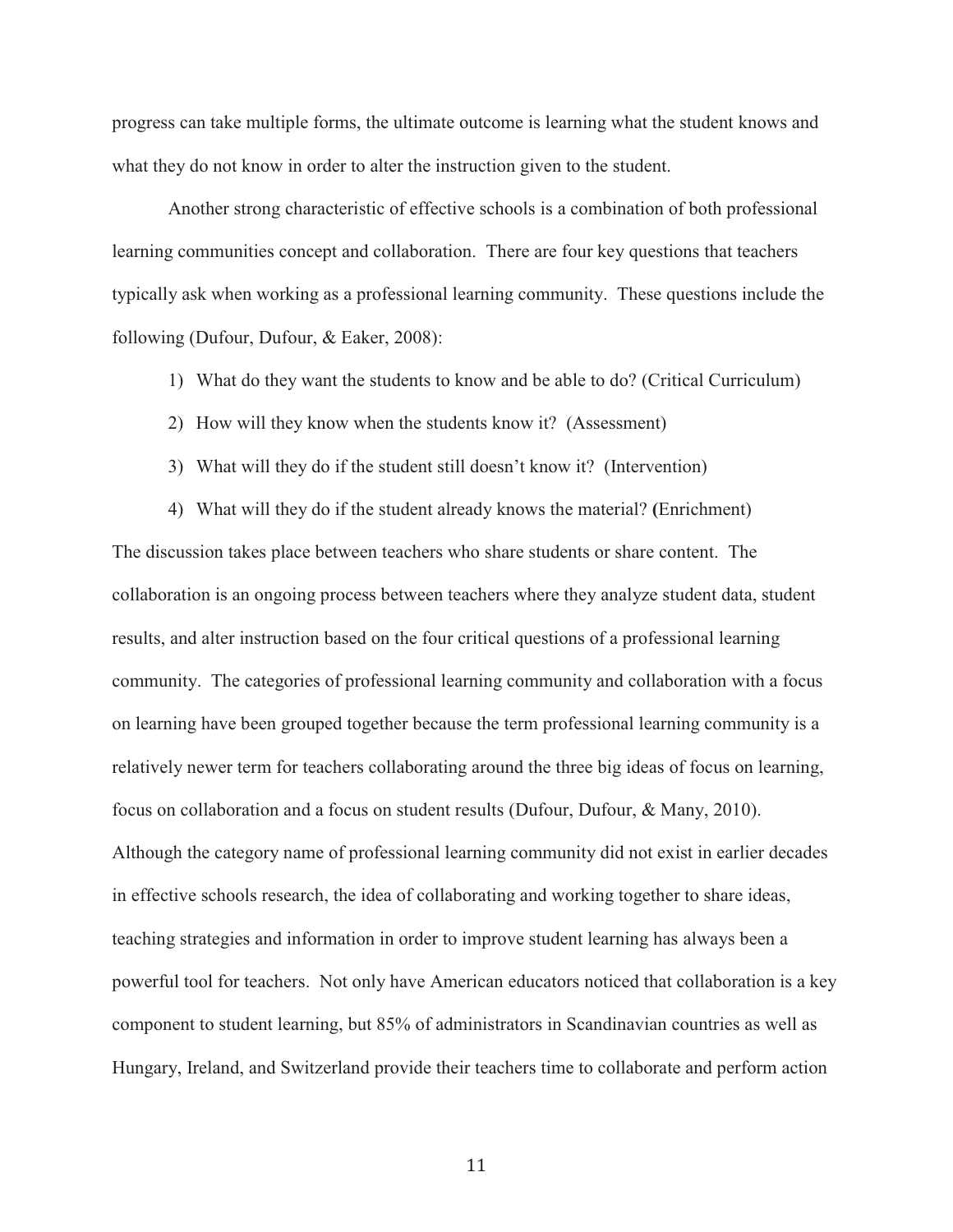research in order to determine which strategies impact student learning and share their research with colleagues in order to increase student achievement (Darling-Hammond, 2010).

#### ORGANIZATION OF THE STUDY

 In the following chapters I will first introduce the need for this study, the historical perspective of effective schools research, the poverty that exists within American Schools and the response to poverty in the funding and creation of Title I. Additionally, the effective schools research and correlates of effective schools will be shared and the studies that support each correlate of effective schools. Literature is presented in the area of school reform and as well as expert leaders in the effective school research field throughout the last several decades. The debate over effective schools and the exact strategies the schools have utilized in order to become effective has existed for several decades. Researchers and educators continue to examine data closely to detect which strategies have the greatest impact on student achievement. In chapter three, I explain the research technique of meta-analysis and the need for this form of methodology in this type of research. In chapters 4 and 5 results are shared and the implications for future research.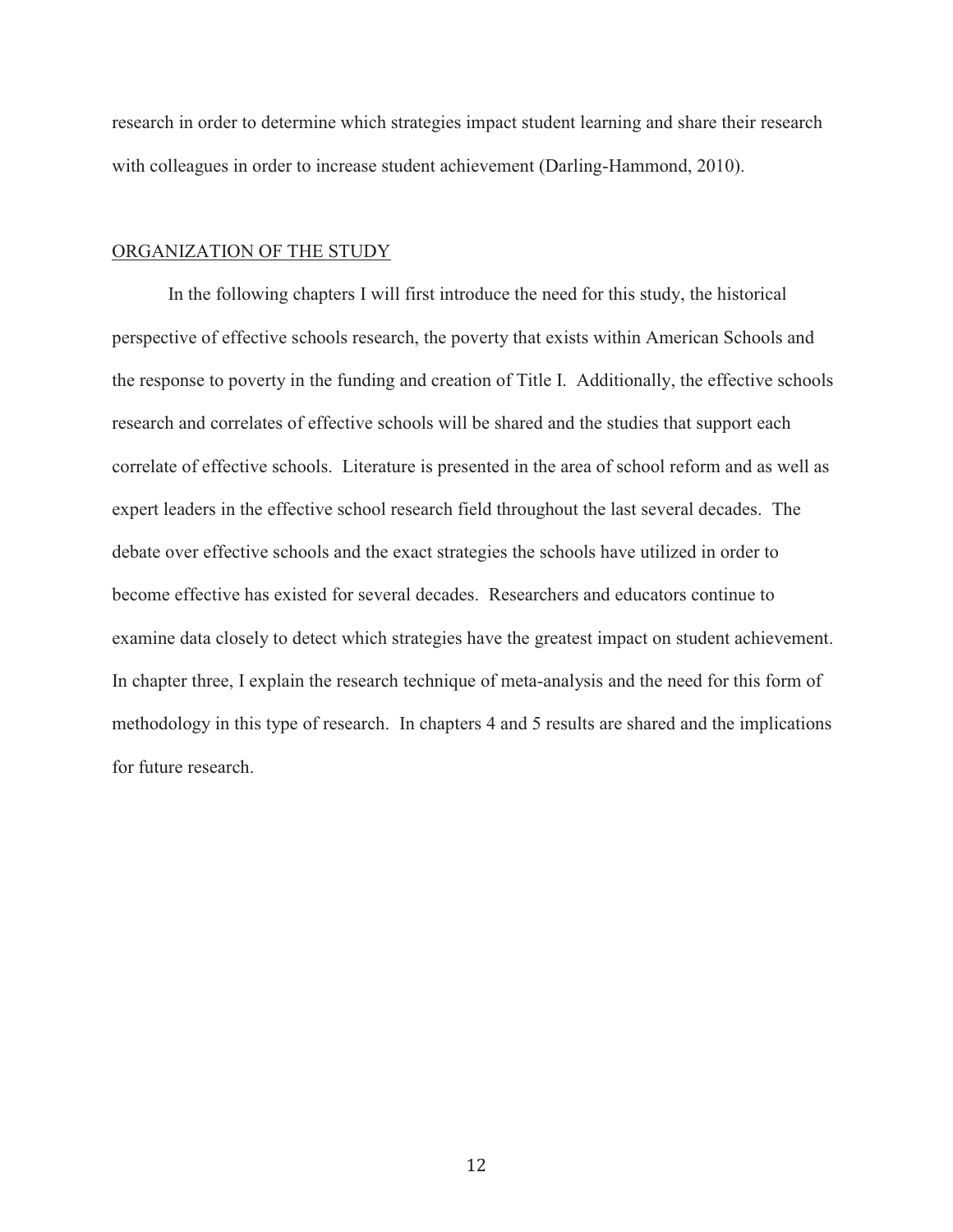#### CHAPTER II

The review of literature in this chapter outlines the historical perspective of poverty, effective schools, the leading theories and correlates associated with effective schools during the past and present, and examines the concerns associated with the effective schools movement in history.

#### POVERTY IN EDUCATION THROUGHOUT THE UNITED STATES

According to President Obama, equity in education by way of the achievement gap is the "civil right issue of our time (Cooper, 2011)." Education has been identified to be a key factor in what separates the rich from the poor, the high achieving from the low achieving, and the number of economic opportunities available throughout a lifetime (Barr & Parrett, 2007). The number of American students living in poverty has increased over the years. In 1999**,** the percentage of children living in poverty was 16.6%. (U.S. Census Bureau, 1999) by 2003 the number of children living in poverty grew to 18% (U.S. Census Bureau, 2005) and by 2011 the percentage of children living in poverty increased to 21.9% (U.S. Census Bureau, 2012). The growing number of children living in poverty has affected the number of students who come to school ready to learn. Additionally, it has been well documented that poverty has "harmful effects" on a child's social, emotional, and academic welfare and growth (Presswood  $\&$ Presswood, 2008).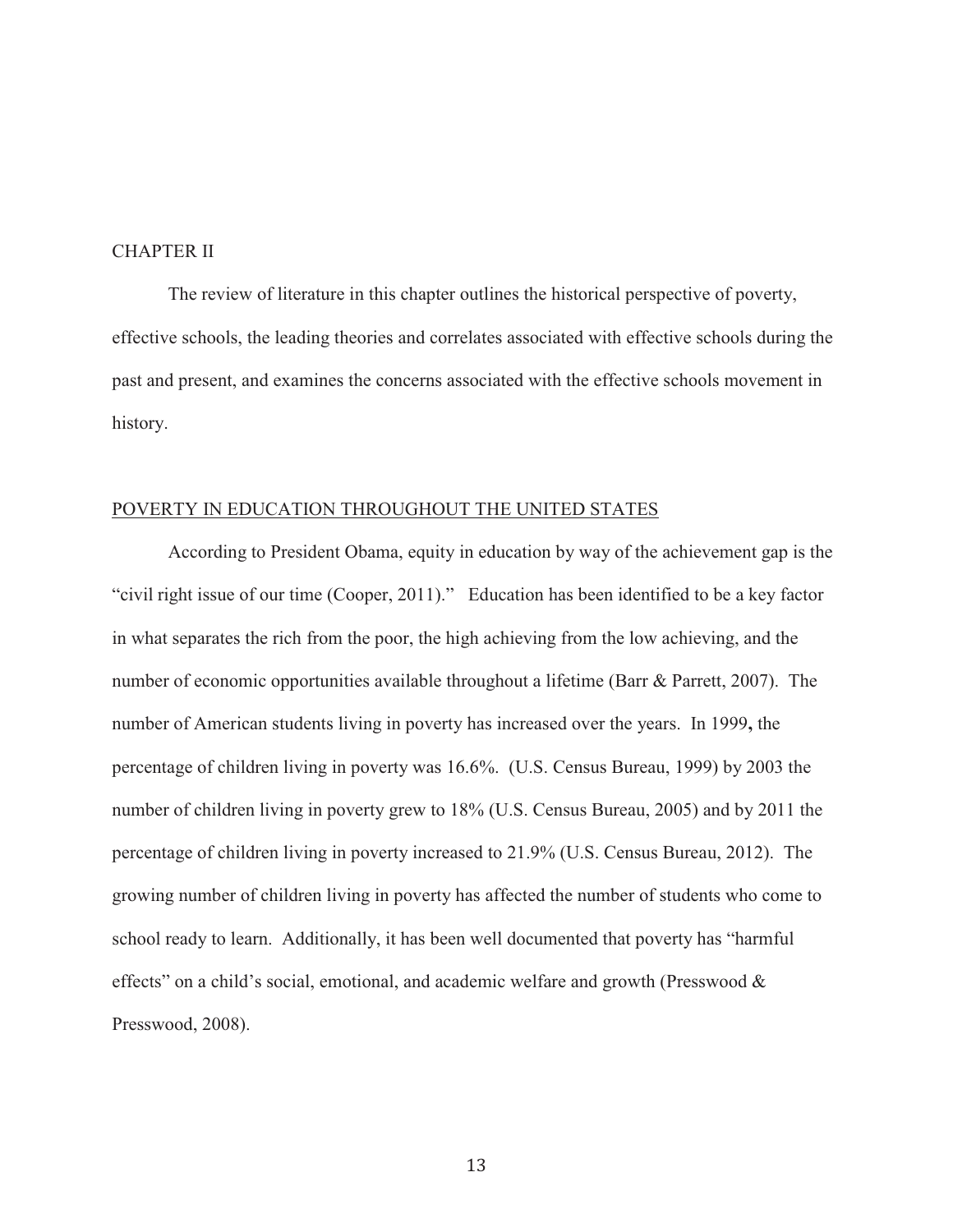In 1966, sociologist James Samuel Coleman published a report titled Equality of Educational Opportunity (Coleman, Campbell, Hobson, McParland, Mood, Weinfeld, & York, 1966). The report became known as the Coleman Report and was commissioned by the United States Department of Education. The Coleman Report suggested that schools (and the resources and teachers within the school) played a small role in student achievement. The information from this report was misinterpreted into: Public schools do not impact student achievement and that the achievement of students comes mainly from the student's home and culture (Kiviat, 2000).

 Christopher Jencks (1977) also published a study where he looked at the background variables of birth, childhood, and schooling to determine the degree of adult success. He discovered that the background variables of educational attainment and adolescent test scores did positively effect adult success as related to occupations that earn more money. Interestingly no single personality trait impacted economic success more than a cognitive test. He also stated, "education is the best single predictor of both occupational status and earnings (38)." This body of research supported the idea that education does make a difference.

However, the effect of the way the Coleman Report was interpreted still exists today in the American education system. An example of this is that some educators still believe that a child's background and socio-economic status defines them. The inaccurate message that was sent to educators and society from the Coleman Report has perpetuated the cycle of low expectations for children of poverty (Barr & Parrett, 2007). In addition to low expectations, policies, procedures, and educational programming for low-income students have differed drastically compared to their high socio-economic counterparts. High poverty schools typically have a lower per-pupil funding and are less likely to have highly qualified teachers (Kozol, 1992;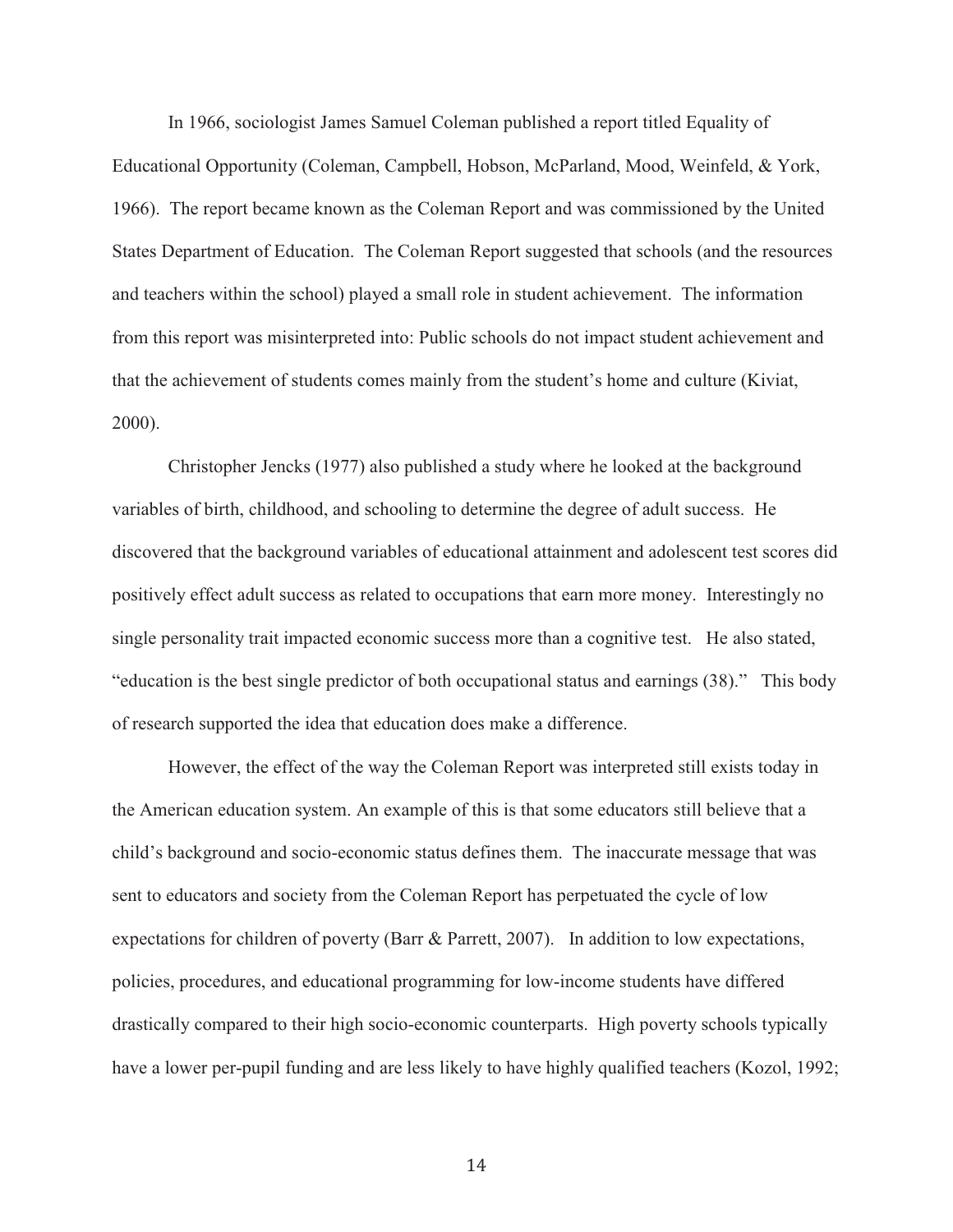Lankford, Loeb & Wyckoff, 2002). The lack of equity in curriculum offerings, the higher mobility in teachers of schools in poverty, lack of experienced or highly qualified teachers, and students with limited preschool education are all characteristics of higher poverty schools which lead to lower performance of students who attend high poverty schools. Policymakers and leaders need to have the courage to create policies that help address the inequity in education (Anyon, 1997). Additionally, high poverty schools also have an increase in referrals to special education and pullout programs and fewer educational opportunities than higher socio-economic status schools (Barr & Parrett, 2008). All of these characteristics make it challenging to stop the cycle of high-poverty students from performing poorly in school and has led to an achievement gap.

 Assessment data from the International Adult Literacy Survey shows that America outperforms other countries in one area: variability in our score distributions (ETS, 2007). This means that the spread of scores is greater in the United States compared to other industrial countries. Our scores are more dispersed and we have a bigger range in the gap between high and low scores. In fact by fourth grade the average high-poverty student is already three years behind their peers in high-income communities according to Teach for America (Achievement First, 1999-2012). Data collected from the U.S. Department of Education's Early Childhood Longitudinal Study, Kindergarten Cohort (ECLS-K) shows that high-poverty children start at noticeably lower cognitive level than the higher socio-economic status children. Unfortunately, the children are often sent to high poverty schools, which often do not have the resources, and the situation becomes magnified and the high poverty students fall further behind (Lee  $\&$ Burkam, 2002).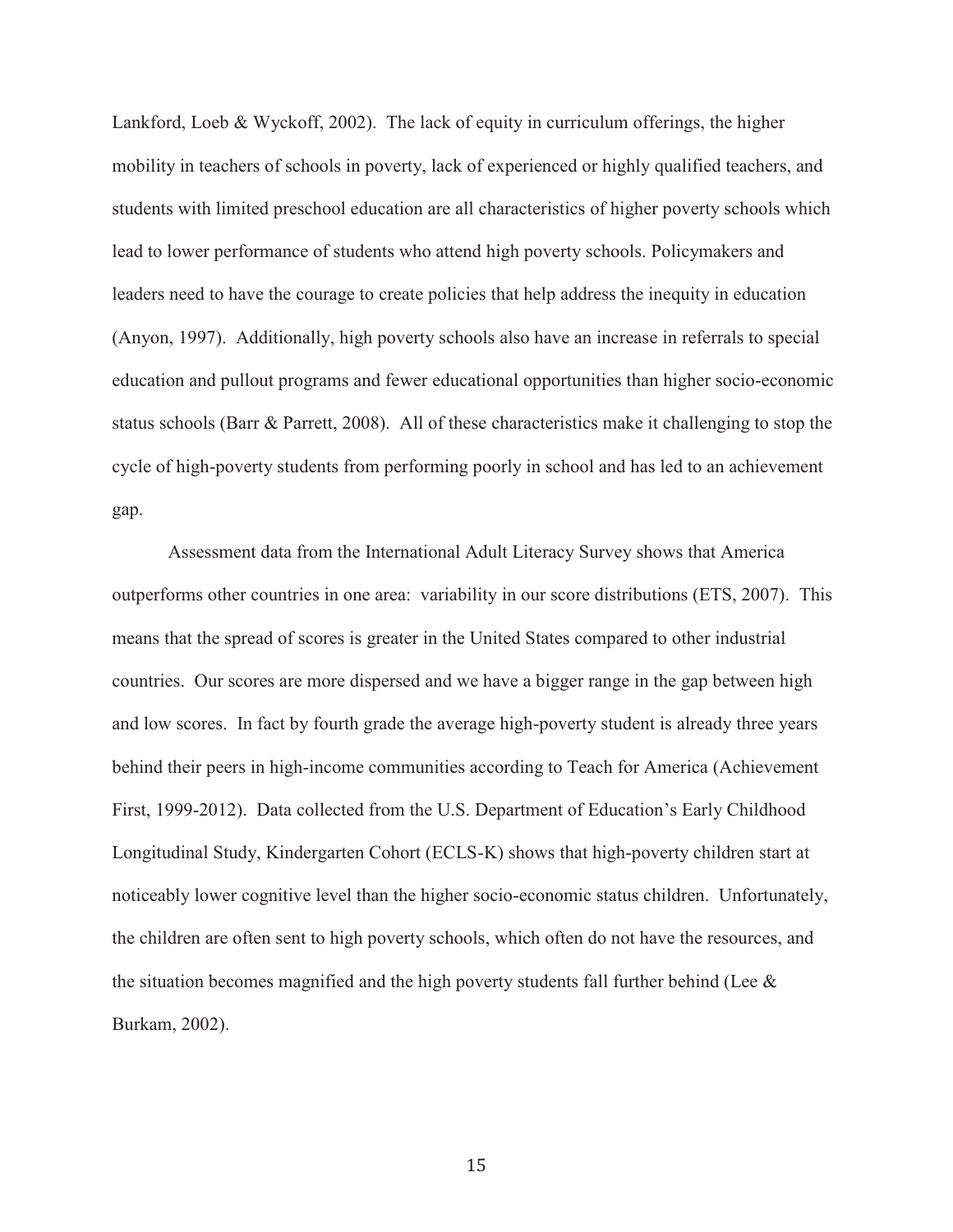Because of the number of children in poverty, the documented "harmful effects" that children in poverty may have, and the residual educational effects from the Coleman Report it is way past time for the American Education System to eliminate the myth that students of poverty can not catch up and to help educators leverage resources to help students maximize their learning. While it may be true that students of poverty come to school with a disadvantage, it is just not true that they are destined to stay behind their peers. Studies have shown that students living in poverty can perform at the same levels or higher than their more affluent peers (Reeves, 2000). The work of Reeves and the 90/90/90 schools has demonstrated throughout the United States that students of poverty can produce high achievement (Reeves, 2000). He includes schools from Milwaukee to Virginia in his citations of schools that have high student academic performance regardless of their high poverty students. Another source of research on high poverty, high performing schools include the work of Kati Haycock from the Education Trust. Each year awards are given to schools for "Dispelling the Myth." Their website www.edtrust.org lists their full list of award winning schools under their resource section and even gives updates of the schools that won in previous years.

Susan Neuman, who previously served as the U.S. Assistant Secretary of Elementary and Secondary Education, states that we have to refocus our priorities including resources and funding to models of reform that work. Her research includes an in-depth analysis at programs throughout the United States that have been successful. These programs include: Philadelphia's Books Aloud program, California and Texas' after school enrichment programs, Charlotte, NC Bright Beginnings program and Early Head Start Programs throughout the United States. She concludes that the seven principles that educators need to follow are (2009):

1) Actively target the neediest children.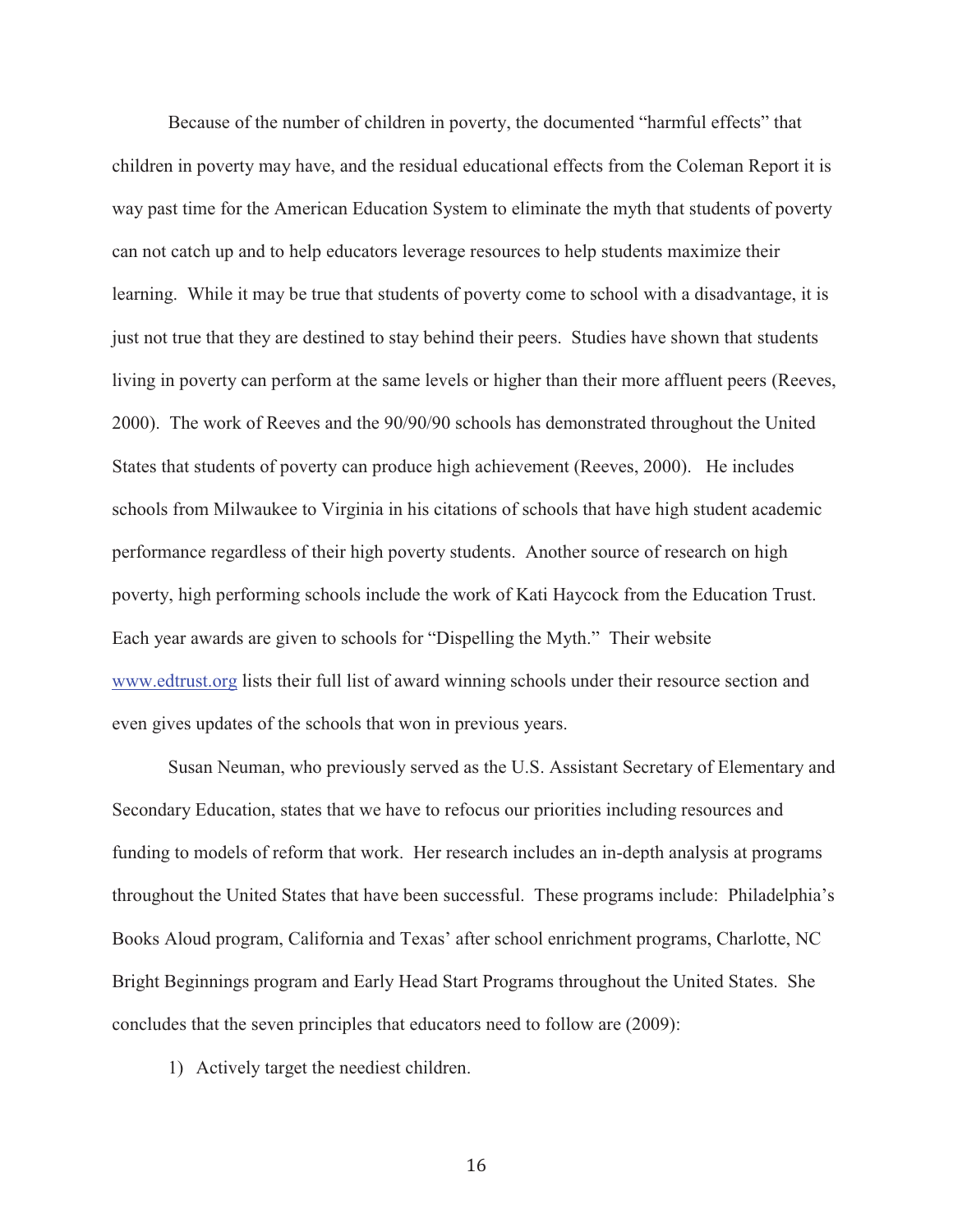- 2) Begin early in children's lives.
- 3) Emphasize coordinated services, particularly for children whose families present multiple risks.
- 4) Focus on boosting academic achievement through compensatory high-quality instruction.
- 5) Deliver instruction by trained professionals, not by aides or volunteers.
- 6) Acknowledge that intensity matters, defending against any dilution of program quality as a waste of public resources.
- 7) Always hold educators accountable for results and for children's achievement.

While this list outlines whom to target, when to target, and the individuals who should deliver the services, it does not actually state the strategies that should be used with the students in order to increase student achievement. While the above principles are commonly outlined in some fashion by various researchers, the actual strategies that educators should use with students and that have the most positive effect on student achievement is often an afterthought and therefore: the basis for this dissertation. Educators need to know where to invest their time, resources, and money in order to close the achievement gap. Impoverished students may need extra support and additional compensatory education, but as educators the focus needs to be on strategies that make a difference. A meta-analysis on effective schools with data compiled from highperforming, high poverty schools that demonstrates which strategies contributed to the academic achievement through meta-regression controlling for various characteristics will provide insight that educators throughout our society crave. It is no secret that the United States has an achievement gap based on socio-economic status and race (Lee and Burkam, 2002), and the gap does not appear to be narrowing according to the New York Times Publication by Tough (2006).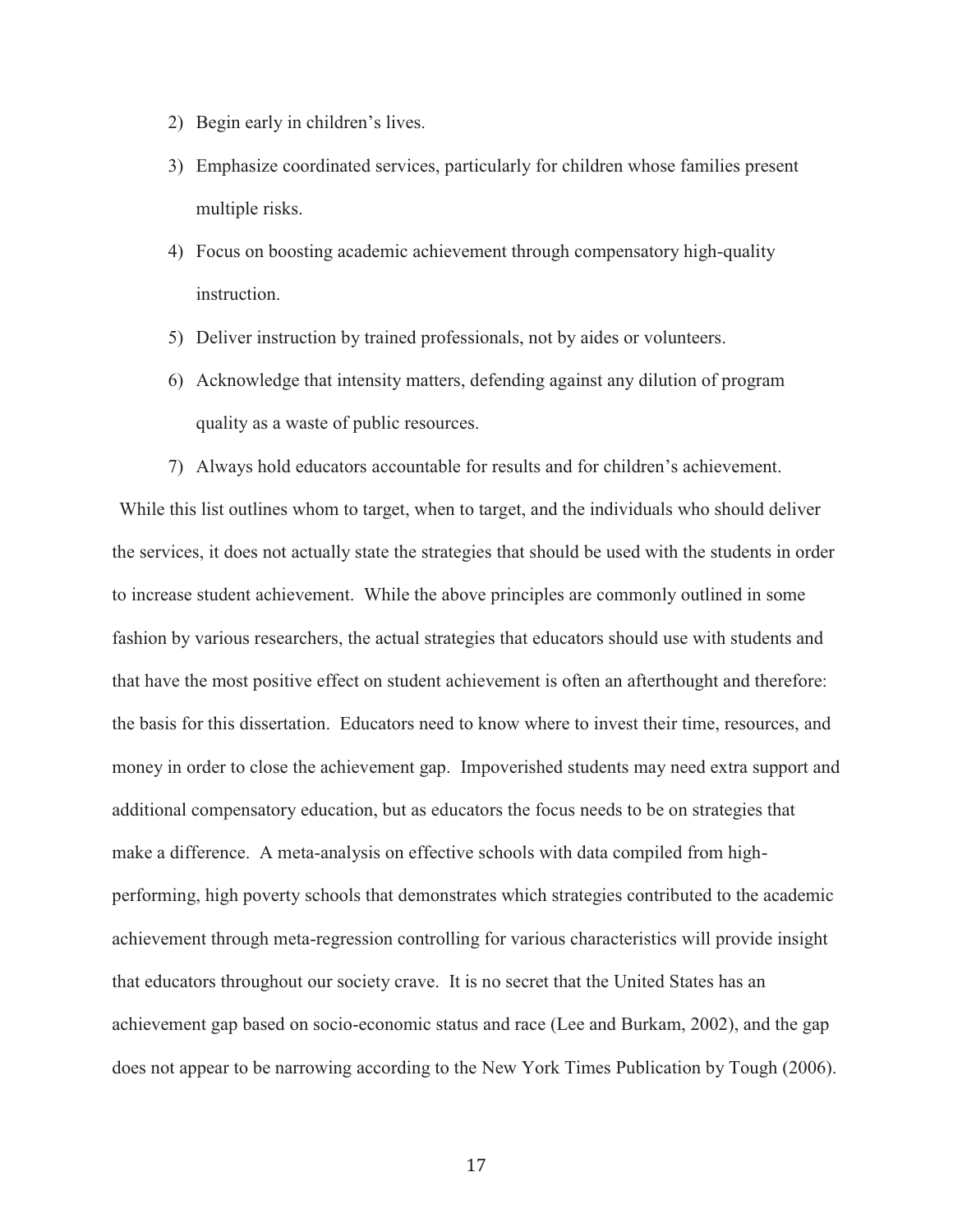However, the information outlined in chapters four and five of this dissertation will provide information regarding the effect that two strategies have on student achievement for high poverty students. This information will help educators close the achievement gap and has the potential to help break the cycle of poverty for students across the United States.

#### HISTORICAL PERSPECTIVE OF EFFECTIVE SCHOOLS

 As mentioned above, the Coleman Report was interpreted to believe that students of poverty are not able to learn regardless of which teaching strategies educators implement in school with students. Although it is unclear the actual number of teachers that read and believed that the Coleman report was valid, Fenstermacher and Soltis (1998) suggest in their popular preservice teacher text that educators were concerned with the thought that schools and teachers had little effect on student achievement of students in poverty. The research presented in the Coleman report led researchers and educators throughout the country to respond to the report by conducting their own research. The researchers began analyzing data from surveys and achievement to support the idea that schools do have an impact on student achievement. Several State Departments of Education including New York and Maryland, as well as schools from Michigan and Delaware also began conducting research regarding a school's influence on student achievement (Purkey & Smith, 1982). According to Purkey and Smith, these states used regression analysis to compute a "residual score." Purkey and Smith subtracted their expected mean achievement from their actual achievement to produce a residual score. They did this by looking at the outliers of both schools with positive and negative student achievement and controlling for socio-economic status. Methodological challenges that exist with that type of regression are the limited number of data sets that were used in this research and weight of the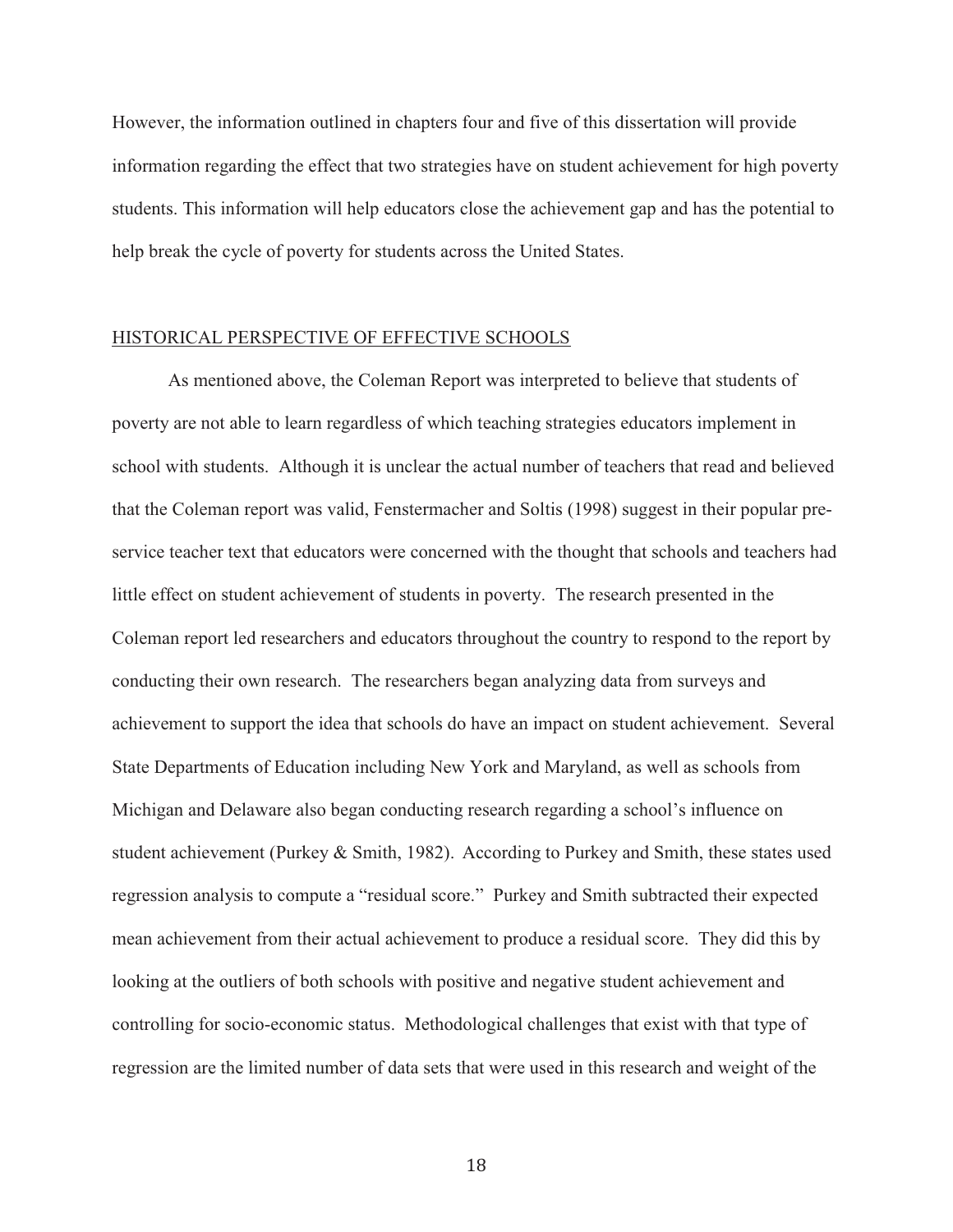scores given to different assessments across various states. The researchers then gave surveys and completed case studies on the schools with the highest and lowest scores to determine the reasons for their scores (1982). Purkey and Smith had concerns with the State Department studies mentioned above. Areas that concerned them included consistency in the way the studies were performed and discrepancies within the data. For example, not every study and state sampled a similar population based on socio-economic factors, race, and type of school settings (urban, suburban and rural schools). However, Purkey and Smith did agree that consistent data from those studies suggested that the following areas increase student achievement: classroom management, teacher expectations, and principal leadership (1982).

#### TITLE I: A RESPONSE TO POVERTY

President Lyndon B. Johnson initiated passage of the Elementary and Secondary Education Act (ESEA) in 1965 as he attempted to fight the war on poverty. Previous Presidents, including John F. Kennedy had pursued unrestricted general aid for various schools but President Johnson's ESEA was popular because it had a larger impact on more people, schools, and children (Kirst & Wirt, 2009). The funding is designated to schools based on the number of students who qualified for free and reduced-price lunch. The money is purposely intended to supplement and not supplant. Students with low socio-economic status are to get extra support, resources, and instruction in order to help level the playing field. The main goal of Title I is improving the academic achievement of the disadvantaged according to the United States Department of Education (Ed.gov, 2004)**.** Since the initial passage of ESEA in 1965, the act has been reauthorized seven times (http://febp.newamerica.net/background-analysis/no-child-leftbehind-overview). In 1994 when it was re-titled Improving America's Schools Act and tied to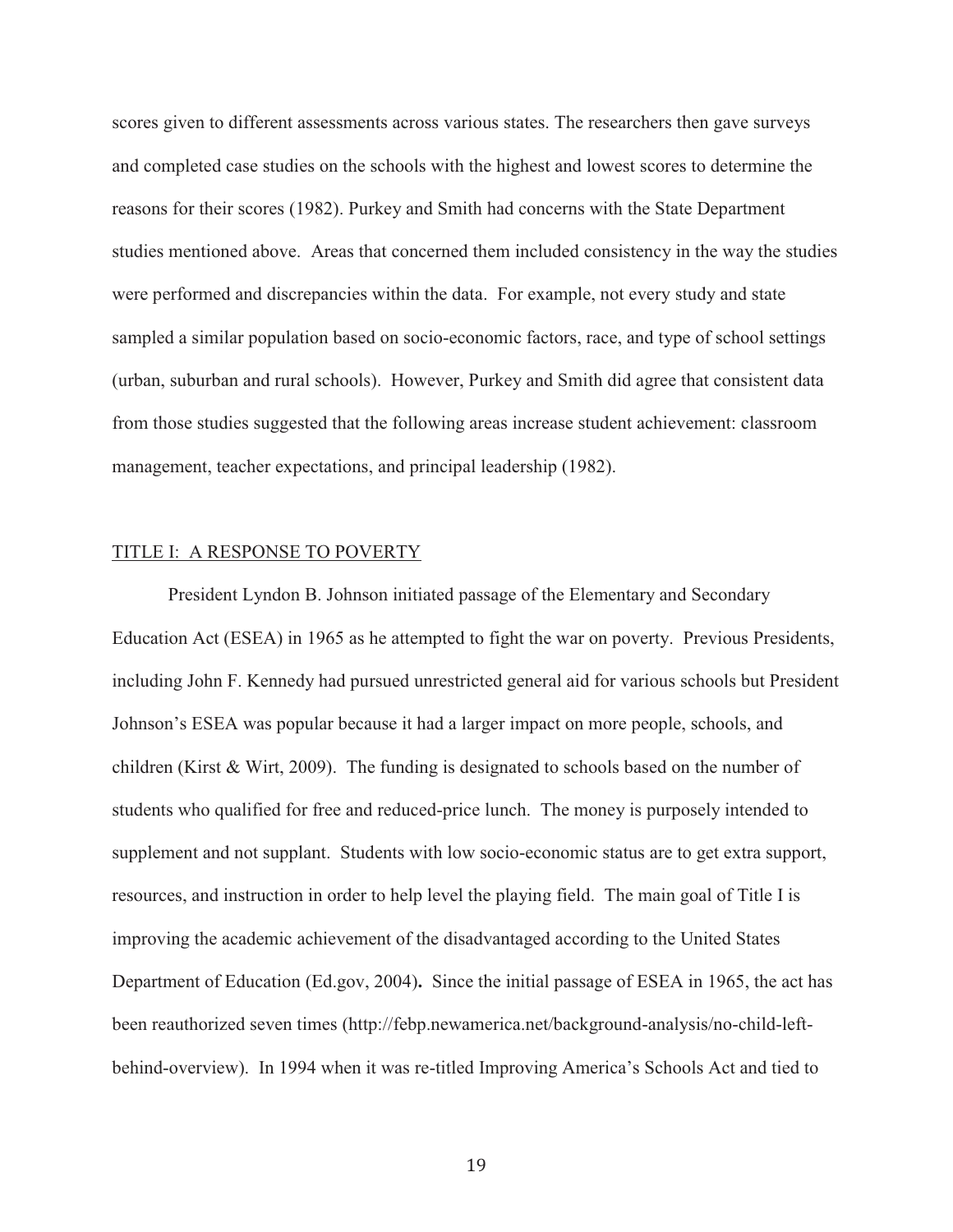Goals 2000 a push for standards developed across the Nation. Perhaps the most dramatic reauthorization came in 2001 with the No Child Left Behind Act (NCLB), which was signed into effect in January 2002. NCLB had mandates and consequences for Title I schools (schools that take the Title I money) that and did not make adequately yearly progress (AYP). Standardized assessments were also associated with NCLB and data collected and disaggregated by various subgroups such as race, socio-economic status, and special education. At the time of this writing, NCLB has not been reauthorized since 2002, President Obama did funnel money through the economic stimulus funds called the American Recovery and Reinvestment Act through Title I formulas. Although there has been some funding attached to ESEA, the mandates that have accompanied the Act have not been fully funded. Districts accepting Title I money have compliance mandates to follow that can often be costly. Examples of these mandates were school choice and supplemental educational services, which were initially attached to schools that did not make AYP under NCLB.

 The effectiveness of Title I has been questioned and researched over the years. Recent research has produced data from 19 states that looked at the academic achievement of students who received Title I compared to students who did not receive Title I services in grade 4, 8, and high school, usually grades 10 or 11, to verify if gaps between the students receiving assistance narrowed (Kober, McMurrer, & Silva, 2011). Their findings included that gains were made by Title I students and that since 2002, the gap has narrowed more often than widened and when gaps did narrow it was because the Title I students improved at a faster rate than non-Title I students (Kober et al., 2011). The National Assessment of Title I summary of key findings reported similar evidence to support that Title I services were having a positive impact on student achievement. The report stated that the percentage of students who showed proficiency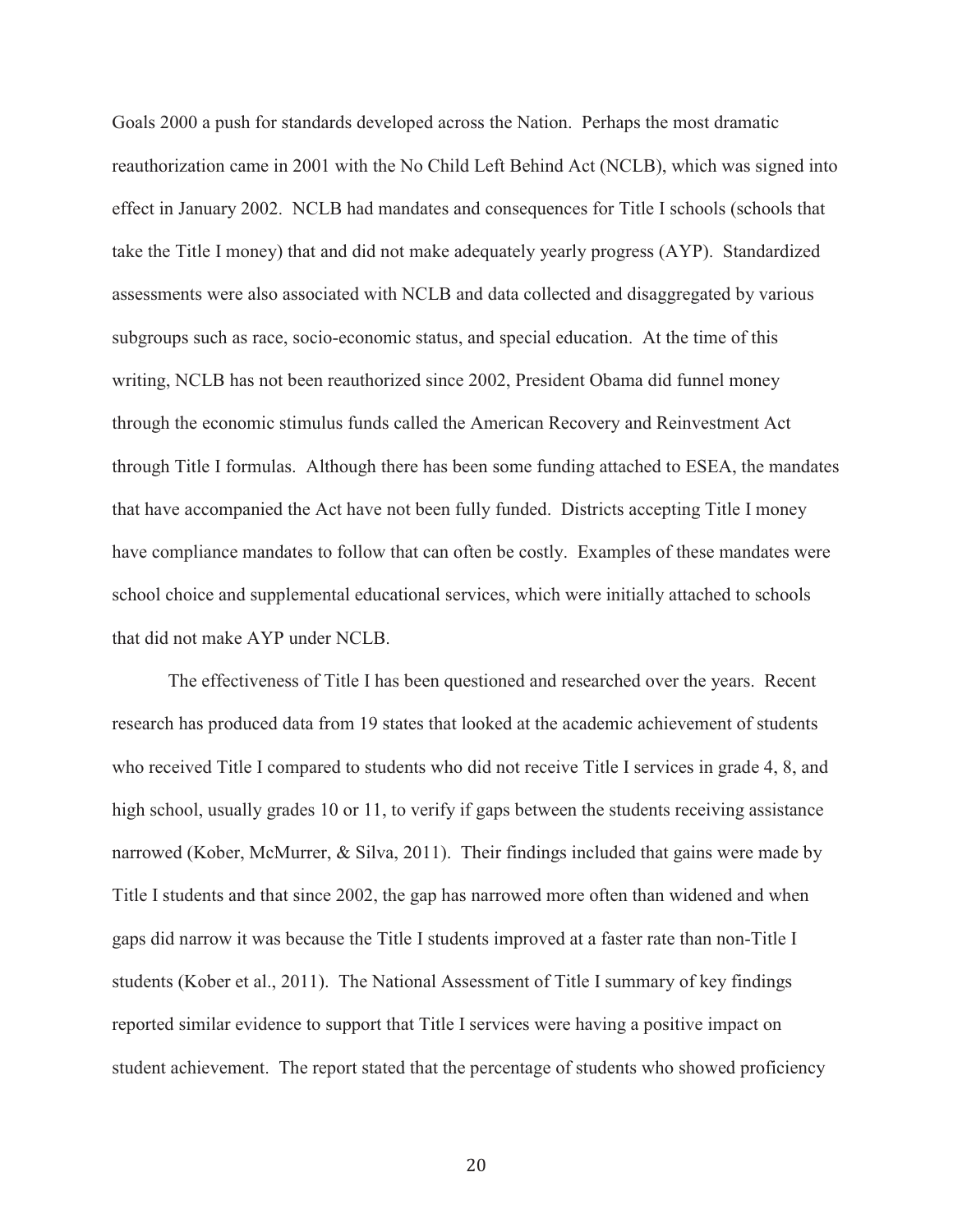or above, on their state standardized assessment was 78% or above. Both state assessments and NAEP scores also indicated that the gap is narrowing for low socio-economic students who receive Title I services (Institute of Education Sciences, 2007). Although Title I funding has gone a long way to support school districts in an attempt to close the gap for high poverty students, funding alone can not close the gap. The funding must be targeted to the correct resources. Traditionally, Title I has dispersed funds without mandating that research based interventions be implemented. The research in effective schools must be utilized in order to ensure that the funding is attached to the correct interventions, strategies, and characteristics in order to improve student achievement. Those strategies have been researched and lead by the effective schools movement, which began in the late 1970's and early 1980's.

#### EFFECTIVE SCHOOLS RESEARCH LEADS TO SCHOOL IMPROVEMENT

 As data were collected and analyzed from the late 1960's- 1990's patterns started to emerge of specific characteristics and qualities that increased student achievement thus contradicting the Coleman Report that schools do indeed have an impact on student achievement. In fact, as early as 1979 in *Educational Leadership* Ronald Edmonds stated,

It seems to me, therefore, that what is left of this discussion (school reform) are three declarative statements: We can, whenever and wherever we choose, successfully teach all children whose schooling is of interest to us; We already know more than we need to do that; and Whether or not we do it must finally depend on how we feel about the fact that we haven't so far.

Edmonds' statement implies that over 30 years ago the research to support effective schools existed. The statement raises concern because it gives the impression that our society does not seem to care about certain populations of students as evidenced by the achievement gap. School improvement models began to form based on the data from the effective schools research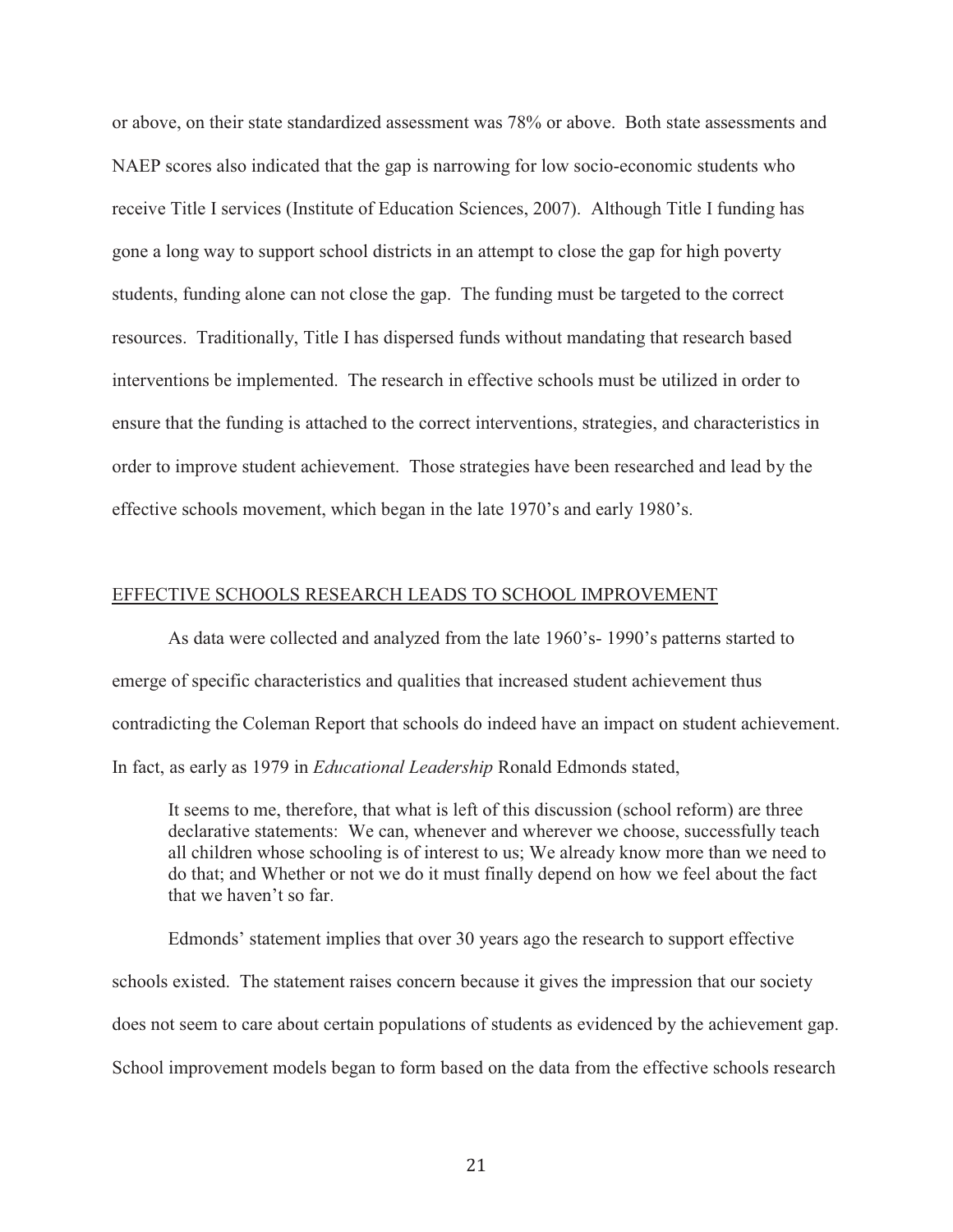and the seminal work of Ronald R. Edmonds, Lawrence W. Lezotte, Beverly Bancroft, and Wilbur Brookover (Lezotte & Bancroft, 1985). These authors were among many that led experiments and analyzed data from effective schools and ultimately led the effective schools reform movement. The contributions they made to the field of effective schools research and identifying characteristics of effective schools is groundbreaking. In 1982, Ronald Edmonds outlined five qualities of effective schools based on the research of characteristics of effective schools that was completed by Brookover and Lezotte (1977), Edmonds (1979), and Rutter (1979):

- 1. Principal leadership, with a focus on instruction
- 2. Instructional Focus
- 3. Healthy climate (that is safe and promotes learning)
- 4. Teacher expectations that all students can learn

 5. Using student achievement as the standard for evaluation of programs (Edmonds, 1982). These five qualities became the foundation for other studies in the effective schools movement. In addition to the characteristics outlined by Edmonds, he also suggested that although not all students will be able to perform academically at identical levels, schools should have an equal percentage of its students from a diverse spectrum of income with grade level understanding (Edmonds, 1982) thus creating the impetus for the disaggregation of data. Lawrence Lezotte and Beverly Bancroft agreed with Edmonds work and echoed the sentiment that all students can learn and that schools have the information they need in order to increase student achievement (Lezotte & Bancroft, 1985). Each of these studies specifically highlight the achievement gap between students with diverse incomes because the research was in response to the Coleman Report.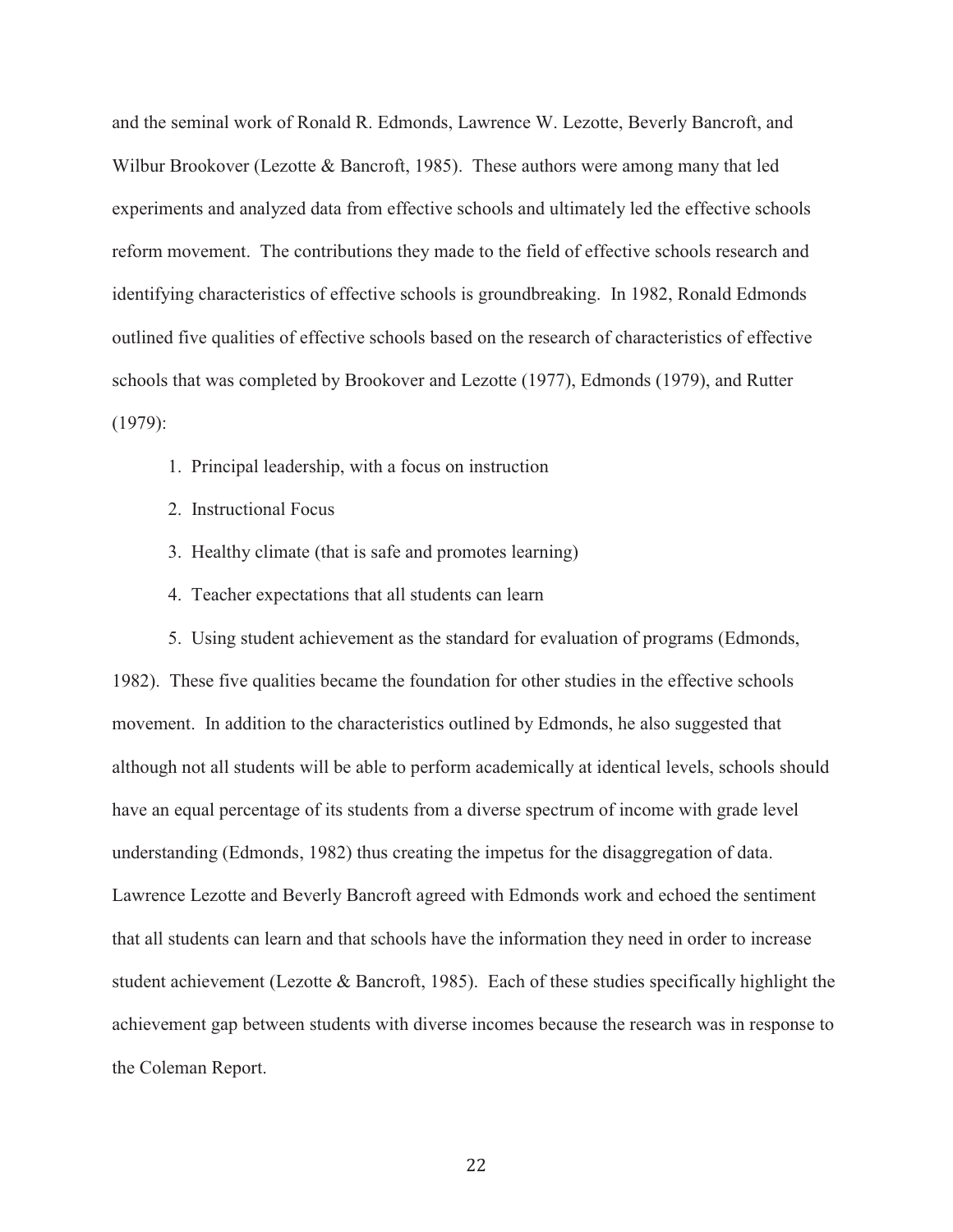As schools began to adopt the characteristics and ideas of Edmonds, Lezotte, and other prominent researchers in the effective schools movement, many challenges arose. For example, most of the studies had been completed on schools that were already effective, so the implementation of these characteristics on schools that were not effective proved to be a challenge (Lezotte & Snyder, 2011). This was a major critique of the effective schools research. The research also did not always say what categorized the school as effective. Sometimes the study might give a percentage of students who scored well on a test or graduated as an indicator of success, but this was not always clearly defined within the research. Additionally, the research had not suggested how the schools should implement or go about changing their habits to ensure that all of the characteristics were followed with fidelity. Studies also began to form around sustainability of the reform efforts. The need for "longitudinal monitoring and assessment of pupil achievement in the area of feedback" was also a necessary component to sustaining change (Clauset & Gaynor, 1982). As the effective schools movement continued additional longitudinal studies confirmed that the Coleman Report did not accurately represent the impact a school has on student achievement. Additionally the Coleman Report did not look at difference within schools only across schools. Subsequent research in response to the Coleman report confirmed that individual schools have a significant impact on student achievement.

 As schools and educators began to have increased access to the data from effective schools research, it was important for schools to not only know which strategies are effective, but which strategies are not effective and should be avoided (Edmonds, 1979). The shift in thinking, resources, professional development, and even teacher training continues to be a work in progress. Lezotte (1992) accurately stated that the effective schools movement created a "paradigm shift in American public education." Many authors concur that along with the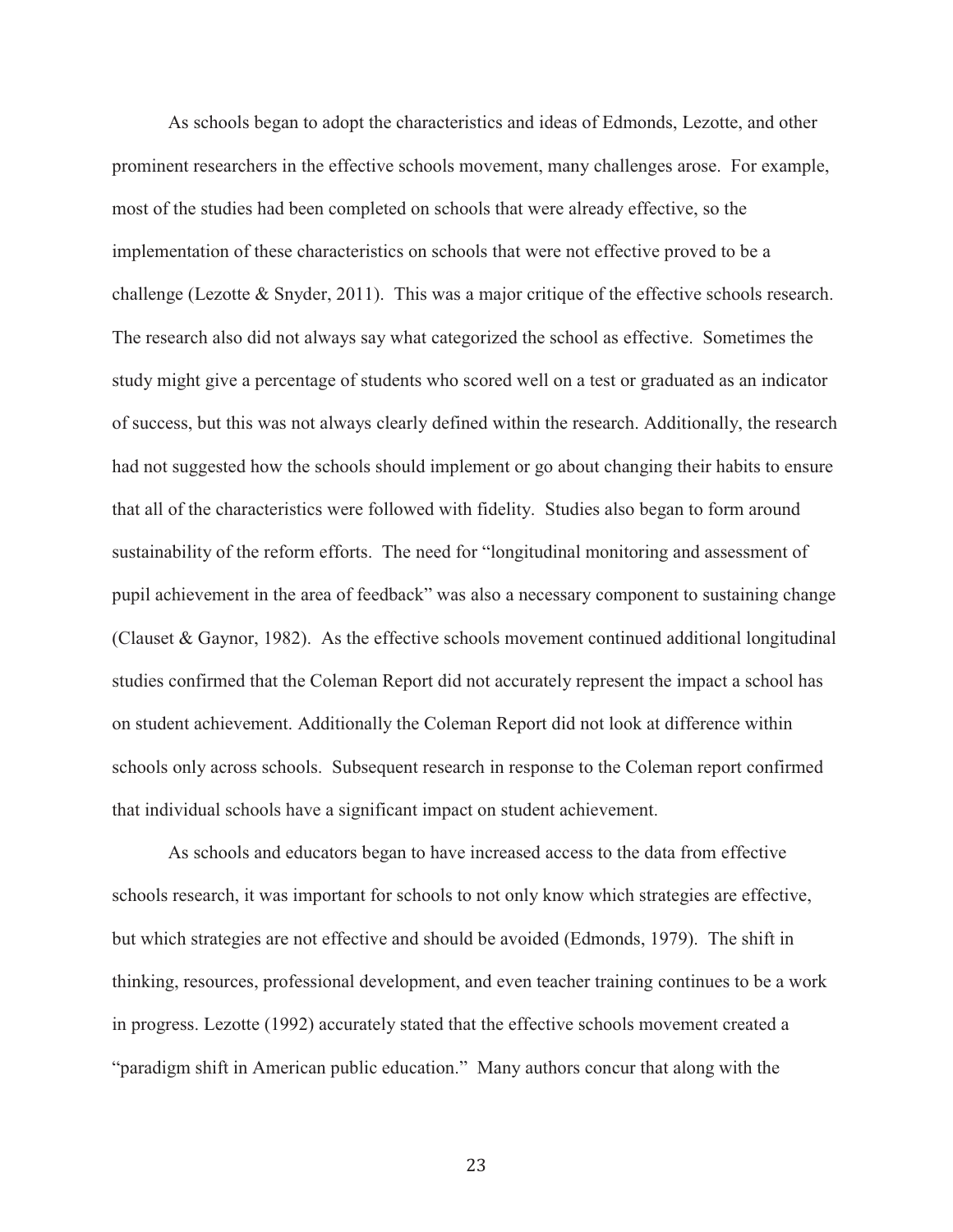effective schools research an open mind and willingness to implement change has to occur. Shifts in thinking that allow for new strategies and ideas to actively engage students must occur in order to make learning meaningful for students and to ultimately increase student achievement (Reagle, 2006).

### CORRELATES OF EFFECTIVE SCHOOLS

 The characteristics of effective schools have been defined and redefined over time. Lawrence Lezotte and Kathleen McKee Snyder have defined the word correlates to mean the characteristics demonstrated by the effective schools. They explain that as the body of research grows in this area the need for additional explanation is imperative (Lezotte & Snyder, 2011). They classify the current correlates of effective schools into seven areas that a school must demonstrate in order to exhibit high student achievement.

- 1. High expectations for success
- 2. Strong instructional leadership
- 3. Clear and focused mission
- 4. Opportunity to learn/time on task
- 5. Frequent monitoring of student progress
- 6. Safe and orderly environment
- 7. Positive home-school relations

 Several books, many articles, and professional development surrounding these correlates exist. Each correlate is defined and research-supported strategies are identified in order to promote the correlate within a single school and district. Questions and observations related to the correlate are also shared to help educators identify with each correlate.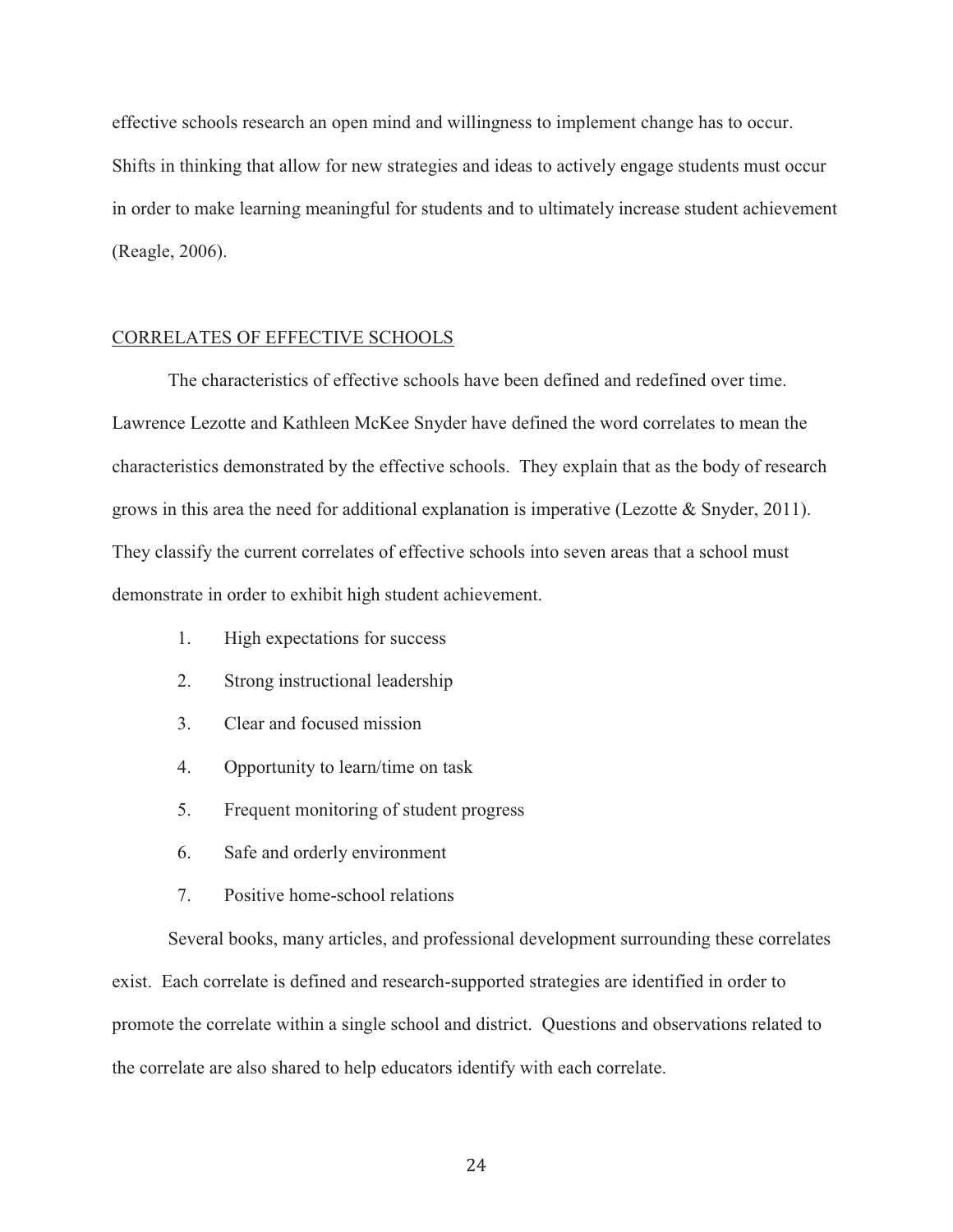| Order<br>Rank                                       |            |             |                    |                            |                                    |           | $\sim$                        |                                   |                                 |                          |                 |                                       |                           | $\overline{ }$                                           |                                         |                                | $\overline{ }$              |                   |
|-----------------------------------------------------|------------|-------------|--------------------|----------------------------|------------------------------------|-----------|-------------------------------|-----------------------------------|---------------------------------|--------------------------|-----------------|---------------------------------------|---------------------------|----------------------------------------------------------|-----------------------------------------|--------------------------------|-----------------------------|-------------------|
| <b>Total</b>                                        | $\infty$   | $\mathbf 2$ | $\overline{ }$     | $\overline{ }$             | $\overline{ }$                     | 4         | $\infty$                      | 4                                 | 3                               | $\overline{ }$           | 1               | 6                                     | $\circ$                   | G                                                        | $\infty$                                | $\mathsf{L}\cap$               | $\sigma$                    | 4                 |
| Marzano<br>2013                                     | 7          |             |                    |                            |                                    |           | 7                             | $\geq$                            |                                 |                          |                 | 7                                     | 7                         | 7                                                        |                                         | 7                              | マ                           |                   |
| Reeves<br>2012                                      | マ          | 7           |                    |                            |                                    | 7         | 7                             | $\overline{\phantom{0}}$          | $\prec$                         |                          |                 | 7                                     |                           | 7                                                        |                                         | 7                              | 7                           |                   |
| Daggett<br>2011                                     |            |             |                    |                            |                                    |           | 7                             | $\overline{\phantom{0}}$          |                                 |                          |                 |                                       |                           | 7                                                        |                                         | 7                              | マ                           | 7                 |
| Lezotte<br>Snyder<br>2011<br>$\infty$               |            |             |                    |                            |                                    |           |                               |                                   |                                 |                          |                 | 7                                     | 7                         | 7                                                        | 7                                       | 7                              | 7                           | 7                 |
| Kyriakides<br>2010                                  |            | 7           |                    |                            |                                    |           | 7                             |                                   | $\overline{\phantom{0}}$        |                          |                 |                                       | 7                         | 7                                                        |                                         |                                |                             |                   |
| Zigarelli<br>1996                                   |            |             |                    |                            |                                    |           | 7                             |                                   | 7                               |                          |                 | 7                                     |                           | 7                                                        |                                         |                                | 7                           |                   |
| Purkey &<br>Smith<br>1985                           | 7          |             | 7                  | 7                          |                                    | 7         | 7                             |                                   |                                 | $\overline{\phantom{0}}$ | 7               | 7                                     | 7                         | 7                                                        | 7                                       |                                | 7                           | 7                 |
| Goodlad<br>1984                                     |            |             |                    |                            | 7                                  | 7         | 7                             |                                   |                                 |                          |                 |                                       |                           |                                                          |                                         | 7                              | 7                           |                   |
| Sizer<br>1984                                       |            |             |                    |                            |                                    | 7         | 7                             |                                   |                                 |                          |                 | 7                                     | 7                         | 7                                                        | 7                                       |                                | 7                           |                   |
| Edmonds<br>1982                                     |            |             |                    |                            |                                    |           |                               | $\geq$                            |                                 |                          |                 |                                       | 7                         | 7                                                        |                                         |                                | 7                           | $\geq$            |
| Effective Schools/<br>Characteristics of<br>Authors | Curriculum | Policy      | Sense of Community | management<br>School Based | Teacher & Principal<br>Preparation | Resources | Collaboration<br>PLC-Positive | Effective/Focus on<br>Instruction | Quality/Satisfaction<br>Teacher | Staff Development        | Staff Stability | Home/School<br>Connection<br>Positive | Safe & Orderly<br>Schools | Student Progress to<br>evaluate Program<br>Monitoring of | Task/Opportunity to<br>Time on<br>Learn | Mission/Goals<br>Clear & Focus | Instructional<br>Leadership | High Expectations |

FIGURE 2.1 Characteristics and Selected Authors of Effective Schools **FIGURE 2.1 Characteristics and Selected Authors of Effective Schools**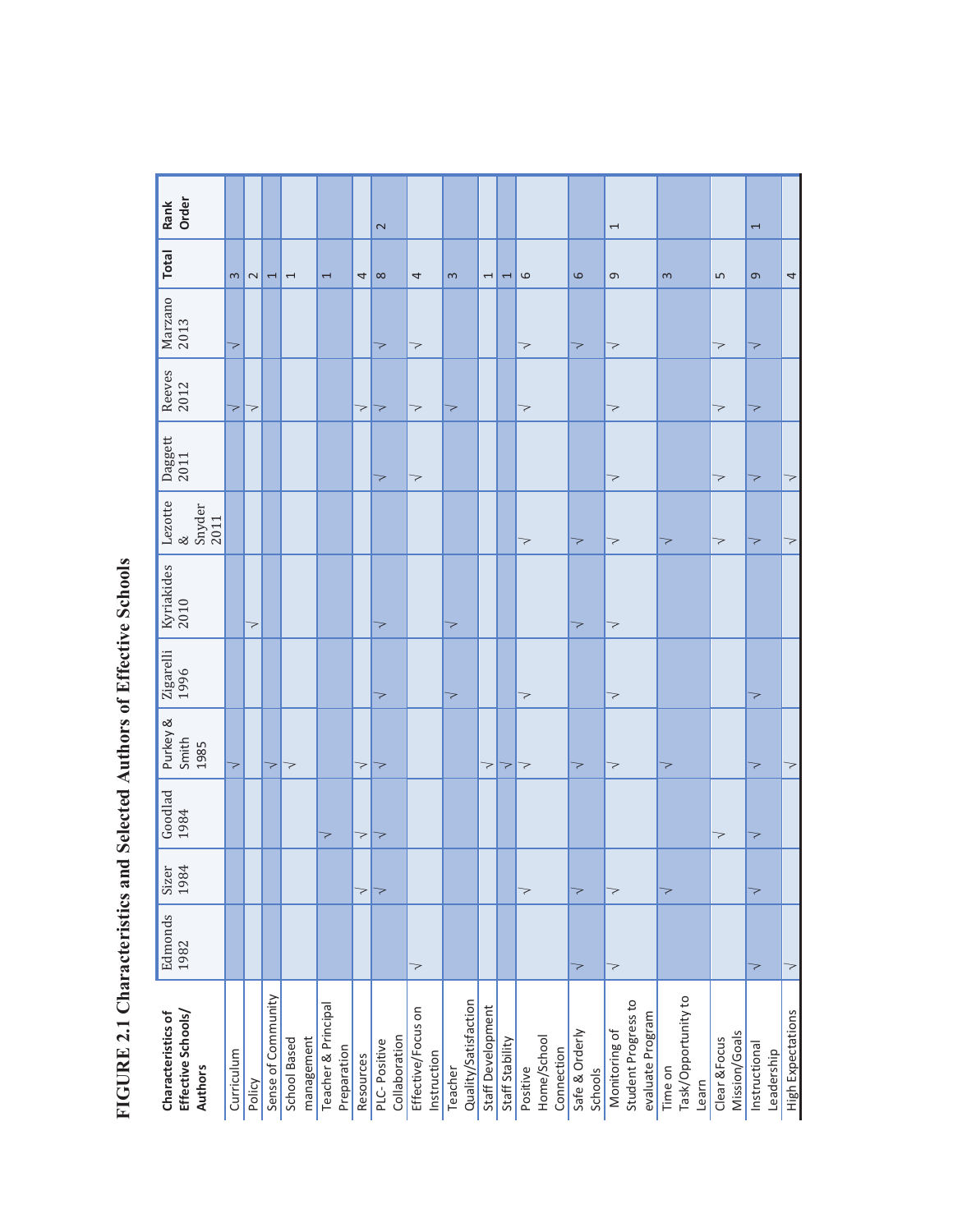Many researchers have studied the characteristics or strategies most prevalent in high performing schools. The qualities outlined in Figure 2.1 represent the findings of key studies led by selected authors.<sup>3</sup> It is important to note that the authors and their work selected within Figure 2.1 includes a wide variety of both peer-reviewed and non peer- reviewed studies. The authors included in the graphic representation were selected because they represent authors who have contributed to educational research over the years specifically in the area of effective schools. These authors were also selected based on the fact that they were frequently cited when the words "effective schools research" was entered as a search filter on the electronic database of ERIC. I also attempted to represent research from various decades in order to better analyze how or if characteristics of effective schools have changed throughout time. Although this chart clearly does not list every important author of effective schools research throughout time, it represents a sampling of the authors of various time periods and the characteristics identified of effective schools during that time period.

The characteristics identified on Figure 2.1 also represent a broad definition of each characteristic. The authors identified for this representation used various terms and wording to represent similar ideas. For example, the words collaboration, designated time for teachers to work together, Professional Learning Community have all been grouped together for coding purposes on Figure 2.1. Similarly, the category of monitoring student progress also included assessment of students. These two areas were combined because monitoring student progress is a form of assessment and both of them inform instruction. While some categories could be

 $\overline{a}$ 

<sup>3</sup> While it is accurate to say that the names of authors listed in Figure 2.1 determined the characteristics to be important qualities of effective schools based on research identified in the citation portion of the paper, Figure 2.1 does not encompass the entire body of work created by that cited author.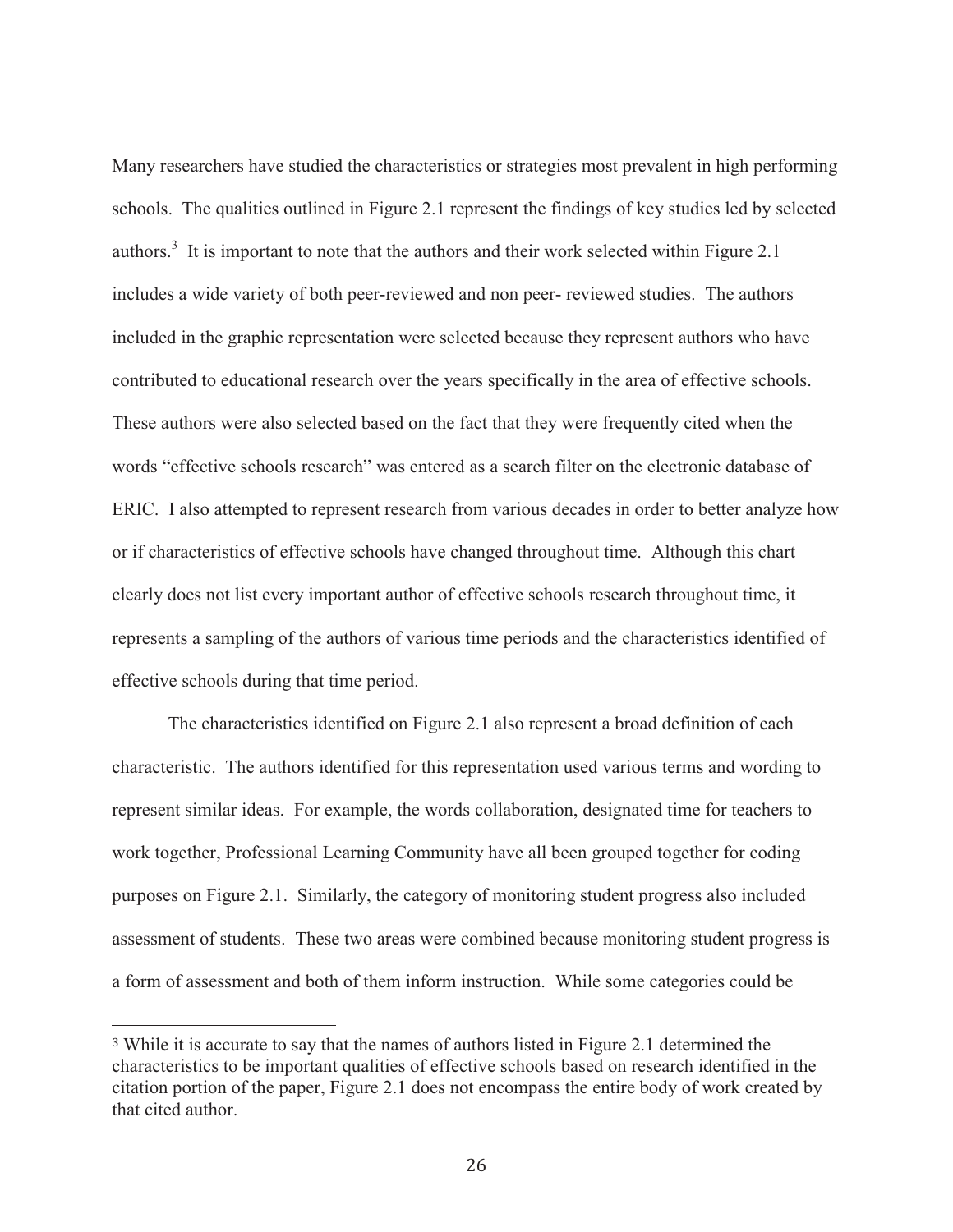grouped together, other categories did not seem to fit well into each other and therefore a separate category was created.

As each category is defined below, I list various studies that contributed to one or more of the author's studies that led to this category being placed on Figure 2.1. I have highlighted a few studies from each characteristic on Figure 2.1 that have contributed to the author(s) identification of that strategy making a difference on student achievement.

Of the ten researchers selected for Figure 2.1, four listed high expectations as a trait that is necessary for effective schools. This category covers both the belief that teachers think students can achieve and reach expectations and the teachers' collective sense of efficacy (Goddard, Hoy & Hoy, 2000; Bandura, 2012). Collective efficacy in teachers is linked to an increase in student achievement; when teachers believe and have confidence in themselves as teachers in the content and the way they deliver it, student achievement increases (Scribner, 1999; Goddard, Hoy & Hoy, 2000; Bandura, 2012). This is relevant because there is quantitative data to detect the impact of collective efficacy on student achievement. They used socioeconomic status, proportion minority and school size as variables (Goddard & Goddard, 2001). Even accounting for those variables their results represented a one standard deviation increase in perceived collective efficacy (Goddard & Goddard, 2001). Studies have been replicated and collective efficacy continues to show a positive impact on student achievement. One study that links teacher expectations to student achievement in the area of reading was conducted by Rubie-Davis (2007) in Auckland, New Zealand. Her research took place in eight different primary schools. The teachers involved in the study were placed into one of three different categories based on input from the recommending principal: High Expectation Teacher, Average-Process Teacher, and Low Expectation Teacher. The teachers were observed twice throughout the year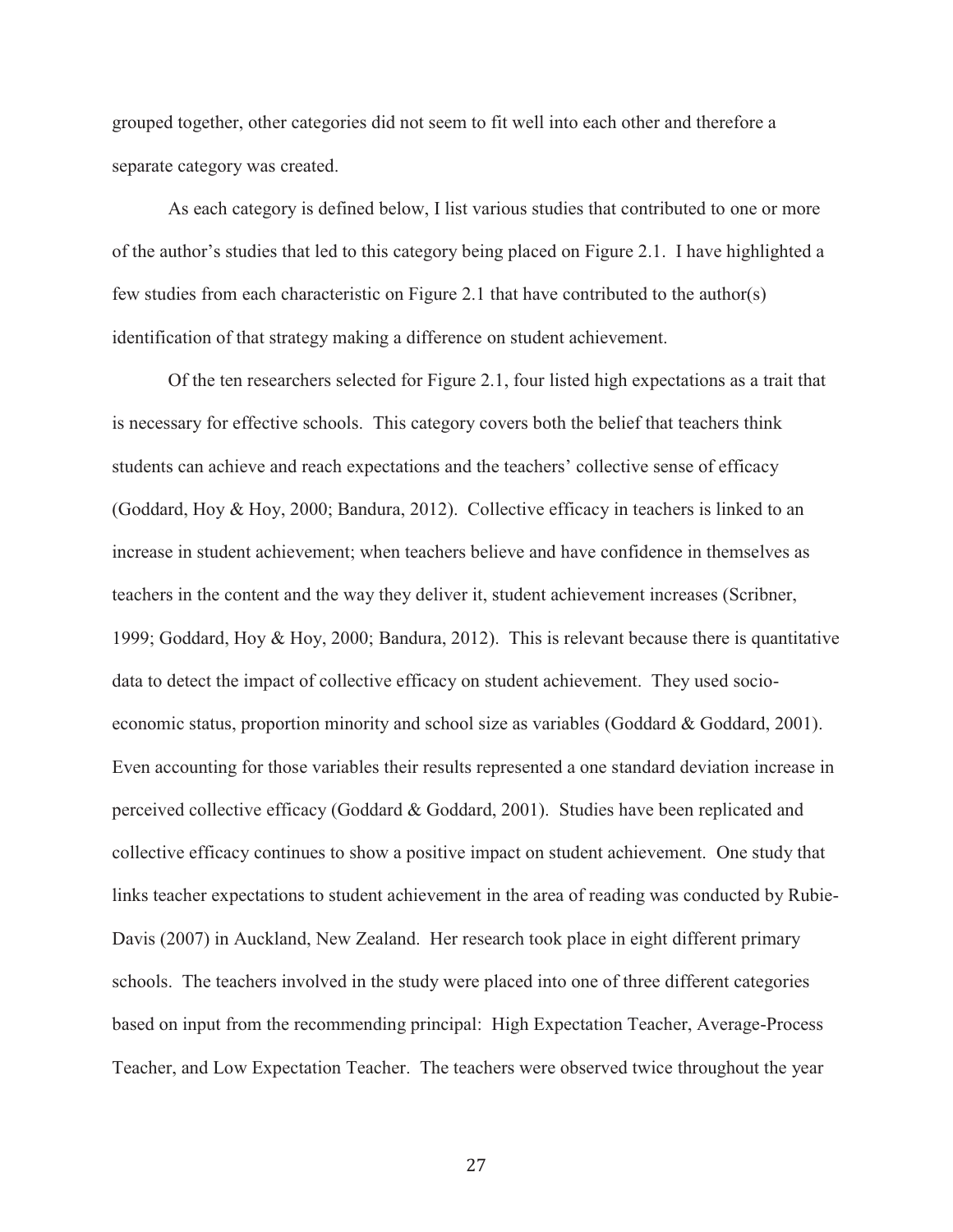by two researchers. One of the researchers completed a structured observation protocol and the other researcher recorded a running record. Rubie-Davis discovered that teachers with high expectations saw a "mean (or average) effect size increase in the area of reading of 1.27, 1.28, and 1.44 compared to average process teachers 0.27, 0.18, -0.08, and low expectation teachers which produced mean effect size gains of 0.20,  $-0.02$ , and  $-0.03(p. 293)$ ." The mean or average effect size represents the strength of the relationship observed in a particular study (Lipsey & Wilson, 2001).

While analyzing Figure 2.1 it becomes clear that the top three most cited characteristics of effective schools based on the research from the authors selected above represent the following correlates instructional leadership, monitoring of student progress, and professional learning communities/collaboration. Interestingly instructional leadership and monitoring of student progress tied with nine citations each for the most cited characteristics in the effective schools research displayed in Figure 2.1. All but one of the authors selected in the table above listed these top two characteristics. Professional Learning Communities along with collaboration and working with other teachers was the next highest characteristic represented in the chart. While the top two characteristics of instructional leadership and monitoring of student progress were cited by Ronald Edmonds. The third highest characteristic of professional learning communities/collaboration was not on the original list. One reason that this trait is somewhat surprising is that the field of teaching is a fairly isolated occupation.The topic of collaboration has been a shift in education that has noticeably developed within the last several decades. An article published by Dan Lortie (1977) suggested that informal networks and networking could increase the potential to diversify practices and shared ideas across schools and districts. Lortie also concluded that networking would increase problem solving capacity and encouraged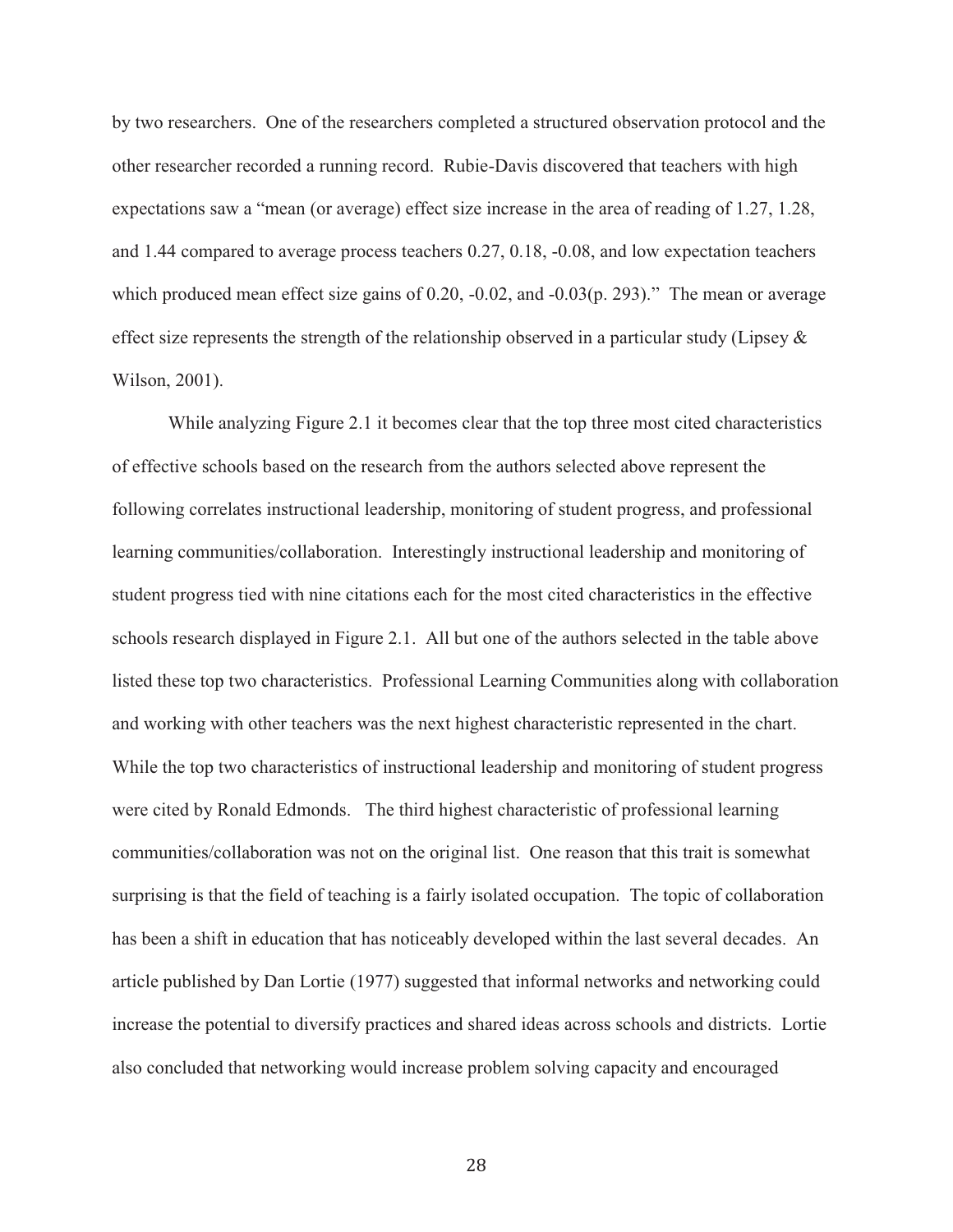teachers, principals, and superintendents to increase collaboration in order to increase problem solving. The idea of collaboration and even the term professional learning communities has been a recent term given to educators who focus on the idea of collaboration, student learning and student results. Therefore instructional leaders should be creating "a new collaborative culture based on interdependence, shared responsibility, and mutual accountability (Dufour & Marzano,  $2011$ ."

It is not surprising that instructional leadership has been cited as one of the most common characteristics of effective schools according to figure 2.1. There are many books that have been written about school leadership and the impact that it has on student achievement. In fact a meta-analysis was recently performed on this very topic. The meta-analysis included 69 studies from the United States over a timeframe of 23 years. The studies included schools at all three levels elementary, middle, and high school and accounted for outliers. The studies used teacherrating scales regarding the instructional leadership in his or her building and then compared it to student performance (Marzano, Waters, & McNulty, 2005). Although both the authors of the study and the modern founder of meta-analysis, Gene Glass, have concerns about averaging results of a meta-analysis, it is important to note that their results showed an average correlation of .25 between instructional leadership and student achievement (Marzano, Waters, & McNulty, 2005). Chapter 3 in the book School Leadership that Works explains how a correlation of this size would impact student achievement. They give an example of a principal who is in the  $50<sup>th</sup>$ percentile in student achievement and also in the  $50<sup>th</sup>$  percentile of leadership capacity. They state that "by increasing the leadership capacity by one standard deviation" the student achievement would elevate to the 60<sup>th</sup> percentile (Marzano, Waters, & McNulty, 2005). The potential impact for instructional leadership on student achievement has been well documented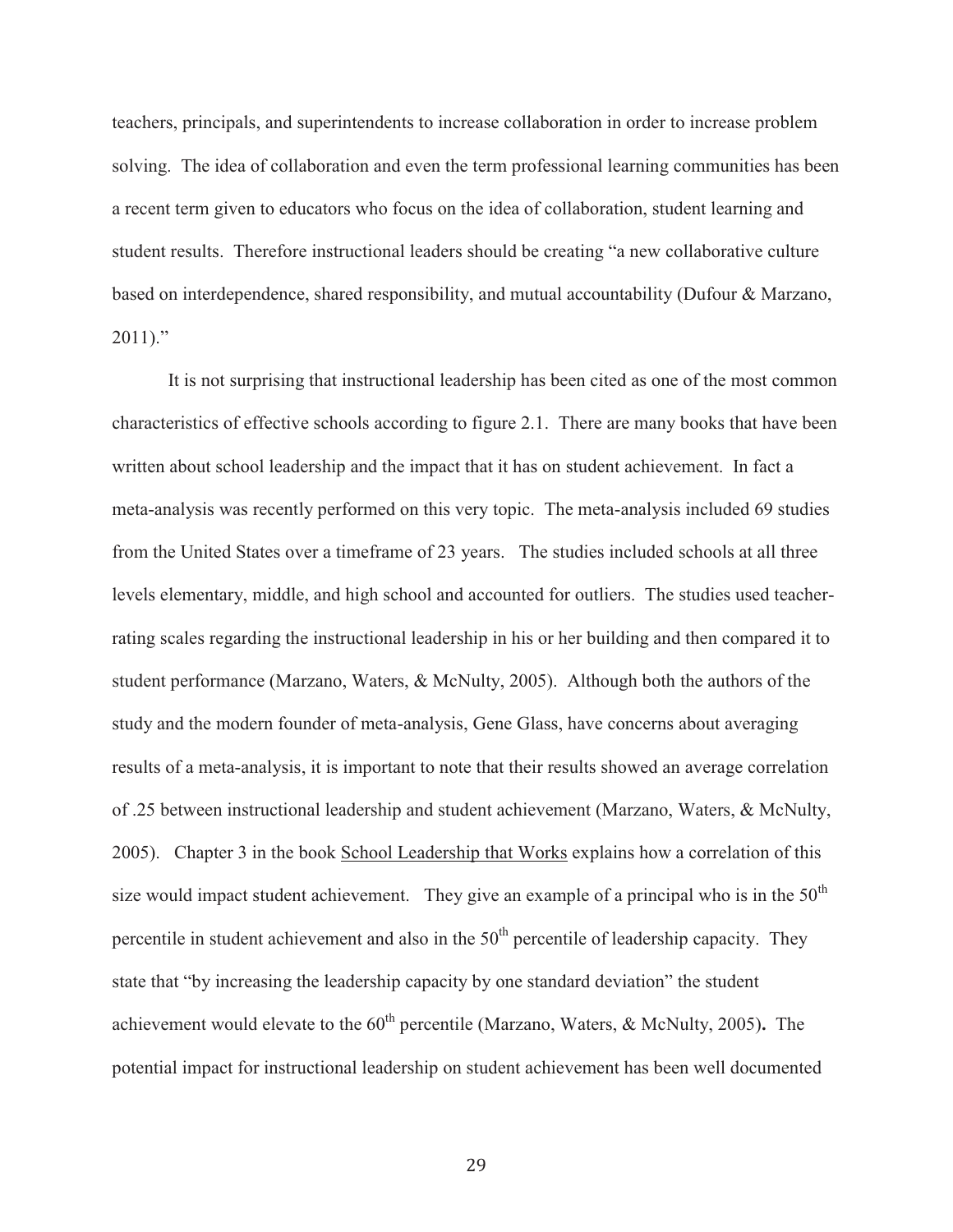throughout the years by authors and more recently provided additional evidence by researchers using student data to support the idea that instructional leadership does have a positive impact on student achievement. Since this area has been so heavily researched and reported on, this study does not include information in chapters 4 and 5 on instructional leadership and the impact it has on student achievement.

Another area that has been highlighted as having a high impact on student achievement is monitoring student progress and altering instruction. The altering of instruction based on frequent assessments and quick temperature checks to see how the student is performing has recently been given the new name of progress monitoring. However, this concept is not new and the terms formative assessment and assessing for understanding have been used interchangeably over the past several decades as a way to increase student achievement. Formative assessment is one of the most influential ways to increase student achievement and motivate student learning (Cauley & McMillan, 2010). The rationale behind progress monitoring is to use assessments as a tool to measure student achievement to determine the student growth using various instructional strategies and interventions (Stecker, Lembrke, & Foegen, 2008). In order for assessment to be effective, there needs to be alignment of curriculum, instruction, and assessment (Dunsworth & Billings, 2009). This means that the curriculum is aligned to the standards and that a teacher's instruction is covering those standards when the teaching occurs. Furthermore, the assessment must also cover what has been taught and accurately represent the instruction and content presented to the students. In a time where high-stakes testing and accountability promote summative assessments as measurements of effective instruction, it is critical to implement formative assessments and an adaptive instruction model into the curriculum. Formative assessment allows for re-teaching, corrective interventions, and targeted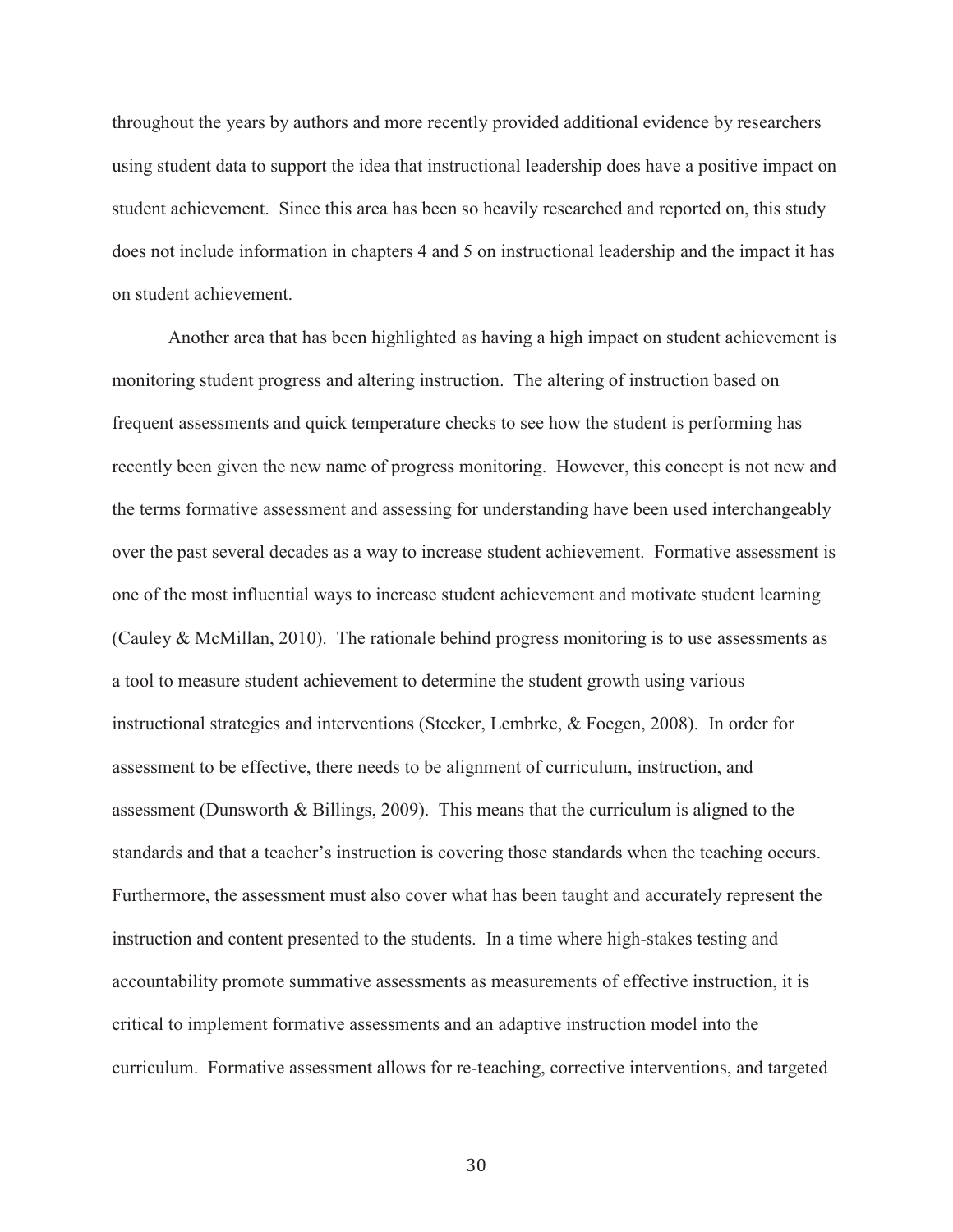instruction in order to offer multiple opportunities and extended learning time for the learning to occur. Not only has the research shown that formative assessment can increase student achievement but it also increases the student's belief that they are responsible for their own learning and motivation to learn (Zimmerman & Dibenedetto, 2008).

 The results of a study performed by Bangert-Drowns, Kulik and Kulik that contained 35 studies that examined frequent classroom testing and the impact it had on criterion referenced exams showed that frequent classroom assessments do have a statistically significant  $(t \cdot (34))$ = 3.94, p < .001) effect on criterion referenced assessments (1991). Of the 35 studies 29 of them showed positive effects with an overall effect size of 0.23. This means that the teachers that routinely used classroom assessments to inform instruction raised their achievement on criterion tests by .23 standard deviations. This translates to an average student scoring in the  $59<sup>th</sup>$ percentile or outperforming 59% of the students who were not frequently exposed to classroom assessments (Banger-Drowns, Kulik & Kulik, 1991). The data to support frequent assessment and monitoring of student learning exists. However, it is not just the amount of testing that makes a difference in how students perform, but what the teacher does with the data to inform or alter his or her instruction is ultimately a critical characteristic of increasing student achievement.

 The term Professional Learning Community (PLC) is a more recent term in the educational community. However, the ideas behind a professional learning community have been around since the inception of school. As defined in chapter 1, a professional learning community is:

An ongoing process in which educators work collaboratively in recurring cycles of collective inquiry and action research to achieve better results for the students they serve. Professional learning communities operate under the assumption that the key to improved learning for students is continuous job-embedded learning for educators (Dufour, Dufour, & Many, 2010).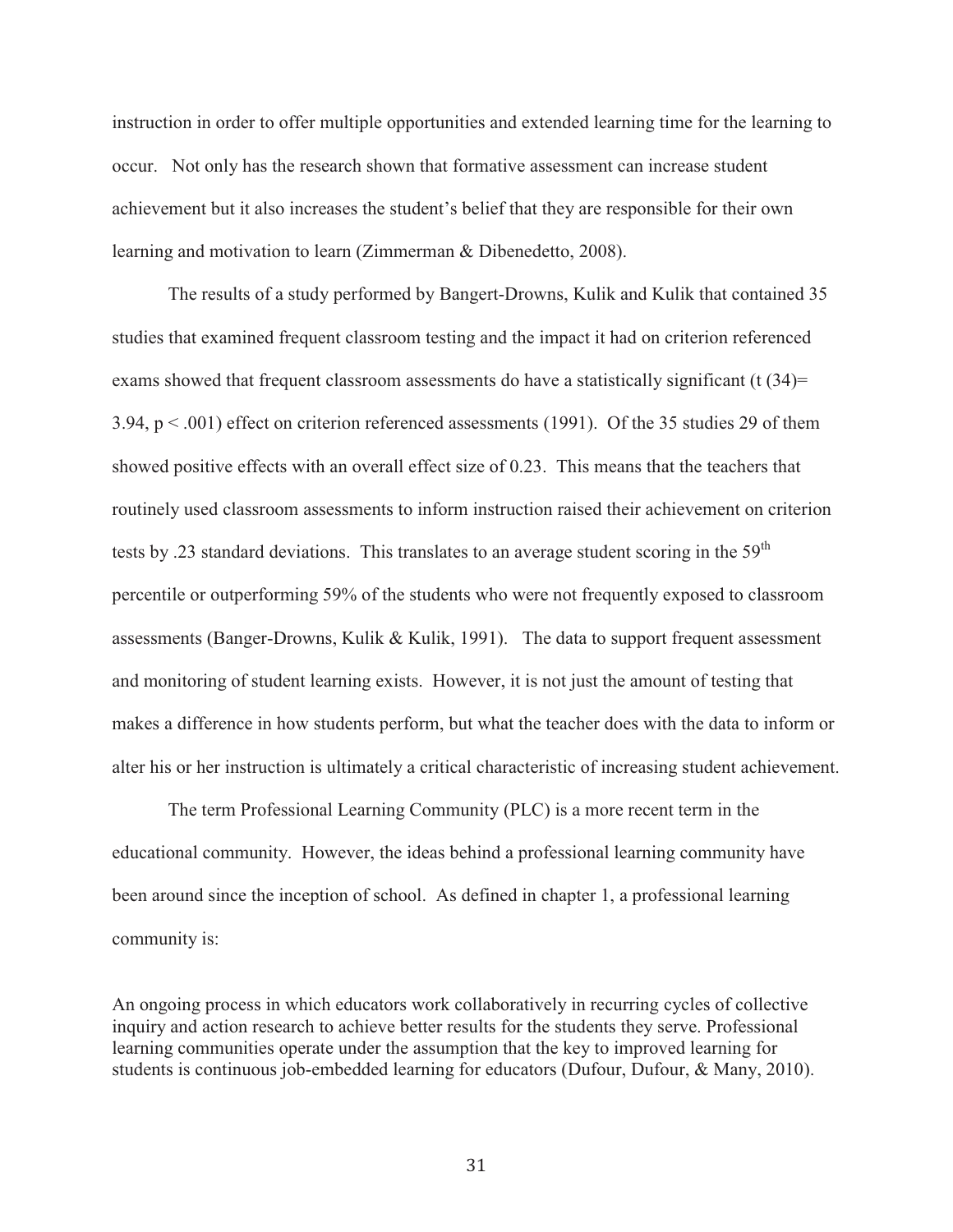The process of a PLC is to focus on student learning and collaborating with colleagues to increase student achievement. The process of collective inquiry and action research means that a team of teachers work together to problem solve issues that surround student achievement. After the teachers have problem solved they collect data or conduct action research to determine if the intervention and solution are producing the desired results of the collective inquiry or issue concerning student achievement. A major variable of the PLC process is the element of time. Teachers must be given time to collaborate and discuss the PLC process. Even assessment experts have determined that giving teachers time to work collaboratively where they can share ideas, materials and resources can benefit student achievement (Guskey, 2007). According to the All Things PLC website, there are hundreds of schools that have increased their student achievement by using the collaboration process described above. These schools represent elementary, middle, and high schools. These schools all fulfill the three criteria to be displayed on their website http://www.allthingsplc.info/evidence/evidence.php. The three criteria that must be evident are all schools will demonstrate a commitment to learning for all students and the PLC concepts, they must implement these concepts for at least three consecutive years, present clear evidence of improved student learning in the form of data, and describe the practices, cultures, and structure of the school (All Things PLC, 2013).

 In a study designed to determine the impact of student test scores in relationship to the attitudes and beliefs of the stakeholders such as administrators, parents, and teachers in underperforming and over-performing schools the key factors in student achievement were parent communication and collaboration (McCoach, Goldstein, Behuniak, Reis, Black, Sullivan, & Rambo, 2010). This information was gathered from surveys, which indicated that increased collaboration between teachers and administrators resulted in more time to focus on student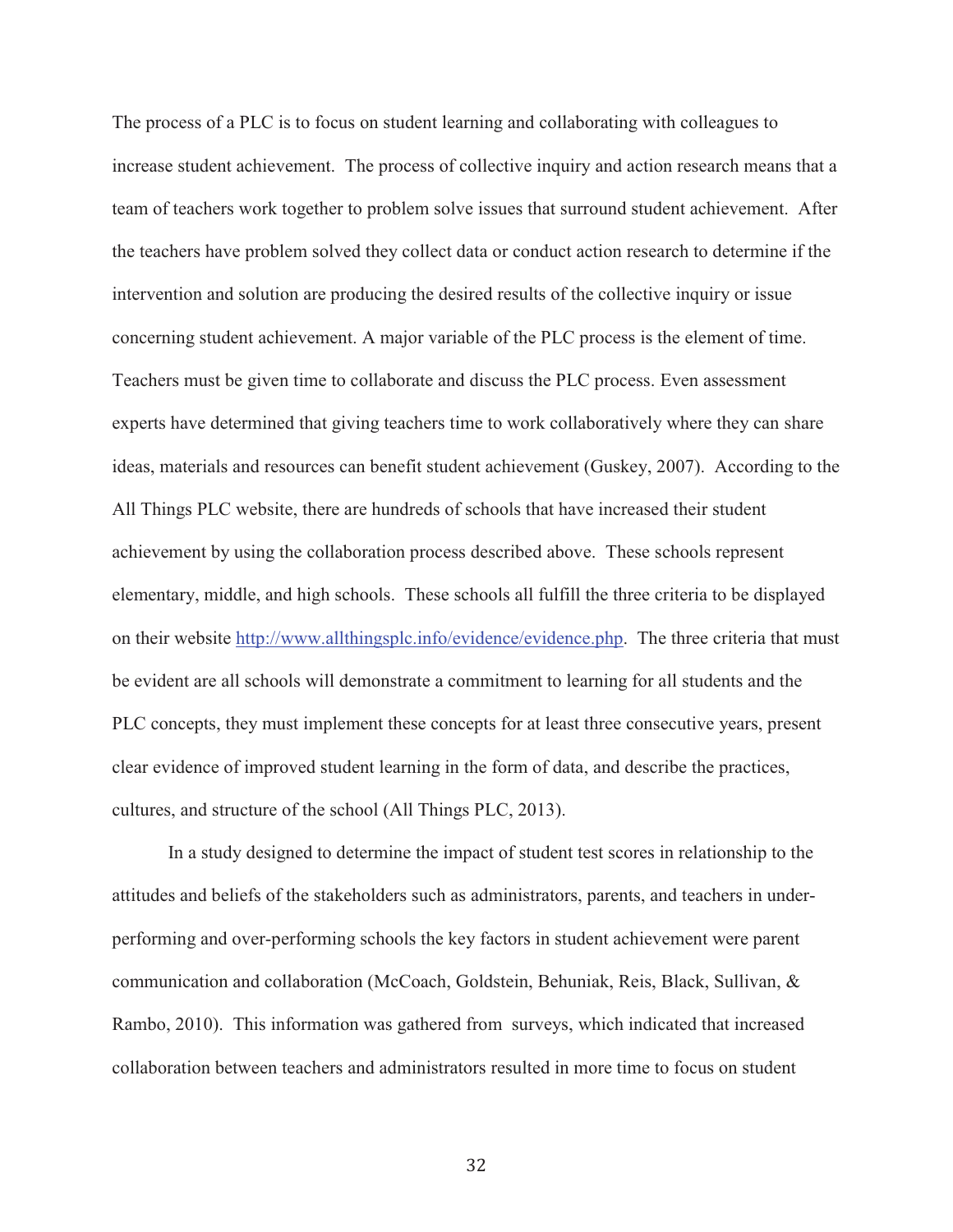results and less on adult drama and tension between teachers and administrators (McCoach et al., 2010). The data obtained from the teacher surveys also showed that schools that focused more on collaboration correlated to the teachers feeling more support by the organizational structure of school. Higher levels of peer collaboration showed higher levels of student achievement (McCoach et. al, 2010). Although the terminology for collaboration among teachers may have changed throughout the years from teacher prep time, to team planning time, to Professional Learning Communities, the idea that a group of teachers working together to share ideas, resources and information to improve student achievement appears to be another common characteristic of highly effective schools.

 A final characteristic according to Figure 2.1 that appears to be a common quality among effective schools research is a safe and orderly school environment. It is common for this term to also be referred to as a positive school culture or climate. Anthony Muhammad (2009) writes and speaks about school culture and how it is a safe place for students to take risk and "a place where the adults believe that all children can learn" and even perhaps more importantly "all children will learn because of what we (the adults) do." While it might be easy to claim the above statements, it is an entirely different practice to believe in the statements and pull the resources and support to the areas that need it the most. Some may argue that school culture is not the same as safe and orderly schools; however, they fit under the same umbrella. A culture of respect between students and staff is part of safe and orderly schools. The Division of School Safety in the Arizona Department of Education conducted a study in which 12 secondary schools were selected to be a part of a focus group. Both students and teachers made up the focus groups. The qualitative data collected from the focus group determined the following items made them feel safe at school: Visible/physical characteristics such as security cameras and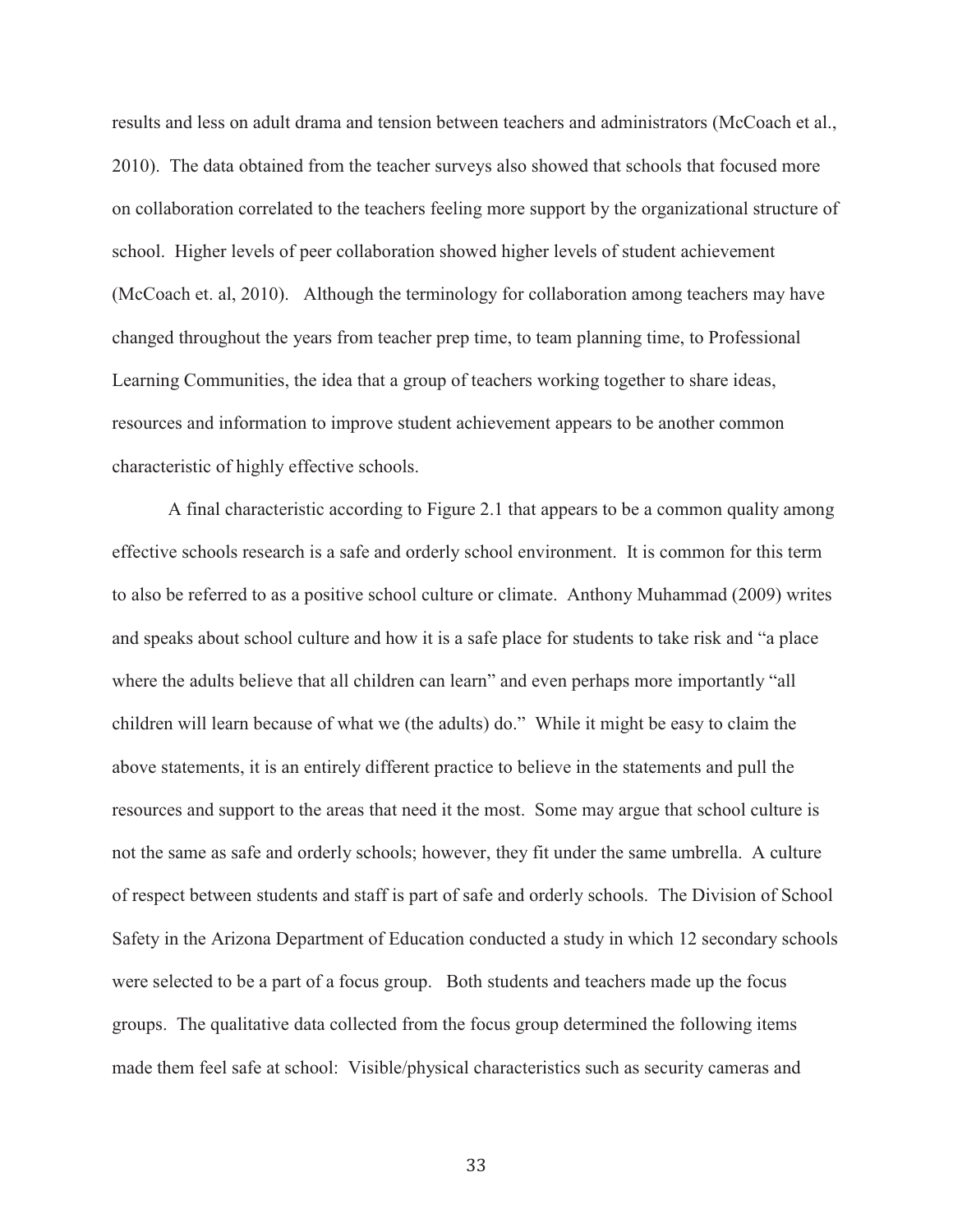security guards, organization and school discipline, and school staffing relationships (Bosworth, Ford, & Hernandez, 2011). The study also looked at the Standardized Achievement Tests in the state of Arizona to compare it with the data of students' perceptions of feeling safe. The results of the study showed that high achieving schools did keep students that participated in the focus groups from feeling unsafe; however, both teachers and students felt safe when they were in schools where they believed the adults were "caring and helpful and the rules were clear, consistent, well communicated, and consistently applied (Bosworth, Ford, and Hernandez, 2011). Of course there are more obvious violent acts of crime in schools such as Littleton, Colorado at Columbine High School, Paducah, Kentucky and most recently Newtown, Connecticut. Many experts believe that the media has played a large role in desensitization to violence, which has increased the physical and aggressive behavior in students in schools. Schools must be vigilant about watching for the warning signs, develop and implement professional development in school culture and recognizing triggers of violence, work with social services, and collaborate as a team to solve issues surrounding violence and creating a healthy school climate (Barr & Parrett, 2008). When students feel safe and secure they are more likely to take risks in his or her learning. Creating a culture of respect for an entire school takes time and a growth mindset (Dweck, 2006); but is a common characteristic of highly effective schools. A growth mindset means that a person is open to change and willing to learn and grow.

#### **STUDIES TO SUPPORT THE CORRELATES**

 Additional studies exploring the earlier work in the effective schools movement continues to yield fairly consistent results. In 1996, Michael A. Zigarelli published an empirical study using data that he analyzed from the National Educational Longitudinal Study from 1988,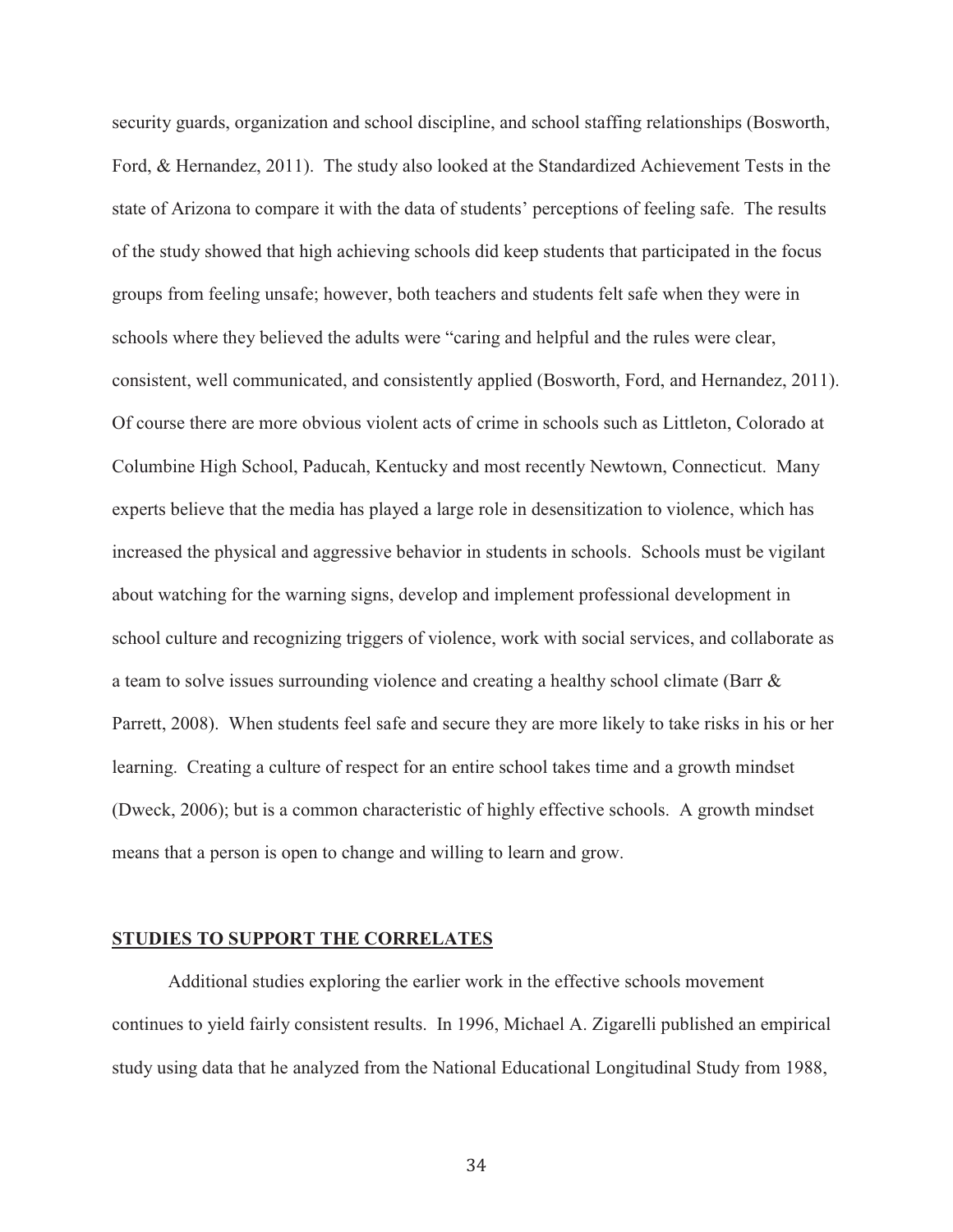1990, and 1992. Zigarelli examined the variables of the effective school research. He selected six variables based on the work of Edmonds from 1979, Block from 1983, Purkey & Smith from 1983, Cole & Witcher from 1992, and Downer from 1991. Zigarelli used linear regression analysis to control for the most common variables that he extracted from the authors listed above. He segregated the results into six categories based on the regression analysis of teacher assessments. The student data was collected from a reading comprehension test created by the Educational Testing Service (ETS). The data also included very thorough surveys completed by students, teachers, parents, and administrators in the schools. The teacher assessments were conducted by the Department of Education in conjunction with the National Opinion Research Center and Educational Testing Service. These surveys contained professional questions about the teachers educational background. The student surveys contained valuable information regarding the student's background information and school information. Zigarelli concluded that the most important characteristics of effective schools were: "employment of quality teachers, teacher participation and satisfaction, principal leadership and involvement, a culture of academic achievement, positive relations with the central school administration, and high parental involvement (Zigarelli, 1996, p. 103)." Furthermore, Zigarelli suggests that there is no evidence to support the idea that teacher autonomy and additional teacher education make any difference in student achievement (1996). Additionally, principal management issues also did not contribute to effective schools according to Zigarelli's research (1996). The characteristics of effective schools would support the work mentioned previously of Edmonds and Lezotte. Both Edmonds and Lezotte mention the qualities of principal leadership, teacher expectations, focus on instruction, and healthy safe climate/culture as being predominant traits of highly successful schools.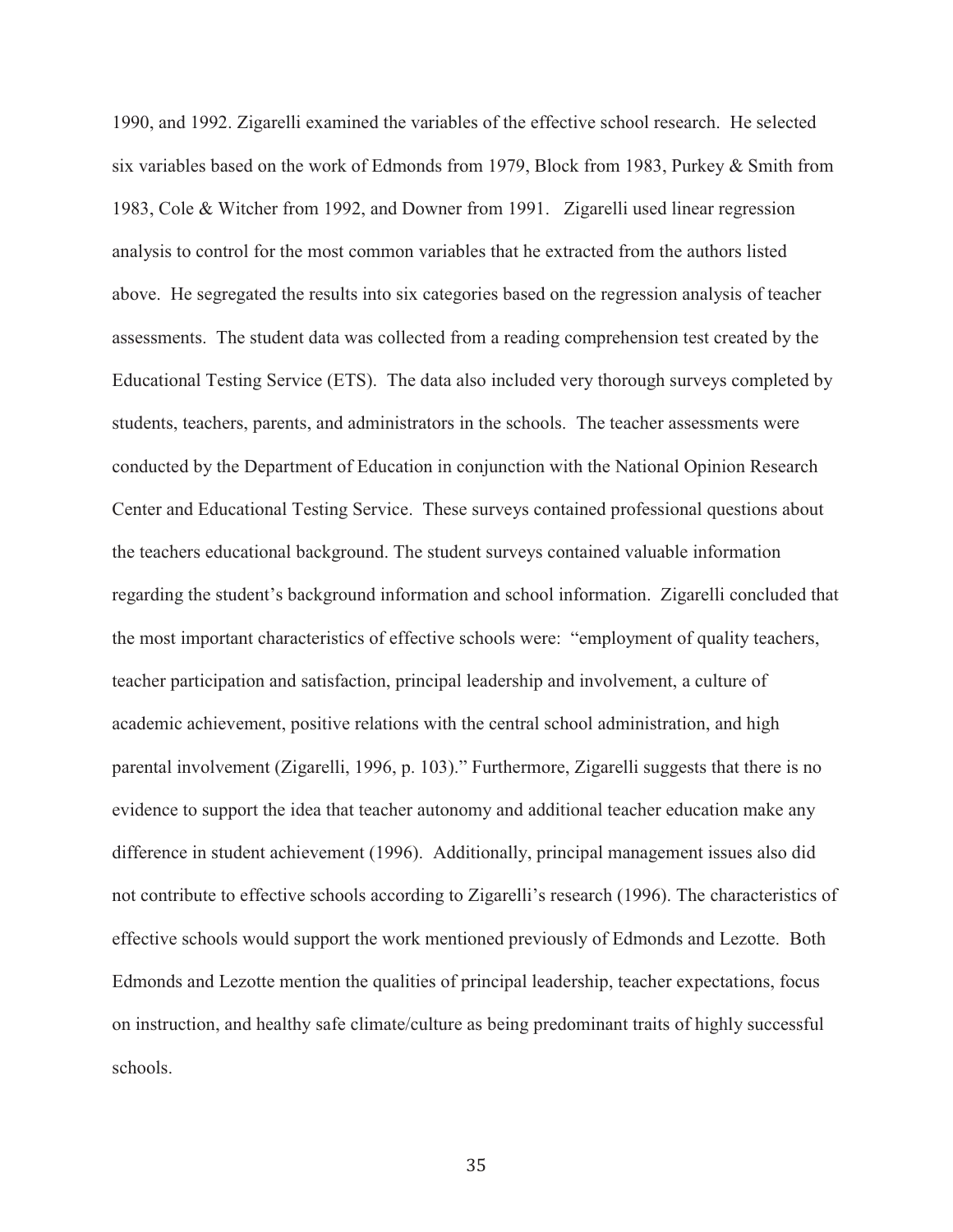# ADDITIONAL SCHOOL REFORM AND THEIR LEADERS

 One of the more popular published reports about school reform is the Nation at Risk document from 1983. This report commissioned by the Excellence Commission requested a group of experts to write about the quality of the education in American schools. While there are some positive comments about the pride of American schools, the report sends the overwhelming message that we are becoming a nation at risk. It suggests that other countries are matching and outperforming our schools due to the increased mediocrity of our educational system and that the educational attainment will not surpass the next generation as it has traditionally done in the past (National Excellence Commission, 1983). School reform movements have developed throughout the years. Theodore Sizer looked at K-12 education and his ideas reinforced the concept of putting the students first. He wrote books including the *Horace Trilogy* and *Horace's Compromise* and gave Congressional testimony to remind the public of the importance of educational reform (Littky, 2009). He believed that in order for change to occur in education, people needed to rethink the structures and examine the priorities and resources in education (Sizer, 1984). He also suggested that school improvement would not occur with mandates being placed upon schools, but by reflective decision-making in policy and practices. In 1984, he created the Coalition for Essential Schools (CES). This organization has created 14 CES Benchmarks that break down into seven practices for classroom teachers and seven organizational practices. In conjunction with the 14 benchmarks there are 10 guiding principles and seven organizational practices that make up the philosophy of the organization. These benchmarks, principles, and practices reflect the Coalition's approach to school reform and showcase the best practices and work gleaned from the field and from CES research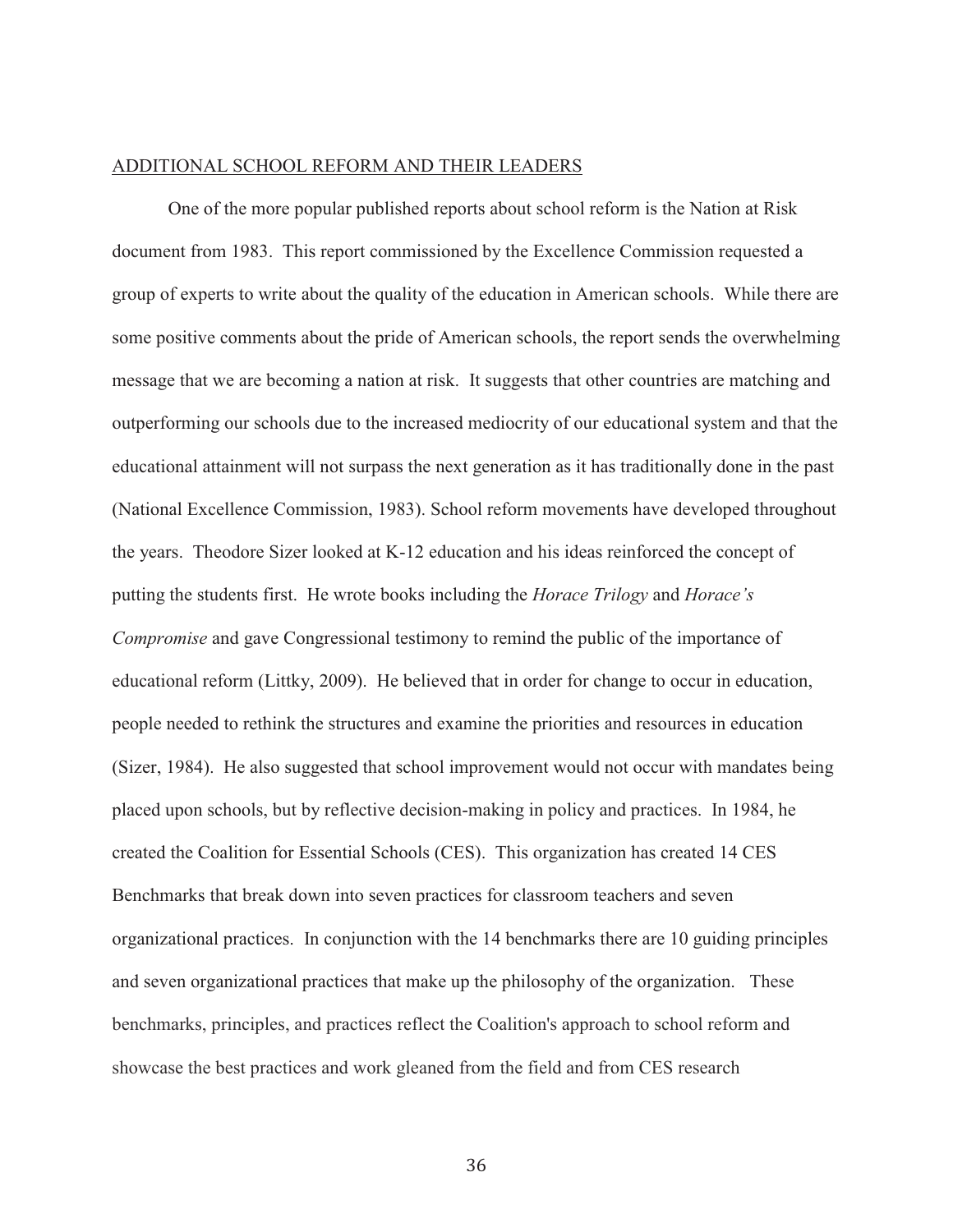(http://www.essentialschools.org/items/5). The Coalition uses the benchmarks, principles, and practices as tools to help guide schools and districts as they focus their efforts to increase student achievement. The practices include: Access, Opportunity, and Post Secondary Preparation, Family Engagement and Community Partnerships, Continuous School Improvement, Culture of Fairness and Trust, Maximizing Resources for Equitable Outcomes, Professional Learning Community, and Transformational Leadership (http://www.essentialschools.org/items/5).

John I. Goodlad also conducted research in the 70's and 80's and co-founded the Center for Educational Renewal with researchers and colleagues Roger Soder and Kenneth Sirotnik in 1985. The bulk of his published writing from the 1970's appeared in his seminal piece called, A Study of Schooling in the United States (Goodlad, 1979). An important note about his writing in the Study of Schooling is that it makes observational claims and gives recommendations of what Goodlad saw across the United States during that time period through the use of teacher surveys and questionnaires, rarely was student achievement collected as the way to show if something was working. This is noteworthy because it is indicative that during the time period of the 70's and 80's student data was not always used to indicate effectiveness of the school. Another technique he used was to find exemplars in a subject area and then write about the gaps missing in that area of study. In 1973, he published Curriculum Decisions a Conceptual Framework and gave opinions about what curriculum should encompass based on observations within schools, but not on student achievement data. In 2009, the institute morphed into the Goodlad Institute for Educational Renewal. The institute focuses on schools and teachers preparing students to be well-rounded and productive citizens. According to the center's website

http://www.bothell.washington.edu/research/centers/goodladinstitute, The institute believes that:

By developing examples, ideas, leaders, and networks that highlight the public democratic purposes of education, the Goodlad Institute aims to energize a new national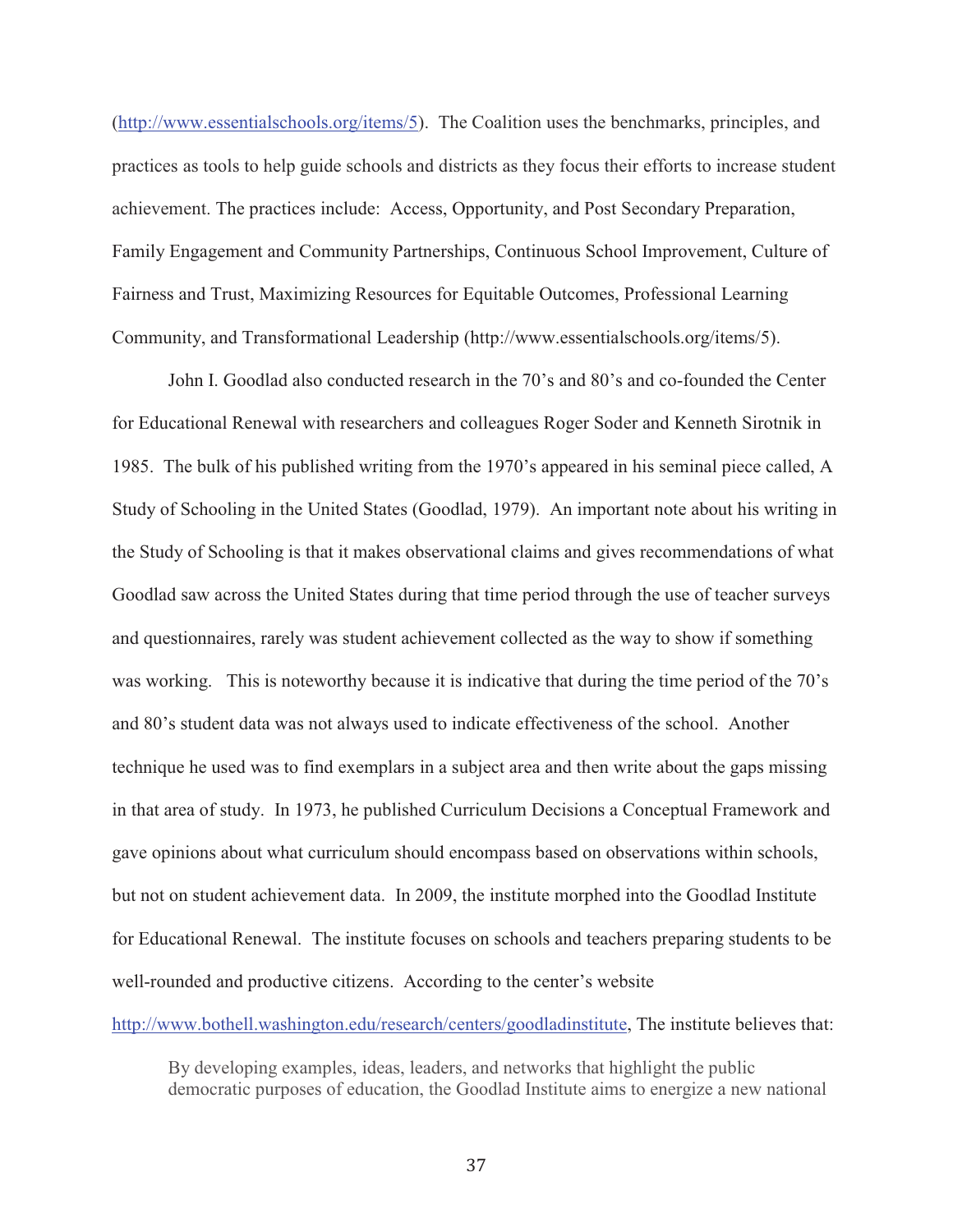conversation about what high-quality education means in a democracy and how to achieve it.

Goodlad was optimistic that educators would learn from the research of the 1960's, 1970's, and 1980's in order to do a better job implementing change in American Schools. He targets the root of school reform by suggesting that it is about change. In Goodlad's article, *Improving Schooling in the 1980s: Toward the Non-Replication of Non-Events,* he discusses with Ron Edmonds the idea that we have the knowledge base on school effectiveness; we just are unable to get the change to occur in schools (1983). Goodlad outlined the need for better principal and teacher preparation, strong instructional leadership and clear and focused goals (1984) based on observations, interviews, and questionnaires he gave to schools he visited throughout the United States. He also stated that positive relationships with central office in order to align the resources with the needs of the individual schools are key to school reform (Quinby, 1985).

 The 1980's continued to produce effective schools research. During 1985, Purkey and Smith wrote about the effective schools characteristics.In their Effective School Review (1982), Purkey and Smith criticize the literature published on effective schools by stating that it is often derived by "non-experimental data" and that their research casts a broader net by including "outlier studies, case studies, surveys and evaluations, at studies of program implementation, and at theories of organizations of schools and other institutions (p.5)." However, they go on to add in the same article that the "lack of empirical data in many of the studies, preclude us (Purkey and Smith) from carrying out any sort of quantitative synthesis (p.5)." Purkey and Smith share in their research that they look closely at the following case studies previously publish: Weber from 1971, Venezsky and Winfield from 1979, Glenn from 1981, California State Department of Education from 1980, Brookover and Lezotte from 1979, and Levin and Starke 1981, which totaled 43 schools. Although Purkey and Smith argue that the methodology was different in each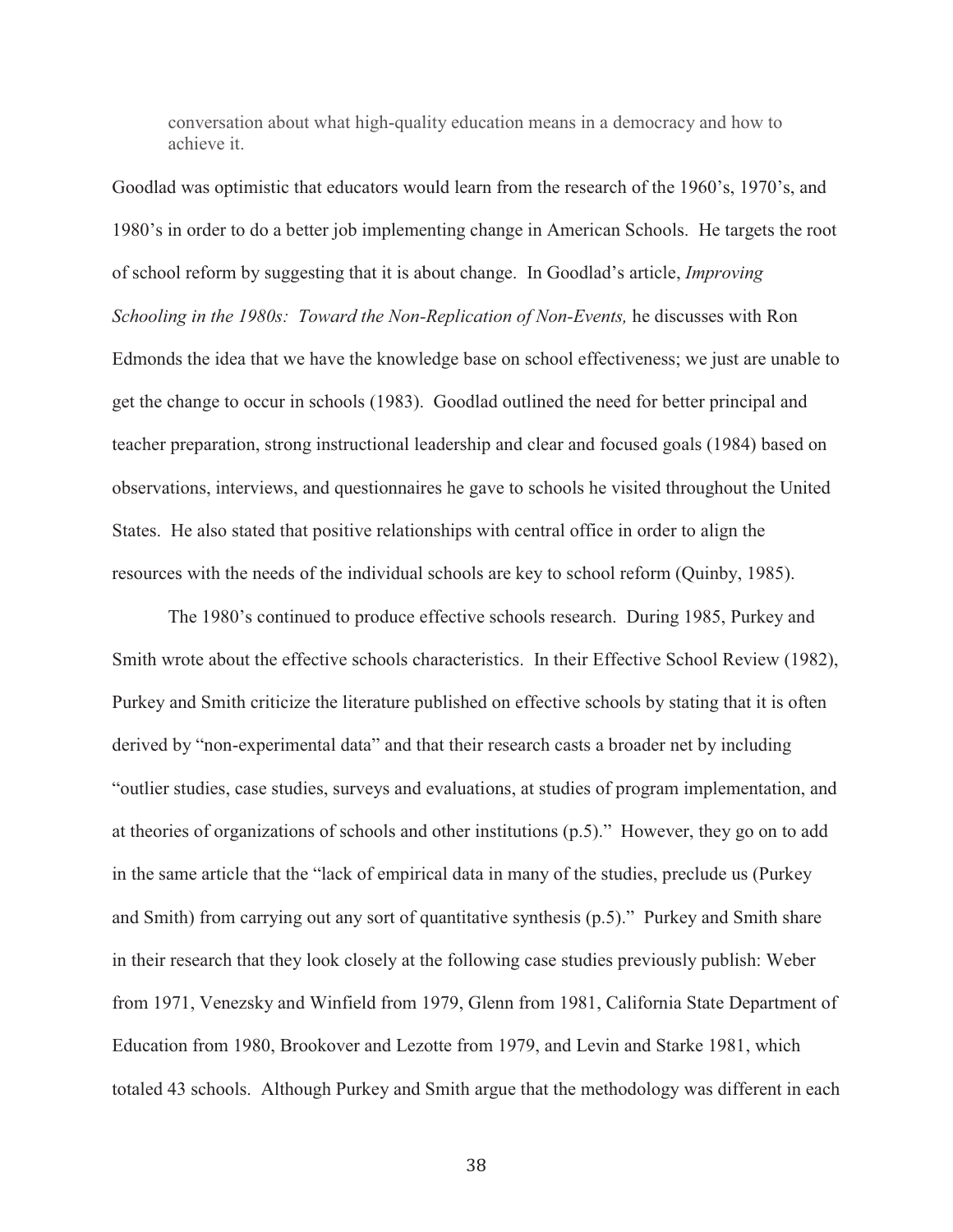study and the clarity of the studies was questionable, they developed their own list of 13 characteristics for school reform. Purkey and Smith's list of variables for effective schools included nine organizational structures:

- 1) School site management
- 2) Leadership
- 3) Staff stability
- 4) Curriculum articulation and organization
- 5) Staff development
- 6) Parent involvement and support
- 7) School-wide recognition of academic success
- 8) Maximized learning time
- 9) District support

And 4 process-form variables, which include:

- 10) Collaborative planning and collegial relationships
- 11) Sense of community
- 12) Clear goals and high expectations commonly shared
- 13) Order and Discipline.

While these 13 variables are very close to the ones presented by Brookover and Lezotte (1977),

Edmonds (1979), and Rutter (1979) and the more recent updated list created by Lezotte and

Snyder (2011) the list does differ.

 The International Center for Leadership Education was established in 1991. With financial support from the Bill and Melinda Gates Foundation, Bill Daggett, CEO for the center, wrote a white paper outlining The Daggett System for Effective Instruction. The system is based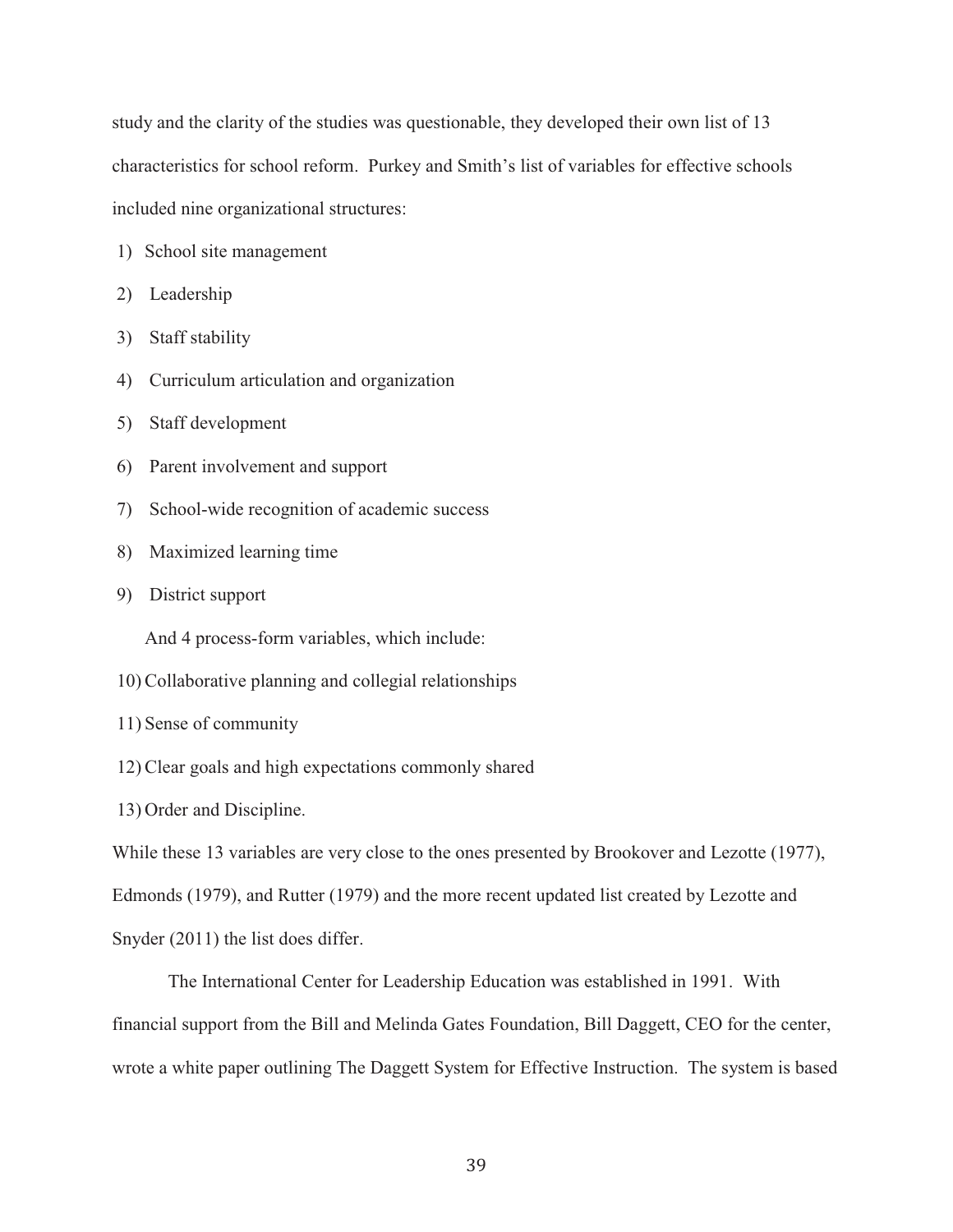off of the premise that good instruction is at the heart of effective schools. He outlined the studies and research of John Hattie's Visible Learning, Robert Marzano's research for Effective Teaching and What Works in Schools, Charlotte Danielson's Framework for Teaching, Sutton Trust Toolkit for Strategies to Improve Learning, InTASC Model Core Teaching Standards, Focused on Student Success: A Five-Year Research Study of Models, Networks, and Policies to Support and Sustain Rigor and Relevance for ALL Students (Daggett, 2011). However, Daggett insisted that effective school reform and student achievement does not occur from improved instruction alone. Daggett suggested that his system works because it "provides a coherent focus across an entire education system: Organizational Leadership, Instructional Leadership, and Teaching (2011)." Within these three domains almost every strand of focus compares favorably to Lezotte's Effective School's Correlates. Although the names of the strands vary from the same wording as the correlates, they essentially translate to the same ideas such as cultivating high expectations, creating a shared vision/mission, building leadership capacity, using data systems to inform decisions, effective instruction, and building relationships with students (Daggett, 2011)**.** 

It appears that in the late 1990's and 2000's there was a shift in school reform to systematic and systemic change reform. The words "transformational leaders" and "transformational change" are prevalent in the research during this time period. The term transformational is typically focused on change. When referring to transformational leadership in the area of education the work of Bass (1985), Bass and Avolio (1994), and Leithwood (1994) have led the way. All of these authors have contributed to the idea that leaders must possess specific skills in order to create change including the four I's: "individual consideration, intellectual stimulation, inspirational motivation, and idealized influence." The Leadership and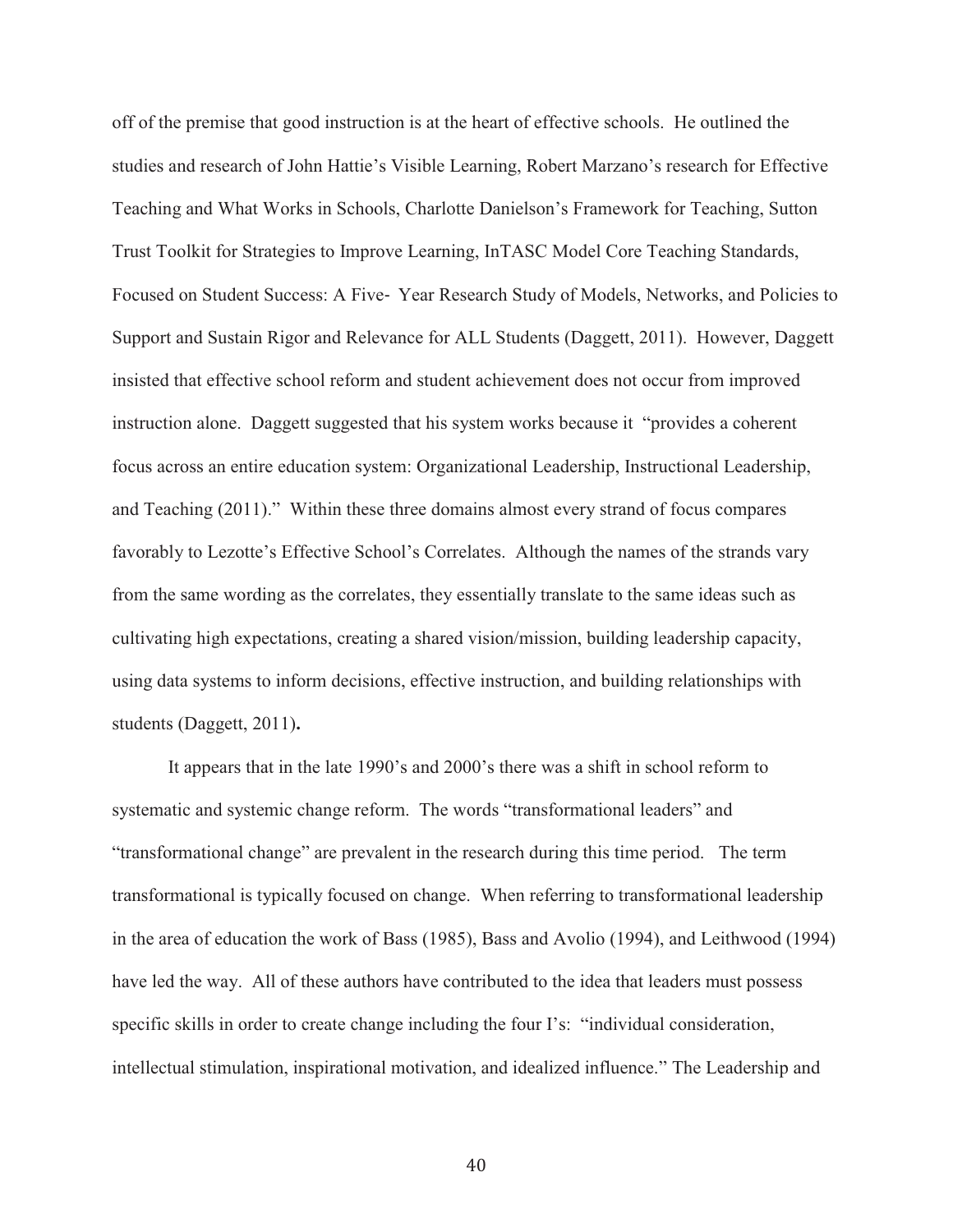Learning Center is one of several educational organizations that promote school transformation through systematic change (The Leadership and Learning Center Brochure, 2012). This center specifically focuses on the work of their founder Doug Reeves. His research in the area of effective schools where 90% of the students are low income, 90% are from minority ethnic or linguistic backgrounds, and 90% are at grade-level or above, are called 90-90-90 Schools (The Leadership and Learning Brochure, 2012). On the Center's website it lists nine areas for school improvement. Of the nine areas identified, five overlap with the correlates identified by Lezotte. The five areas that are closely related to Lezotte's work include Vision and Mission, Student Achievement, Instructional Quality, Leadership, and Parent and Community Engagement (http://www.leadandlearn.com/services/school-improvement/blueprint**).** The idea that change theory is behind the effective schools movement is not new, but change models for schools and districts to follow in order to implement change are a newer concept within the last decade. Reeves contends that, "it is not rhetoric that persuades us (to change), but evidence at a personal level (2012)." As our data collection and assessments have become more sophisticated we have more evidence at our fingertips. The timing for school reform is ripe, because although we have had the effective schools characteristics and correlates from Edmonds and Lezotte since the early 1980's, implementing the information has been difficult. Now that data and evidence is easier to obtain, decipher, and monitor, perhaps change will be more likely to occur.

 Research in effective schools not only has spread across the United States, but also throughout the world. Constantinos Papanastasiou analyzed data (both a student questionnaire and actual test data) from the Progress in International Reading Literacy Study (PIRLS) in Cyprus (2008). Although his data is tied to only achievement in the area of literacy, he also identified six areas that impact student achievement. The factors include: in-class activities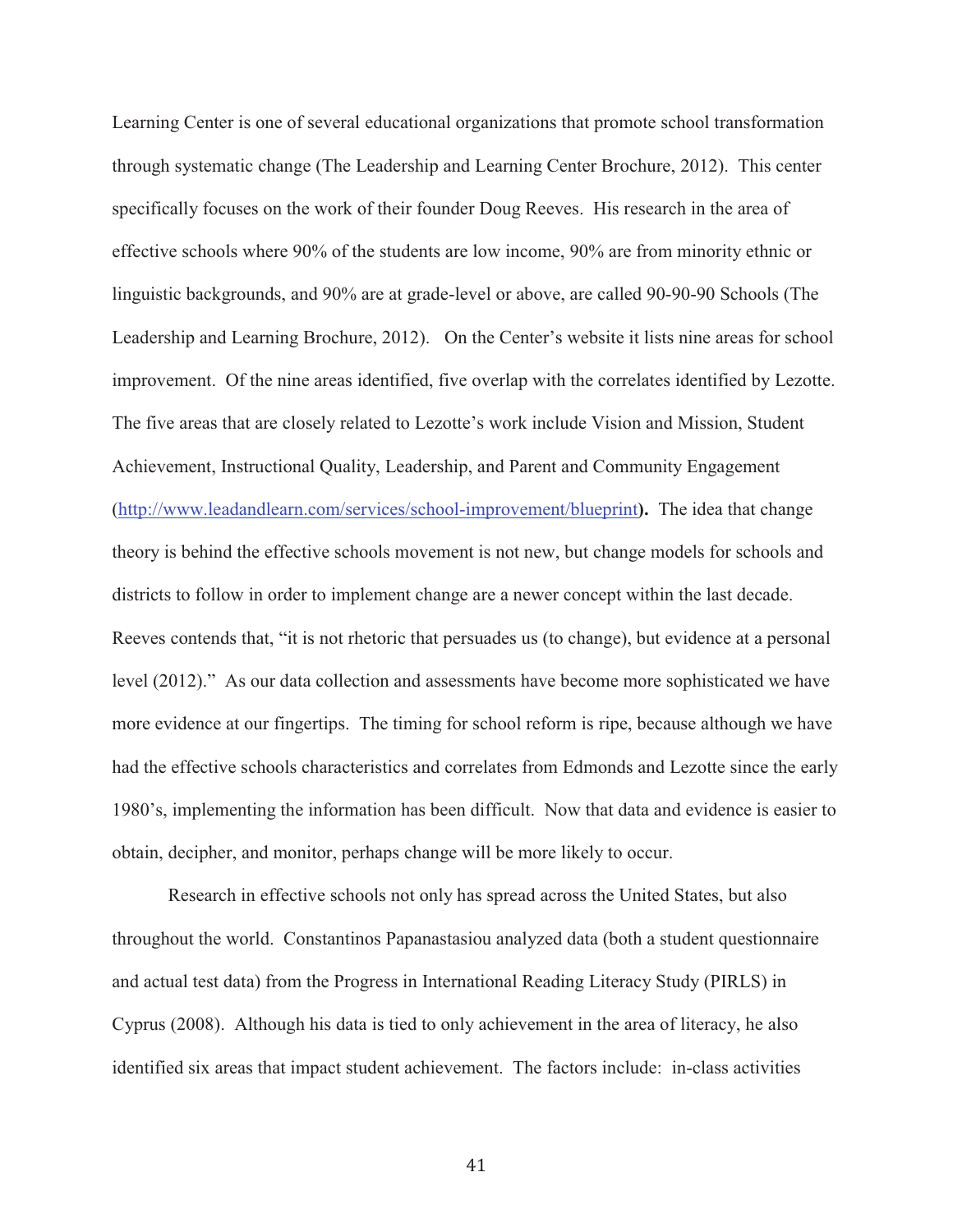following the reading class lesson, reading outside of the school day, time spent on homework, attitude towards reading, activities during in-class teaching, and school climate (Papanastasiou, 2008). Of the six factors, two of the six occur only outside of the school day. The other four factors occur or are shaped by teachers within the school day. Again this data reinforces the concept that what schools do, does have a significant impact on student achievement.

 A meta-analysis in the area of effective schools was also published from a group of authors from Cyprus and the Netherlands in 2010. The authors analyzed and coded 67 studies in the area of effective schools research (Kyriakides, Creemers, Antoniou & Demetriou, 2010). Their work was grounded in searching for answers to what works in schools and what makes it work? Instead of effective school research, they have shifted the terminology to educational effectiveness research (Kyriakides et al., 2010). The authors examined the effect size of the relationship each factor had on school improvement throughout the 67 studies. Areas that had a relatively high impact on student achievement include: Policy on teaching, quality of teaching, student assessment; collaboration, partnership policy, and school climate (Kyriakides et al., 2010). Again, the school and teachers influence these factors. The results of these studies provide additional confirmation that schools matter and teacher practices and instructional strategies have an impact on student achievement. They argue that it is not who is in charge that makes the most impact, but rather what policy and which instructional strategies are being implemented that have the greatest influence on the student achievement data (Kyriakides et al., 2010). Since the authors used the technique of meta-analysis, they were able to employ a wide variety of studies to extract data to analyze. The areas identified as having the greatest impact on student achievement had an effect size of 0.15 or greater when compared to other characteristics of effective schools. The studies listed above confirm that characteristics identified as being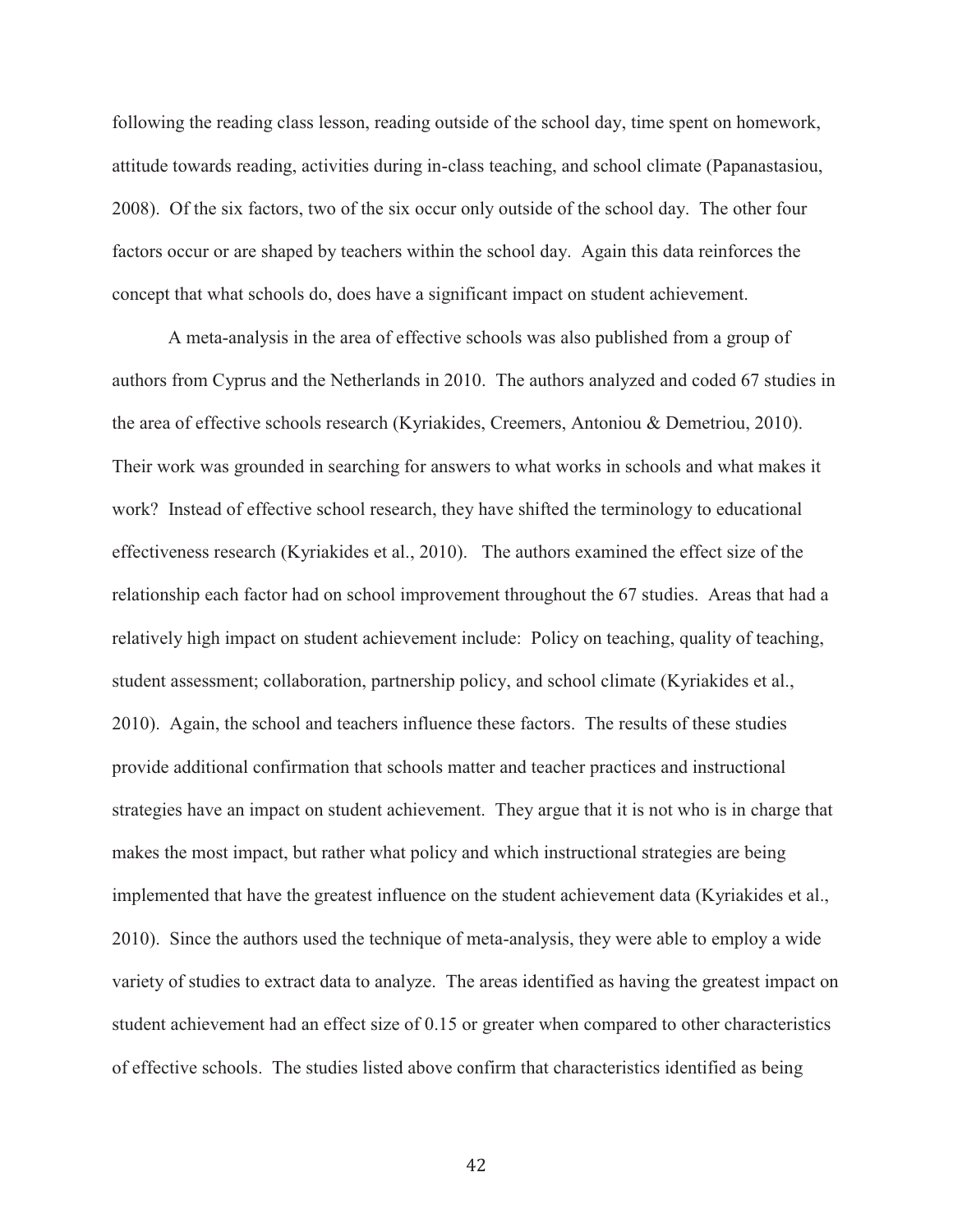present in effective schools by Edmonds, Lezotte, and other prominent researchers have not only countered the argument made in the Coleman Report, but have continued to gain importance as factors that contribute to increase student achievement and highly effective schools.

 Interestingly, the recent research by Kyriakides et al., 2010 and Papanastasiou, 2008 was conducted mainly with studies that occurred outside of the United States and did not factor in the poverty level of the students within the study. A meta-analysis on effective schools research using studies from within the United States with a specific focus for strategies that have a positive impact on student achievement for students of poverty has not been performed. There are several reasons a study needs to be performed, which includes data from the United States. Perhaps the most convincing rationale is the socio-political differences that exist between the United States and other countries. An example of those differences include the history of *de facto* and *de jure* segregation and discrimination against minorities and various socio-economic status (both of poverty and wealth) in the American education system. These issues have left a lasting impact on present day issues. Another reason for studies from American schools include the difference between school structures. Examples of these structural differences include but are not limited to the length of the school year and day to the age in which formal schooling is even required. Teacher preparation and teacher pay are also very different within other countries. A final rationale for utilizing studies from the United States is to see if the results are replicated in different populations. If the results in this study are consistent with the results from Kyriakides et al., 2010 and Papanastasiou, 2008 then the strategies are strengthened and should give educators more of a reason to be implementing these strategies with our schools. If the results from this study suggest that other strategies are more effective then it will provide critical information that is relevant to American children and will give schools across the nation a road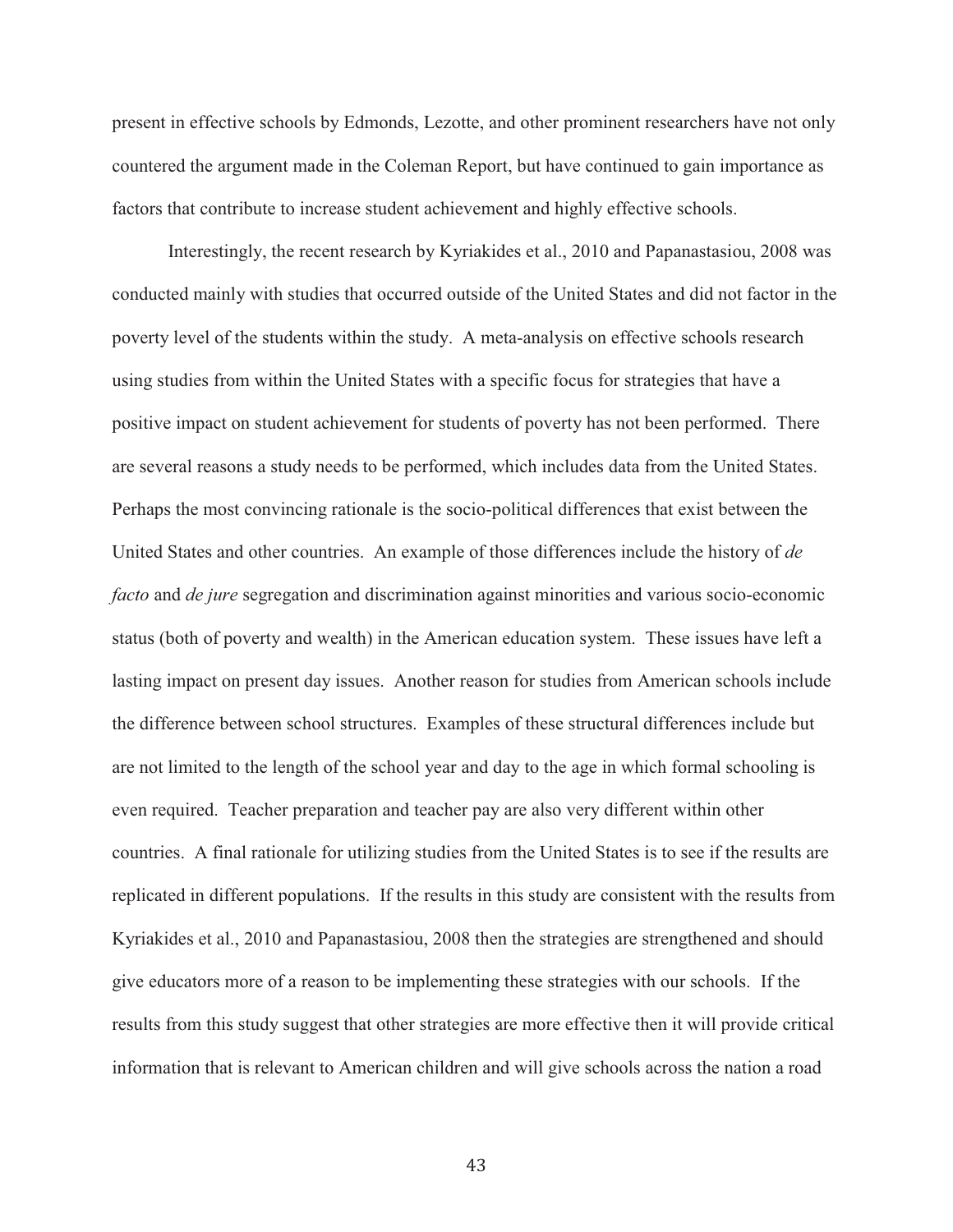map of the most effective strategies to impact student achievement with students living in poverty.

#### **CONCLUSION**

 In summary, the literature in this chapter outlines the historical perspective and response to educating children living in poverty within the United States. While Title I Federal Funding has provided schools with some financial assistance, funding alone is not the answer to dispelling the myth that students living in poverty are unable to achieve academic success. The funding must be targeted to research based strategies, interventions, and resources that have been shown to improve student achievement for students living in poverty. The effective schools movement over the past several decades has provided high impact strategies, which have evolved into the correlates of effective schools. Although the names of various strategies have changed, throughout time it appears that the three most common characteristics of effective schools are: 1) Instructional Leadership, 2) Monitoring student progress, and 3) Collaboration/Professional Learning Communities.

#### SUMMARY

The research presented in this literature review and in this dissertation will make a contribution to the field of education. Schools should produce results in the area of student achievement regardless of the special populations of students that attend their school. By analyzing studies that include information about strategies that effective schools have used, critical information will be relayed to educators. Not only will educators learn which strategies lead to effective schools, but will be able to quickly see which strategies were the most effective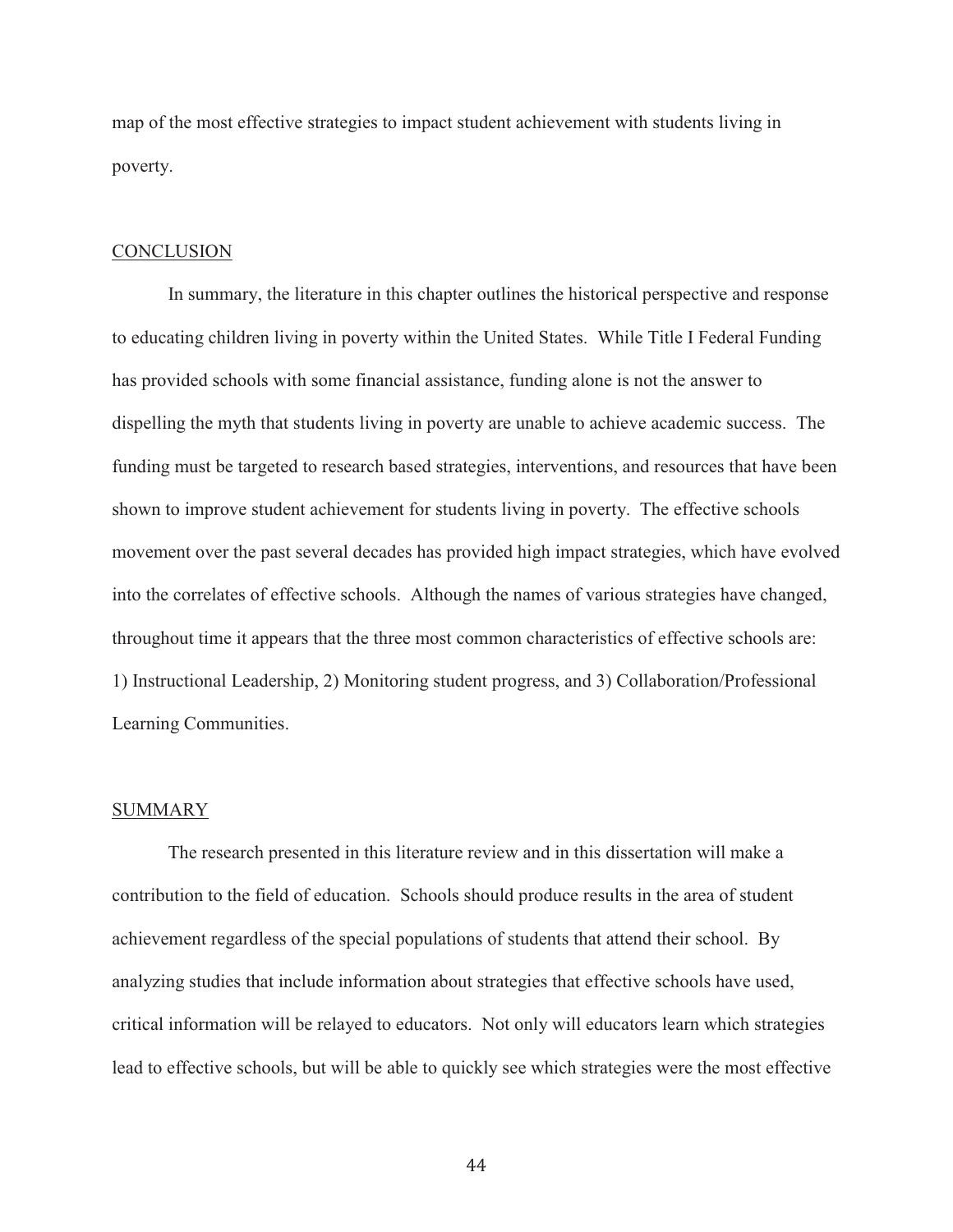by looking at the effect size. This information will allow educators including teachers, administrators, and central office directors to prioritize resources, personnel, and professional development to focus on the strategies that produce results. The research will also be helpful to grant organizations, non-profits that fund educational programming, and departments of education as they determine grant funding for school districts. Ultimately, the research in the area of effective schools will increase student achievement since educators will be able to focus their time and energy in areas that will have the greatest gains. In the next chapter, a complete description of the methodology of meta-analysis will be explained for this study. Details describing the data collection process and analysis as well as limitations of this methodology will be outlined in chapter 3.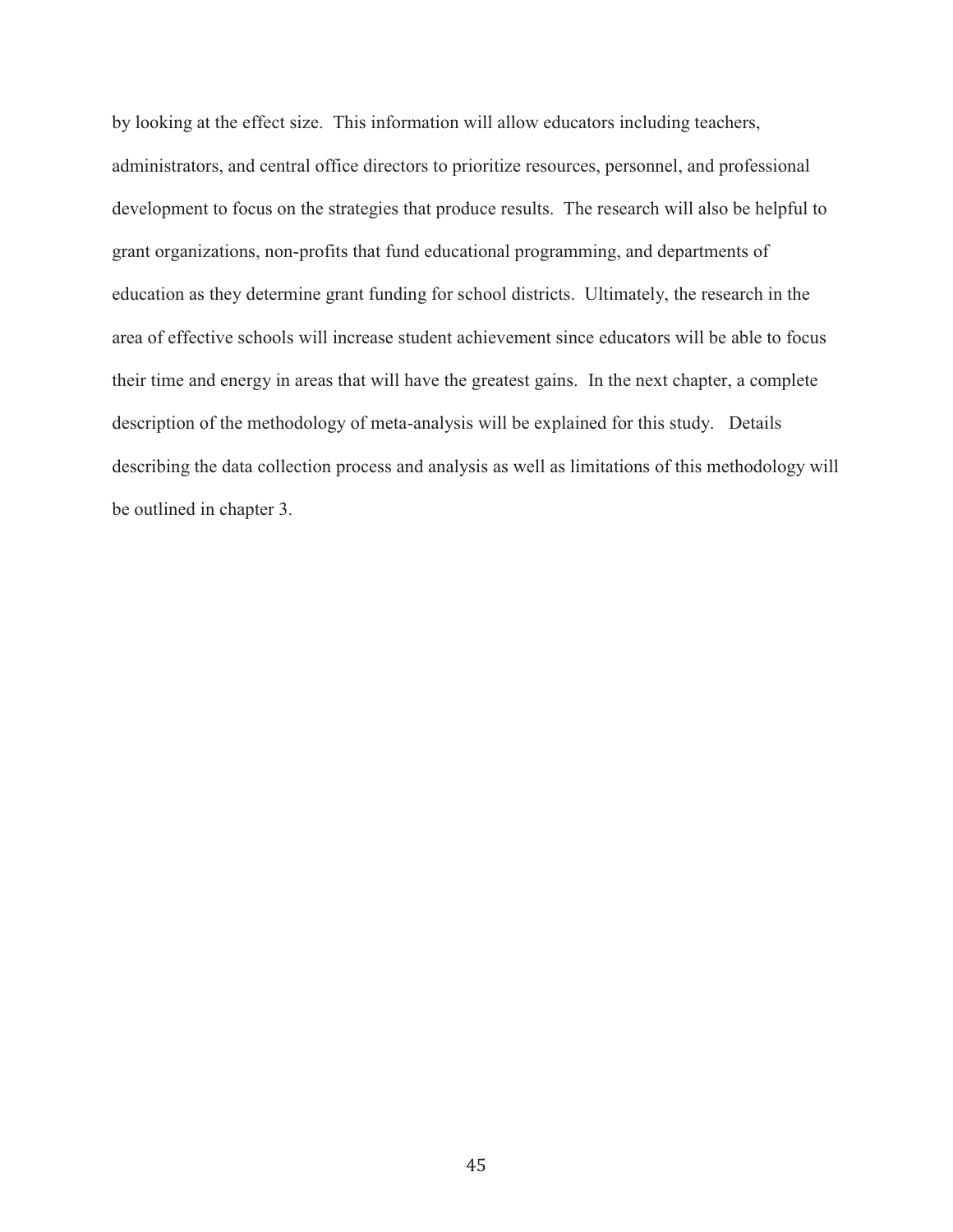# **CHAPTER III**

#### RESEARCH DESIGN

When reading literature regarding meta-analysis the words research synthesis, review of research, study of studies and many other terms are often used interchangeably. However, according to Harris Cooper and colleagues the word meta-analysis can be defined as the "Statistical analysis of a collection of analysis results from individual studies for the purpose of integrating the findings" (Cooper, Hedges, & Valentine, 2009, p. 578). A meta-analysis is performed by looking at the effect size and the variance for each study and then determining the weighted average of those effect sizes (Borenstein, Hedges, Higgins & Rothstein, 2009).

Although meta-analysis is a rather recent method in the social sciences, it has frequently been used in the behavioral sciences. Literature from Mark W. Lipsey and David B. Wilson (2001) suggests that there are several advantages to using Meta-Analysis as a way of summarizing information. A few of the benefits are: set criteria and protocol that allow for a consistent procedure to be implemented throughout the study, quantitative analysis that shows "statistical significance" that helps determine the effect that the research had on the outcome of the study, and a meta-analysis provides a meaningful way to allow a researcher to review a large number of studies.

 Additionally Harris Cooper cites the American Psychological Association's Presidential Task Force on Evidence Based Practice (2006) by stating "the call for use of evidence-based decision making has placed a new emphasis on the importance of understanding how research was conducted, what it found, and what the cumulative evidence suggests is best practice." One example of a recent meta-analysis is the book by John Hattie titled Visible Learning. This book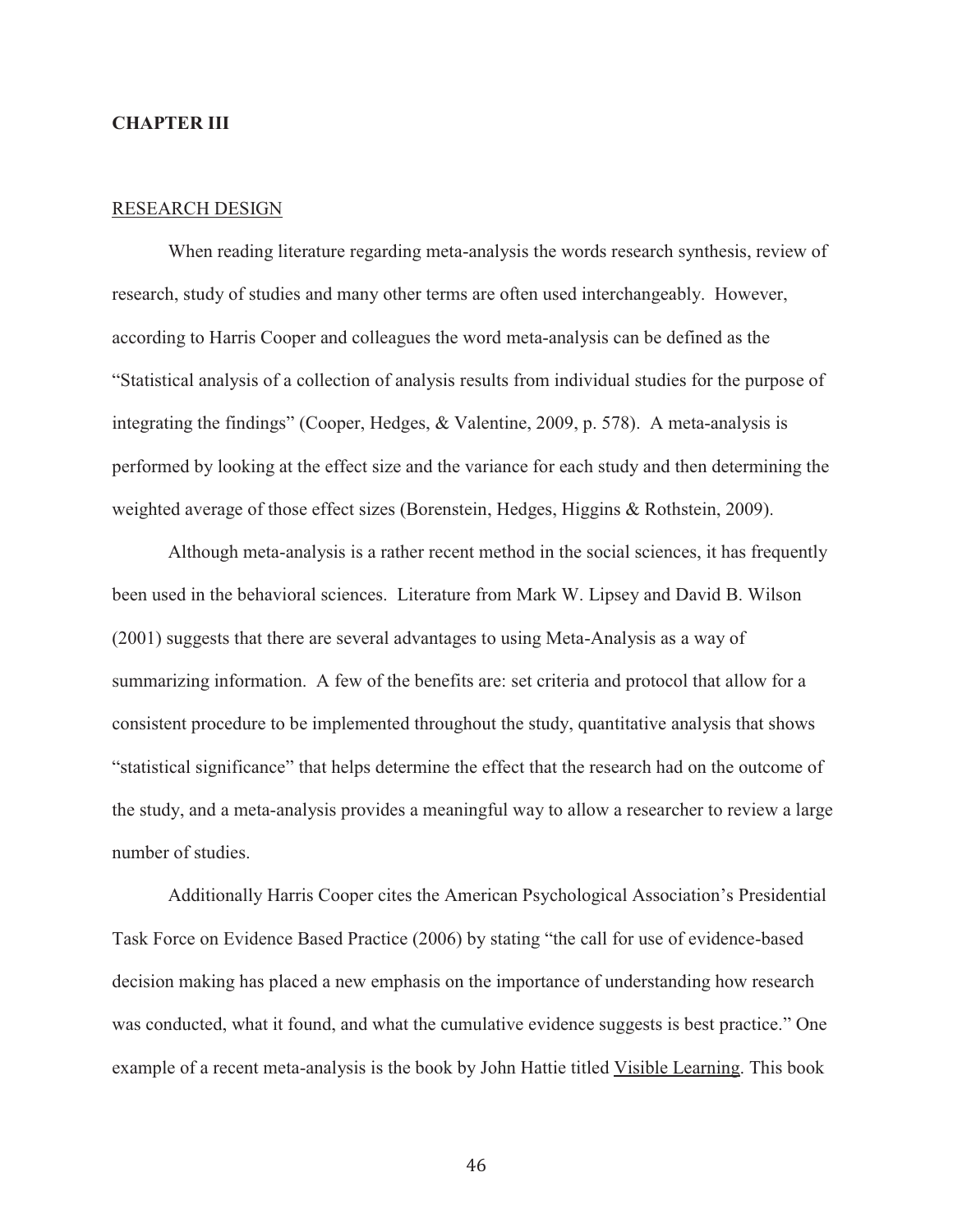has helped uncover the research that has been done in effective schools and specifies which instructional strategies and characteristics are most successful in creating effective schools. However, this meta-analysis includes studies throughout the world and is not specific to schools within the United States

#### PROCEDURES

For this study, Cooper's stages of research synthesis (2010) was utilized:

Step 1: Formulating the Problem

Step 2: Searching the Literature (Data Collection)

Step 3: Gathering Information from Studies (Data Coding)

Step 4: Evaluating the Quality of Studies (Criteria for Inclusion)

Step 5: Analyzing and Integrating the Outcome of Studies

Step 6: Interpreting the Evidence

Step 7: Presenting the Results

#### PROBLEM FORMULATION

The impetus for conducting research is to solve a problem. Although the problem has been stated throughout chapters  $1 \& 2$ , instructional characteristics that have the greatest impact on student achievement with students who receive free or reduced price lunch was the problem that was answered by the research presented in this dissertation. The data from this meta-analysis included evidence for student achievement as measured by an assessment that was able to produce an effect size. The selection of variables included collaboration with a focus on student learning and progress monitoring, as those are two of the three most prominent variables throughout the research in the literature review section.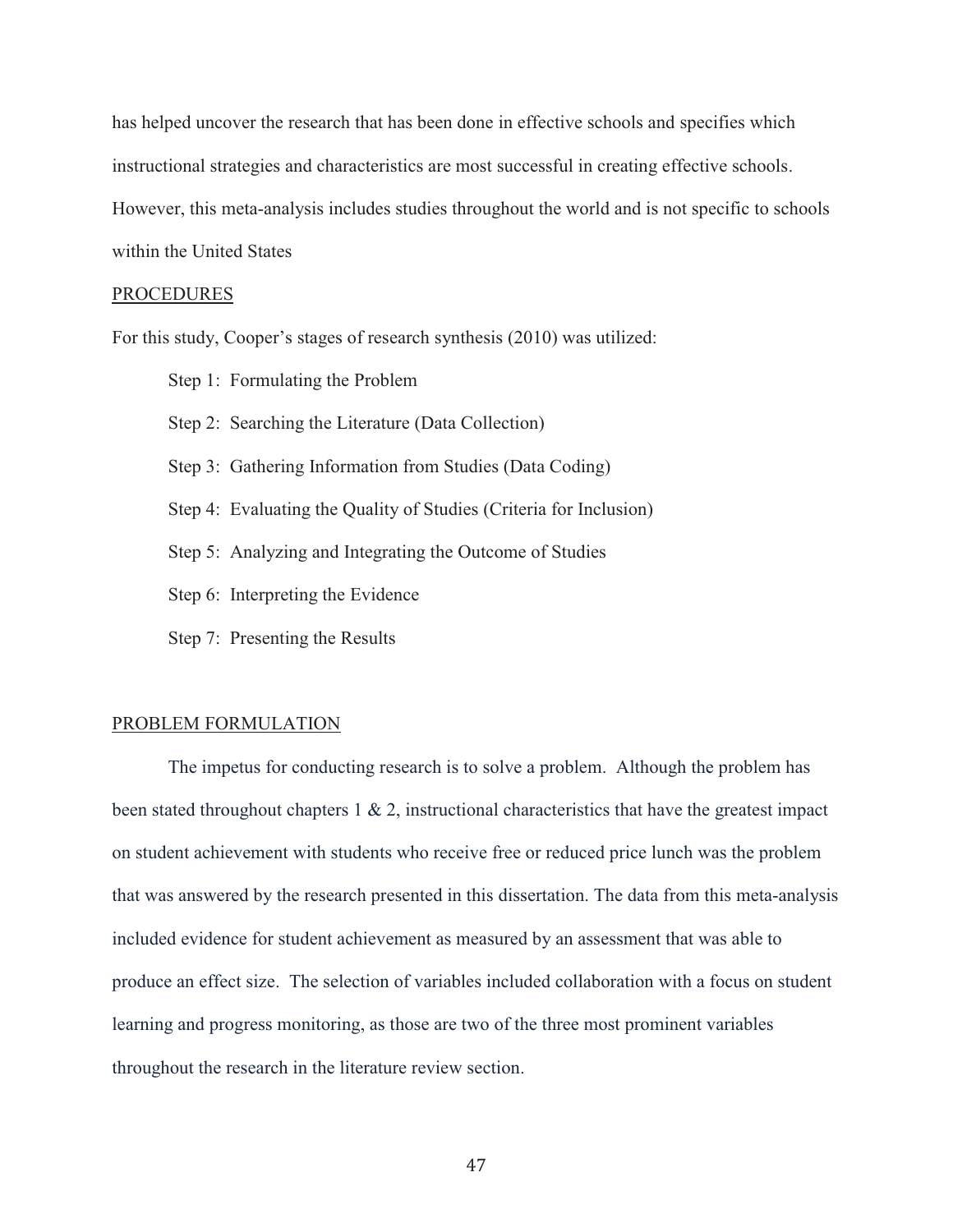It is important to note that each of these variables had subsets and other phrases that represented the same idea. One example of this included teachers' working together to focus on learning. Subsets within collaboration included Professional Learning Communities and teachers sharing strategies to improve student learning. It also included maintaining a focus on learning through academics and maximizing school learning time.

The second selected variable was progress monitoring. This variable included the monitoring of progress at the student level, classroom level, and school level. Each of these variables has been listed by the International Handbook of School Effectiveness and Improvement (2007). The handbook actually lists nine different variables; however, this dissertation only investigated two of the nine variables. The two selected appeared to be the most commonly cited characteristics from the effective schools research according to Figure 2.1. after instructional leadership.

#### SEARCHING THE LITERATURE

 The second stage of conducting a meta-analysis included searching the literature (Cooper, 2010). The studies used in this dissertation include peer reviewed and non-peer reviewed data. The electronic database of ERIC was used to gather the data for this meta-analysis. The key words for the database searches are included in appendix A and support the progress monitoring variable in the Problem Formulation section.

 Additional criteria for inclusion were both the time period and location of the data. Since other studies have been completed outside of the United States, the data for this meta-analysis only includes data that was collected within the United States and that was after the 1990's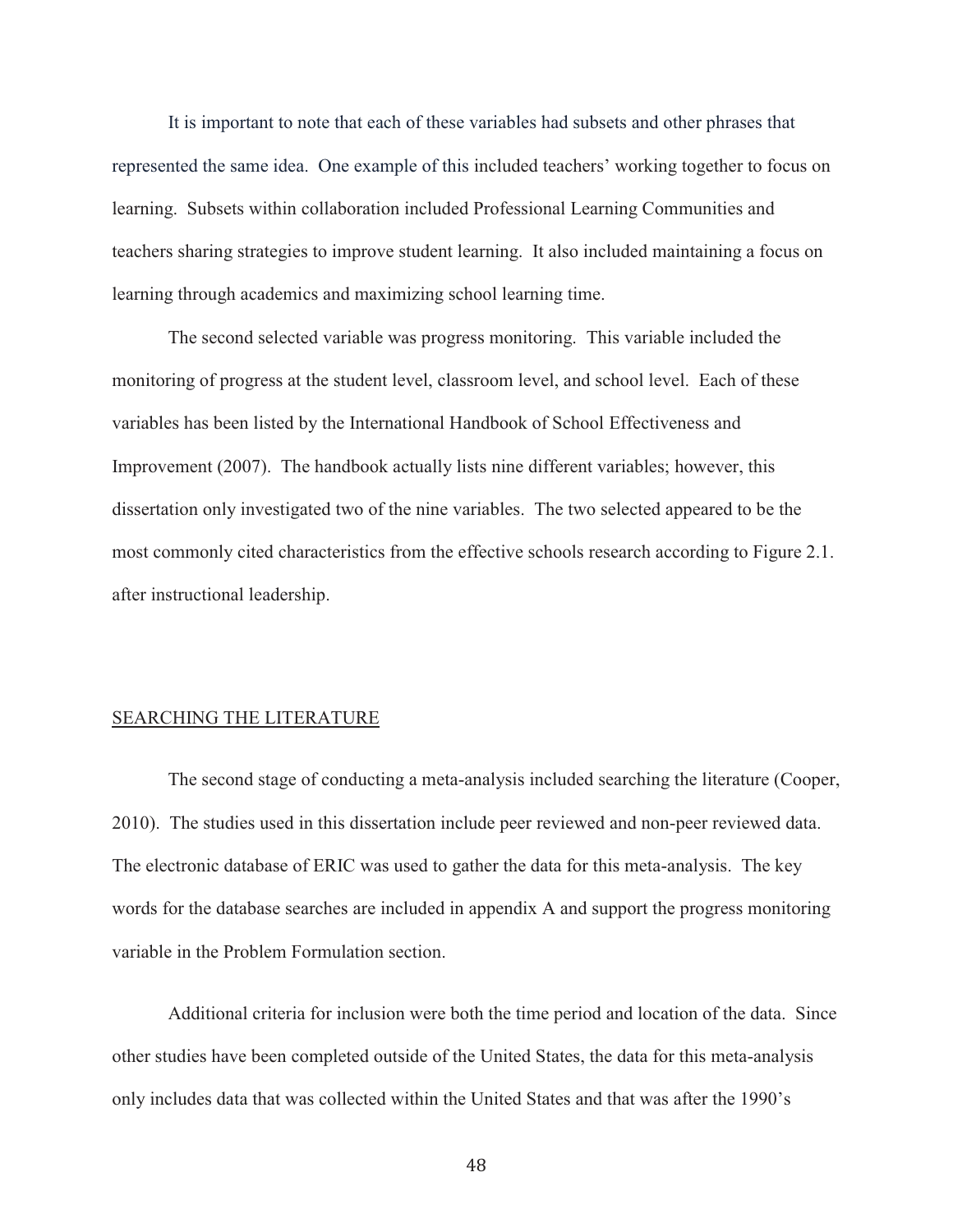decade. Reasons for this criteria included the idea that accountability changed after 2001 with the Legislation of No Child Left Behind, and because most of the Effective Schools Research took place prior to the 1990's time period. The criterion also excludes any data that is qualitative or in a language other than English. Due to the methodology, it was imperative that the data have an effect size in order to be measured and weighed accurately compared to other studies. Therefore, the data included in this study were in the form of English Language Arts test scores and Mathematics and was from schools across the United States.

#### GATHERING INFORMATION FROM STUDIES

 After combing through data sets to determine which studies and data sets were included in this meta-analysis, the next step was to code the information. A codebook is included in Appendix B. The codebook was created collaboratively with Cameron Rains. It outlines the effective school correlates and the pertinent information to assist in analyzing the results in chapter 4. Although we have each only researched two of the correlates, we went ahead and coded for the other correlates for future research. The coded information was entered into the Comprehensive Meta-Analysis 2 software. The coding guide was essential to create the continuity that was needed to determine which moderator variables have the greatest impact on student achievement.

 The information collected on the coding guide in Appendix B outlines the eight types of information that Cooper (2010) on page 87 suggests should be included for a meta-analysis:

- 1. Report (author, year, type of journal, peer reviewed, research funded, type of organization produced report )
- 2. Predictor or independent variables
- 3. Setting in which the study took place (where the study took place public, private,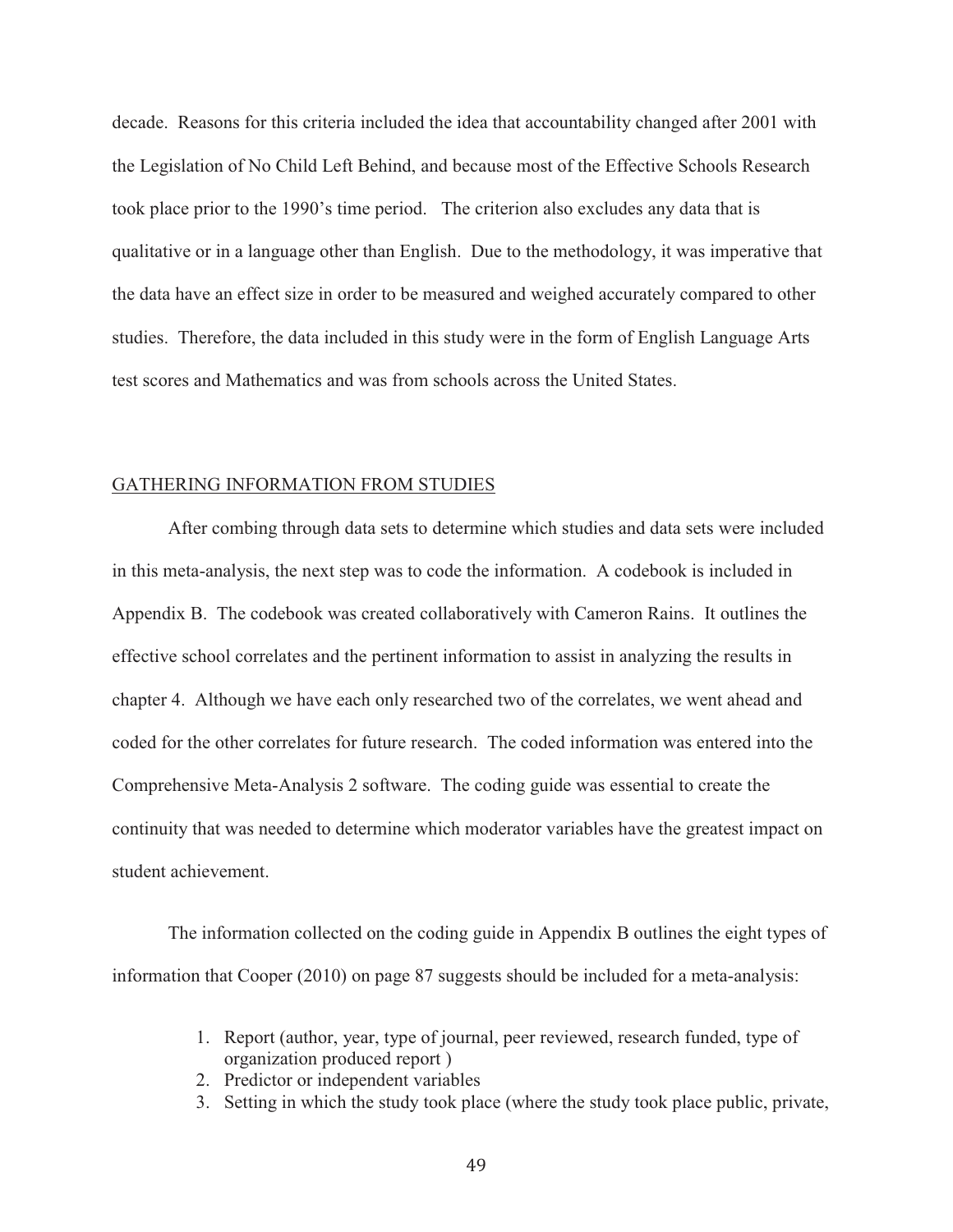urban, rural)

- 4. Participant and sample characteristics (type of students: SES level, special education, grade, sex)
- 5. Dependent or outcome variables (test scores, achievement, subject area)
- 6. Research design
- 7. Statistical outcomes and effect sizes
- 8. Coder and coding process characteristics.

Cooper (2010) suggested that most researchers will utilize double coding in which all pieces of data are coded by at least two coders. The use of double coding does increase the reliability of the data being accurate in the meta-analysis. Cooper (2010) also indicates that double coding reduces the possibility for bias and increases the ability to catch errors occurred by the first coder. For this purpose my colleague Cameron Rains assisted in coding the most complex cases by double coding a few of the studies. Discrepancies in our coding are noted in Appendix C. Mr. Rains and I have taken a course in meta-analysis and have experience with the Comprehensive Meta-Analysis 2 (CMA) Software.

# EVALUATING THE QUALITY OF STUDIES

The fourth step in Cooper's stages of performing a meta-analysis is a critical juncture because it determines which studies are included in the meta-analysis. Cooper (2010) suggests that having criteria for judging the degree of trustworthiness of the data is helpful to determine if the study will be used at all in the data computation or to some degree (p.116). The data analyzed in this dissertation was selected due to quality and not the name of the journal that it appeared in, or the author of the data. The studies used in this meta-analysis were also selected because they met the criteria outlined in the codebook. The codebook also included methodological characteristics so studies were compared to ensure consistency in quality and to lower the risk of having data that is considered an outlier. Consistent with the advice given by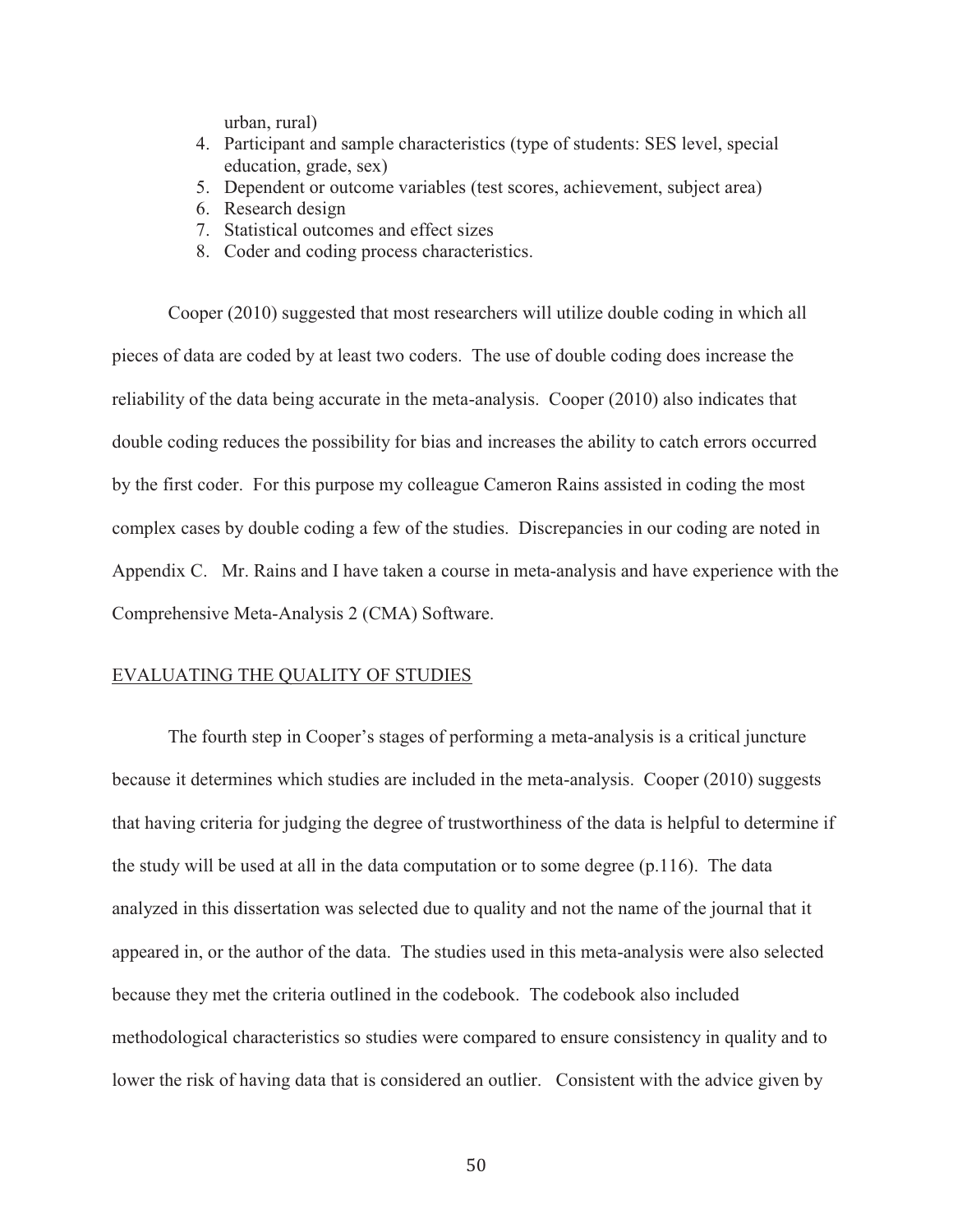Dr. Cooper, data that produced an extreme outlier result was removed from the meta-analysis in order to reduce the risk of skewing the results (2010 p. 144).

# ANALYZING AND INTEGRATING THE OUTCOME OF STUDIES

 Comprehensive Meta-Analysis software was used to compute this data. The advantage for using the software included the reduced risk for human error. Additionally the effect size of studies was weighted depending on the number of participants or size of the study. According to (Borenstein, Hedges, Higgins & Rothstein, 2009, p. 3) an effect size, "reflects the magnitude of the treatment effect or (more generally) the strength of a relationship between two variables." Therefore, when analyzing data and studies included in this meta-analysis, studies with effect sizes already calculated or accurate information to calculate an effect size were chosen to be included in the study. A random effects model was utilized for this meta-analysis. In the random effects model there was more weight given to a higher number of studies. Also, in the random effects model, it is understood that the true effect could vary from study to study due to the population analyzed within the study and different weights are assigned according to the size of the sample population. The random effects model was reported for this study because the true effect size was not the same in all of the studies (Borenstein, Hedges, Higgins & Rothstein, 2009).

The confidence interval is presented within the data in Chapters 4 and 5. It explains how much confidence exists in the effect size. Narrower confidence intervals represent studies with more accurate estimates. The precision of a study can be due to the sample size and the study design. Typically larger samples have more precise estimates and study designs (Borenstein, Hedges, Higgins & Rothstein, 2009). The effect size is extremely important in a meta-analysis. Jacob Cohen (1988) is widely respected for his guidance in translating the magnitude of an effect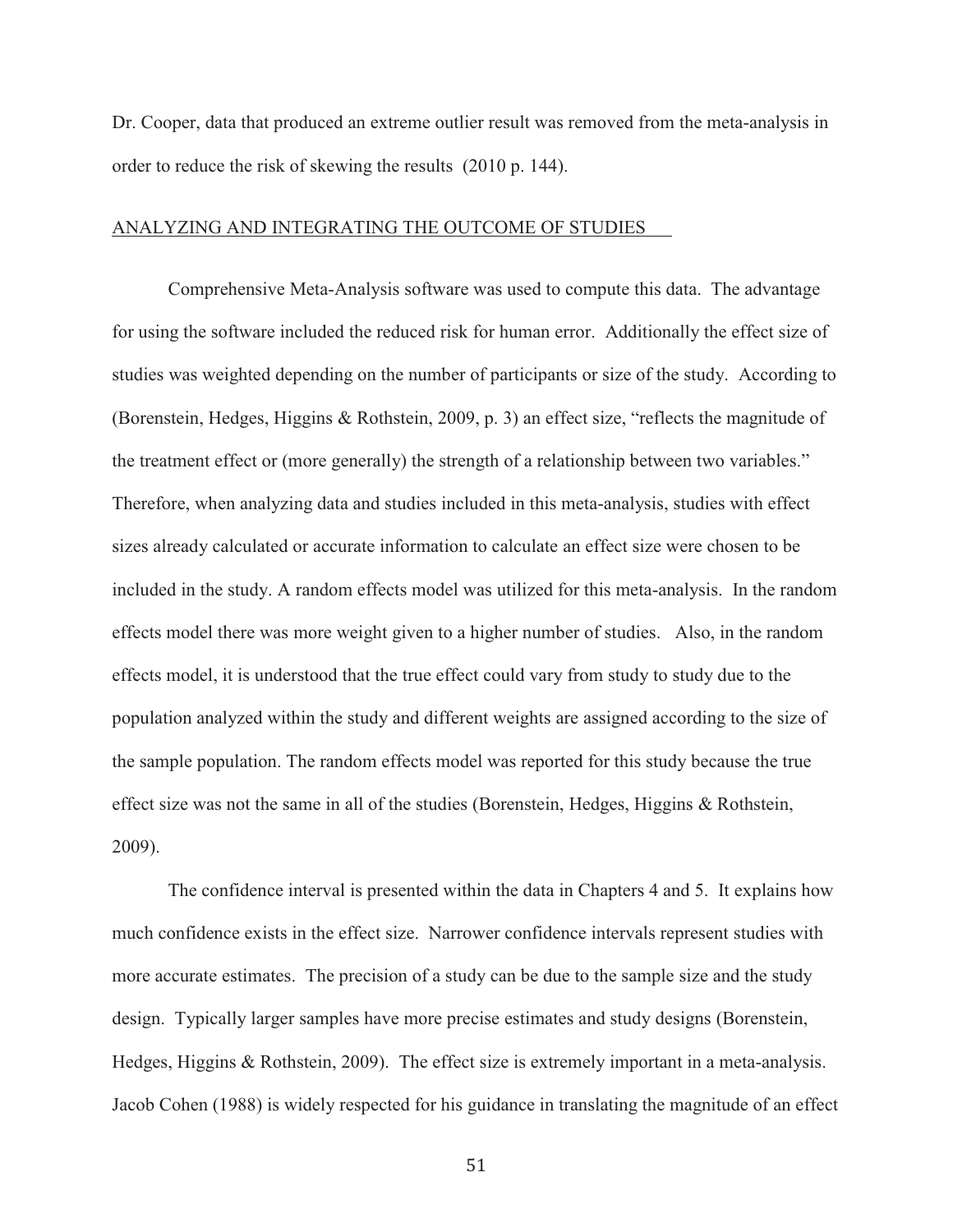size. Figure 3.1 outlines the definitions outlined by Cohen and commonly used within the

 $\_$  ,  $\_$  ,  $\_$  ,  $\_$  ,  $\_$  ,  $\_$  ,  $\_$  ,  $\_$  ,  $\_$  ,  $\_$  ,  $\_$  ,  $\_$  ,  $\_$  ,  $\_$  ,  $\_$  ,  $\_$  ,  $\_$  ,  $\_$  ,  $\_$  ,  $\_$ 

\_\_\_\_\_\_\_\_\_\_\_\_\_\_\_\_\_\_\_\_\_\_\_\_\_\_\_\_\_\_\_\_\_\_\_\_\_\_\_\_\_\_\_\_\_\_\_\_\_\_\_\_\_\_\_\_\_\_\_\_\_\_\_\_\_\_\_\_\_\_\_\_\_\_\_\_\_\_

research community.

|  |  |  |  | <b>Figure 3.1 Jacob Cohen's Effect Size Translations (1988)</b> |  |
|--|--|--|--|-----------------------------------------------------------------|--|
|--|--|--|--|-----------------------------------------------------------------|--|

| <b>Effect Size</b> | Translated Impact of the Effect Size |
|--------------------|--------------------------------------|
| $0.0 - 0.2$        | <b>Trivial Impact</b>                |
| $0.2 - 0.5$        | Small Impact                         |
| $0.5 - 80$         | Large Impact                         |
| $.80 - 1.0$        | Very Large Impact                    |

# LIMITATIONS OF THE STUDY

 By utilizing the research method of meta-analysis, the information presented in this dissertation was reliant on the studies that have already been conducted by other researchers. Every effort was been made to select authors with trustworthy data and accurate representation of their research process outlined in the study to meet the criteria for this meta-analysis.

It should also be noted that this meta-analysis was not comprehensive. The items outlined in the codebook have been controlled for in the meta-analysis software, but it was limited to the areas that were coded: Monitoring student progress. Attempts have been made to include studies that met the criteria outlined in this methodology chapter; however, critical studies could have been accidentally omitted or purposefully omitted due to missing statistical information.

The precise definitions of the controlled variable could also be a limitation. Although the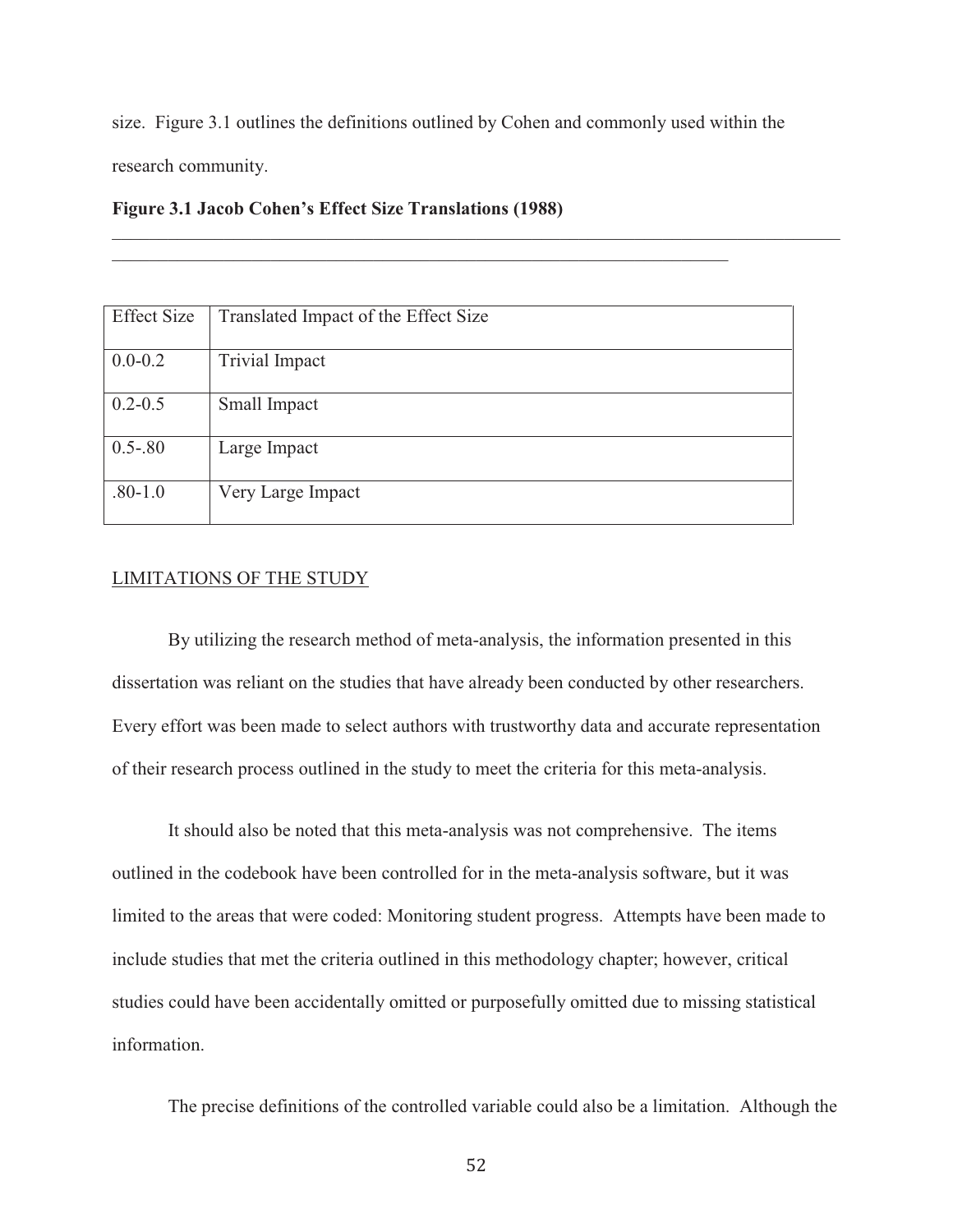term progress monitoring was controlled for in the analysis and was defined earlier in this dissertation, the wording of those characteristics might have been defined differently in the studies used in this dissertation. Definitions and selection of studies that represent progress monitoring have been reviewed through the practice of double coding articles and through utilizing journals and data that has been reviewed.

The terms research review, research synthesis, and systematic review are sometimes used interchangeably; however, for the purpose of this dissertation I used the term limited metaanalysis on effective schools research. At this time, classifications for meta-analysis do not exist according to the What Works Clearinghouse Procedures and Standards Handbook (ies.ed.gov). It is likely in the future there will be guidelines and definitions published by the Institute of Education Science to separate the various types of research reviews.

According to Cooper (2010), the terms research review and systematic review can also be applied to the critical analysis of a single study. As stated throughout the methodology section of this dissertation, this study was comprised of more than one study. The effect size of various studies were analyzed using the methodology of meta-analysis to determine the impact two specific variables of effective schools research had on student achievement. Since more than one study was analyzed, I used the term limited research review. The research review is limited since the criteria has been set to include only studies performed in the United States since 2001, reported an effect size and presented school-wide achievement data or grade level data.

 The studies outlined in this dissertation are imperfect. In fact, Hunter and Schmidt outline 11 artifacts that are routinely the cause for a biased meta-analysis study. The 11 influences are found below in table 3.2 and are taken from their book Methods of Meta-Analysis Correcting Error and Bias in Research Findings (p. 41, 2015).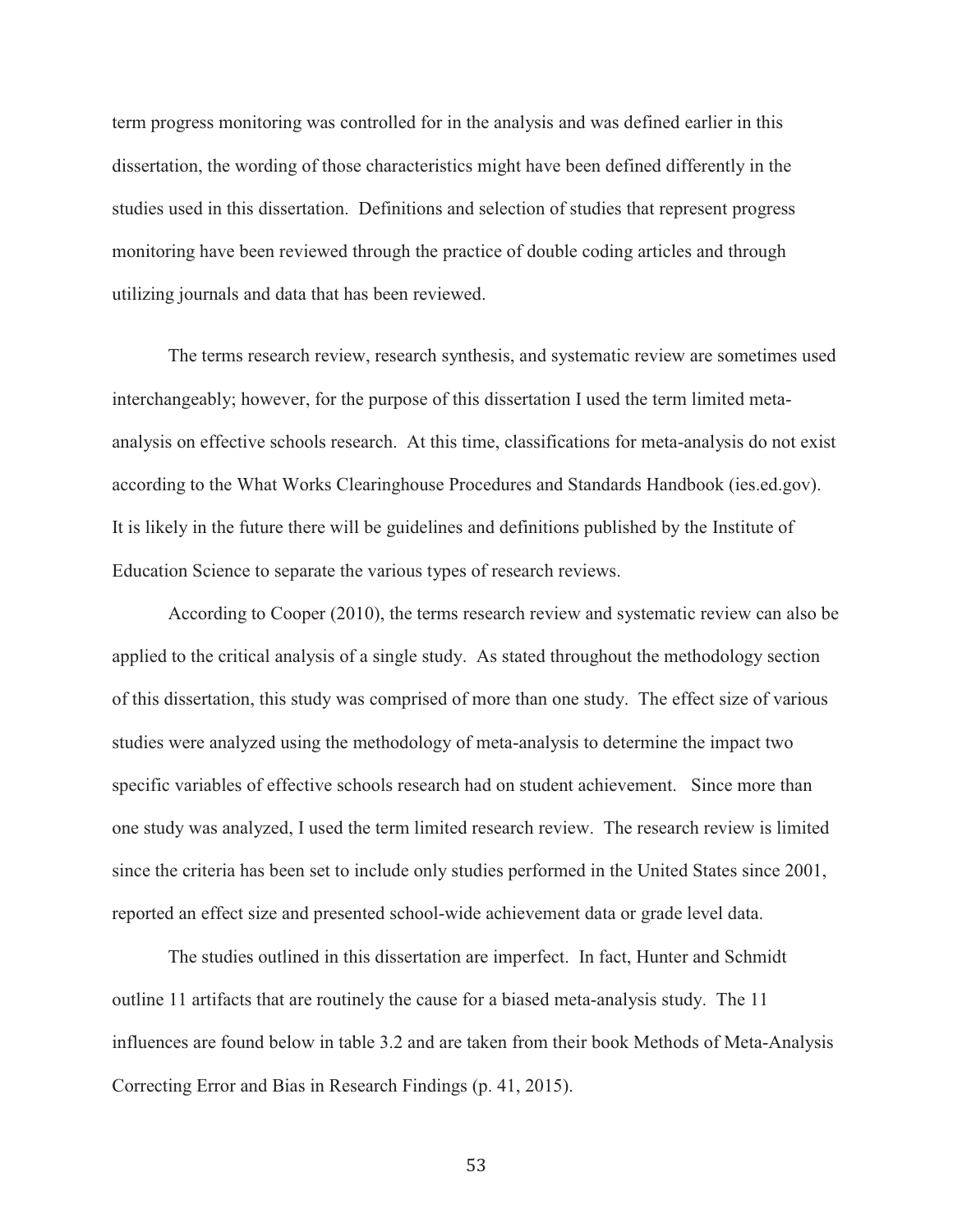- 1. Sampling error
- 2. Error of measurement in the dependent variable
- 3. Error of measurement in the independent variable
- 4. Dichotomization of a continuous dependent variable
- 5. Dichotomization of a continuous independent variable
- 6. Range variation in the independent variable
- 7. Attrition artifacts: Range variation in the dependent variable
- 8. Deviation from perfect construct validity in the independent variable

\_\_\_\_\_\_\_\_\_\_\_\_\_\_\_\_\_\_\_\_\_\_\_\_\_\_\_\_\_\_\_\_\_\_\_\_\_\_\_\_\_\_\_\_\_\_\_\_\_\_\_\_\_\_\_\_\_\_\_\_\_\_\_\_\_\_\_\_\_\_\_\_\_\_\_\_\_\_\_\_\_\_\_\_\_\_\_\_\_\_\_\_\_\_\_\_\_\_\_\_\_\_\_\_\_ \_\_\_\_\_\_\_\_\_\_\_\_\_\_\_\_\_\_\_\_\_\_\_\_\_\_\_\_\_\_\_\_\_\_\_\_\_\_\_\_\_\_\_\_\_\_\_\_\_\_\_\_\_\_\_\_\_\_\_\_\_\_\_\_\_\_\_\_\_\_\_\_\_\_\_\_\_\_\_\_\_\_\_\_\_\_\_\_\_\_\_\_\_\_\_\_\_\_\_\_\_\_\_\_\_

- 9. Deviation from perfect construct validity in the dependent variable
- 10. Reporting or a transcriptional error
- 11. Variance due to extraneous factors that affect the relationship

Schmidt and Hunter (2015) explain that the process for accounting for these artifacts and the impact that they have on the existing data is known as the attenuation process. While no study is perfect, the quantitative data retrieved from the studies is crucial to the process of correcting for the bias, which is known as disattenuation model (2015). Appendix E has been dedicated to outlining the artifact of reliability that may have influenced the data within this dissertation.

In conclusion, the final two chapters of this dissertation share the final two stages of Cooper's (2010) research synthesis: Step 6: Interpreting the Evidence in Chapter IV as the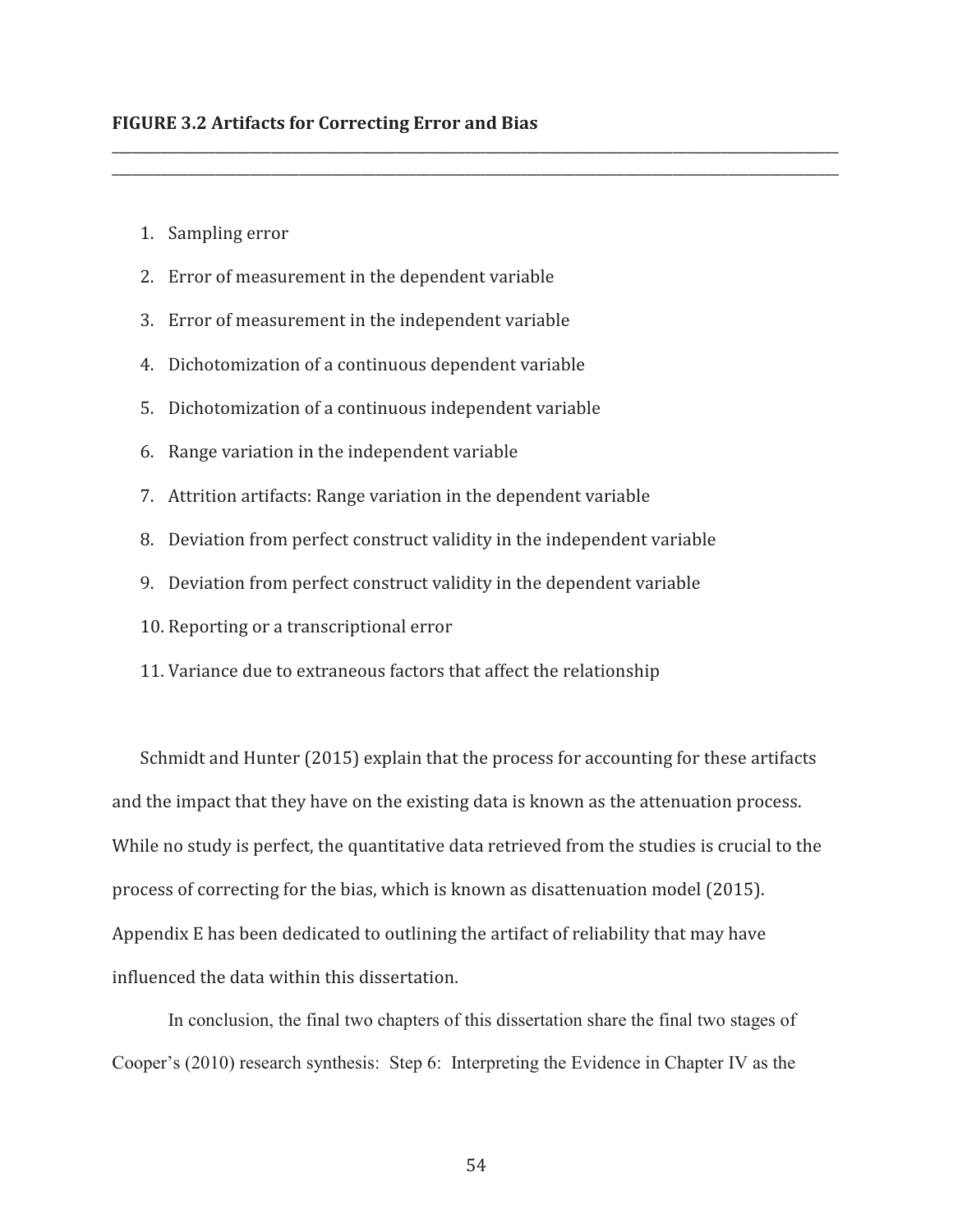Results section of the meta-analysis and Step 7: Presenting the Results in Chapter V which presents the summary, conclusions, discussion and recommendations for future studies.

 $\begin{array}{c} \hline \end{array}$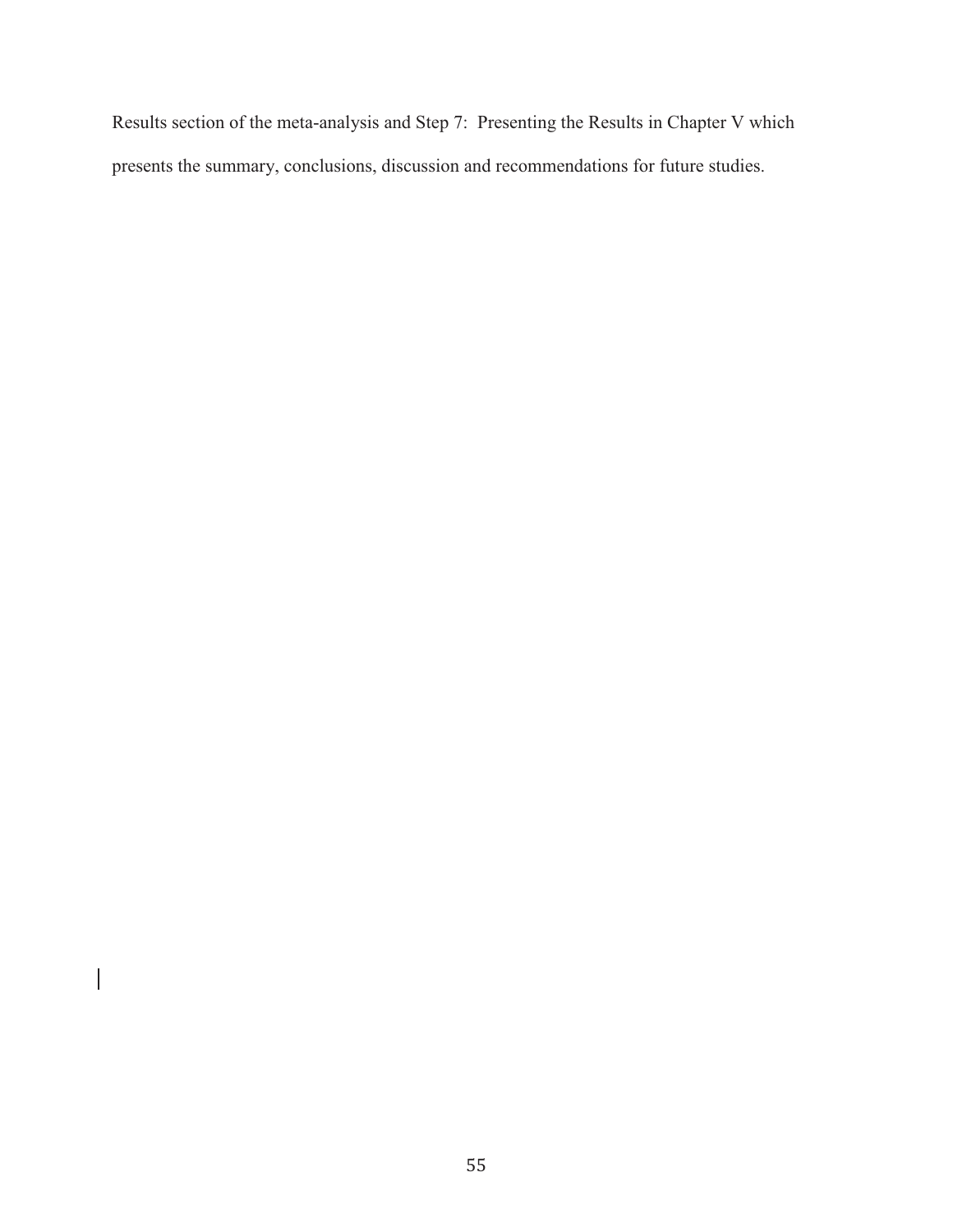# **CHAPTER IV**

#### INCLUSION AND DESCRIPTION OF STUDIES

 Outlined in Appendix A, are the subject search terms that were used to discover the studies used in this meta-analysis. Initially, two variables of effective schools research both Progress Monitoring and Collaboration with a focus on student learning were investigated. Although 249 studies were listed with the key words and effect size, I reviewed 379 studies and was unable to find any that met the criteria listed in my codebook. After reviewing the 249 and not finding any success, I increased my search terms and even looked at references of some of the articles listed in the 249, and that is how I ended up reviewing 379 studies in the area of collaboration. I found many studies that stressed the importance of collaboration among teachers, but the studies typically did not give an effect size. If an effect size was given, they did not cite collaboration as the reason for the effect size. Another reason many studies were rejected was because they did not give school-wide or even grade level wide data. In the area of Progress Monitoring, 123 articles were listed in Appendix A. However, 333 articles and abstracts were actually reviewed for inclusion. The reason for the increase of articles in both of these categories was due to additional search terms since I was not finding studies that met my criteria. I also discovered additional studies listed in the reference section of a What Works Clearinghouse article that also lead me to review extra studies. Using the technique of snowballing or looking at the references cited within the articles that were fitting my criteria, I discovered a few additional studies to be considered for this meta-analysis.

 This study investigated the outcome of student achievement when progress monitoring was implemented. The study specifically addresses the variable of progress monitoring and the impact it has on achievement with students of high poverty and in the area of reading and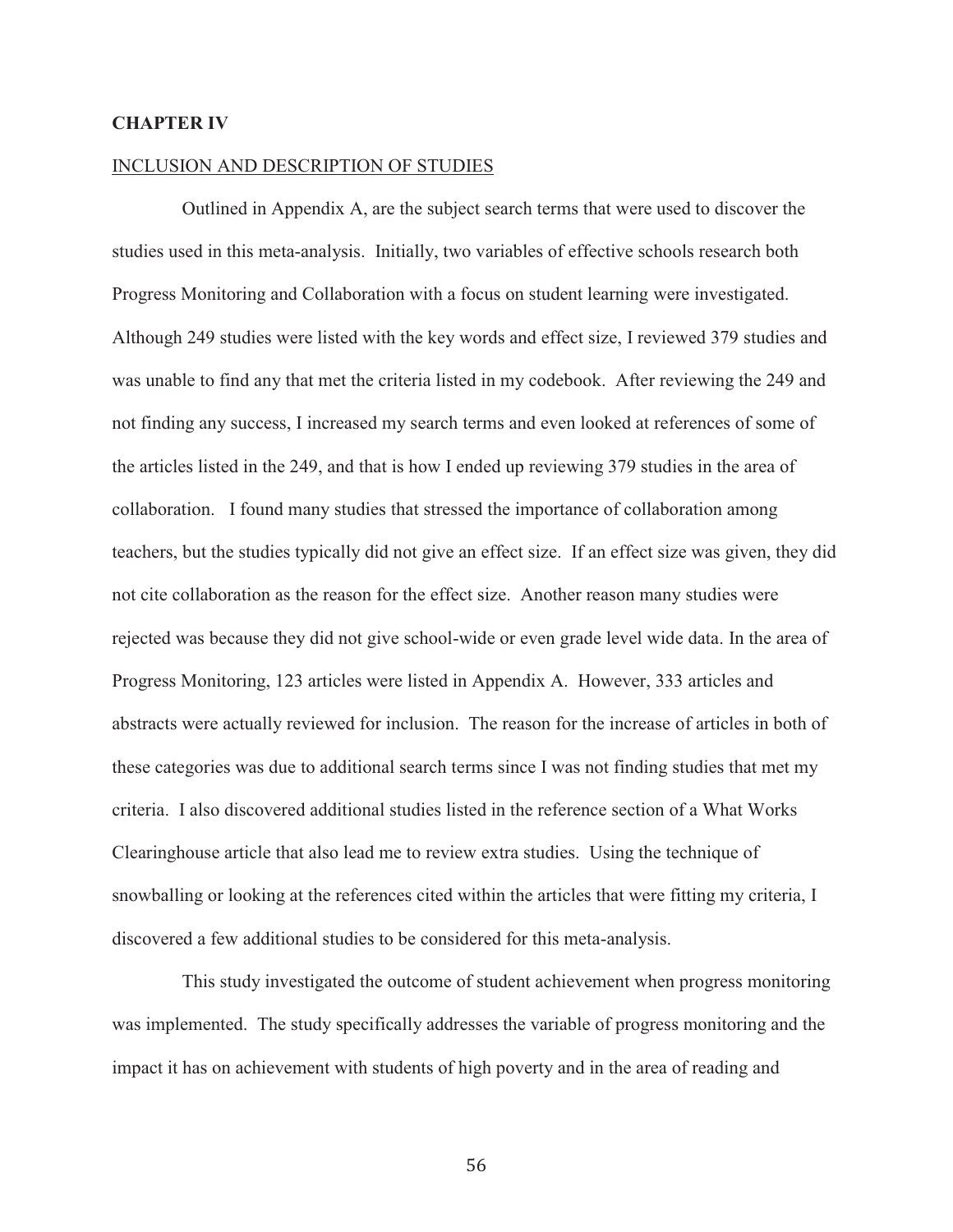mathematics. Ultimately only 11 studies met the criteria established in the method section of this paper. Many studies were unable to be included due to not having a reported effect size. Another reason many studies were excluded was because they did not have frequent assessments, probes, or progress monitoring in addition to a culminating assessment at the end to determine the impact of the progress monitoring along the way. Although it would have been ideal to have more than 11 studies in this meta-analysis, the studies do represent a cross section of research since they come from various publishing backgrounds and span of years from 2002-2013. The 11 studies produced 13 effect sizes that were entered into the Comprehensive Meta-Analysis Software. Each of the studies gave a sample size and effect size.

 Of the 11 studies, six used a randomized controlled study as the design. Six of the studies were dissertations; three were discovered through publications on the What Works Clearinghouse website. Creative Research Associates conducted one study in promotion of a particular intervention, two studies were unpublished manuscripts, and the final two studies were published in peer-reviewed journals. The effect sizes included a large range from a negative effect of -.1 to a high effect size of 1.0.

A brief description of each study and the effect size is listed below.

1) *Efficacy of a First-Grade Responsiveness-to-Intervention Prevention Model for Struggling Readers (*Gilbert, J.K., Compton, D.L., Fuchs, D., Fuchs, L.S., Bouton, B., Barquero, L.A. & Cho, E., 2013) ES=0.19. In this randomized controlled trial study struggling first graders were screened and progress monitored. Tier 2 and tier 3 supports were randomly assigned to students based on the initial screener for students. The difference between the tiers was the intensity in which the students received tutoring. Progress monitoring included three one-minute measures: two WIF (word identification fluency assessments using the Dolch list and a first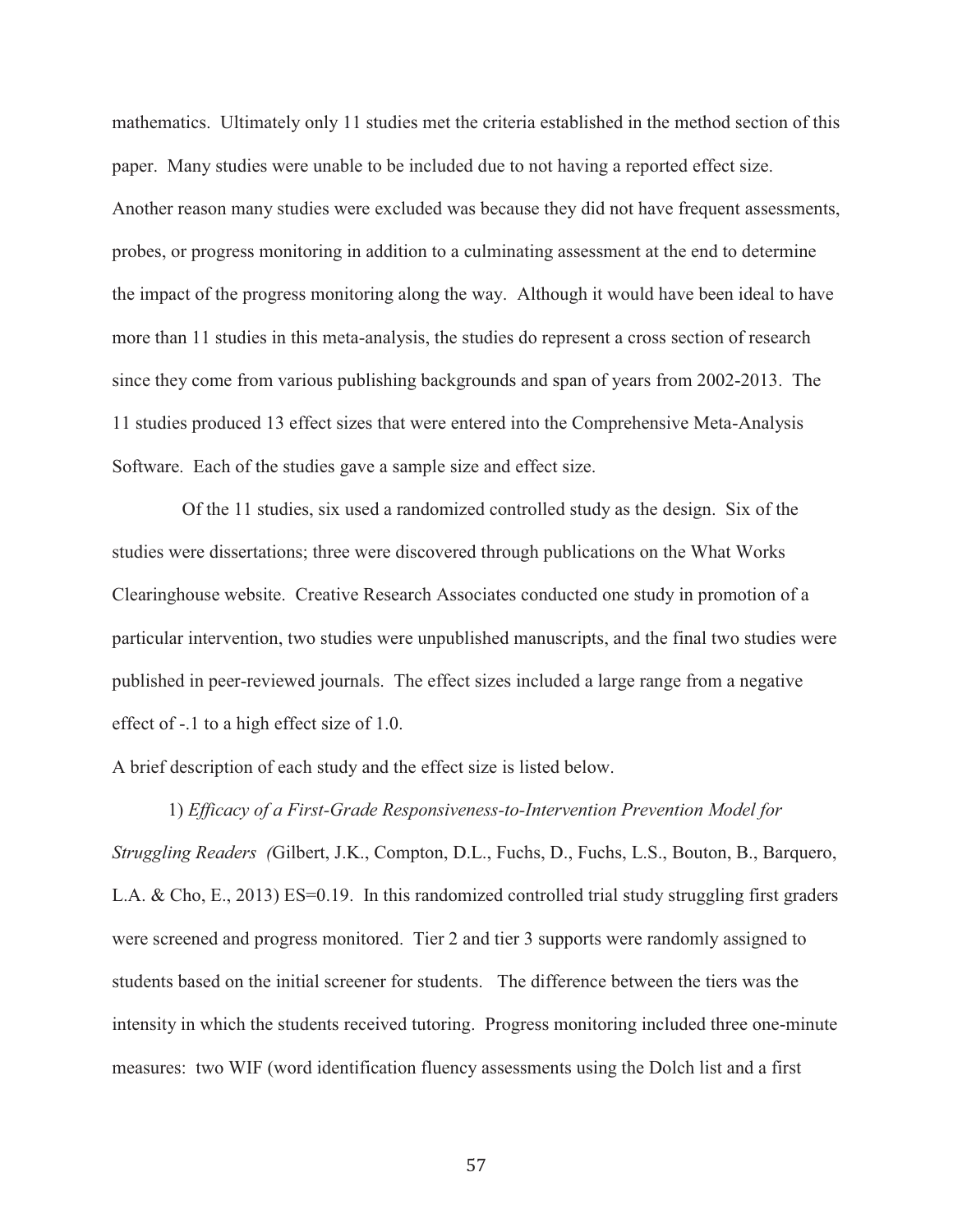grade word list) and a rapid letter-naming screen (RLN) assessment throughout the study and pre- tests and post -tests used in this study are identified in the codebook found in the appendix. A free and reduced-price lunch of 66% was reported for this study.

2) *The Effect of a Continuous Quality Formative-Assessment Program on Middle School Student Mathematics Achievement* (Wilson, R.B., 2009) ES= 1.0. The dissertation delineates between different types of assessment and discusses short-cycle and medium-cycle assessments with continuous quality improvement concepts to improve student achievement in the area of mathematics. The progress monitoring for the middle school students involved weekly quizzes given to all students. A high effect size of 1.0 was reported and improvement was noted in every subgroup area assessed. The New Jersey Assessment of Skills NJASK was ultimately used to measure the impact the continuous assessment had on student achievement. A free and reducedprice lunch status of 33% was reported for this study. No additional interventions besides the continuous quality formative assessments were noted in the study. This study met the criteria because the assessments were considered continuous and resembled the frequency of other progress monitoring studies included in this meta-analysis.

3) *A Randomized Evaluation of a Supplemental Grade-Wide Mathematics Intervention*. (VanDerHeyden, A., McLauglin, T., Algina, J. & Snyder, P., 2012) ES=  $0.46$  &  $-0.1$ . In this randomized control study weekly computation curriculum-based probes of mathematics were administered as the progress-monitoring tool with a state assessment also given at the end of the year. This study included both fourth and fifth graders and that is why two effect sizes were reported in the meta-analysis. The students represented in this study had a 55% free and reduced-price lunch rate. The intervention utilized in this study was a supplemental mathematics intervention that focused on fluency building for computations and procedures.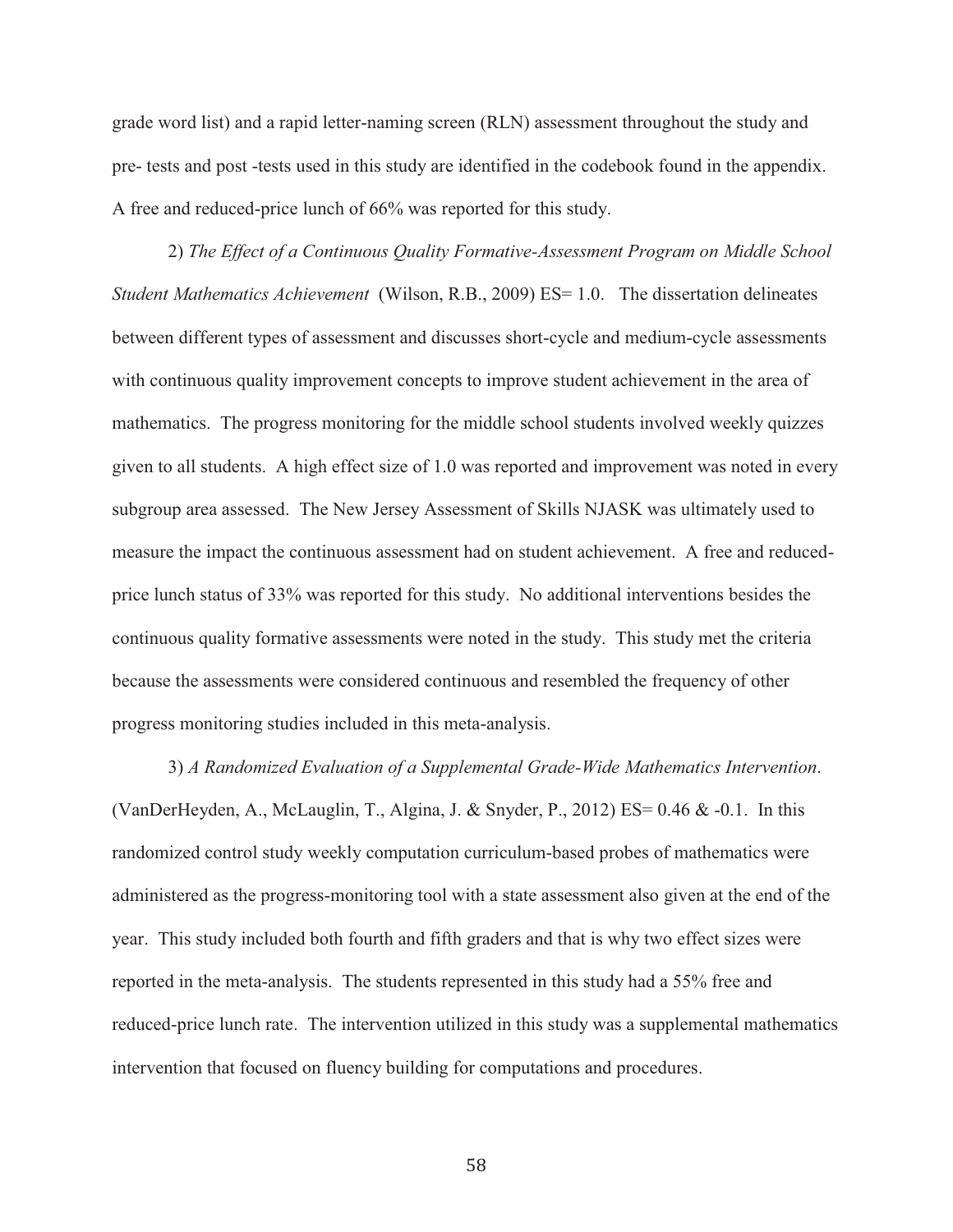4) *Early numeracy: technical adequacy of select kindergarten and first grade screening measures.* (Feldmann, G.M., 2012) ES=.698 & .672. This two-year study measured the academic success of 72 kindergarten and 57 first grade students. The free and reduced-price lunch rate was 29%. There was a moderate to large effect sizes for almost every subtest. No intervention was specified in this dissertation. The emphasis was on using early numeracy curriculum based measures as an ongoing tool to determine student achievement. The progress monitoring probes for kindergarten included number identification, quantity discrimination, closer number and verbal math items. The first grade progress monitoring probes included number identification, quantity discrimination, first grade math computation, closer number, and verbal math items.

#### IMPORTANT NOTE ABOUT STUDIES 5-9

The information for studies 5-9 was originally found in an article published by the What Works Clearinghouse regarding the Read Naturally intervention. The study breaks down five different studies (studies 5-9) to determine if the Read Naturally intervention has a positive effect on student achievement. Initially, I averaged each of the domains within the study, but realized that by averaging the domains I was counting the same students more than once in the effect size for each of the domains in reading. Therefore, I have separated out the studies since each one uses various assessments (see codebook) and utilizes progress monitoring. These studies met the criteria for this meta-analysis and five different effect sizes (one for each study analyzed) is reported within the meta-analysis. I also was able to retrieve the manuscripts or dissertations of each of these studies in order to ensure correct effect sizes and sample sizes were reported out in the What Works Clearinghouse report. Although the studies used the program of Read Naturally, each study varied in their implementation of various components of Read Naturally.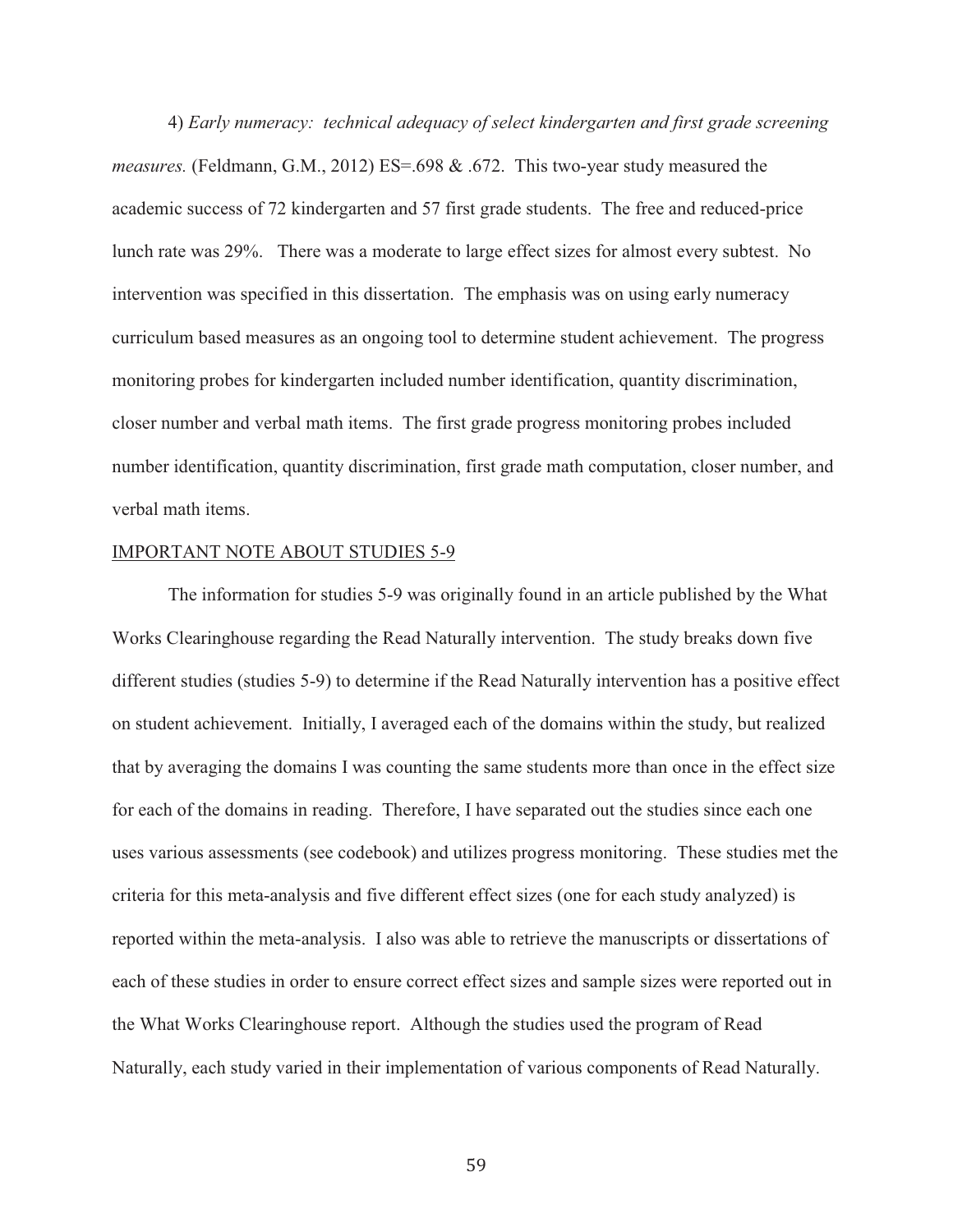The studies included in this meta-analysis each implemented the progress-monitoring component. The progress-monitoring component of Read Naturally includes valid and reliable passages where the students and teachers can graph the number of words correct per minute (Read Naturally, 2015). The Reading Fluency Progress Monitoring component can be done weekly or biweekly. Due to the variation of the implementation of Read Naturally within each study, I do not believe that this study is negatively affected by including these studies.

5) *Improving reading fluency and comprehension in elementary students using Read Naturally.* (Arvans, R., 2010) ES= .117. In this randomized controlled trial of second through fourth grade students 62% of the students were eligible for free or reduced-price lunch. The intervention of Read Naturally was randomly assigned to individual students within grades second through fourth. Students in the comparison group received normal classroom instruction. The DIBELS oral reading fluency subtest was also administered to the students as a form of progress monitoring.

 6) *Empirical evaluation of Read Naturally effects: A randomized control trial.* Christ, T.J. & Davie, J. (2009) ES= .127. This study included the intervention of Read Naturally, but students were progress monitored throughout the study by oral reading fluency subtests of DIBELS. The study showed moderate to large effects on student achievement for third grade students. Sixty percent of the students qualified for free or reduced-price lunch.

7) *Accelerating reading trajectories: The effects of dynamic research-based instruction.*  Hancock, C.M. (2002) ES=.105. This randomized control study was conducted on second-grade students in five classrooms from one school in Arizona. Although this study was found through the What Works Clearinghouse for Read Naturally, the author specifically asked that her study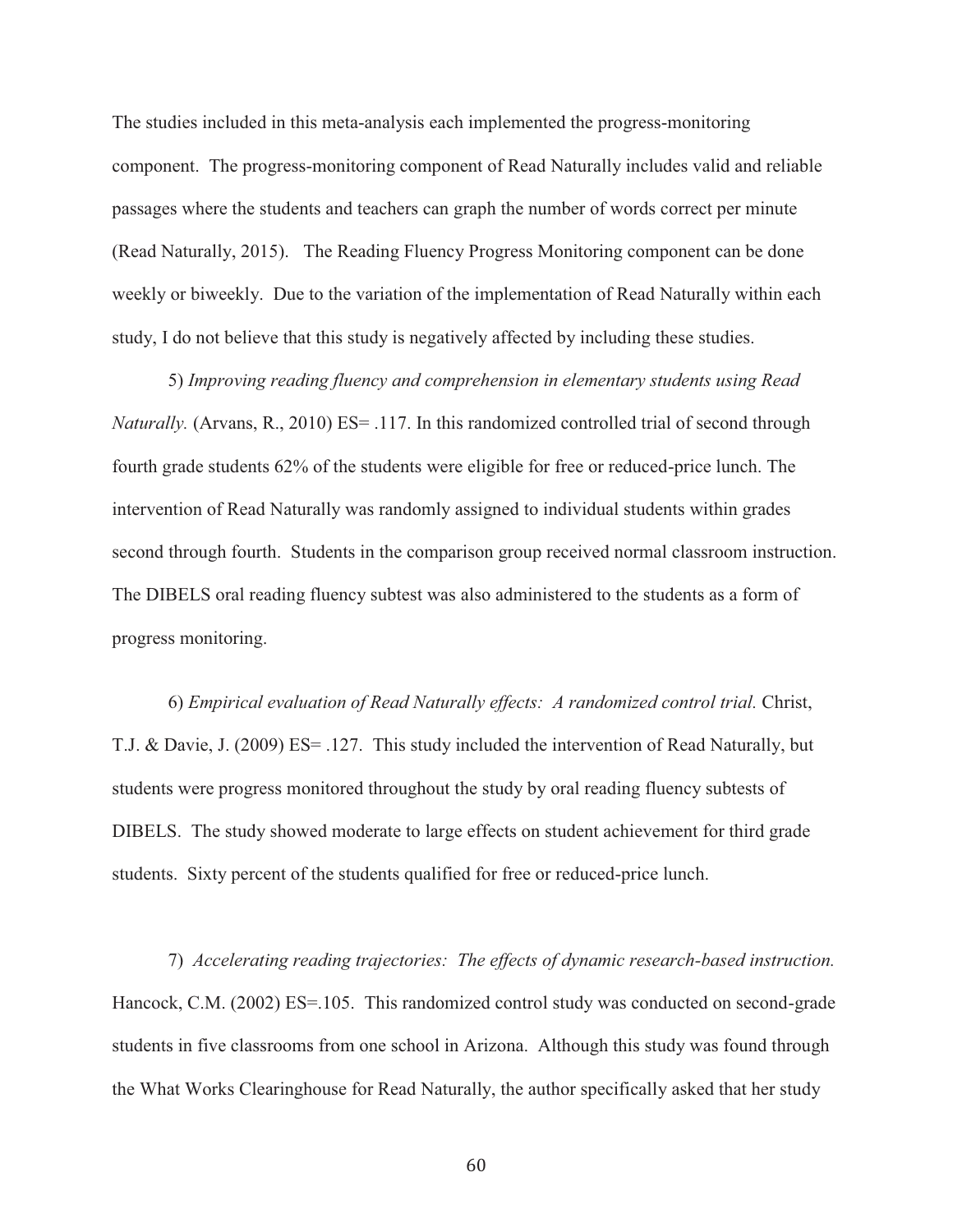not be included. She states that her study was not intended to evaluate Read Naturally, but rather the impact of "ongoing supplemental fluency practice on second grade students learning to read." This is noted because Read Naturally isn't implemented with fidelity in this study (which is not a problem for this study since this meta-analysis is about progress monitoring not about the intervention utilized), but progress monitoring did occur through oral reading fluency portion of the Read Naturally program. Only 11% of the student population qualified for free or reducedprice lunch within this school.

*8)The effects of Read Naturally on grade 3 reading.* Heistad, D., (2008) ES=.32. This study selected students based on teacher recommendation and/or parent recommendation. The third graders who participated in this study had a 50% free and reduced-priced lunch rate. Reading Fluency Progress-Monitoring Assessments were utilized as a progress-monitoring tool throughout the study.

*9) Teaching to Read Naturally: Examination of a fluency-training program for third grade students*. Kemp, S.C. (2006) ES=.01. This study proclaims that 70% of the students who participated in the study were not at-risk students or were above the 50th percentile in fluency. However, significant gains were still made within the study on student achievement. The Read Naturally passages were used for this study as well as the Reading Fluency Progress Monitoring component in addition to the Oral Reading Fluency subtest in DIBELS. I was unable to obtain the free and reduced price lunch percentage for this study. Therefore, it is exempt from the meta-regression analysis on poverty, but not the overall analysis of the effect of progress monitoring on student achievement and the subgroup analysis of reading and mathematics.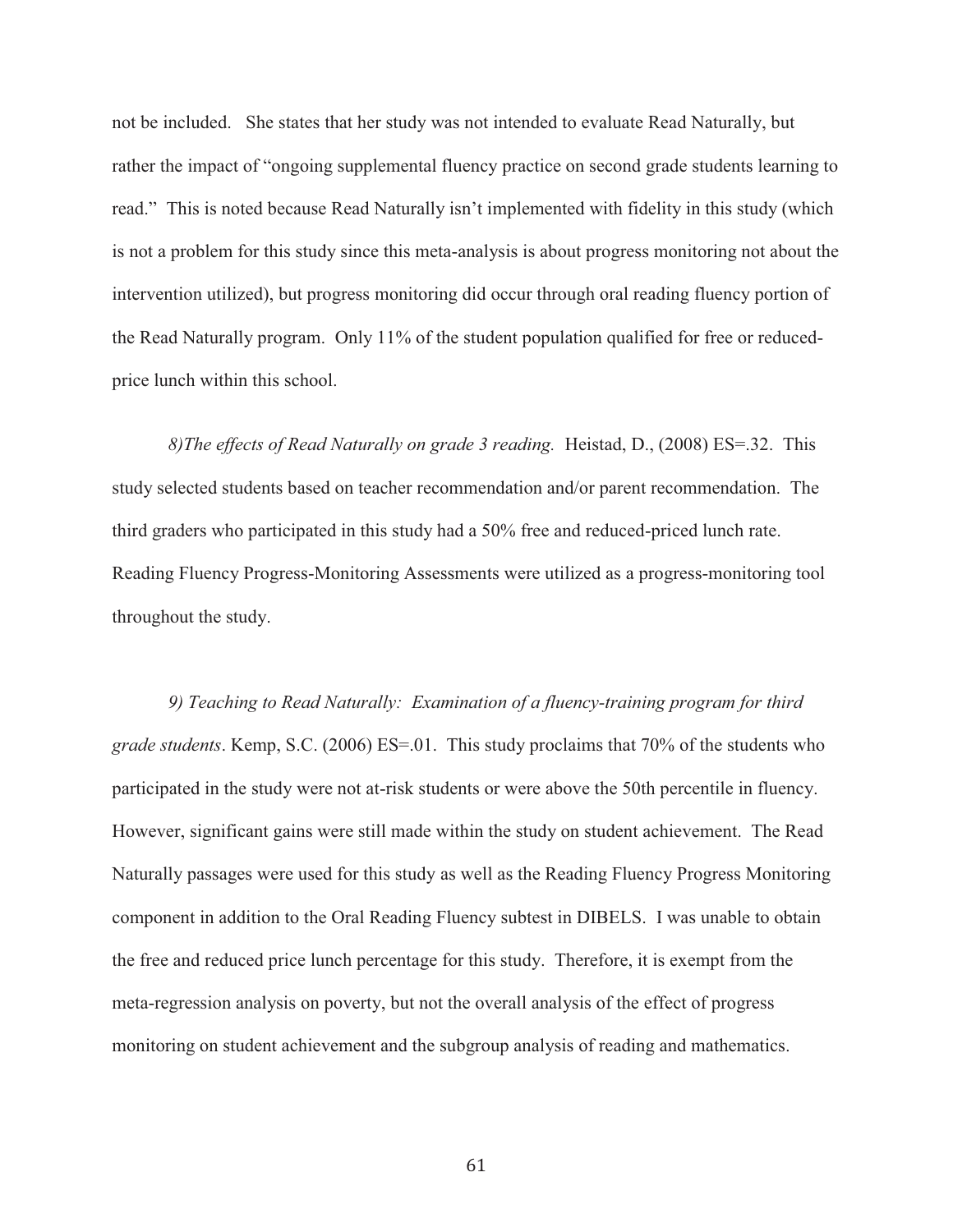10) *The Exploration of Demographics and Computer Adaptive Testing in Predicting Performance on State-Mandated Reading Assessments.* Maziarz, A.L. (2010) ES=.019. This study reflected on the increase reform regarding high stakes testing and the demand for progress monitoring and questioned the reliability of progress monitoring to predict the outcome of students on statewide assessments. In this study the Measures of Academic Progress (MAP) were used in relationship to the South Carolina's Palmetto Assessment of State Standards (PASS) in the area of ELA. The students participating in this study had a free and reduced-price percentage of 17.9%.

11) *Evaluation of the Waterford Early Reading Program in Kindergarten.* Powers, S., Price-Johnson, C. (2006). A comparison-group study using a quasi-experimental design involving a treatment group using Waterford was implemented in 15 Title I schools with high SES levels. Progress monitoring included DIBELS: Initial sound fluency, letter naming fluency, word use fluency, phoneme segmentation fluency, and nonsense word fluency. The WERP software, and the districts Core Curriculum Standard Assessment (CCSA) were also given as pre- and post-test during the school year.

# **Figure 4.1 Effect Size and Sample Size**

Ī

| <b>Author and Study Name</b>                                                                                                            | <b>Effect Size</b><br>Reported in<br>study | Sample<br><b>Size</b> |
|-----------------------------------------------------------------------------------------------------------------------------------------|--------------------------------------------|-----------------------|
| 1) Efficacy of a first-grade responsiveness-to-<br>intervention prevention model for struggling readers<br>(Gilbert et al., 2013)       | .19                                        | 2.12                  |
| 2) The effect of continuous quality formative-<br>assessment program on middle school student<br>mathematics achievement (Wilson, 2009) | 1.0                                        | 588                   |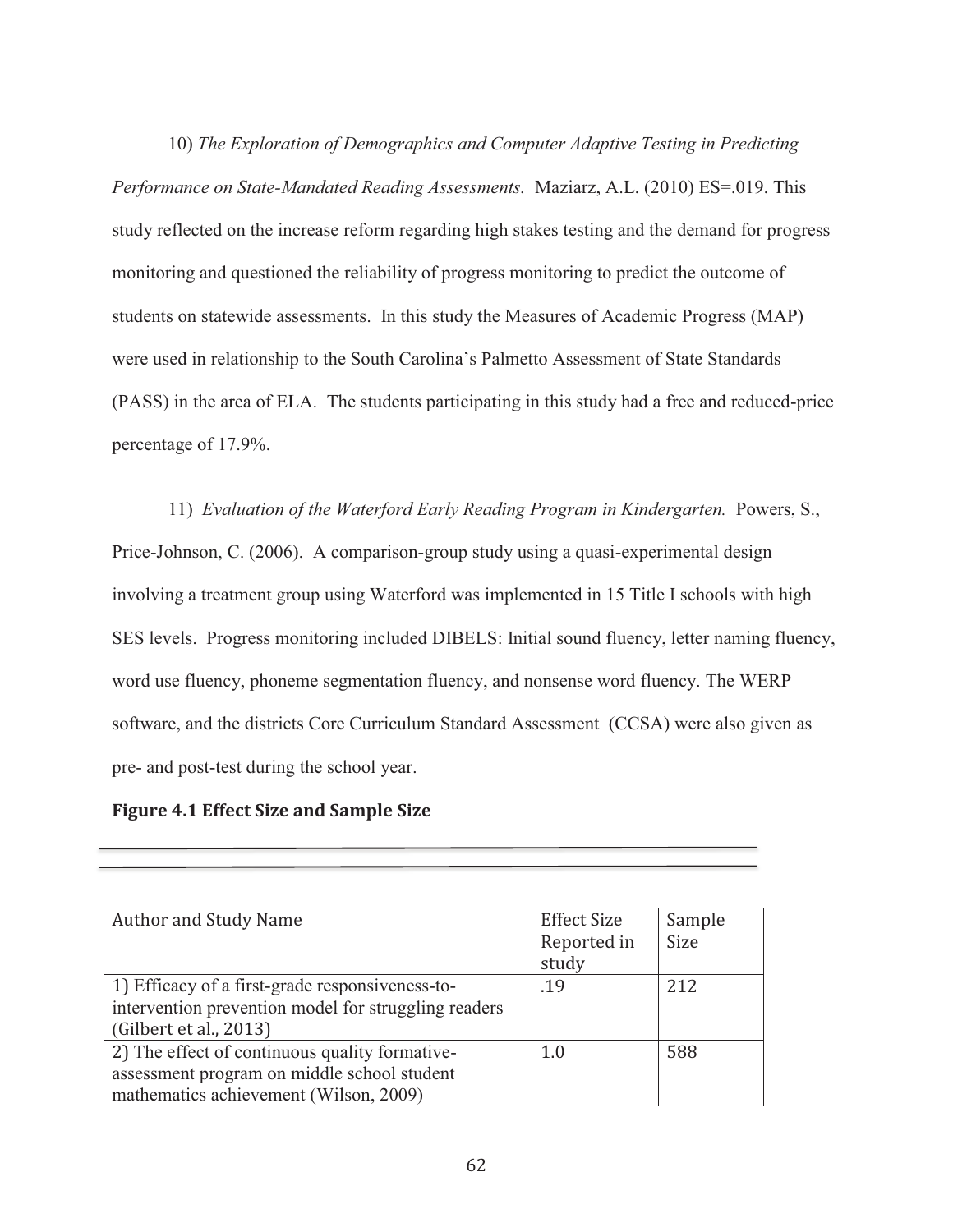| 3) Randomized evaluation of supplemental grade-wide   | .46    | 188   |
|-------------------------------------------------------|--------|-------|
| mathematics intervention (VanDerHeyden et al., 2012)  | $-0.1$ | 186   |
| 4) Early numeracy technical adequacy of select        | .698   | 72    |
| kindergarten and first grade screening measure        | .672   | 56    |
| (Feldmann, 2012)                                      |        |       |
| 5) Improving reading fluency and comprehension in     | .117   | 82    |
| elementary students using Read Naturally (Arvans,     |        |       |
| 2010)                                                 |        |       |
| 6) Empirical evaluation of Read Naturally effects: A  | .127   | 104   |
| randomized control trial (Christ & Davie, 2009)       |        |       |
| 7) Accelerating reading trajectories: The effects of  | .105   | 94    |
| dynamic research-based instruction (Hancock, 2002)    |        |       |
| 8) The effects of Read Naturally on grade 3 reading   | .32    | 44    |
| (Heistad, 2008)                                       |        |       |
| 9) Teaching to Read Naturally: Examination of a       | .01    | 158   |
| fluency training program for third grade students     |        |       |
| (Kemp, 2006)                                          |        |       |
| 10) The exploration of demographics and computer      | .019   | 3,861 |
| adaptive testing in predicting performance on state-  |        |       |
| mandated reading assessments (Maziarz, 2010)          |        |       |
| 11) Evaluation of the Waterford early reading         | .306   | 1,309 |
| program in kindergarten (Powers & Price-Johnson,      |        |       |
| 2006)                                                 |        |       |
| 11 Studies - 13 effect sizes- Totaling 6,954 Students |        |       |

# COMBINING MULTIPLE EFFECT SIZES

 Several of the studies featured in this meta-analysis reported more than one effect size. In fact, one article had 18 effect sizes listed in the study. Therefore, an average was computed when the data listed the same students over multiple assessments. If the effect sizes were with the same students over multiple years, the most recent effect size was used to show the effect that progress monitoring had on student achievement. This method was utilized since the purpose of this study was to determine if progress monitoring impacted student learning. There were two studies (VanderDerHeyden, McLauglin, Algina, & Snyder, 2012 and Feldmann, 2012) that tracked the progress of two different grades of students throughout the study. In those studies,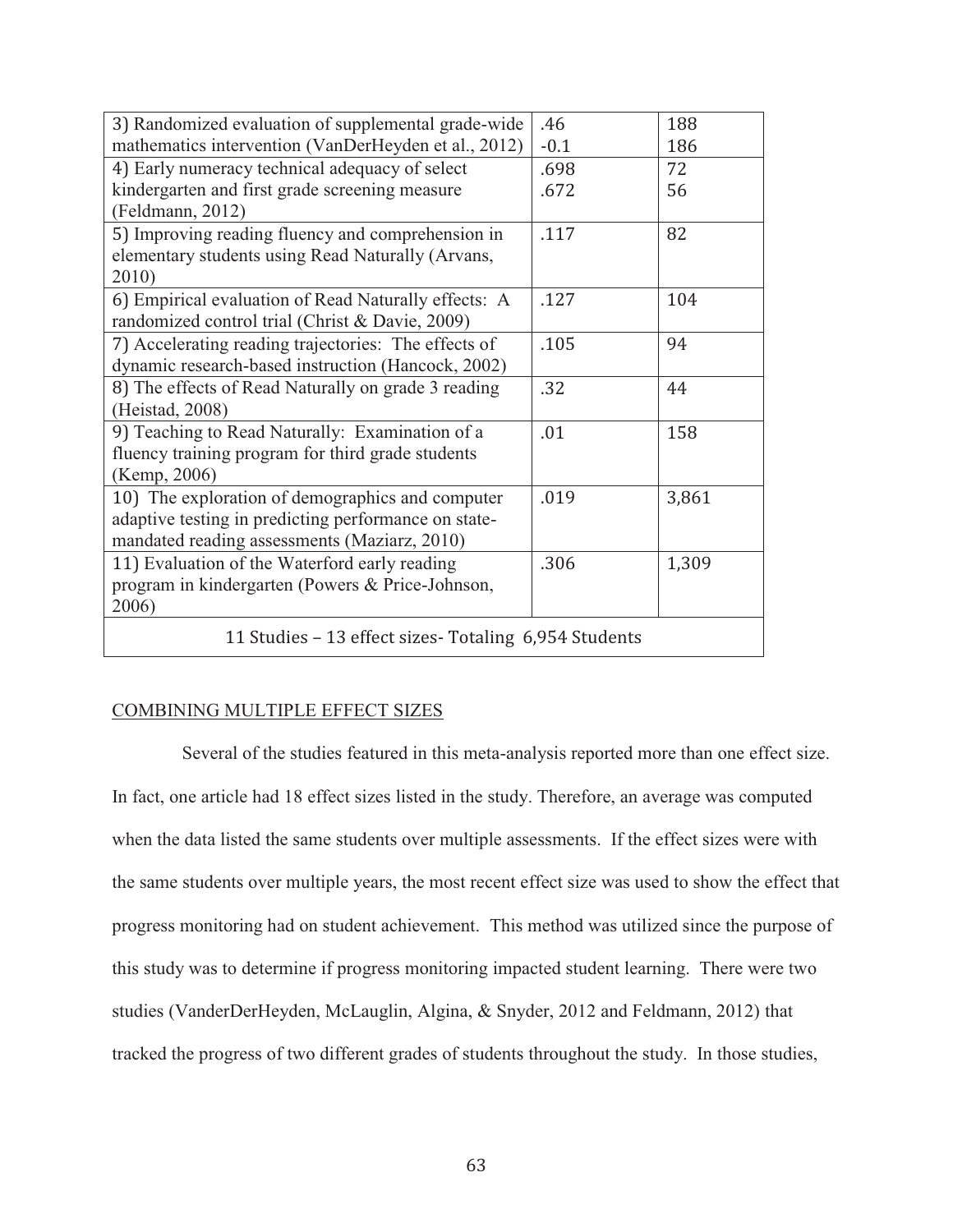both effect sizes were reported because it involved different groups of students and the students were not over represented within the study since it was a different cohort of students.<sup>4</sup>

 For this meta-analysis the standardized mean difference was computed in the Comprehensive Meta-Analysis Software. A standardized mean difference converts all effect sizes within the software into a common metric, which allows different outcome measures within the same synthesis (Borenstein, Hedges, Higgins, & Rothstein, 2009).

## EFFECT SIZE RESULTS FOR PROGRESS MONITORING

 $\overline{a}$ 

 The effect size results for progress monitoring and the impact it has on student achievement overall was relatively low. A fixed- effect size of .172 was computed, which would be considered a trivial effect size (Cohen, 1988) and a random-effect size of .294, which would be considered small (Cohen, 1988) was determined when analyzing the data from the studies that met the criteria for this meta-analysis. A fixed-effect size assumes what the results of the study would be if all of the studies had been conducted in the exact same way with the same variables influencing the study. The random-effect size model allows differences in the results assuming that not all studies were conducted in the same manner (p. 270, Cooper, Hedges, Valentine, 2009). In Figure 4.2 the meta-analysis shows the results for both fixed and random effects. A difference of .122 exists between the two models. There is a low level of variance between the fixed-effect size model and a much wider variance in the random-effects model. When looking at the diamond shaped figures near the bottom of the forest plot diagram in Figure 4.2 the size between the two is easily seen.

<sup>4</sup> This process was determined with the assistance and consultation of my colleague Cameron Rains and Dr. Robert Marzano a member of my dissertation committee and founder of Marzano Research Laboratory.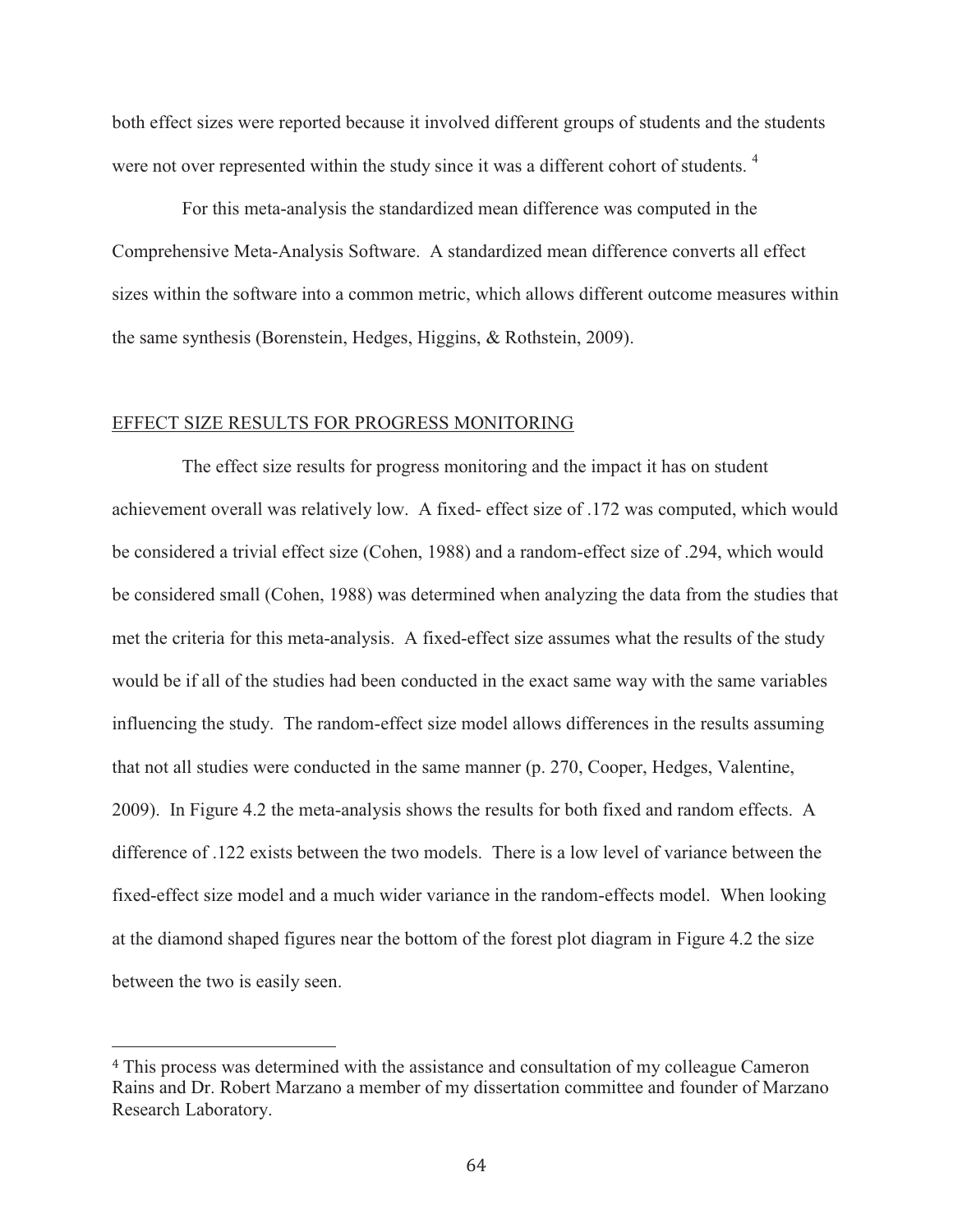|        |                    |               |                   |                           |                |                |                 |       |         |         | <b>Meta-Analysis for Progress Monitoring</b> |      |      |
|--------|--------------------|---------------|-------------------|---------------------------|----------------|----------------|-----------------|-------|---------|---------|----------------------------------------------|------|------|
| Model  | Study name         |               |                   | Statistics for each study |                |                |                 |       |         |         | Hedges's g and 95% CI                        |      |      |
|        |                    | Hedges's<br>я | Standard<br>error | Variance                  | Lower<br>limit | Upper<br>limit | Z-Value p-Value |       |         |         |                                              |      |      |
|        | Gilbert et al.     | 0.189         | 0.142             | 0.020                     | $-0.089$       | 0.468          | 1.331           | 0.183 |         |         |                                              |      |      |
|        | Wilson             | 0.999         | 0.087             | 0.008                     | 0.827          | 1.170          | 11 4 3 1        | 0.000 |         |         |                                              |      |      |
|        | VanderHevden et al | 0.458         | 0.148             | 0.022                     | 0.168          | 0.749          | 3.092           | 0.002 |         |         |                                              |      |      |
|        | VanderHevden 2     | $-0.100$      | 0.148             | 0.022                     | $-0.389$       | 0.190          | $-0.674$        | 0.500 |         |         |                                              |      |      |
|        | Feldmann           | 0.690         | 0.240             | 0.058                     | 0.220          | 1.161          | 2.875           | 0.004 |         |         |                                              |      |      |
|        | Feldmann 2         | 0.663         | 0.271             | 0.073                     | 0.132          | 1 1 9 4        | 2446            | 0.014 |         |         |                                              |      |      |
|        | Arvans             | 0.116         | 0.219             | 0.048                     | $-0.313$       | 0.545          | 0.529           | 0.597 |         |         |                                              |      |      |
|        | Christ & Davie     | 0.126         | 0.195             | 0.038                     | $-0.256$       | 0.508          | 0.647           | 0.518 |         |         |                                              |      |      |
|        | Hancock            | 0.104         | 0.205             | 0.042                     | $-0.297$       | 0.505          | 0.509           | 0.611 |         |         |                                              |      |      |
|        | Heistad            | 0.314         | 0.298             | 0.089                     | $-0.270$       | 0.898          | 1.055           | 0.292 |         |         |                                              |      |      |
|        | Kemp               | 0.010         | 0.158             | 0.025                     | $-0.300$       | 0.320          | 0.063           | 0.950 |         |         |                                              |      |      |
|        | Maziarz            | 0.019         | 0.032             | 0.001                     | $-0.044$       | 0.082          | 0.590           | 0.555 |         |         |                                              |      |      |
|        | Powers et al.      | 0.306         | 0.065             | 0.004                     | 0.178          | 0.434          | 4.692           | 0.000 |         |         |                                              |      |      |
| Fixed  |                    | 0.172         | 0.025             | 0.001                     | 0.124          | 0.221          | 6.944           | 0.000 |         |         |                                              |      |      |
| Random |                    | 0.294         | 0.108             | 0.012                     | 0.082          | 0.505          | 2.720           | 0.007 |         |         |                                              |      |      |
|        |                    |               |                   |                           |                |                |                 |       | $-1.00$ | $-0.50$ | 0.00                                         | 0.50 | 1.00 |

**\_\_\_\_\_\_\_\_\_\_\_\_\_\_\_\_\_\_\_\_\_\_\_\_\_\_\_\_\_\_\_\_\_\_\_\_\_\_\_\_\_\_\_\_\_\_\_\_\_\_\_\_\_\_\_\_\_\_\_\_\_\_\_\_\_\_** 

**\_\_\_\_\_\_\_\_\_\_\_\_\_\_\_\_\_\_\_\_\_\_\_\_\_\_\_\_\_\_\_\_\_\_\_\_\_\_\_\_\_\_\_\_\_\_\_\_\_\_\_\_\_\_\_\_\_\_\_\_\_\_\_\_\_\_\_\_\_\_\_\_\_\_\_\_\_\_**

**Meta Analysis**

 When analyzing Figure 4.2 it is important to note the standard error column and variance column because these numbers tell how much confidence we should have in the effect size. The standard error is really an indication of the precision of the effect size. A small standard of error number represents a more precise effect size. Fortunately, in a meta-analysis the software can weight the studies according to their size. The precision of a meta-analysis is often driven by the sample size with larger sample sizes carrying more weight in the analysis (Borenstein et al., 2009).

 Although Figure 4.2 shows both Fixed and Random effect sizes represented within this meta-analysis, for the remainder of this study I will focus on Random effect sizes only. The rationale for this is that all of my studies are not designed the same way with the same variables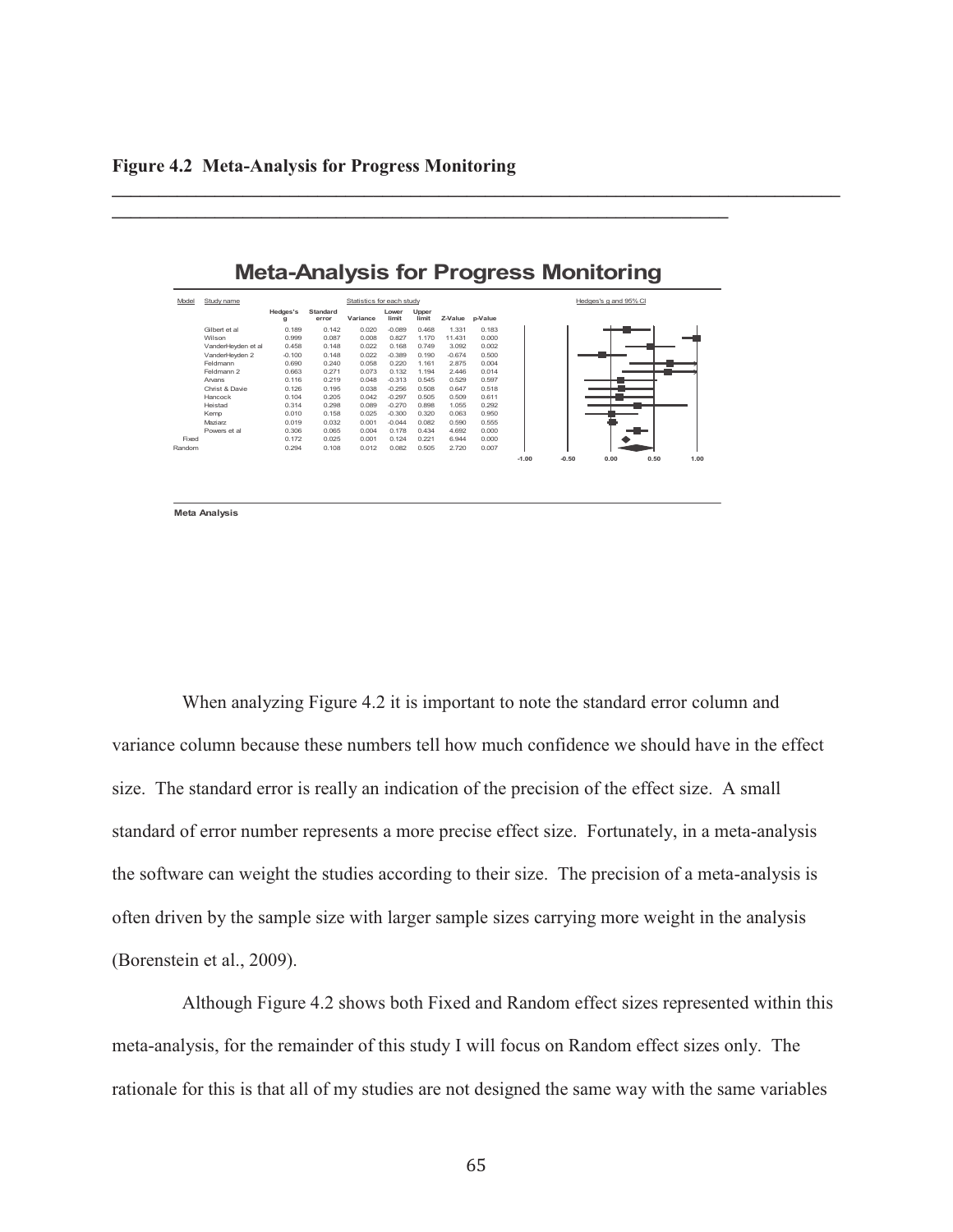that could potentially influence the effect size within each study. Borenstein (2009) shares that while the studies are often similar enough to synthesize the information, "there is generally no reason to assume that they are identical in the sense that the true effect size is exactly the same in all the studies (69)." I am addressing that there are differences among my studies and will therefore, focus on the random effects model throughout the remainder of this study.

The standardized mean difference or effect size (Hedges'  $g$ ) = .294 and the standard error is .108. This means that progress monitoring has a small impact on student achievement (Cohen, 1988). The Z-value is 2.720 and the P-value is 0.007, which means that the effect size is not likely zero. The 95% confidence intervals ranges between .082- 0.505. There is a fairly wide range in this confidence interval due to the range of studies that had small sample sizes. Precision is driven by sample size, which is given more weight in a meta-analysis (Borenstein, 2009).

### CORRECTING FOR ATTENUATION

 As mentioned in chapter 3, Schmidt and Hunter (2015) suggest that no study is perfect and there are many factors that can sway the results of a meta-analysis. The process for correcting for the artifact depends on the factor that will be analyzed. For this meta-analysis, I have corrected for one artifact. This means that I have used the formula below to help ensure that the assessments used in this meta-analysis are corrected for reliability. After consultation with my colleague, Cameron Rains and with guidance from Dr. Marzano, dissertation committee member and founder of Marzano Research Laboratory, it was determined the correcting for reliability would be the best artifact to examine for this meta-analysis. Since all of the studies in my meta-analysis utilize an end of the year assessment or standardized assessment, the reliability artifact was an appropriate artifact to examine. The formula used to correct for this study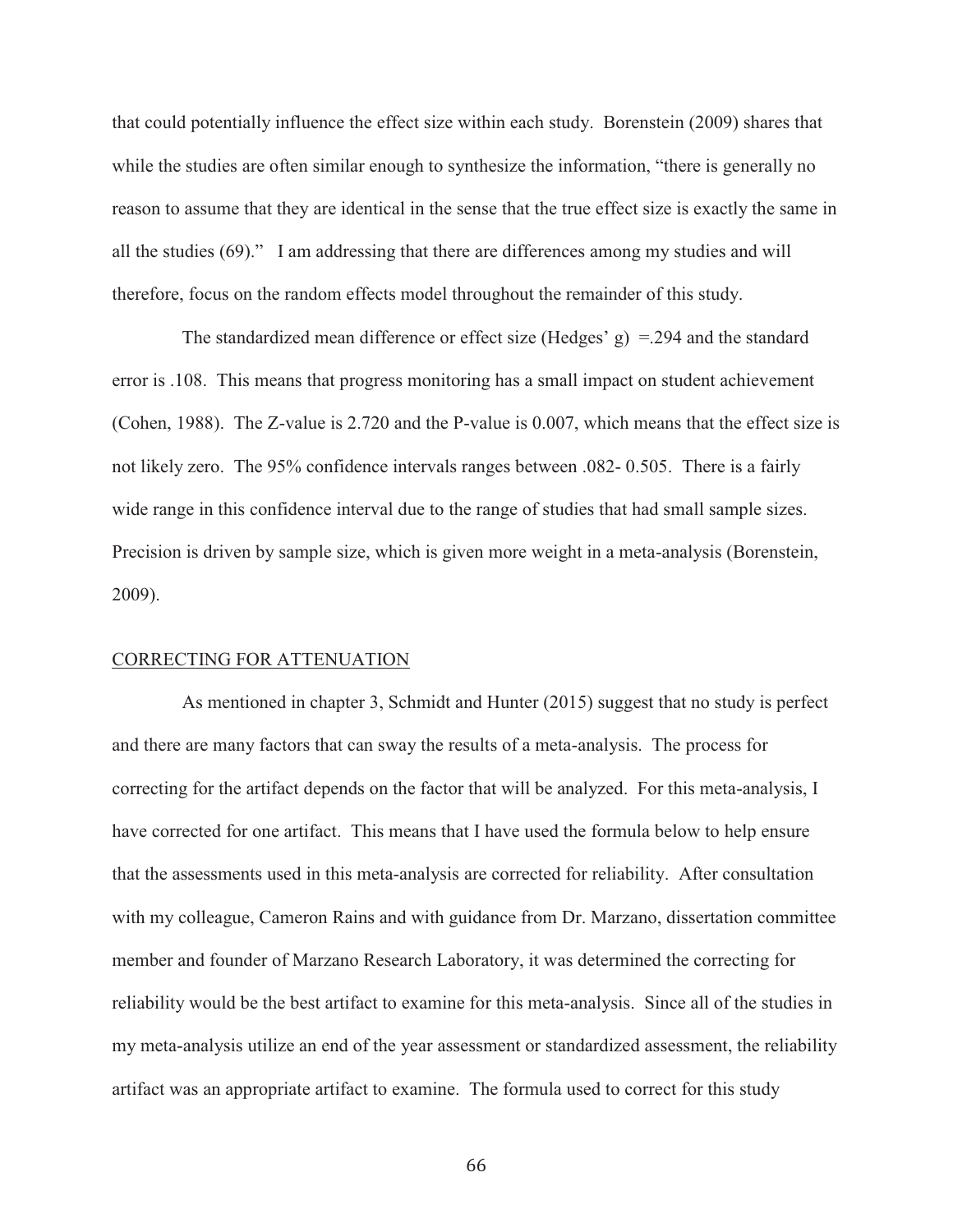correlation is from Hunter & Schmidt (2015)  $r_c = r_o / A$  (p. 144). Since this meta-analysis used end of the year assessments or a culminating score to determine the impact that the effective school variable (Progress Monitoring) had on student achievement, I corrected for the reliability within those assessments. Appendix E, breaks out each study within the meta-analysis and shows the effect size used within this study, the reliability of the assessment used to determine the effect size, and the corrected effect size. If the individual study did not report the reliability of the study, I searched to find the reliability. If the reliability of the assessment was not given, or was unable to be obtained, I used .85 as the reliability factor. This decimal was utilized to correct for reliability since most standardized assessments have an internal consistency of at least .85 (Wells & Wollack, 2013). The corrected reliability did raise the effect size results of overall progress monitoring to equal .325 in the random effects model. This is an increase of .031.

## QUANTIFYING HOMOGENEITY AND HETEROGENEITY

 Homogeneity tests if the assumption that the effect sizes are estimating the same population mean is a reasonable assumption (Wilson, 1999). The term heterogeneity in the realm of meta-analysis analyzes the true effect size taking account for random error (Borestein, 2009). The Q statistic and the P-value deliver a test of significance for my meta-analysis because they take into account the number of studies and help to show the relationship of progress monitoring and the impact it has on student achievement. The Q value is 132.919 and the df (degrees of freedom)=12. Because the Q value is greater than the degrees of freedom we reject the null hypothesis (that all studies share the same effect size). This means that the variability across all the effect sizes does surpass what would be assumed based on sampling error. Another important statistic is tau-squared. This represents variance of the true effect sizes by estimating the observed effects. In this study  $Q > df$  which means that  $\tau^2$  will be a positive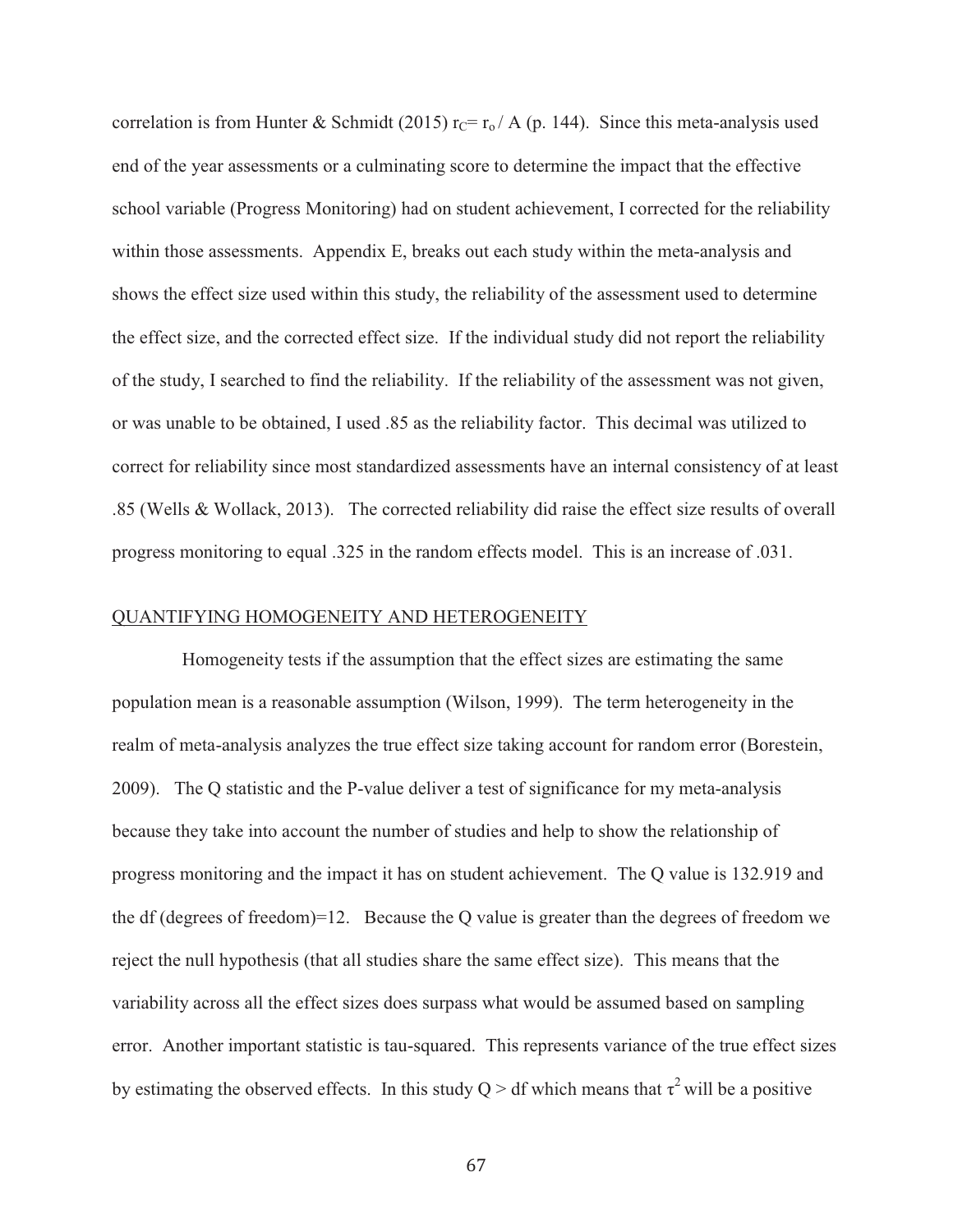number.  $\tau^2$  = 0.121 which is important because a function of this statistic is to assign weights in a random-effects model. The random effect size weights are listed below and correlate with the sample size, which increases the weight when the studies are larger.

**\_\_\_\_\_\_\_\_\_\_\_\_\_\_\_\_\_\_\_\_\_\_\_\_\_\_\_\_\_\_\_\_\_\_\_\_\_\_\_\_\_\_\_\_\_\_\_\_\_\_\_\_\_\_\_\_\_\_\_\_\_\_\_\_\_\_\_\_\_\_\_\_\_\_\_\_\_\_**

**\_\_\_\_\_\_\_\_\_\_\_\_\_\_\_\_\_\_\_\_\_\_\_\_\_\_\_\_\_\_\_\_\_\_\_\_\_\_\_\_\_\_\_\_\_\_\_\_\_\_\_\_\_\_\_\_\_\_\_\_\_\_\_\_\_\_** 

| <b>Study</b>            | <b>Random Weight</b> | <b>Sample Size</b> |
|-------------------------|----------------------|--------------------|
| Gilbert                 | 8.26                 | 212                |
| Wilson                  | 9.07                 | 588                |
| VanderHeyden            | 8.16                 | 188                |
| VanderHeyden 2          | 8.17                 | 186                |
| Feldmann                | 6.53                 | 72                 |
| Feldmann <sub>2</sub>   | 6.00                 | 56                 |
| <b>Arvans</b>           | 6.90                 | 82                 |
| <b>Christ and Davie</b> | 7.34                 | 104                |
| Hancock                 | 7.16                 | 94                 |
| Heistad                 | 5.56                 | 44                 |
| Kemp                    | 7.99                 | 158                |
| Maziarz                 | 9.56                 | 3,861              |
| Powers                  | 9.32                 | 1,309              |

Another important statistic to analyze is  $I^2$ . This number falls between 0-100% and can be interpreted as a ratio to show the variances between studies, but has the added benefit of not directly being affected by the number of studies in the meta-analysis (Borestein, 2009). The I-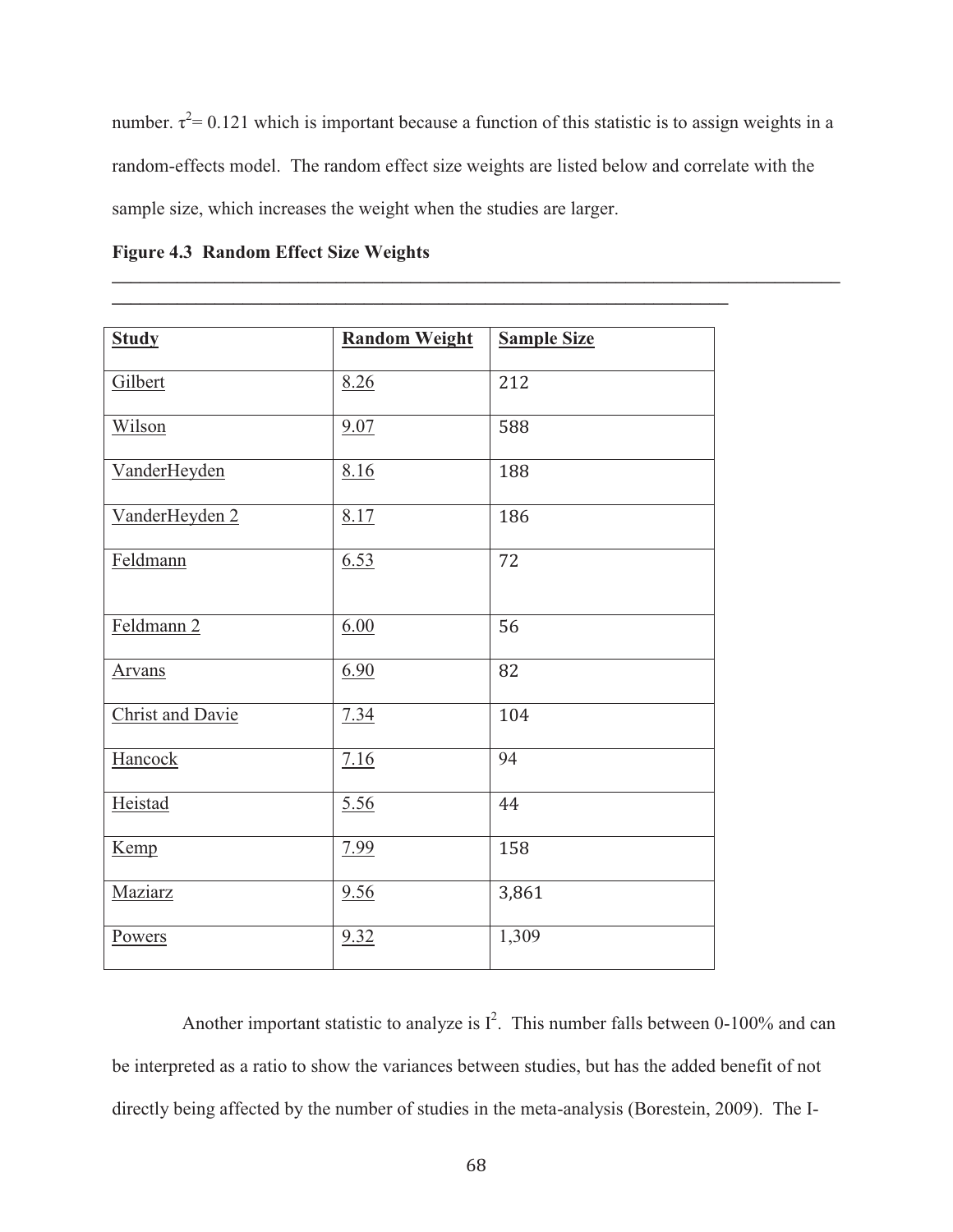squared for this study is 90.972. This means that I need to employ additional meta-analysis techniques in order to try and explain the high variance I have within studies. I will be utilizing the techniques of subgroup analysis and meta-regression to address this issue by examining a few moderator variables.

### MODERATOR VARIABLES

 Schmidt and Hunter (2015) discuss moderator variables in the context of study artifacts. Essentially, every study has imperfections known as "artifacts" and the more information listed in the studies; the more likely it can be corrected for that variability within the study. "Variation must be caused by some aspect of the studies that varies from one study to the next, that is a 'moderator' variable" (Schmidt & Hunter, 2015, p. 40). Although the articles within this meta-analysis have been coded for various artifacts (see codebook in Appendix B), the two moderator variables that I will focus on are socioeconomic status or the percentage of free or reduced-price lunch within the schools participating in the study and the subject area progress monitored in order to establish if either of these moderator variables have an impact on the effect size of progress monitoring on student learning.

 The first moderator variable is a dichotomous variable. Initially when I coded the studies I listed the subject areas in the codebook and listed reading, mathematics, social studies, and science. However, the studies that met the criteria for this meta-analysis only had two subject areas reported: English/Language Arts, which also encompassed reading, and Mathematics. Therefore, this moderator variable became a dichotomous variable since only two different subject areas were reported. While I did not predict this outcome, it is not surprising since english language arts/reading and mathematics are the two most commonly assessed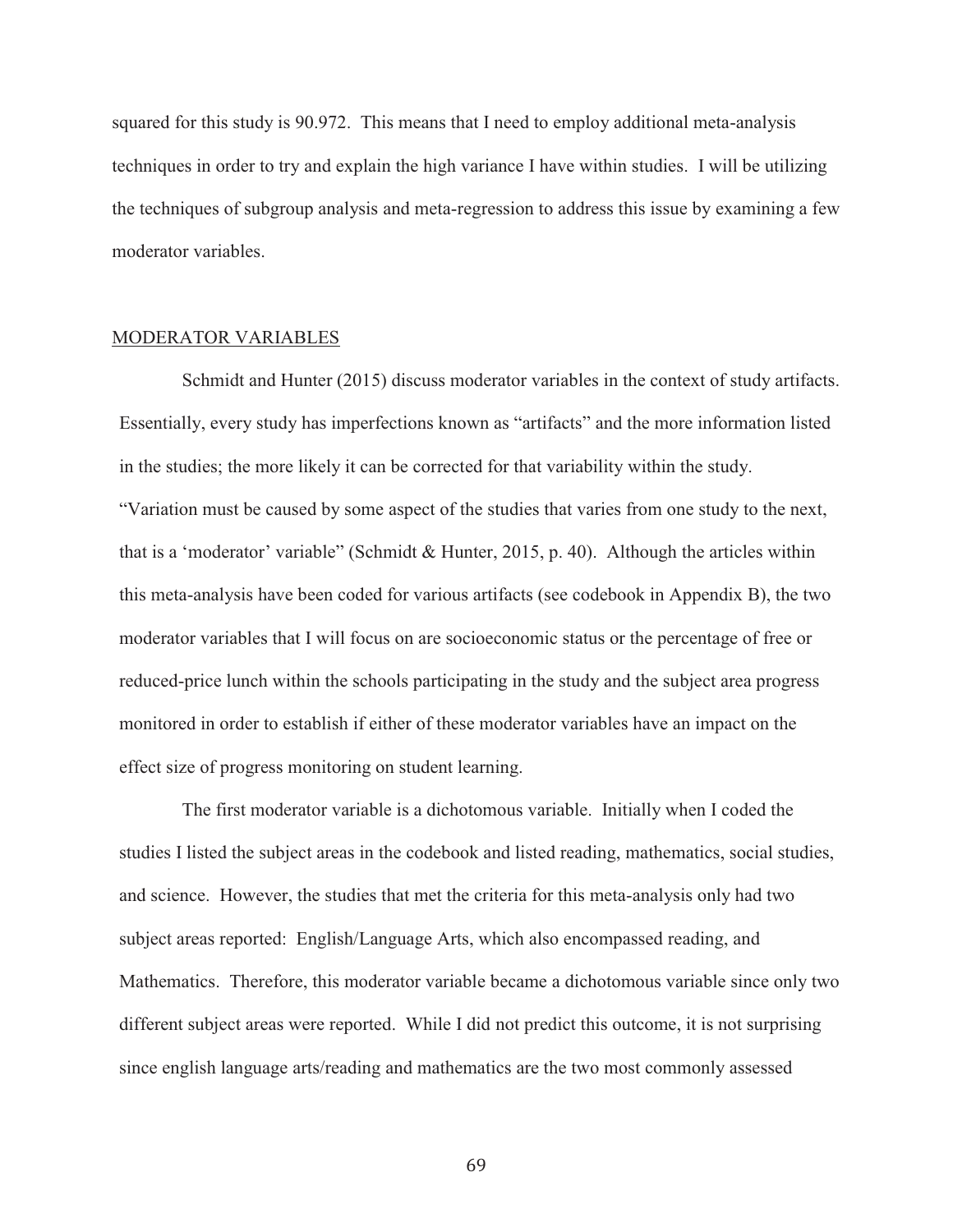subject areas within most high stakes standardized assessment and areas frequently progress monitored. Of the 13 effect sizes in this meta-analysis, five were coded as mathematics and eight were coded as reading. This means that 62% (a majority) of the studies that met the criteria listed in the codebook for assessment and progress monitoring were in reading. This is also not surprising since the majority of high stakes testing focuses on students being able to read (Walker, 2014). A subgroup analysis was performed to differentiate the effect size for each subgroup: reading and mathematics. The purpose of doing a subgroup analysis is to determine if progress monitoring is more effective for one group over the other group.

 The second moderator variable of free and reduced-price lunch is a continuous variable. The percentage of students receiving free or reduced-price lunch is reported on a scale from one to one hundred. Utilizing the technique of meta-regression, I was able to conclude if an increase in poverty affected an increase in student achievement when progress monitoring was implemented based on the studies included in this meta-analysis.

 Of the 13 effect sizes reported in my meta-analysis 12 had information about the free and reduced-price lunch status. Therefore, only 12 effect sizes are factored in the metaregression analysis. In addition to the meta-regression, I was also able to analyze the effects of poverty by using a subgroup analysis for schools eligible for Title I funding and schools below 40% free and reduced price lunch. Of the 12 effect sizes analyzed in the meta-regression, seven effect sizes reported poverty above 40% or higher. This is noteworthy because schools that have more than 40% of their students qualifying for free or reduced-price lunch would be eligible for Title I funding (U.S. Department of Education, 2015). Five of the effect sizes fell below 40%, which means the students were not considered to be high poverty for the purposes of this study. One study did not report the percentage of students who received free or reduced-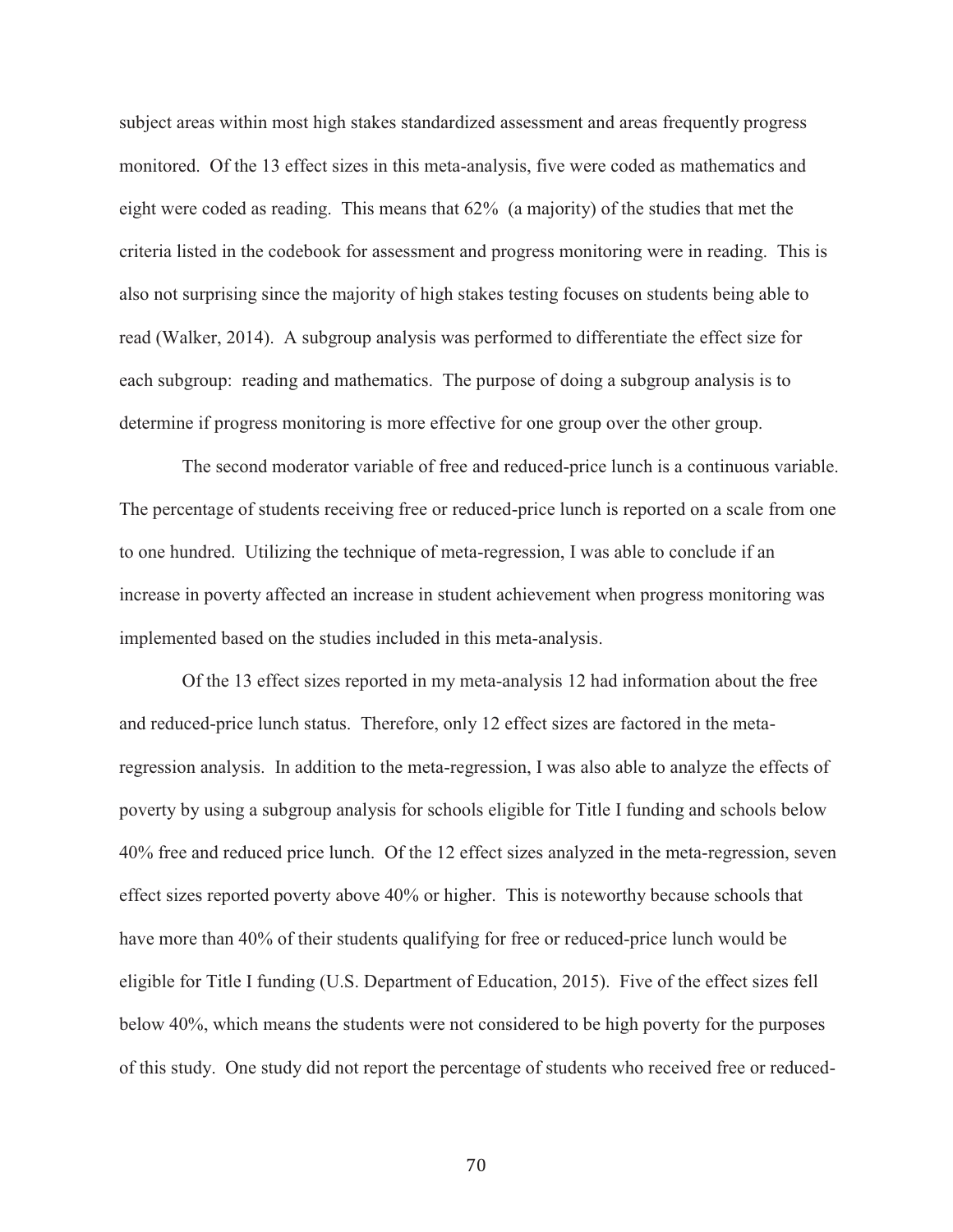price lunch and therefore, was not factored into the meta-regression analysis or the subgroup poverty analysis.

## EFFECT SIZE RESULTS FOR SUBGROUP ANALYSIS

## **Figure 4.4 Subgroup Analyses for Progress Monitoring in Reading and Math**

**\_\_\_\_\_\_\_\_\_\_\_\_\_\_\_\_\_\_\_\_\_\_\_\_\_\_\_\_\_\_\_\_\_\_\_\_\_\_\_\_\_\_\_\_\_\_\_\_\_\_\_\_\_\_\_\_\_\_\_\_\_\_\_\_** 

| Group by | Study name              |                               |       | <b>Statistics for each study</b> |             |                       |       | Hedges's g and 95% CI |           |      |                  |      |  |  |
|----------|-------------------------|-------------------------------|-------|----------------------------------|-------------|-----------------------|-------|-----------------------|-----------|------|------------------|------|--|--|
| Reading  |                         | <b>Hedges's Standard</b><br>a | error | Variance limit                   | Lower Upper | limit Z-Value p-Value |       |                       |           |      |                  |      |  |  |
| Math     | Wilson                  | 0.999                         | 0.087 | 0.008 0.827                      |             | 1.170 11.431          | 0.000 |                       |           |      |                  |      |  |  |
| Math     | VanderHevden et al0.458 |                               | 0.148 | $0.022$ $0.168$                  | 0.749       | 3.092                 | 0.002 |                       |           |      |                  |      |  |  |
| Math     | VanderHevden 2          | $-0.100$                      | 0.148 | $0.022 - 0.389$                  | 0.190       | $-0.674$              | 0.500 |                       |           |      |                  |      |  |  |
| Math     | Feldmann                | 0.690                         | 0.240 | 0.058 0.220                      | 1.161       | 2.875                 | 0.004 |                       |           |      |                  |      |  |  |
| Math     | Feldmann 2              | 0.663                         | 0.271 | 0.073 0.132                      | 1.194       | 2.446                 | 0.014 |                       |           |      |                  |      |  |  |
| Math     |                         | 0.543                         | 0.135 | 0.018 0.278                      | 0.808       | 4.021                 | 0.000 |                       |           |      |                  |      |  |  |
| Reading  | Gilbert et al           | 0.189                         | 0.142 | $0.020 - 0.089$                  | 0468        | 1.331                 | 0.183 |                       |           |      |                  |      |  |  |
| Reading  | Arvans                  | 0 116                         | 0.219 | $0.048 - 0.313$                  | 0.545       | 0.529                 | 0.597 |                       |           |      |                  |      |  |  |
| Reading  | Christ & Davie          | 0.126                         | 0.195 | $0.038 - 0.256$                  | 0.508       | 0.647                 | 0.518 |                       |           |      |                  |      |  |  |
| Reading  | Hancock                 | 0.104                         | 0.205 | $0.042 - 0.297$                  | 0.505       | 0.509                 | 0.611 |                       |           |      |                  |      |  |  |
| Reading  | Heistad                 | 0.314                         | 0.298 | $0.089 - 0.270$                  | 0.898       | 1.055                 | 0.292 |                       |           |      |                  |      |  |  |
| Reading  | Kemp                    | 0.010                         | 0.158 | $0.025 - 0.300$                  | 0.320       | 0.063                 | 0.950 |                       |           |      |                  |      |  |  |
| Reading  | Maziarz                 | 0.019                         | 0.032 | $0.001 - 0.044$                  | 0.082       | 0.590                 | 0.555 |                       |           |      |                  |      |  |  |
| Reading  | Powers et al            | 0.306                         | 0.065 | 0.004 0.178                      | 0.434       | 4 692                 | 0.000 |                       |           |      |                  |      |  |  |
| Reading  |                         | 0.142                         | 0.105 | $0.011 - 0.063$                  | 0.346       | 1.354                 | 0.176 |                       |           |      |                  |      |  |  |
| Overall  |                         | 0.333                         | 0.201 | $0.040 - 0.060$                  | 0.726       | 1.661                 | 0.097 |                       |           |      |                  |      |  |  |
|          |                         |                               |       |                                  |             |                       |       | $-1.00$               | $-0.50$   | 0.00 | 0.50             | 1.00 |  |  |
|          |                         |                               |       |                                  |             |                       |       |                       | Favours A |      | <b>Favours B</b> |      |  |  |

|  |  |  |  |  | Meta-Analysis: Subgroup Analysis for Progress Monitoring in Reading and Math |
|--|--|--|--|--|------------------------------------------------------------------------------|
|--|--|--|--|--|------------------------------------------------------------------------------|

**\_\_\_\_\_\_\_\_\_\_\_\_\_\_\_\_\_\_\_\_\_\_\_\_\_\_\_\_\_\_\_\_\_\_\_\_\_\_\_\_\_\_\_\_\_\_\_\_\_\_\_\_\_\_\_\_\_\_\_\_\_\_\_\_\_\_\_\_\_\_\_\_\_\_\_\_\_\_**

**Meta Analysis**

The random effect size for progress monitoring in the area of mathematics was  $g = .543$ with a SE of .135, a variance of 0.018 and a confidence interval of .278 - .808. The category of mathematics has a Z-value of 4.021 and a p-value of 0.000. The overall random effect size for progress monitoring in the area of reading was g=.142 with a standard error of .105, a variance of 0.011, and a range in confidence interval from -0.063 to .346. The Z-value for reading = 1.354 and has a p=value of .176. In this case there is not sufficient evidence to reject the null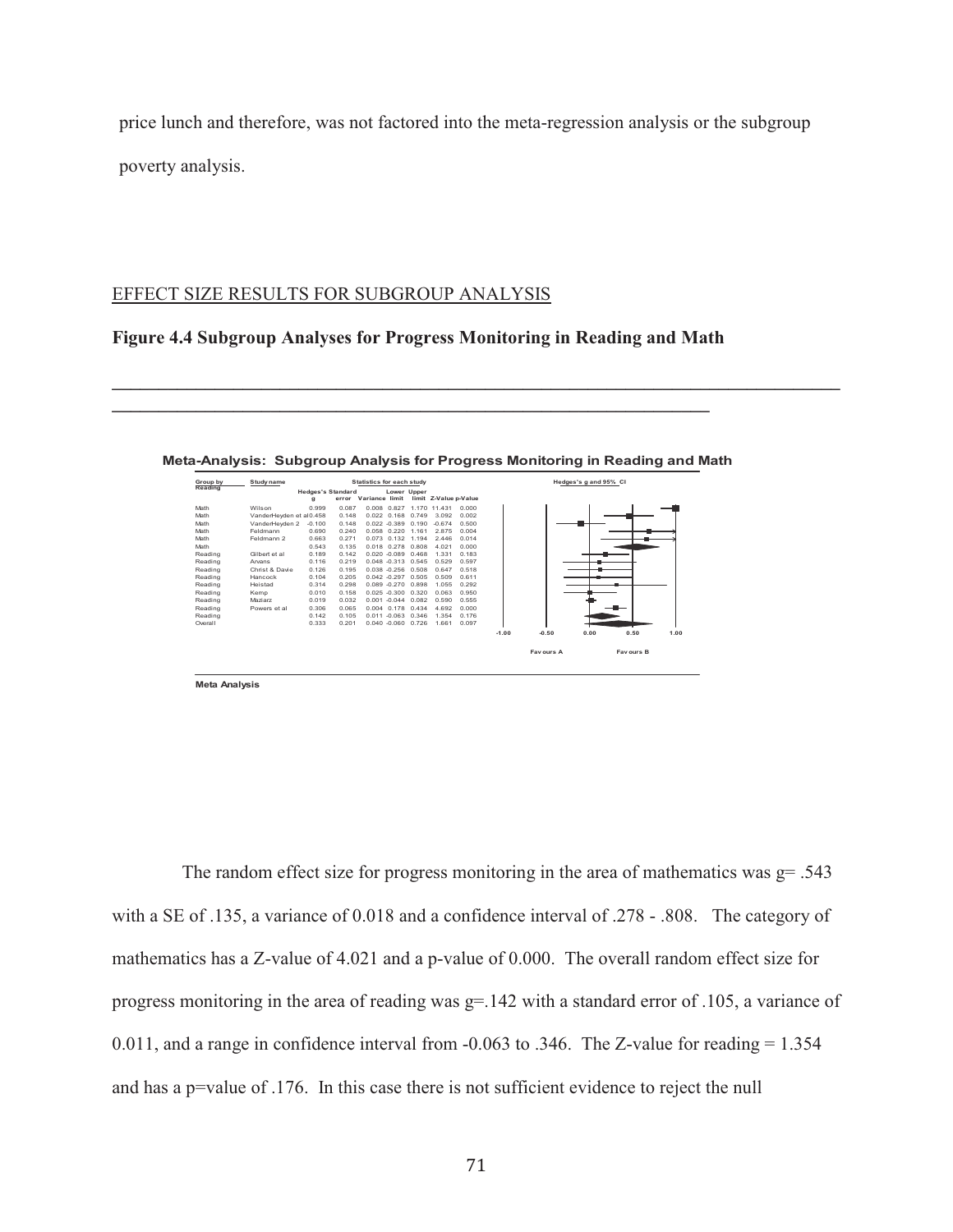hypothesis of the subgroups of math and reading in progress monitoring having no relationship on student achievement; which means that the alternative hypothesis was accepted. The alternative hypothesis is: There is a difference between progress monitoring in the subgroups of Mathematics and English Language Arts and the impact it has on student achievement.

 Additionally, the Q-statistic and degrees of freedom must also be taken into consideration when trying to determine if there really is a relationship between the effect size of progress monitoring in the categories of mathematics and reading on student achievement. The  $Q^*$  (Q statistic for random effects between studies) = 2.776 and the df (degrees of freedom) = 1 and the p-value= .096 means that there is a relationship between the effect size and the subgroup categories. Therefore, there is a large effect size relationship g= 543 to progress monitoring in mathematics, but a trivial impact on progress monitoring in reading  $g=$  .141. To describe the impact that the covariate or moderator variable has on the proportion of variance is to determine the  $R^2$ , which is defined as the ratio of explained variance to total variance (Borestein, 2009, p. 179). This formula is  $R^2 = 1 - (T^2 \text{ within} / T^2 \text{ total})$ . This statistic is obtained by taking the  $T^2$ total between studies variance within subgroups and dividing it by the total between studies variances both between subgroups and within subgroups (Borestein, 2009, p. 179) Therefore, the  $R^2 = 36\%$ . This means that 36% of the relevant variance can be explained by the moderator variable of reading and mathematics.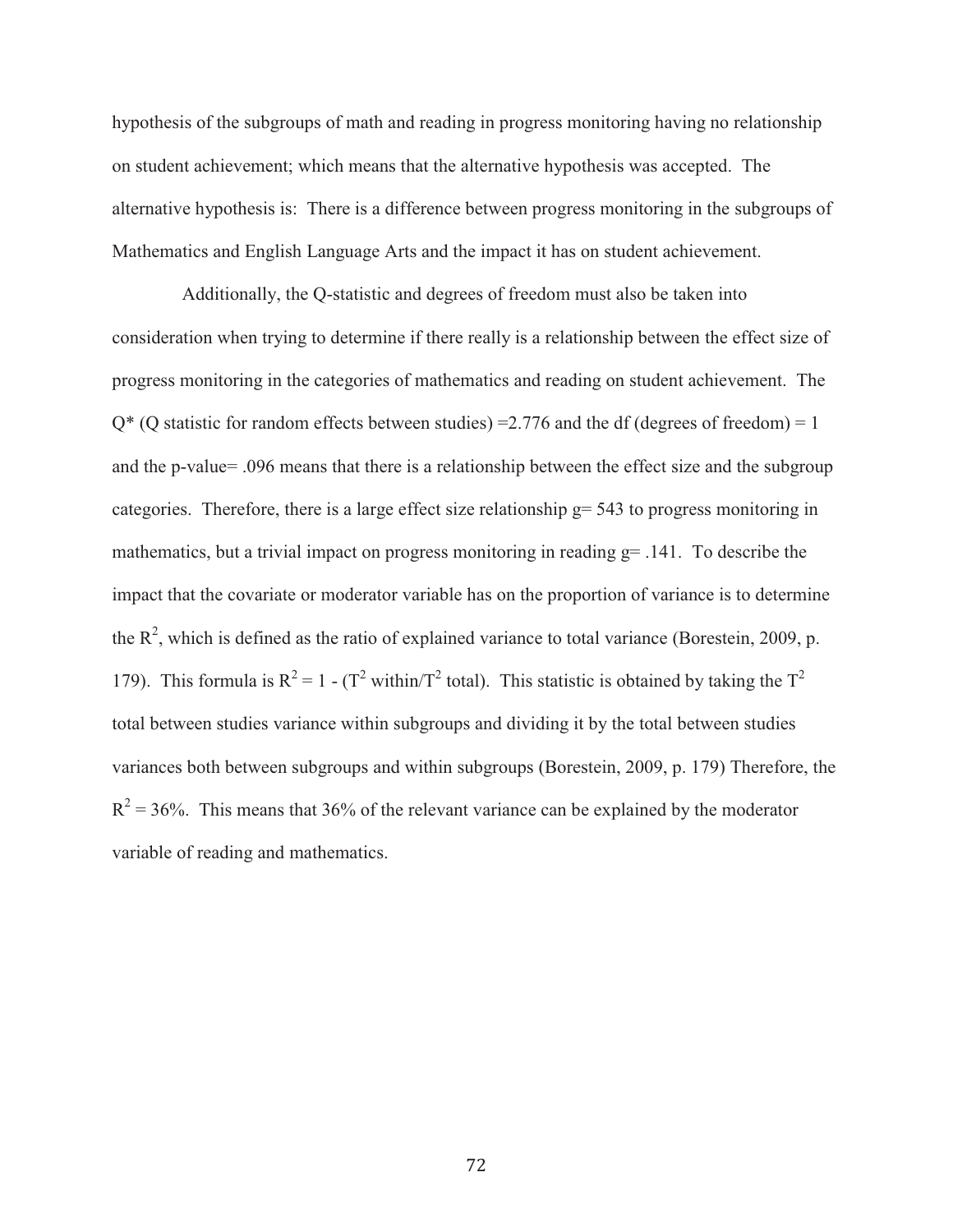**Figure 4.5 Subgroup Analyses for Progress Monitoring Students of Poverty** 

 $\mathcal{L}_\mathcal{L} = \mathcal{L}_\mathcal{L} = \mathcal{L}_\mathcal{L} = \mathcal{L}_\mathcal{L} = \mathcal{L}_\mathcal{L} = \mathcal{L}_\mathcal{L} = \mathcal{L}_\mathcal{L} = \mathcal{L}_\mathcal{L} = \mathcal{L}_\mathcal{L} = \mathcal{L}_\mathcal{L} = \mathcal{L}_\mathcal{L} = \mathcal{L}_\mathcal{L} = \mathcal{L}_\mathcal{L} = \mathcal{L}_\mathcal{L} = \mathcal{L}_\mathcal{L} = \mathcal{L}_\mathcal{L} = \mathcal{L}_\mathcal{L}$ 

| Group by | Study name         |               |                   | Statistics for each study |                |                |          |         |         |         | Hedges's g and 95% CI |      |      |
|----------|--------------------|---------------|-------------------|---------------------------|----------------|----------------|----------|---------|---------|---------|-----------------------|------|------|
| Poverty  |                    | Hedges's<br>g | Standard<br>error | Variance                  | Lower<br>limit | Upper<br>limit | Z-Value  | p-Value |         |         |                       |      |      |
|          | Wilson             | 0.999         | 0.087             | 0.008                     | 0.827          | 1.170          | 11.431   | 0.000   |         |         |                       |      |      |
|          | Feldmann           | 0.690         | 0.240             | 0.058                     | 0.220          | 1.161          | 2.875    | 0.004   |         |         |                       |      |      |
|          | Feldmann 2         | 0.663         | 0.271             | 0.073                     | 0.132          | 1.194          | 2.446    | 0.014   |         |         |                       |      |      |
|          | Hancock            | 0.104         | 0.205             | 0.042                     | $-0.297$       | 0.505          | 0.509    | 0.611   |         |         |                       |      |      |
|          | Maziarz            | 0.019         | 0.032             | 0.001                     | $-0.044$       | 0.082          | 0.590    | 0.555   |         |         |                       |      |      |
|          |                    | 0.490         | 0.279             | 0.078                     | $-0.057$       | 1.037          | 1.755    | 0.079   |         |         |                       |      |      |
|          | Gilbert et al      | 0.189         | 0.142             | 0.020                     | $-0.089$       | 0.468          | 1.331    | 0.183   |         |         |                       |      |      |
|          | VanderHeyden et al | 0.458         | 0.148             | 0.022                     | 0.168          | 0.749          | 3.092    | 0.002   |         |         |                       |      |      |
|          | VanderHevden 2     | $-0.100$      | 0.148             | 0.022                     | $-0.389$       | 0.190          | $-0.674$ | 0.500   |         |         |                       |      |      |
|          | Arvans             | 0.116         | 0.219             | 0.048                     | $-0.313$       | 0.545          | 0.529    | 0.597   |         |         |                       |      |      |
|          | Christ & Davie     | 0.126         | 0.195             | 0.038                     | $-0.256$       | 0.508          | 0.647    | 0.518   |         |         |                       |      |      |
|          | Heistad            | 0.314         | 0.298             | 0.089                     | $-0.270$       | 0.898          | 1.055    | 0.292   |         |         |                       |      |      |
|          | Powers et al       | 0.306         | 0.065             | 0.004                     | 0.178          | 0.434          | 4.692    | 0.000   |         |         |                       |      |      |
|          |                    | 0.217         | 0.070             | 0.005                     | 0.079          | 0.354          | 3.083    | 0.002   |         |         |                       |      |      |
| Overall  |                    | 0.233         | 0.068             | 0.005                     | 0.099          | 0.367          | 3.418    | 0.001   |         |         |                       |      |      |
|          |                    |               |                   |                           |                |                |          |         | $-1.00$ | $-0.50$ | 0.00                  | 0.50 | 1.00 |

**Meta-Analysis: Subgroup Analysis for Progress Monitoring for Poverty**

\_\_\_\_\_\_\_\_\_\_\_\_\_\_\_\_\_\_\_\_\_\_\_\_\_\_\_\_\_\_\_\_\_\_\_\_\_\_\_\_\_\_\_\_\_\_\_\_\_\_\_\_\_\_\_\_\_\_\_\_\_\_\_\_\_\_\_\_\_\_\_\_\_\_\_\_\_\_

**Meta Analysis**

 In Figure 4.5 students were grouped by poverty into two dichotomous variables. The cut off range was 40% because that is the threshold used for Title I funding. If there is an N that means that the study reported a free and reduced-price lunch status of below 40%. If it is marked Y for poverty that means that the school or schools used in the study had higher than 40% free and reduced-lunch status. The random effect size for students with low poverty (under 40%) is  $g= .490$  with a SE=.279 and a confidence interval of  $-0.057-1.037$ . The Z-value =1.755 and the p-value= 0.79. The effect size for the studies that had higher poverty there was a random effect size of g= .217 with a SE of .070 and confidence interval of .079-.354 and a Z-value of 3.083 and p-value of .002. Therefore, we cannot reject the null hypothesis; which means that we cannot conclude that the effect size is not zero or that there is a relationship between poverty and progress monitoring and the impact it has on student achievement.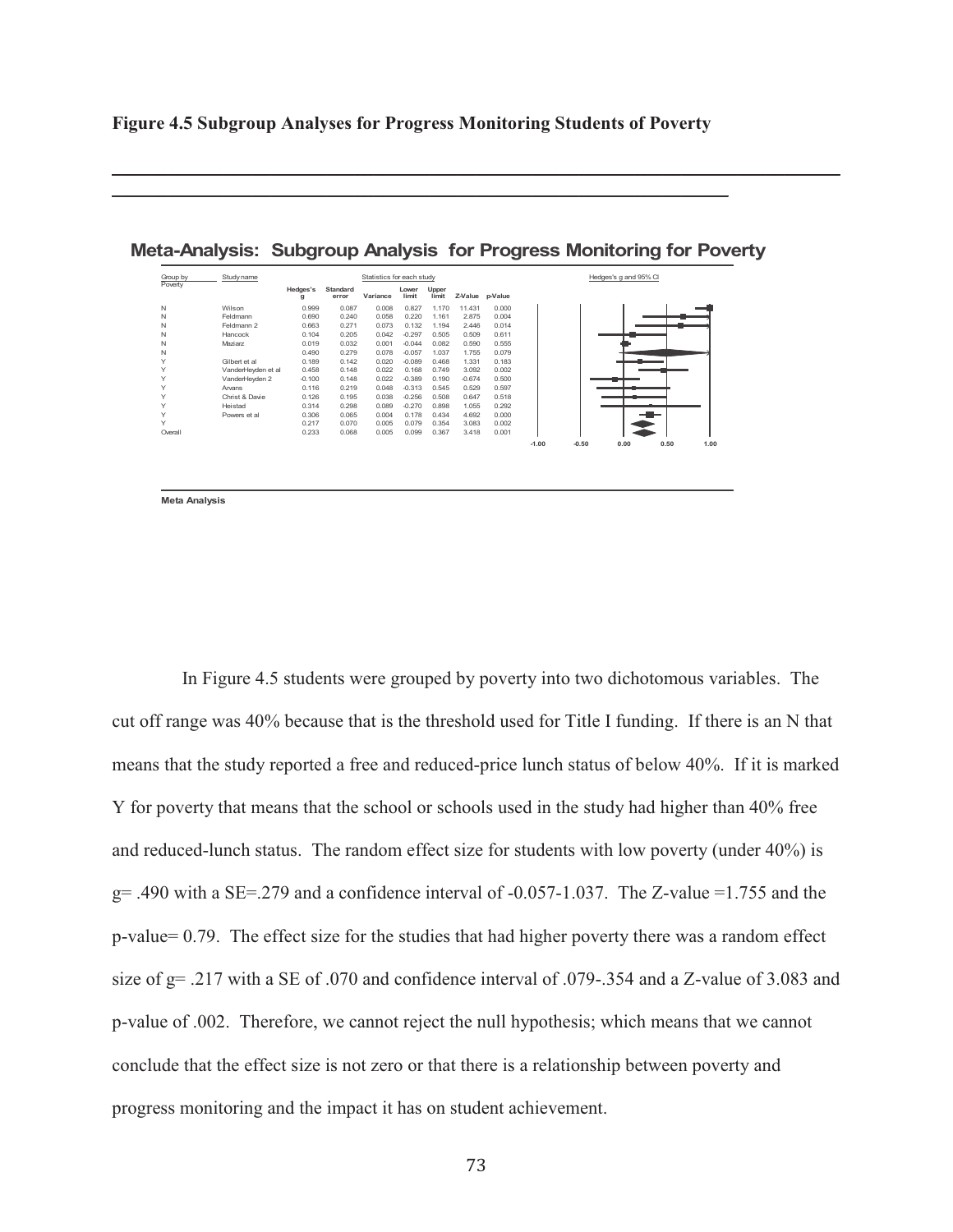### EFFECT SIZE RESULTS FOR META-REGRESSION

Meta-regression is a term that is given to a practice of multiple regression analysis using the method of meta-analysis. The purpose is to determine the relationship between various variables and the effect size to ultimately see if the impact of that variable influences the effect size (Cooper, Hedges, & Valentine, 2009). In Figure 4.6 the technique of Meta-Regression is utilized to determine if the socioeconomic status makes a difference on whether progress monitoring has an impact on student achievement.

**Figure 4.6 Scatterplot of Impact of SES on the Effect Size of Progress Monitoring** 



 The Scatterplot in Figure 4.6 demonstrates that as the socioeconomic status of the students increases the effect size decreases. There is one outlier at 33% free and reduced-price lunch, which had an effect size of 1.0; however, generally as the poverty increases the effect size decreases with respect to progress monitoring in the studies that fit the criteria for this metaanalysis. Additional data for this scatterplot can be seen in Figure 4.7.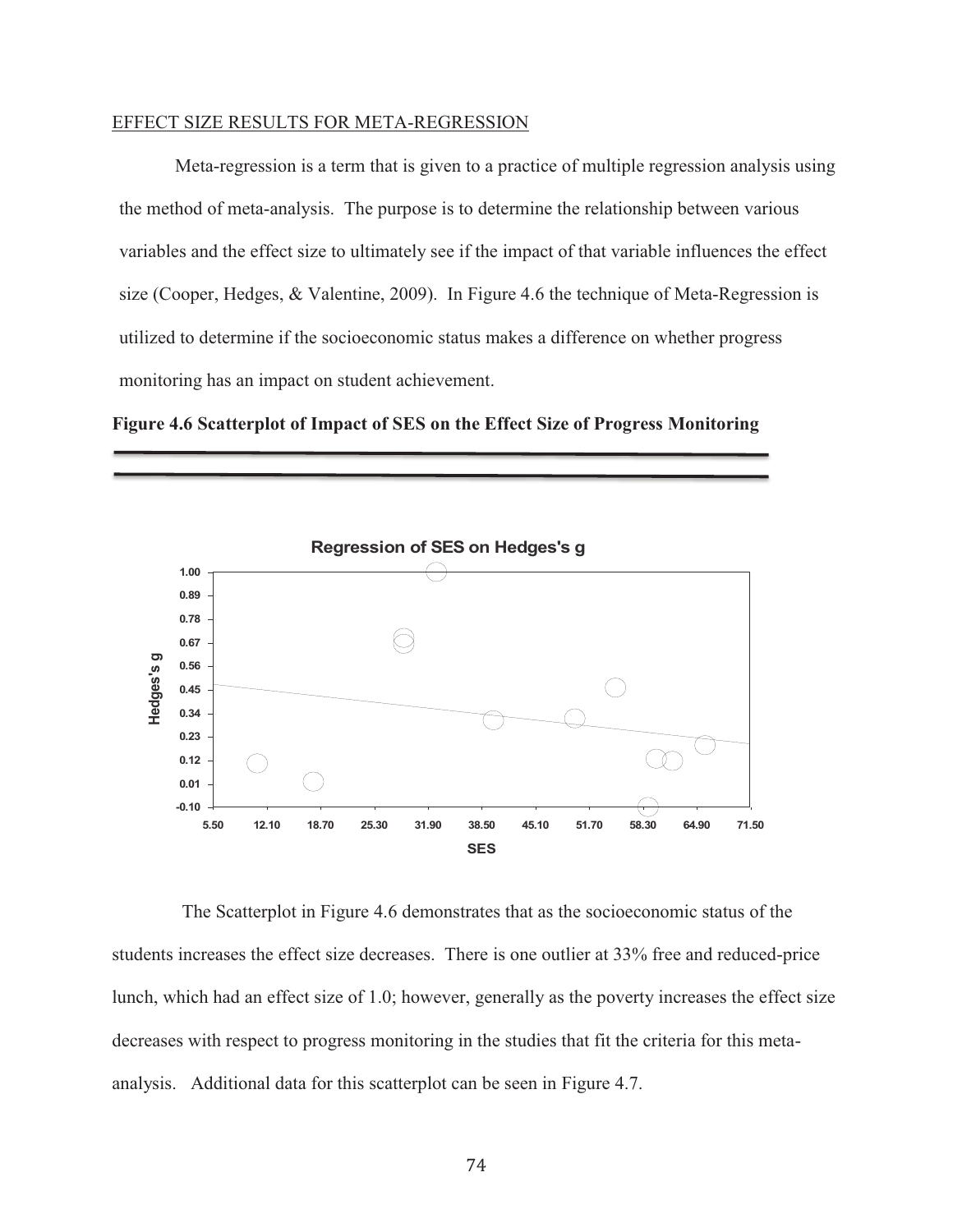|           | <b>Point</b>    | <b>Standard Lower</b> |            | <b>Upper</b> | Z-value  | P-value |
|-----------|-----------------|-----------------------|------------|--------------|----------|---------|
|           |                 |                       |            |              |          |         |
|           | <b>Estimate</b> | <b>Error</b>          | Limit      | Limit        |          |         |
|           |                 |                       |            |              |          |         |
| Slope     | $-0.00421$      | .00720                | $-0.01832$ | 0.00990      | $-.5848$ | .5586   |
| Intercept | .49814          | .33198                | $-15253$   | 1.14881      | 1.50052  | .13348  |
| Tau-      | 0.16573         |                       |            |              |          |         |
| squared   |                 |                       |            |              |          |         |
|           | Q               | Df                    | p-value    |              |          |         |
| Model     | .34202          | 1.00000               | 0.55867    |              |          |         |
| Residual  | 5.70120         | 10.00000              | .83971     |              |          |         |
| Total     | 6.04322         | 11.00000              | .87046     |              |          |         |

**Figure 4.7 Additional Information from Scatterplot Regression Analysis** 

The analysis does omit the Kemp study since free or reduced-price lunch percentage was not reported. Therefore only 12 effect sizes were included in this analysis. The information in figure 4.7 is important because a Z-test or Q-test must be used to test the relationship and the impact it has on the effect size. The Z-value is -.548, with a corresponding p-value of <.559 The Q-value is .342 with a corresponding p-value of .559 with 1 degree of freedom. Because the Qvalue is higher than the degree of freedom and due to the p-value we can determine that no relationship between free and reduced-price lunch and improvement in student achievement with progress monitoring can be established with the studies represented within this meta-analysis. A negative slope of -0.004 is the mean.  $T^2 = 0.166$  and represents the distribution and helps to explain the dispersion from the prediction line.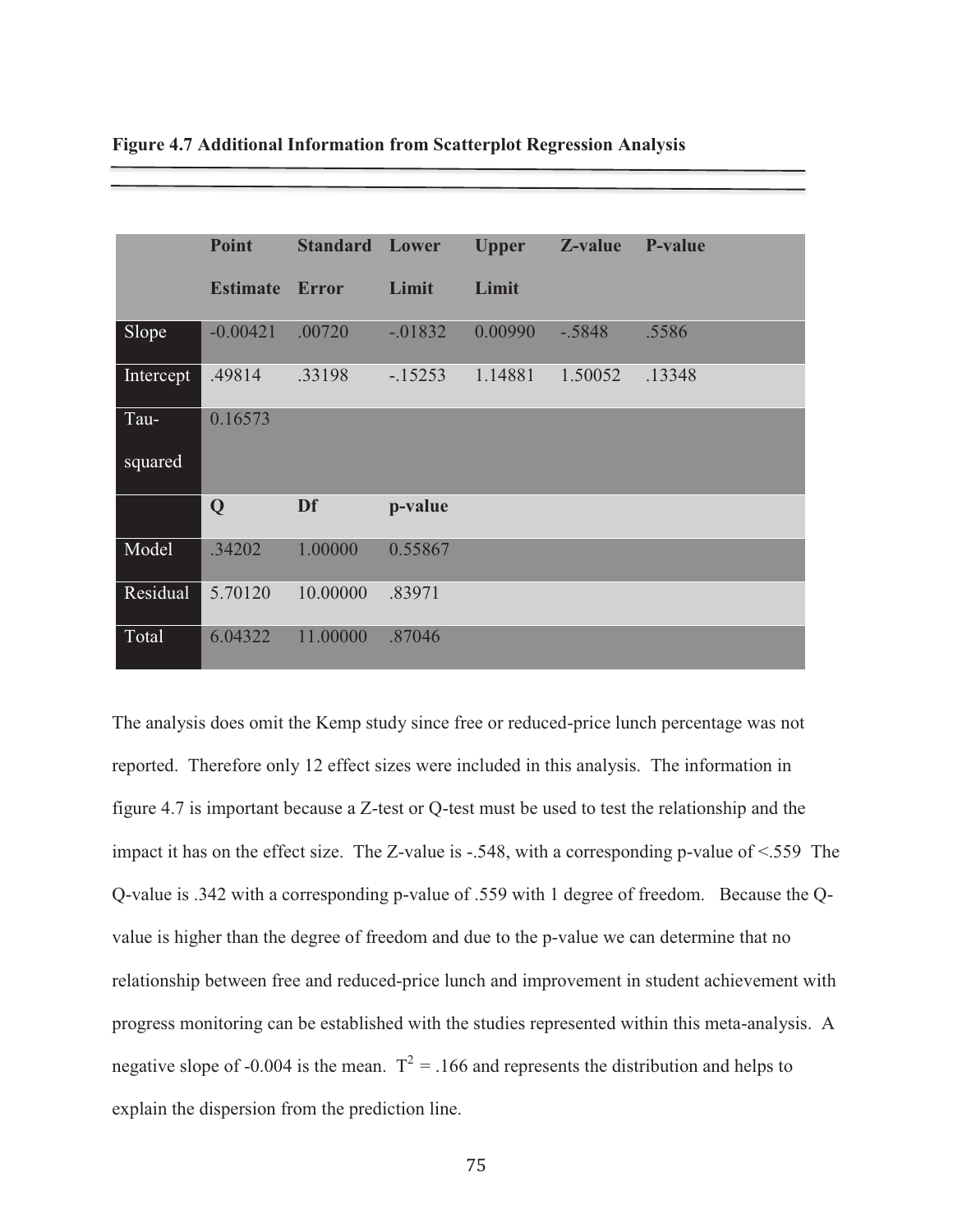## FUNNEL PLOT BIAS AND CORRECTION FOR BIAS

 A well-known drawback of the method of meta-analysis is the issue that authors typically only publish when their studies show statistical significance and produce favorable effect sizes. The fear is that publication bias may exist in a meta-analysis because the studies may not really be representative of all studies, but only the studies that were published to show positive effects sizes on student achievement. This is not a new phenomena, in fact Robert Rosenthal, labeled this issue the "file drawer problem", because he believed that many unpublished studies ended up in a file drawer and worried that data was skewed because of this issue (1979). One way to address this concern was developed by Richard Light and David Pillemer who developed a graphical representation of a scatterplot called the funnel plot to show publication bias (Cooper et al., 2009). The funnel plot of this meta-analysis is represented in Figure 4.8.

 $\mathcal{L}_\mathcal{L} = \mathcal{L}_\mathcal{L} = \mathcal{L}_\mathcal{L} = \mathcal{L}_\mathcal{L} = \mathcal{L}_\mathcal{L} = \mathcal{L}_\mathcal{L} = \mathcal{L}_\mathcal{L} = \mathcal{L}_\mathcal{L} = \mathcal{L}_\mathcal{L} = \mathcal{L}_\mathcal{L} = \mathcal{L}_\mathcal{L} = \mathcal{L}_\mathcal{L} = \mathcal{L}_\mathcal{L} = \mathcal{L}_\mathcal{L} = \mathcal{L}_\mathcal{L} = \mathcal{L}_\mathcal{L} = \mathcal{L}_\mathcal{L}$ 



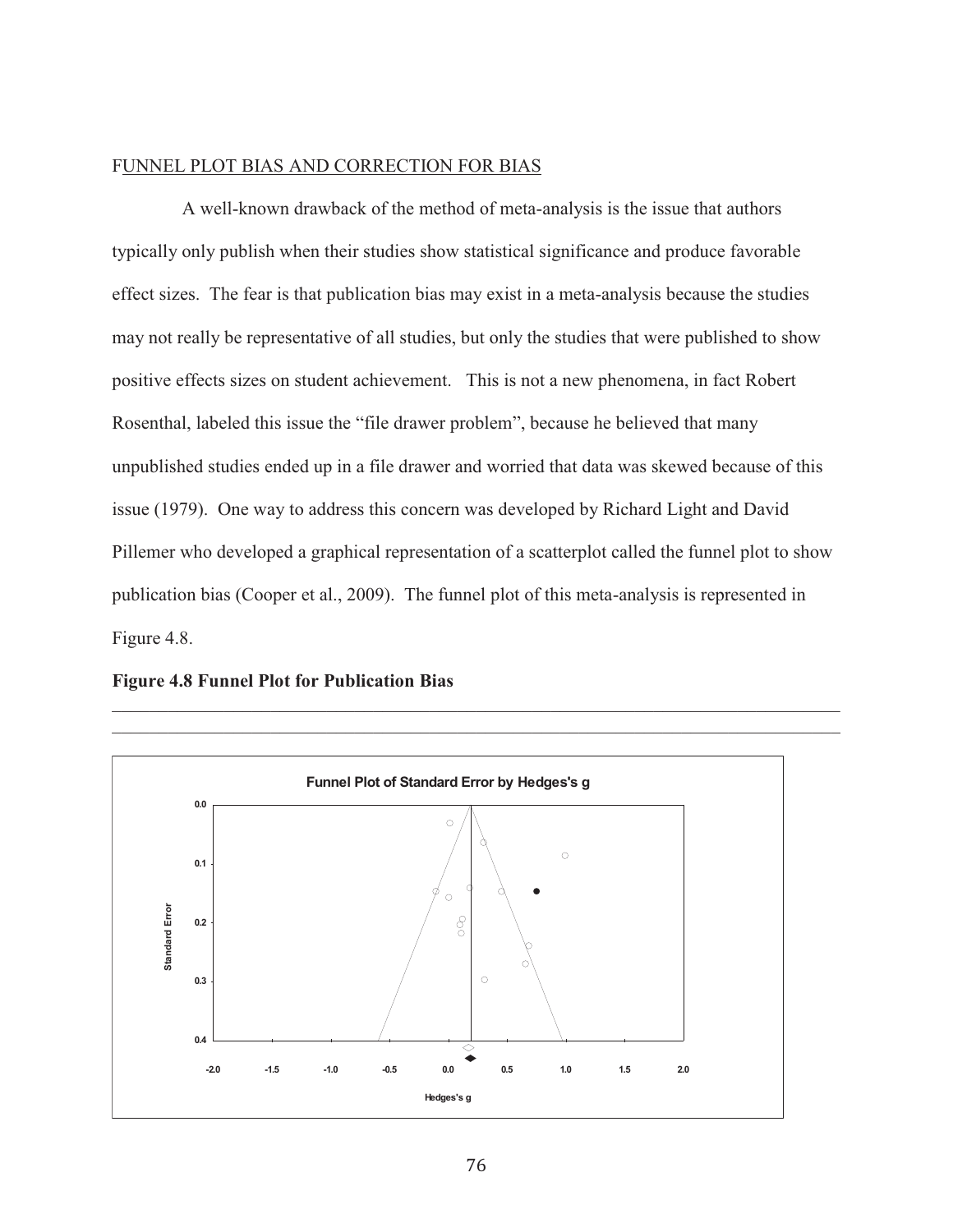It appears there is some publication bias in this funnel plot because although there is overall general symmetry within the funnel plot, it is skewed to the right.

 The data in Figure 4.8 shows the adjusted publication bias by Duval and Tweedie also known as the trim and fill method of adjusting for publication bias. In this analysis, a mean effect size is computed for all studies. Next, the numbers of studies that cause the asymmetry in the funnel plot are trimmed off. In this study, zero studies were trimmed off and then a mean effect size for the remaining studies was computed. Then, they fill in the number of studies that made it asymmetrical to the other side and recomputed it to get an adjusted value. In this metaanalysis, one study was filled in on the right side of the mean and is represented with a black dot. It was a study with a large effect size and a low standard of error. The purpose of filling in this study would be to correct the variance that occurred with the studies selected for this metaanalysis. According to Schmidt and Hunter (2015) in their book Correcting Error and Bias in Research Findings, "An absence of publication bias is indicated if the difference between the untrimmed estimate of the mean and the adjusted estimate is small or zero" (p.538). Therefore, this confirms the funnel plot data to show that there is relatively low publication bias in this study. The point estimate for the observed value based on Duval and Tweedie is 0.172 and the adjusted value is 0.188. The Trim and Fill procedure also serves as a sensitivity analysis for this study.

 An additional test to detect publication bias is known as the classic fail-safe N. This approach actually reports how many missing studies would need to be included in order to ensure that the p-value does not become nonsignificant (Borenstein, 2009, p. 284). Therefore, a bigger number is better because it would show that it would take many additional studies to "nullify" (Borenstein, 2009, p. 284) the effect. In this meta-analysis the classic fail-safe N test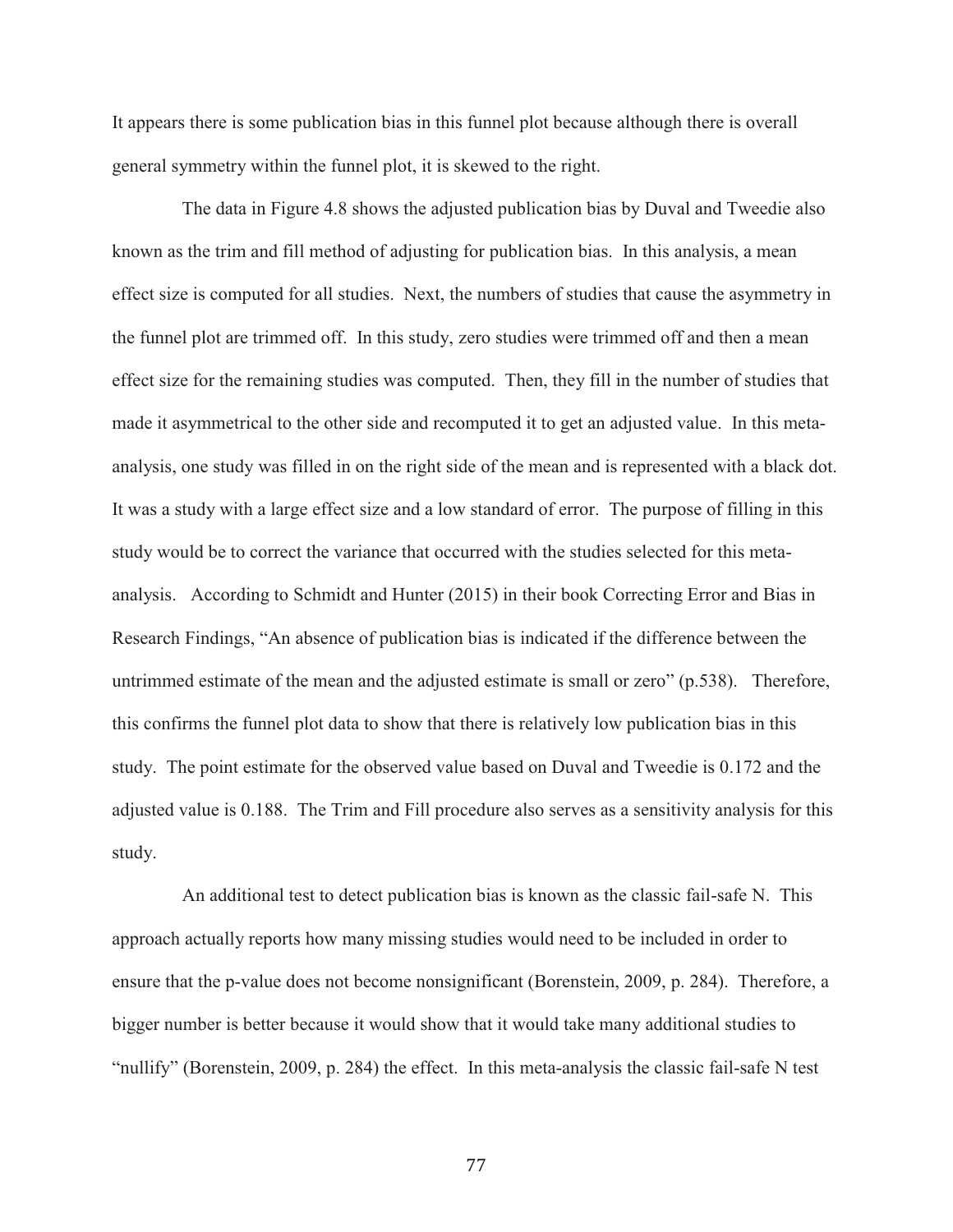reports that it would take 200 nonsignificant studies to overturn the result. The fail-safe N test can also help ensure that sampling bias is not an issue (Lipsey & Wilson, 2001) because it determines how many null results are needed to lower the effect. Lipsey and Wilson (2001) report that studies with null effects are not always published so by including this test in this study, it helps ensure that there is not a skewed upward bias.

### SENSITIVITY ANALYSIS

 Sensitivity analysis is important when performing a meta-analysis. The above tests of publication bias including the funnel plot, fail-safe N test, and Tweedie and Duval's trim and fill are all ways to pay special attention to areas that could sway the effect size. Other examples of sensitivity analysis that have been performed throughout this meta-analysis are the combining of effect sizes. Careful attention was given to not represent the same students more than one time. Even the use of the random model data throughout this meta-analysis is a way to ensure sensitivity analysis since it is unlikely that all studies were performed with consistent variables. Sensitivity analysis is really just a term to mean that decisions were consciously made throughout this meta-analysis to ensure the most accurate representation of the studies were intentionally captured in order to present a true picture of the impact that progress monitoring has on the effect size of student achievement.

 The Comprehensive Meta-Analysis software also has a feature that allows the points to be determined based on the effect size and sample size to see how much the overall effect size would be altered if studies were removed. This is just one more way to ensure sensitivity to the effect sizes within the study. In Figure 4.9 each of the studies are given a point value. For example, the Wilson study had the largest effect size in this study. The point value given to that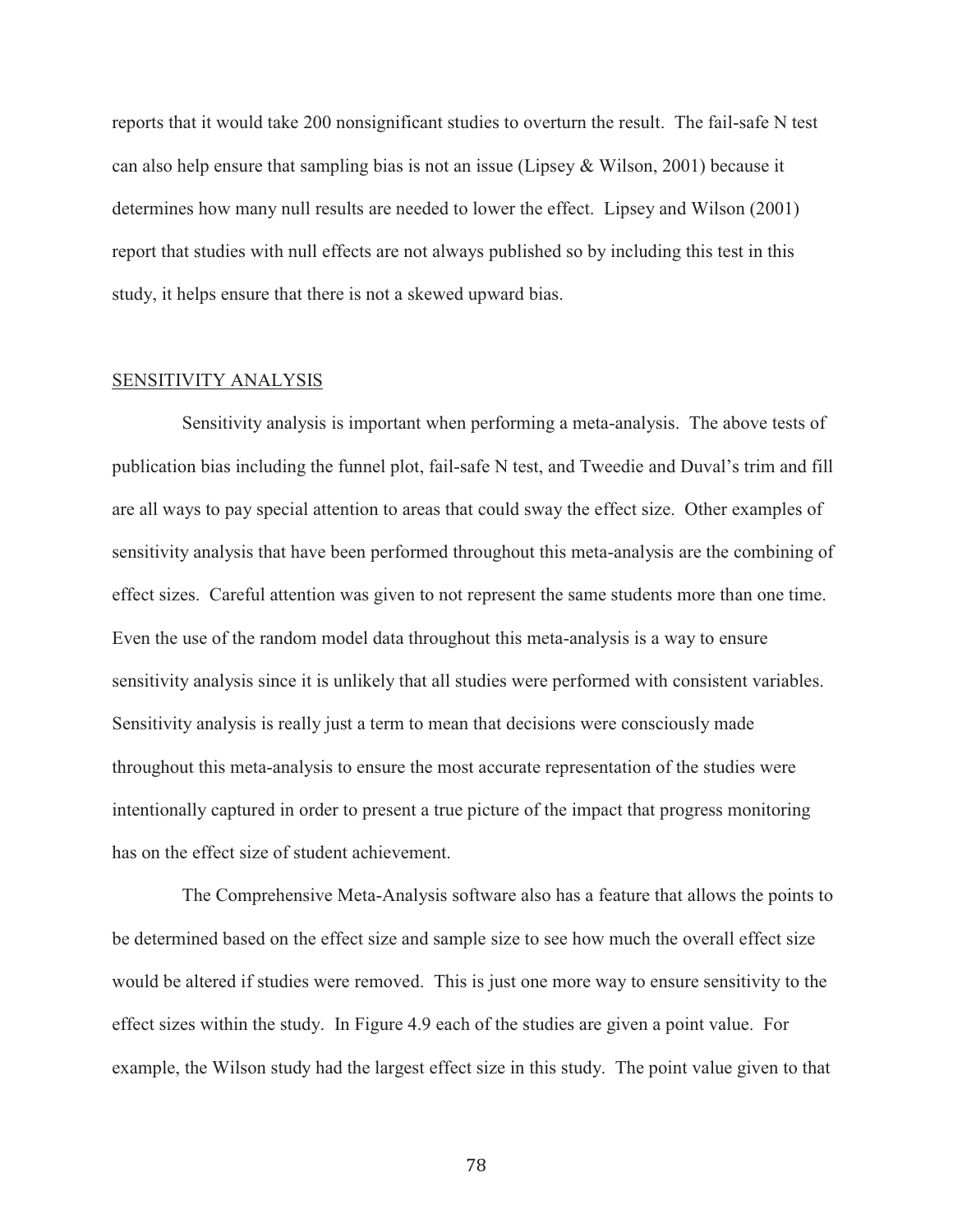study was 0.201. This means that if this study was removed from the meta-analysis the biggest drop would by .093. This means that instead of the overall random effect size for progress monitoring being g=.294 it would be .201 which would still place the effect size in the small impact on student achievement according to Cohen's scale used throughout this meta-analysis (1988).

**FIGURE 4.9 Effects with Study Removed** 

| Studyname             |       |                          |          | Statistics with study removed |       |                 |       |  | Hedges's g (95% CI) with study removed |  |
|-----------------------|-------|--------------------------|----------|-------------------------------|-------|-----------------|-------|--|----------------------------------------|--|
|                       | Point | <b>Standard</b><br>error | Variance | Lower Upper<br>limit          | limit | Z-Value p-Value |       |  |                                        |  |
| Gilbert et al         | 0.303 | 0.116                    | 0.014    | 0.075                         | 0.531 | 2606            | 0.009 |  |                                        |  |
| <b>Wilson</b>         | 0.201 | 0.069                    | 0.005    | 0.066                         | 0.337 | 2.919           | 0.004 |  |                                        |  |
| VanderHeyden et al    | 0.279 | 0.114                    | 0.013    | 0.055                         | 0.503 | 2.438           | 0.015 |  |                                        |  |
| VanderHeyden 2        | 0.329 | 0.115                    | 0.013    | 0.104                         | 0.553 | 2.866           | 0.004 |  |                                        |  |
| Feldmann              | 0.266 | 0.111                    | 0.012    | 0.048                         | 0.484 | 2.389           | 0.017 |  |                                        |  |
| Feldmann <sub>2</sub> | 0.270 | 0.111                    | 0.012    | 0.052                         | 0.488 | 2.426           | 0.015 |  |                                        |  |
| Arvans                | 0.307 | 0.114                    | 0.013    | 0.084                         | 0.529 | 2.703           | 0.007 |  |                                        |  |
| Christ & Davie        | 0.307 | 0.114                    | 0.013    | 0.083                         | 0.531 | 2.689           | 0.007 |  |                                        |  |
| Hancock               | 0.308 | 0.114                    | 0.013    | 0.085                         | 0.532 | 2.707           | 0.007 |  |                                        |  |
| Heistad               | 0.292 | 0.112                    | 0.013    | 0.073                         | 0.512 | 2609            | 0.009 |  |                                        |  |
| Kemp                  | 0.318 | 0.115                    | 0.013    | 0.093                         | 0.544 | 2.766           | 0.006 |  |                                        |  |
| Maziarz               | 0.323 | 0.115                    | 0.013    | 0.098                         | 0.547 | 2.815           | 0.005 |  |                                        |  |
| Povers et al          | 0.293 | 0.130                    | 0.017    | 0.040                         | 0.547 | 2.266           | 0.023 |  |                                        |  |
|                       | 0.294 | 0.108                    | 0.012    | 0.082                         | 0.505 | 2.720           | 0.007 |  |                                        |  |

**Effects with Study Removed**

**Meta Analysis**

### RESEARCH QUESTION #1

*Does progress monitoring have a positive effect size on student achievement?* As stated earlier in the literature review of the effective schools literature, assessment has been noted as having a positive impact on student achievement. However, the idea of progress monitoring and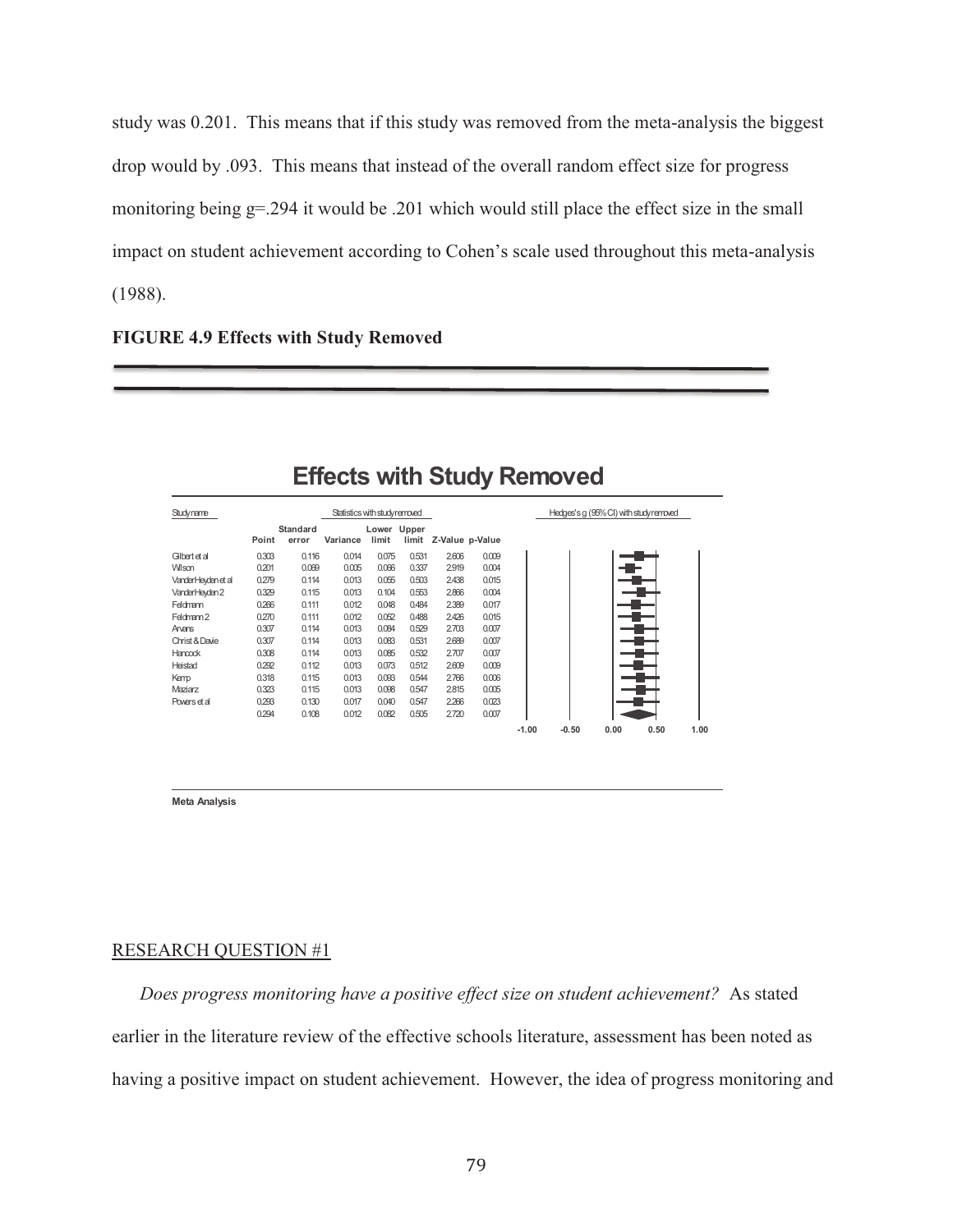doing quick probes with students to establish if this current intervention and method of instruction is working has been a recent topic in education. While progress monitoring is not a new concept, the formal way it is being done in school has taken on a different shape within the last 10 years. With the assistance of electronic devices and programs such as DIBELS, AIMSWEB, and other intervention programs with built in progress monitoring the ability to track progress has become more available and easy for teachers to track trend lines and data points over time. Therefore, this meta-analysis found studies that were using progress monitoring as an on-going instructional strategy (some studies also listed a specific intervention) and either an end of the year achievement test or some other culminating assessment to determine if the progress monitoring ultimately had an impact on student achievement. The results did show that progress monitoring had a small, but positive effect size on student achievement when looking at the calculated random-effect size of .294. A trivial effect of .172 was determined for a fixed effect size of progress monitoring having an impact on student achievement from the studies that met the criteria for this meta-analysis. However, the statistical power and significance behind the effect size is not strong enough to be able to determine the relationship between the two variables due to the limited number of studies and sample sizes within the studies that met the criteria for this meta-analysis.

#### RESEARCH QUESTION #2

*Did the effect size differ when considering students who receive free and reduced price lunch versus paid meals in the area of progress monitoring?* Analyzing the subgroup analysis data, it appears that the effect size was actually greater for students with less than 40% free or reducedprice lunch = .490 than for students who had 40% free or reduced-price lunch or higher = .217.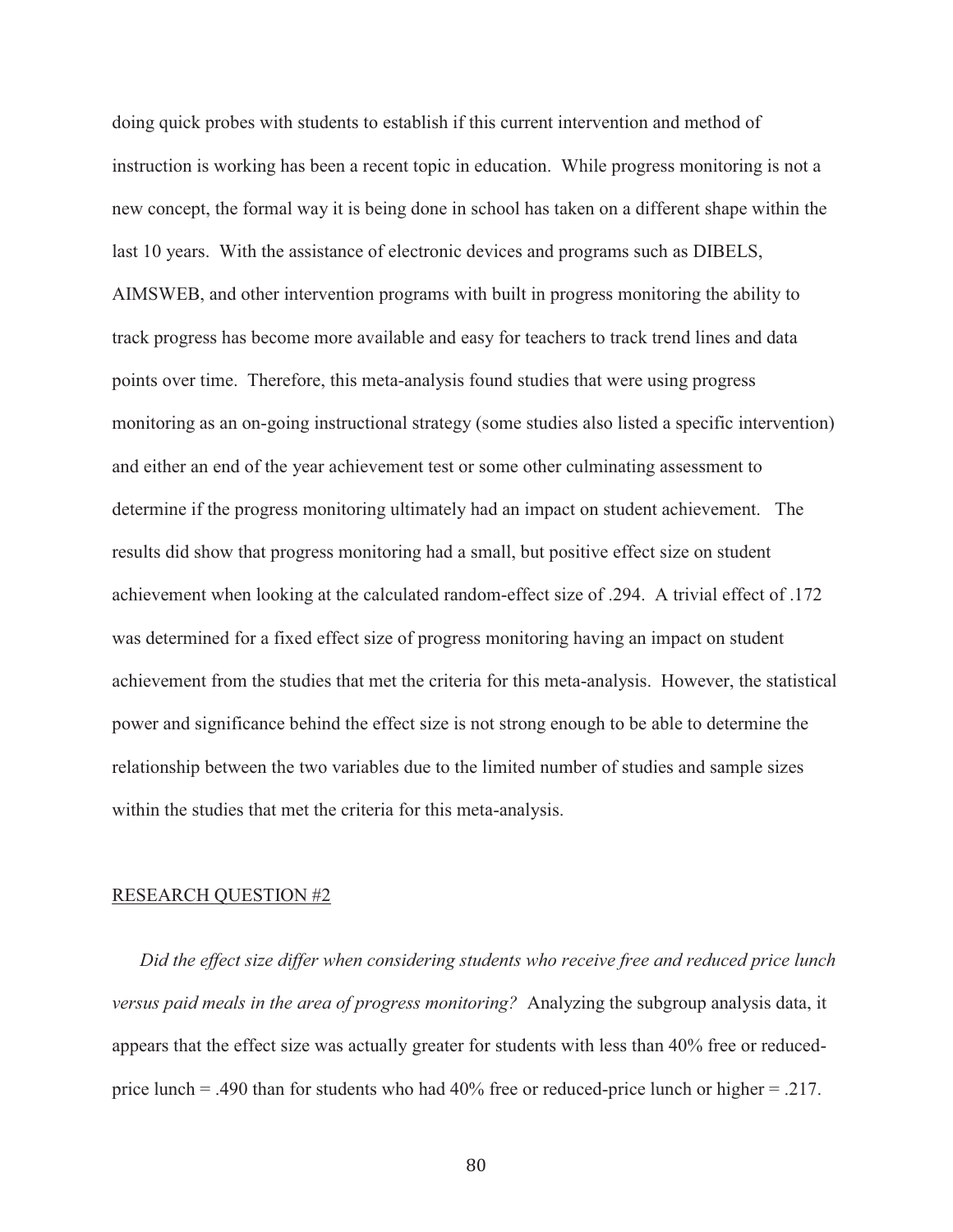Furthermore when the meta-regression analysis was performed the slope decreased with the increase in free and reduced-price lunch.

### RESEARCH QUESTION #3

*What was the effect size gap between progress monitoring and student achievement in the subject area of mathematics and reading? Does one subject area produce higher results than the other subject area?* The random effect size for the subgroup of Mathematics was .543, which according to Cohen's scale (1988) translates to a large impact on student achievement. The random effect size for the subgroup of reading was .142, which is a trivial impact according to Cohen's scale (1988). Therefore, there is an effect size gap of .401 when examining the gap between reading and mathematics. The student achievement in mathematics was much higher than in reading when progress monitoring takes place.

 Research questions 4-6 are listed below. However, due to the lack of articles that met my criteria within my codebook, I was unable to find any studies that fit the description of collaboration to include in this meta-analysis. Therefore, I was unable to answer the original research questions #4-6 because I was unable to compare the two effective school variables.

- 4) Of the two characteristics of the effective schools research, collaboration with a focus on learning and progress monitoring, which strategy produces a higher effect size in student achievement for students living in poverty?
- 5) Did the effect size differ when considering students who receive free and reducedprice lunch versus paid meals in the areas of collaboration with a focus on learning and progress monitoring?
- 6) What was the effect size gap between the two effective schools research characteristics of collaboration with a focus on student learning and progress monitoring on student achievement for students living in poverty?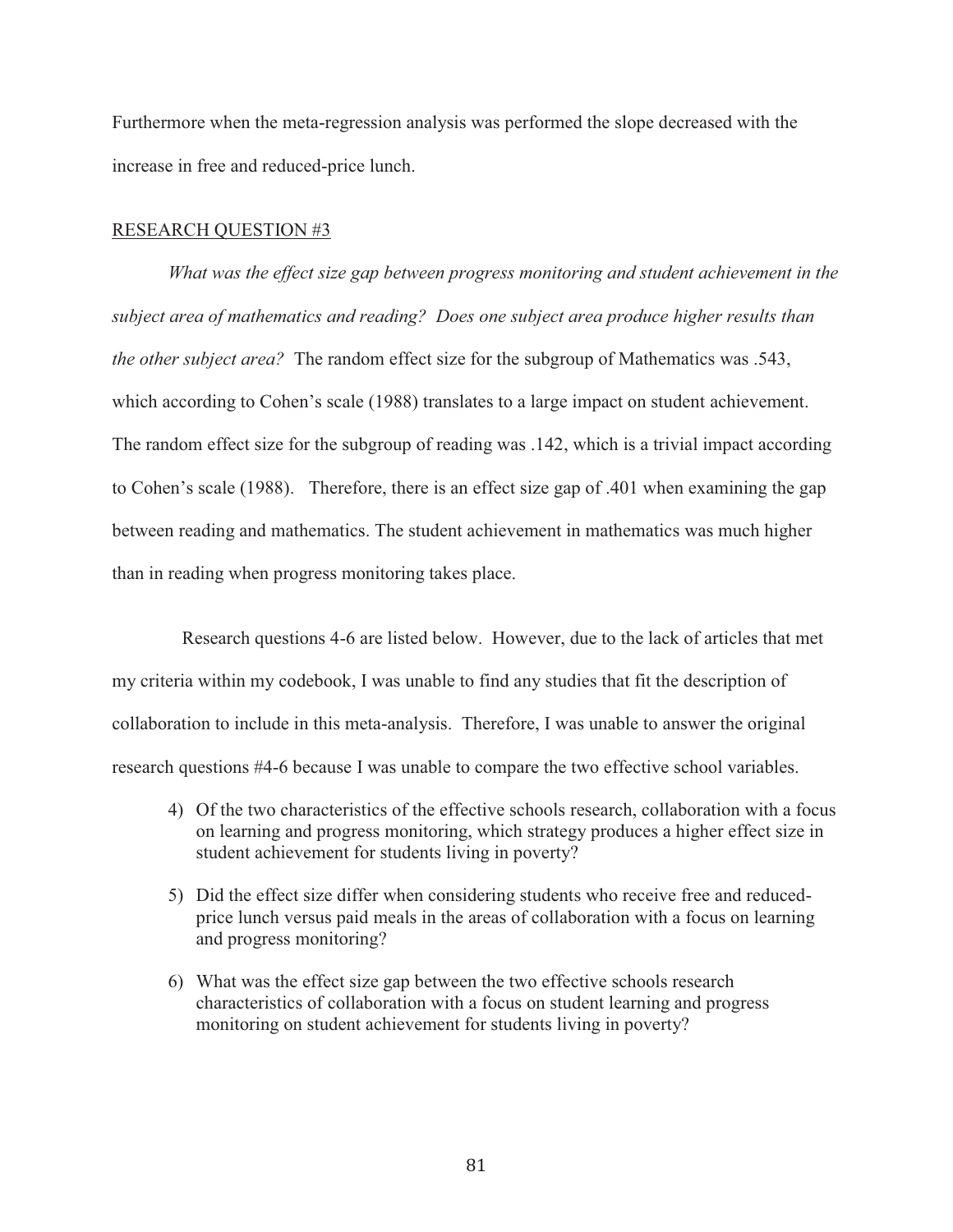### **SUMMARY**

This study investigated the impact that progress monitoring had on student achievement based on 11 studies and 13 different effect sizes reported within those studies. Each of the studies met the criteria of progress monitoring by reporting the type of progress monitoring evident within the study such as DIBELS, Curriculum Based Measurement Assessments, Computer Adaptive Assessments or some other quick probes administered with high frequency in order to get a "temperature check" of the progress being made by the student. Furthermore, studies included a culminating score either by a state standardized assessment, cognitive achievement assessment, or core curriculum assessment. The studies also all had a reported effect-size on student achievement. The effect sizes were then entered into the comprehensive meta-analysis software along with the sample size of the group being assessed.

 In summary, a large effect size was evident for progress monitoring and the impact it has on student achievement in math. Using the technique of meta-regression and the subgroup analysis it did not appear that progress monitoring had a greater impact on students of higher poverty (40% free and reduced-price lunch or higher) compared to lower poverty (less than 40% free and reduced-price lunch). In fact the slope of the impact on student achievement actually decreased as the poverty increased. There was a substantial difference between progress monitoring in reading and mathematics. Progress monitoring had a much greater impact on student achievement in the academic subject area of mathematics than in reading.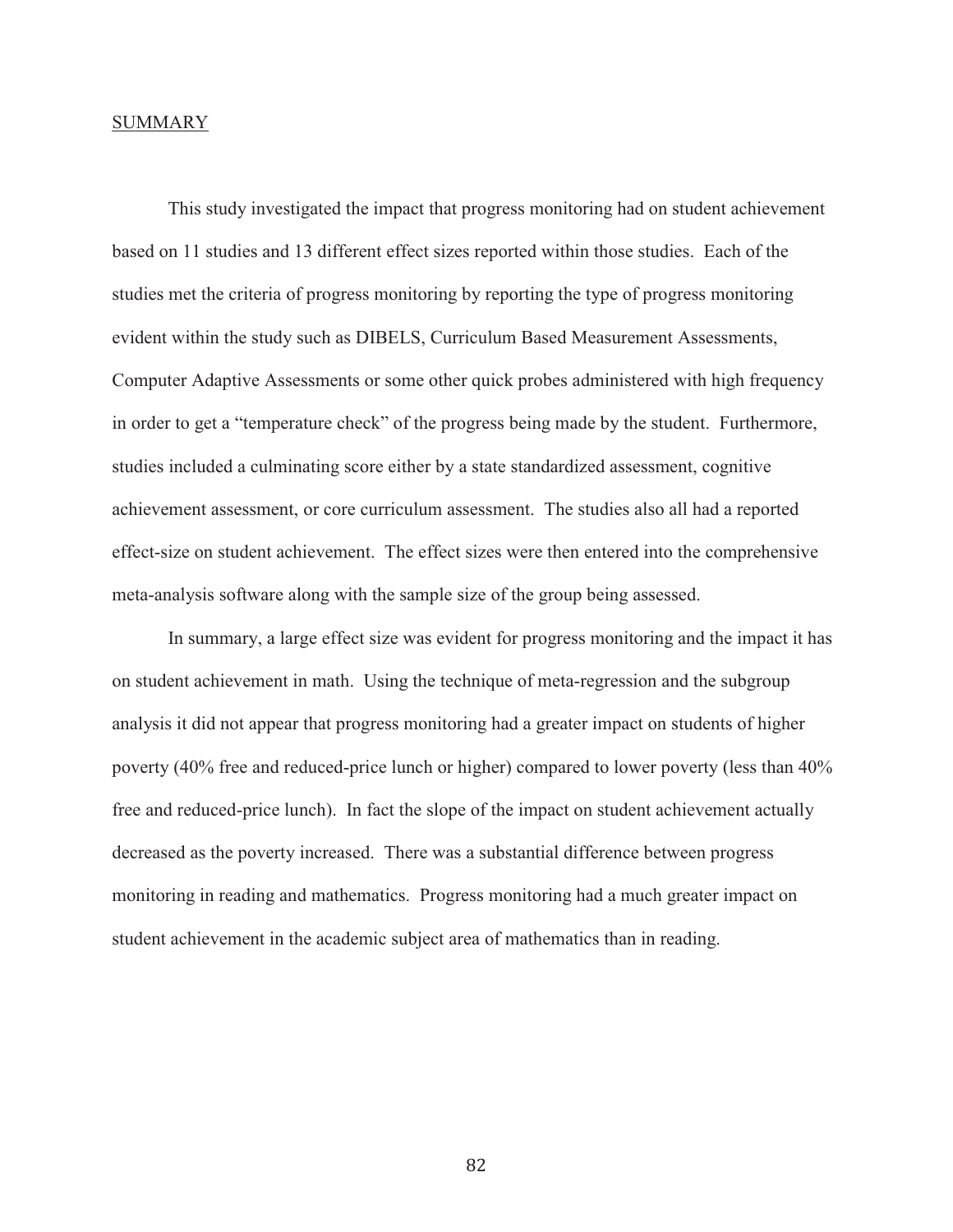## **CHAPTER V**

# IMPLICATIONS & RECOMMENDATIONS

 As outlined in chapter 2, the research on effective schools has taken place for decades. However, I would argue that this research is more important now than ever before in United States history. The 2012 PISA (Programme for International Assessment) ratings of American 15 year old students showed that the United States ranked  $27<sup>th</sup>$  in Math and  $17<sup>th</sup>$  in Reading when compared to other countries and subsets within various countries (OECD, 2014). Although it can be argued that PISA is just a sample and not representative of the entire country, the overall average scores compared to the mean scores of the highest performing countries was noticeable with a132 point difference in math and a 72 point difference in reading (OECD, 2014). Although this data may misrepresent the United States because we test all of our children and we also do not break out our individual states unlike China and other countries, the data is still concerning. "PISA reported scores in six levels of proficiency, with level 1 being the lowest, showing minimum skills, and level 6 the highest. In Shanghai, 55 percent of students achieved levels 5 or 6 in math, compared with only 9 percent in the United States and 13 percent for the 34 OECD nations (EdSource, 2013)." According to a recent TED paper there hasn't been any economic pressure for the United States to secure complex problem-solving and critical-thinking skills in our students in order to thrive or survive within the last few decades, which is no longer the reality that we live in (Choi, 2014). It is imperative that as educators we utilize techniques and strategies that will ultimately impact student achievement. As the pressure of standardized testing, the common core movement, and multi-step problem solving has increased, educators are left wondering if their existing instructional strategies are improving student achievement. Progress monitoring has become an essential tool to help guide instruction. As noted earlier, the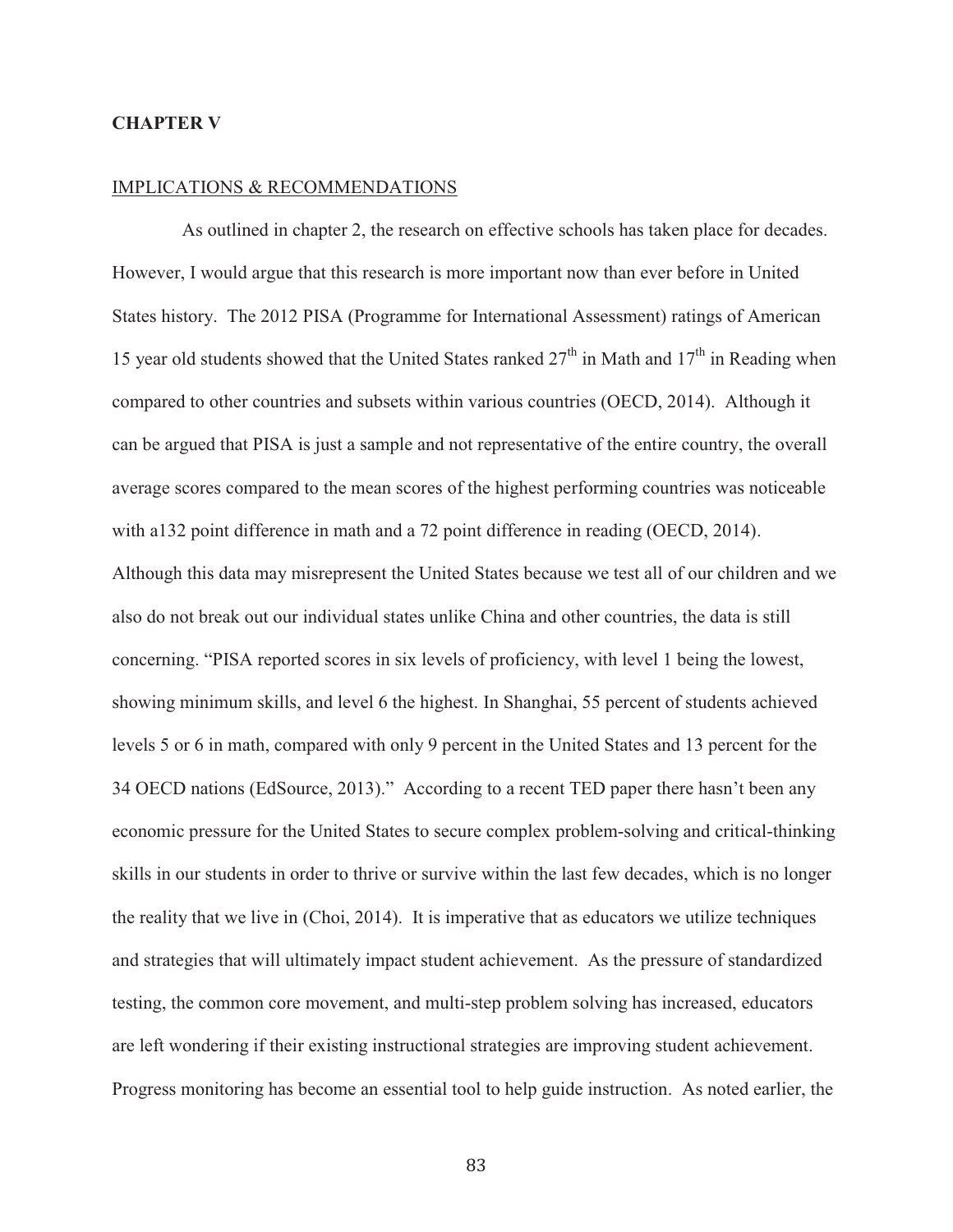process of progress monitoring has become more readily available to educators with the increase of technology programs and devices. Progress monitoring has become a more formal way to check for understanding, and to establish if an intervention or strategy is working and ensure that progress has occurred for all students. This study investigated if progress monitoring impacted student achievement. There was a large positive effect size of .543 on the impact of student achievement when progress monitoring was done in the area of mathematics. This study was intended to enhance the current body of research on the qualities of effective schools.

 This research does have a significant impact on education because the results indicate that progress monitoring in the academic area of mathematics has a substantially higher impact on student achievement than the progress monitoring of students in the subject area of reading. As mentioned above, our nation is below the average PISA score in the area of math. Progress monitoring along with altered instruction and intervention in the area of mathematics does appear to have an impact on student achievement. This outcome has implications as the expense of progress monitoring can be costly, and the time it takes to progress monitor has also been a controversial issue. For example, in many districts teachers question if the time it takes to progress monitor would be better-spent instructing students. Considering the limited amount of money and time that most school districts have at their disposal, knowing that progress monitoring in the area of mathematics could have a greater impact on student achievement is critical to help educators best utilize their resources. Depending on the type of progress monitoring implemented it can range from \$6.00 to \$12.00 a student to progress monitor using a formal software program and take anywhere from 1 to 30 minutes depending on the type of probe and number of probes used (Hanover Research, 2013, p.13). Ironically, of the studies that met the criteria for this meta-analysis, more progress monitoring was done in the area of reading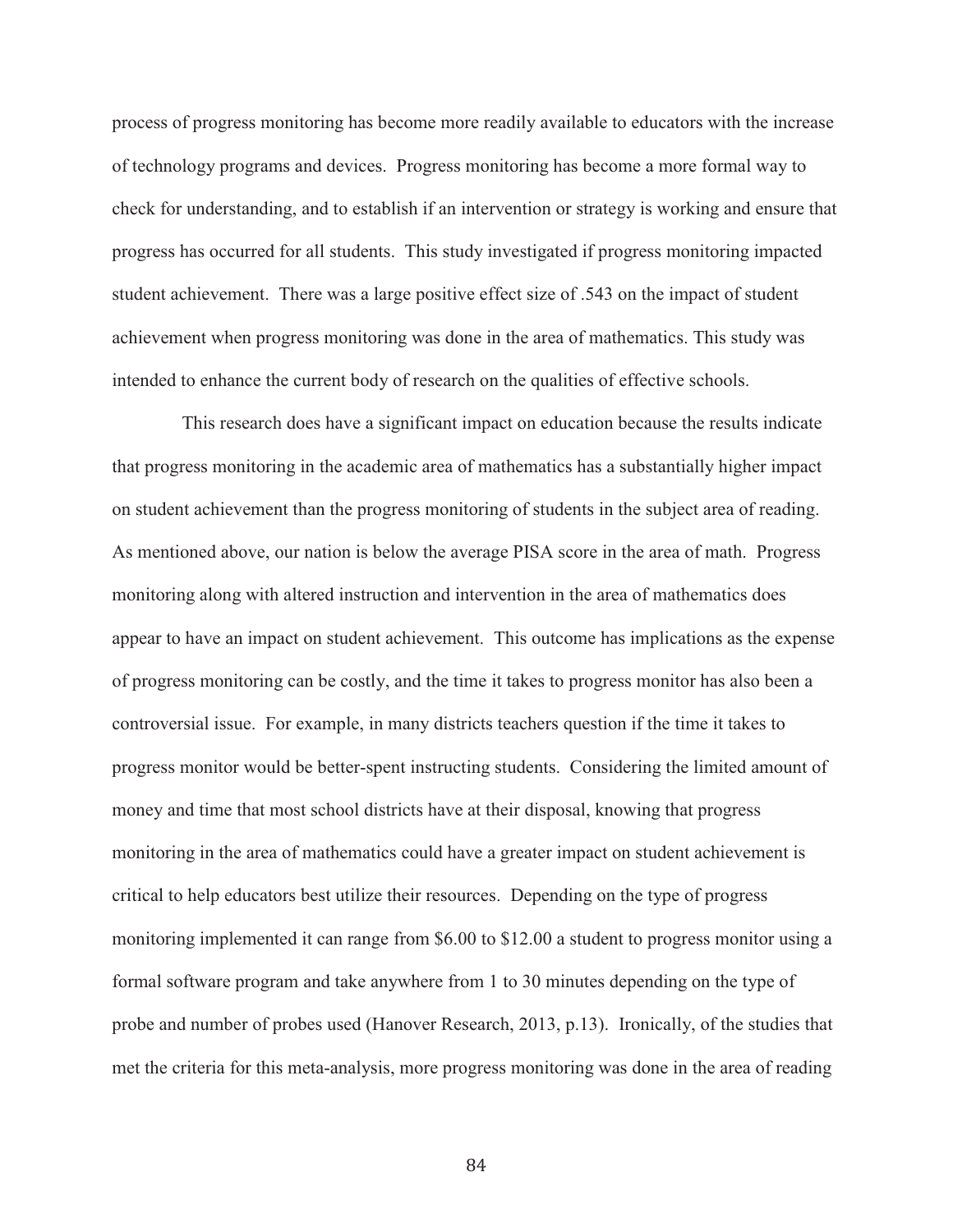and not mathematics and yet the effect size was substantially greater in mathematics than in reading. The results of this study show that progress monitoring in the area of math impacts student achievement more than in reading.

### CONNECTIONS TO PREVIOUS RESEARCH AND THEORIES

 In chapter 2, a study was shared by Bangert-Drowns, Kulik and Kulik that contained 35 studies that examined frequent classroom testing and the impact it had on criterion referenced exams. Interestingly, of the 35 studies 29 of them showed positive effects with an overall effect size of 0.23 of an impact on student achievement (Bangert-Drowns et al., 1991). For my study I used the term progress monitoring and included only studies from 2001-2015 and the random effect size was .294. This translates to a .06 difference, which supports the literature, that formative assessments and now progress monitoring have a similar positive effect size on student achievement. It does not appear that the frequency of the probes traditionally utilized in progress monitoring made a measurable difference compared to formative assessments used by teachers to measure student progress and guide instruction. Although formative assessment could be considered a type of progress monitoring, typically progress monitoring involves shorter probes to determine growth and influence instruction (National Center on Response to Intervention, 2015). The data from my study is also comparable to John Hattie's Visible Learning Meta-Analysis in that his reported effect size for frequent effects of testing is .34 (Hattie, 2011). While his effect size seems rather high, when correcting for reliability of the studies in Chapter 4 a random effect size of .325 was calculated.

 As more districts across the United States have developed RTI programs over the past decade, the use of formal progress monitoring has been documented. The National Center for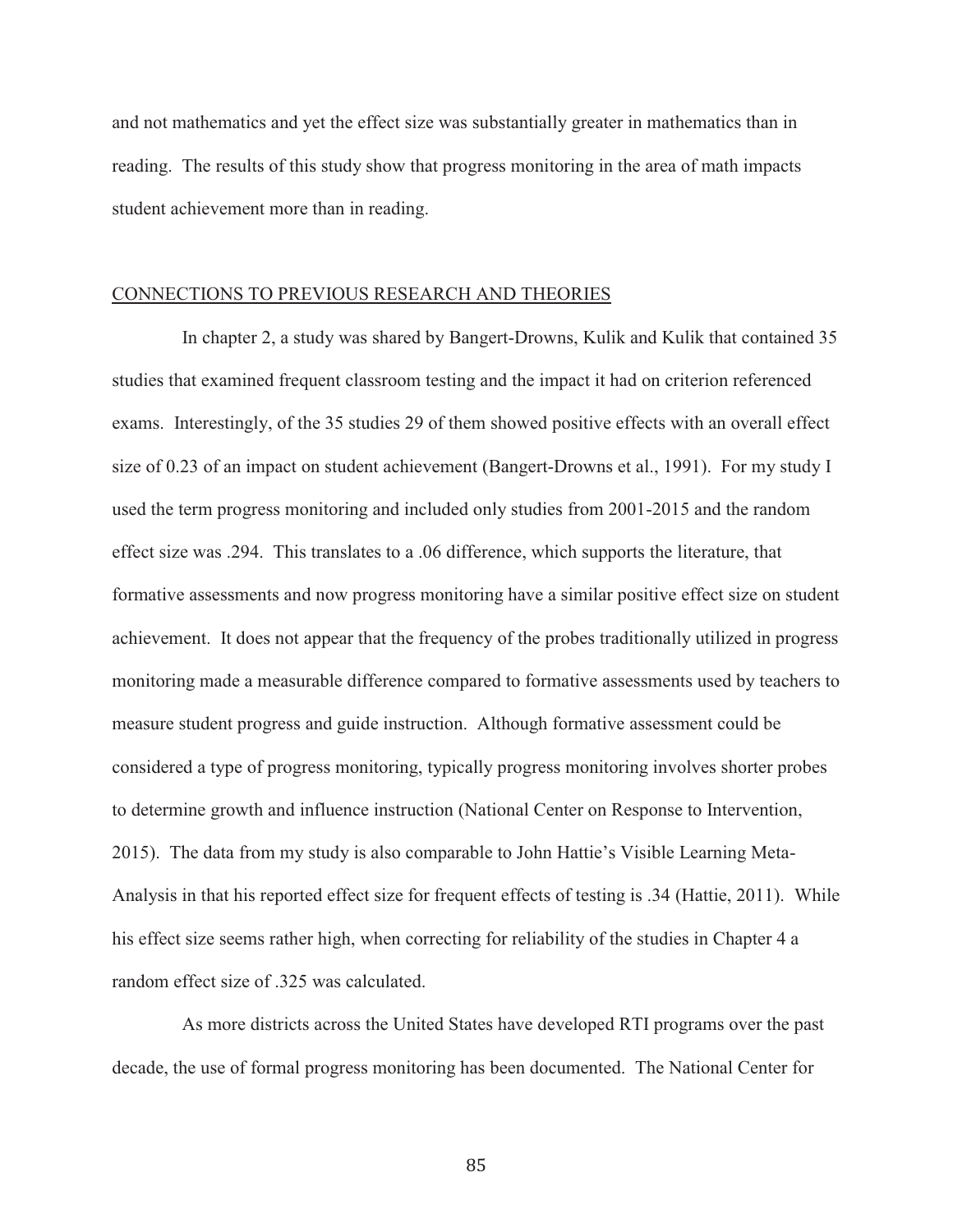Learning Disabilities has posted on their website information about RTI and includes progress monitoring as an essential component. According to the National Center on Student Progress Monitoring there are many benefits to progress monitoring including:

1) students learn more quickly because they are receiving more appropriate instruction; 2) teachers make more informed instructional decisions; 3) documentation of student progress is available for accountability purposes; 4) communication improves between families and professionals about student progress; 5) teachers have higher expectations for their students; and, in many cases, 6) there is a decrease in special education referrals (2015).

I would add that an additional benefit is an increase on student achievement with a large effect size of .543 when utilized in the area of mathematics.

## LIMITATIONS

 This meta-analysis is, like most studies, limited in scope. Every effort was been made to select reputable authors with trustworthy data and accurate representation of their research process outlined in the study to meet the criteria for this meta-analysis. Only 11 different studies including 13 effect sizes met the criteria to be included. The sheer number of studies that met the criteria is a limitation. Studies without an effect size or sample size were also omitted from this study. This also substantially limited the number of studies that qualified to be considered for this study. The total number of students included within the studies represented only 6,954 students all of the studies but one were at the elementary level.

 Another limitation includes the definition of progress monitoring and the fact that various studies used a variety of progress monitoring tools. Some studies specified which type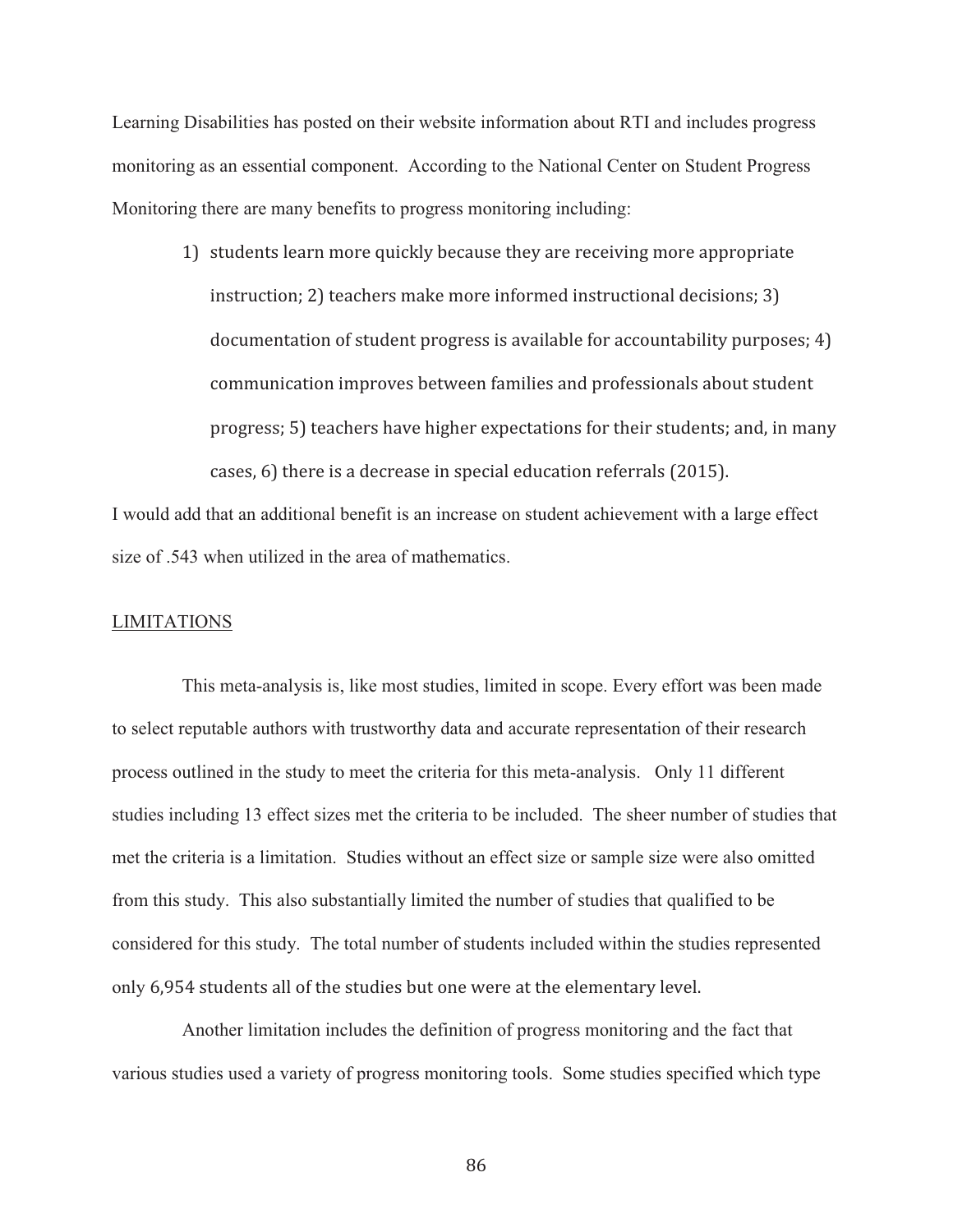of progress monitoring was used such as DIBELS or Curriculum Based Measurements. Other studies included progress monitoring within the intervention such as Read Naturally and Waterford studies included within this meta-analysis. Other studies did not use a formal progress monitoring tool or package, but did specify that quick probes, fluency recordings, and temperature checks were conducted throughout the learning. The purpose of this study was not to determine which type of progress monitoring has the greatest effect on student achievement, just that progress monitoring does impact student achievement.

 Educational jargon was also a limitation of this study. As previously mentioned, progress monitoring is a relatively new term in education and although definitions were provided in chapter 2, different authors may have different interpretations of the word and extent of progress monitoring utilized within the 11 different studies included in this meta-analysis.

 Another limitation of this study was a problem that I have titled the intervention issue. The intervention issue occurred because when a teacher assesses a student, and the student does not perform at grade level or make enough progress, a teacher implements an intervention. Therefore, although the progress monitoring continues, it is difficult to determine if progress monitoring is impacting the student achievement or if the intervention involved is the reason for the improvement. Progress monitoring is not teaching. It is assessing, but it does and should guide the instruction. Therefore, although the intervention issue exists within this study and should be considered a limitation, progress monitoring is critical to show a teacher that an intervention is needed and to help determine if it is the correct intervention for that child.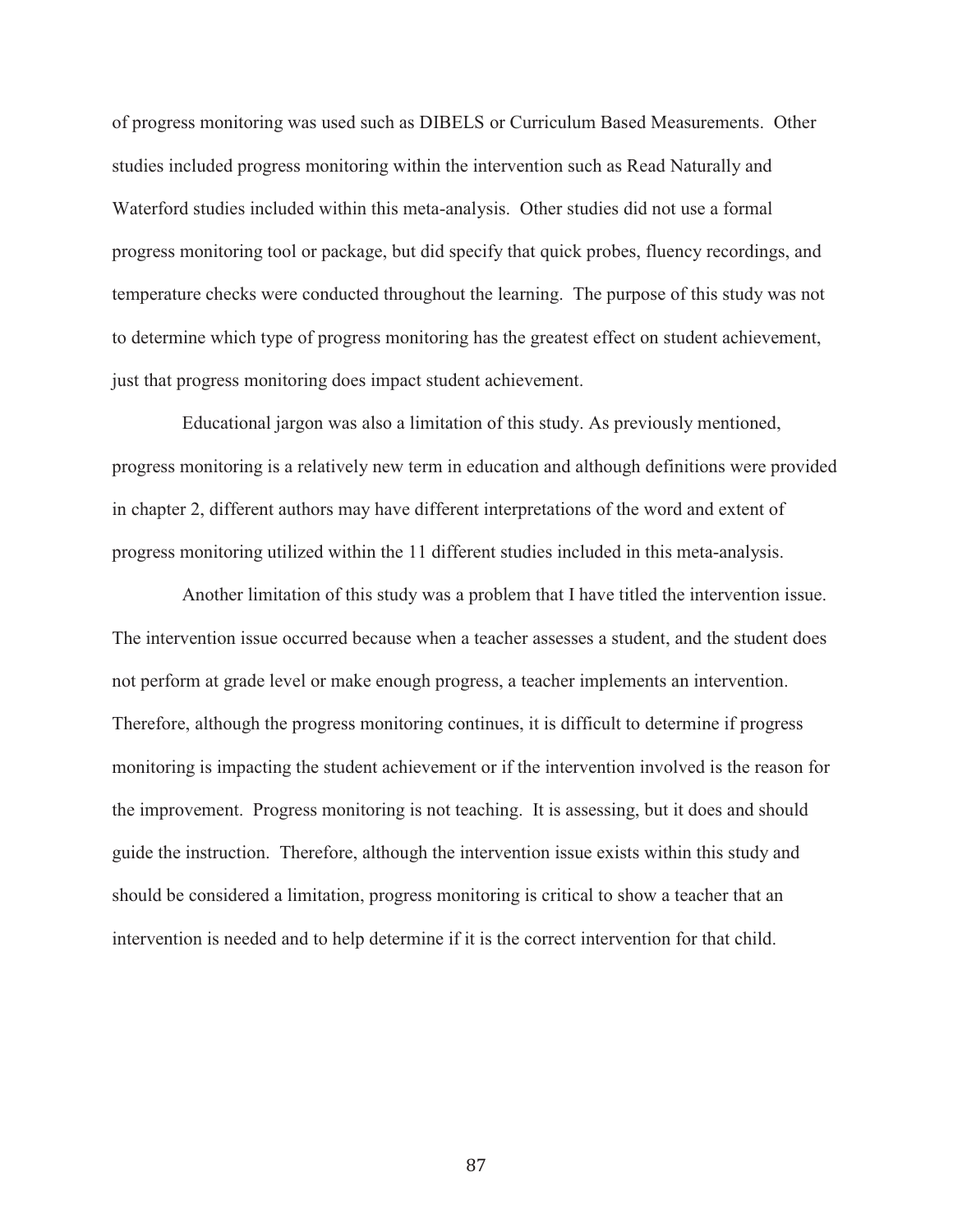### FUTURE RESEARCH

 The focus of this study was to understand if progress monitoring had an impact on student achievement. Future recommendations would be to attach the intervention to the study and to control for the intervention to see which intervention had the greatest impact on student achievement. The studies included in this meta-analysis included the following interventions: one intervention of tutoring, three studies only suggested that constant monitoring was utilized, five studies included the intervention of Read Naturally, one study focused on the intervention of Waterford Early Reading Program, one study shared that computer adaptive technology was used as an intervention. Due to the variability of these interventions, and limited overall studies within this meta-analysis, a meta-regression on interventions was not completed. There would not have been enough statistical significance to make a difference considering the limited studies and wide diversity of interventions. However, this would be useful information for educators to know if a certain intervention linked with progress monitoring would increase student achievement in a specific subject area. Given wider parameters and criteria for study inclusion this information could be obtained and analyzed.

 Another possible area for future research would be to analyze the type of progress monitoring. As more tools are developed for progress monitoring and quick temperature checks of student progress, I believe that more studies will be completed and that this area could help educators to know which type of progress monitoring (DIBELS, AIMSWEB, Curriculum Based Measurements, and teacher created probes) might produce the greatest effect on student achievement.

 An additional area for future study should include the age of the students to determine if progress monitoring has a greater impact on student achievement at the primary, intermediate, or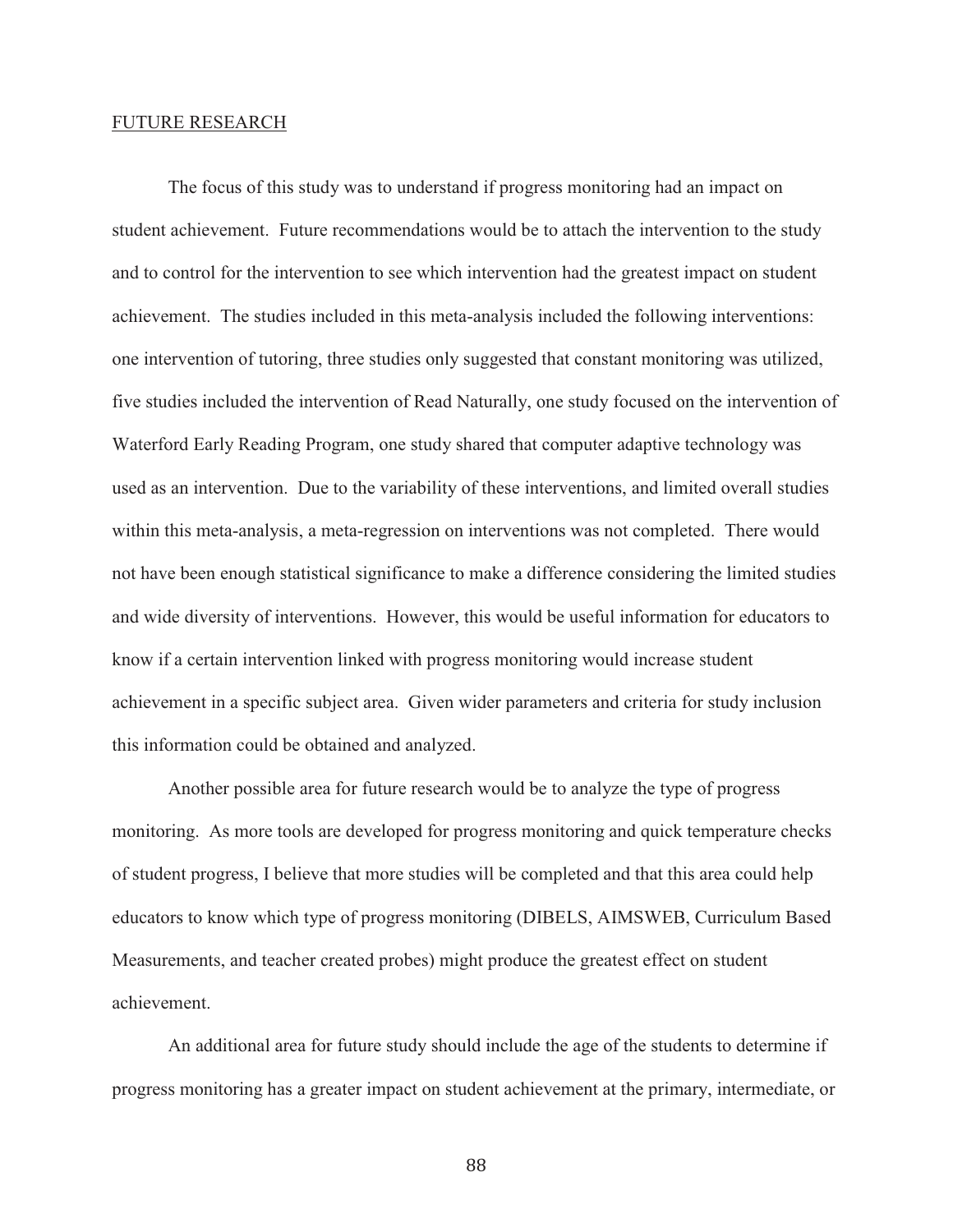secondary level. Although the age of the students was coded for within this study, all but one study focused on students from the elementary level. Therefore, although meta-regression could have been analyzed within this meta-analysis, an accurate representation would not have been achieved. However, given wider parameters for selection of studies perhaps a greater representation of ages might exist within the studies.

 A final area for future study should include the other effective school variables listed in FIGURE 2.1 Characteristics and Selected Authors of Effective Schools. The top characteristic was instructional leadership followed closely by assessment/progress monitoring and collaboration with a focus on learning and Professional Learning Communities. Although at the moment there were no studies that met the criteria for this meta-analysis in this area, hopefully in the future more studies will be published on this topic and perhaps wider parameters for inclusion of the studies could also help this area be researched.

### SUMMARY

 This limited meta-analysis study on the Effective Schools Research topic of progress monitoring included 11 studies with 13 effect sizes. Twelve of the studies focused on students at the elementary level and one focused on middle school, and of the 11 studies, 6 used a randomized controlled study as their methodology. The studies included in this meta-analysis represented an assortment of dissertations, journal articles, and studies published for research organizations. All of the studies gave an effect size and sample size, were published after 2001, and had to include progress monitoring and a culminating assessment in order to be included in the study.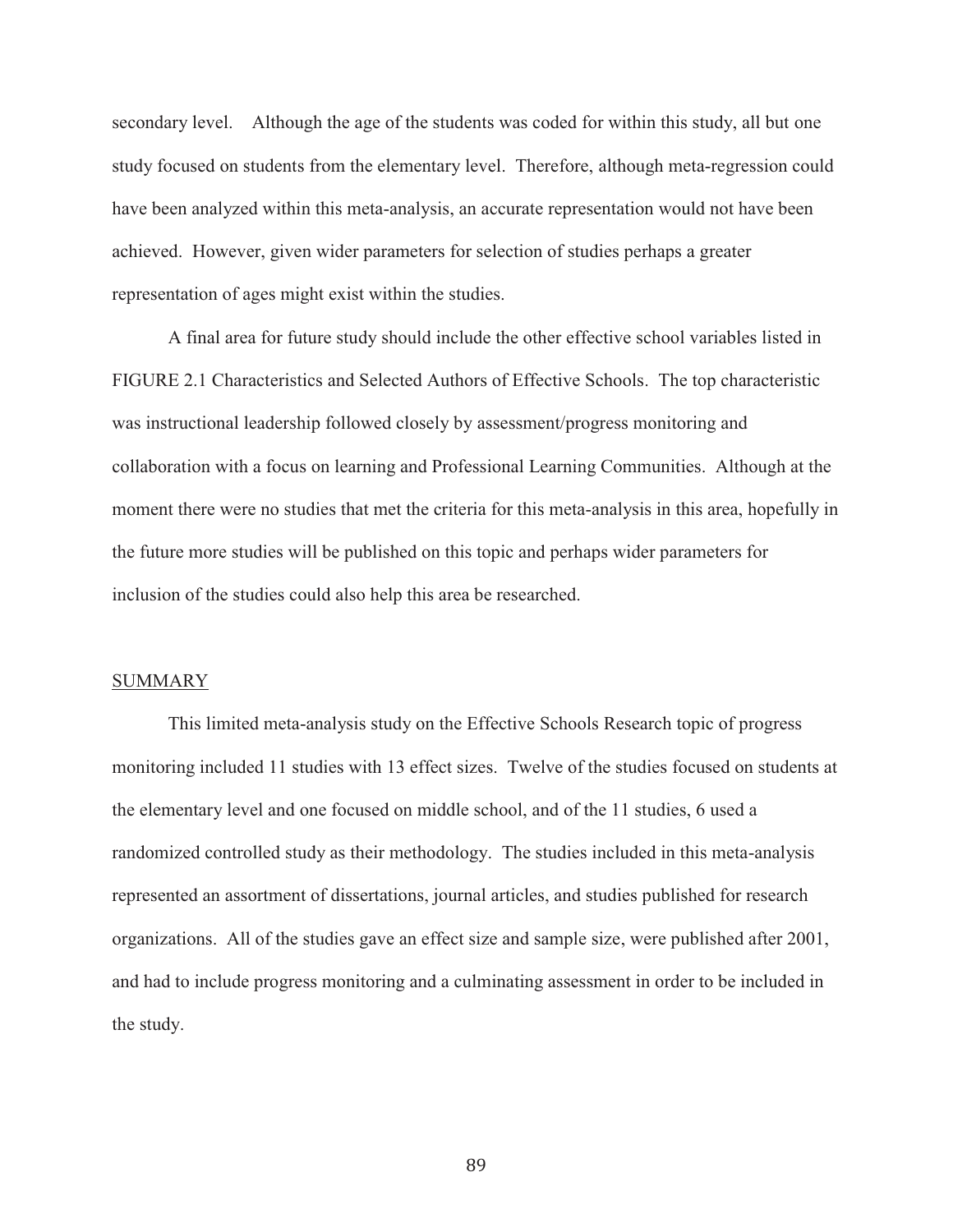For this meta-analysis study the standardized mean difference was computed in the Comprehensive Meta-Analysis Software. A standardized mean difference converts all effect sizes within the software into a common metric, which allows different outcome measures within the same synthesis (Borenstein, Hedges, Higgins, & Rothstein, 2009). The effect size results for progress monitoring and the impact it has on student achievement was relatively low. A random effect size of .294 was determined when analyzing the data from the studies that met the criteria for this meta-analysis.

 Utilizing the technique of subgroup analysis two moderator variables were considered in this study. The dichotomous variable of reading and mathematics showed a substantial difference in relationship to the impact of progress monitoring on student achievement. The subject area of mathematics  $g = 0.543$  had a much larger effect-size than the subject area of reading  $g=142$ . Unfortunately, when investigating the subgroups of poverty no relationship could be determined from these studies between the amount of poverty and the impact progress monitoring has on student achievement. Additionally, when meta-regression was utilized to look at the continuous variable of free and reduced-price lunch, although there was a negative slope, no correlation between the effects of poverty and progress monitoring could be determined within the studies in this meta-analysis.

 Additional research in the area of progress monitoring is still needed and is outlined within this study. The effective schools research has studied the concept of assessment for decades, but the term progress monitoring was utilized for this meta-analysis. As tools and software continue to be developed in the area of progress monitoring this study gives guidance to consider for educators and the impact that it has on student achievement.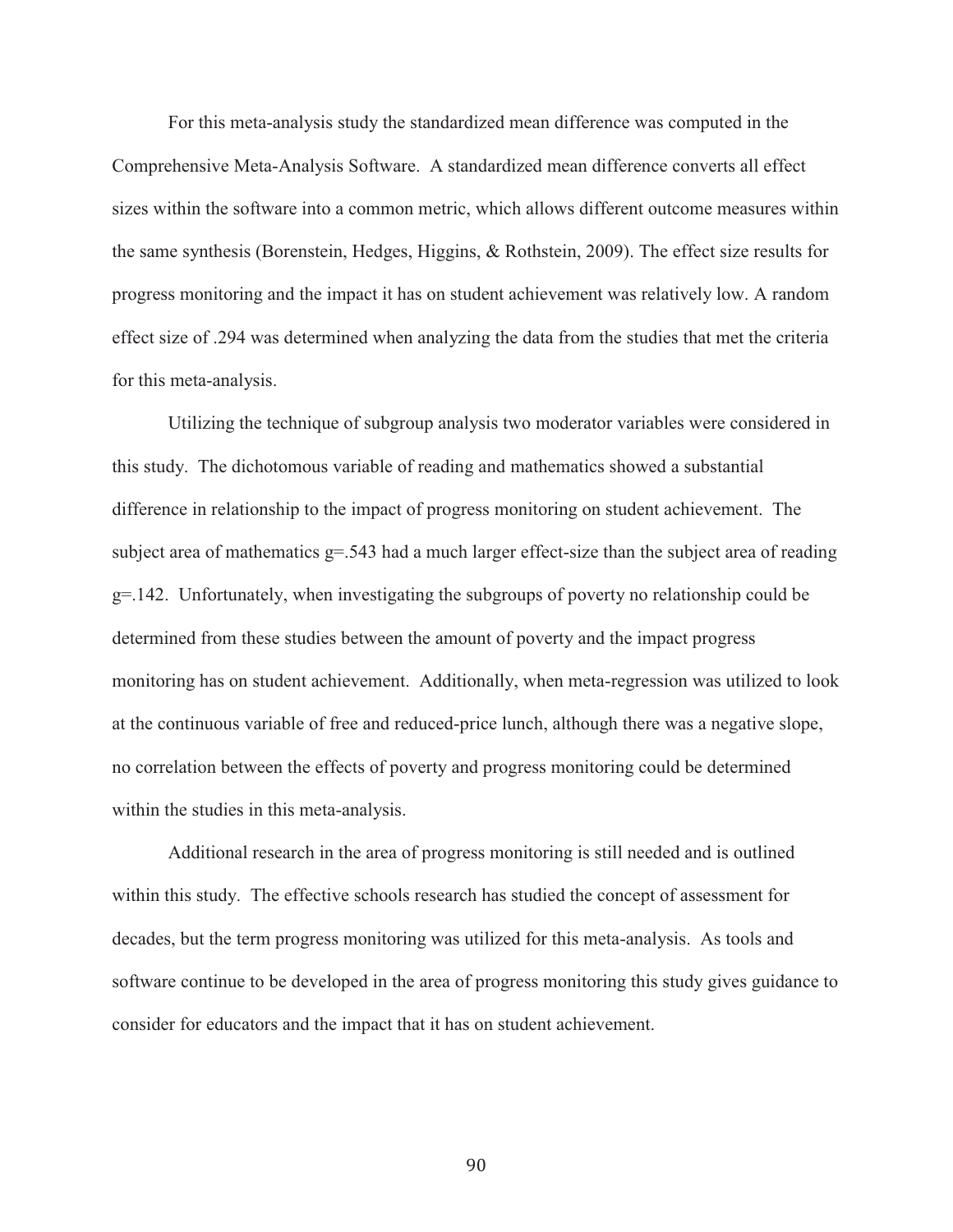### References

Achievement First. (1999-2012). *The Achievement Gap.*

- Anyon, J. (1997). *Ghetto Schooling*. New York: Teachers College Press. (pp.151- 186).
- Bandura, A. (2012). On the Functional Properties of Percieved Self-Efficacy Revisited. *Journal of Management, (38) 1, 9-44.* DOI: 10.1177/0149206311410606
- Bangert-Drowns R.L, Kulik J.A, & Kulik C.C. (1991). Effects of frequent classroom testing. *Journal of Education*, 85(2) 89-98.
- Barr, R.D. & Parrett W.H. (2007). *The kids left behind: Catching up the underachieving children of poverty.* Bloomington: Solution Tree.
- Barr, R.D. & Parrett W.H. (2008). *Saving our students saving our schools 50 proven strategies for helping underachieving students and improving schools*. Thousand Oaks: Corwin Press.
- Bass, B.M. (1985). Leadership and performance beyond expectations. New York: Free Press.
- Bass, B.M. & Avolio, B.J. (1994). Improving organizational effectiveness through transformational leadership. Thousand Oaks, CA: Sage.
- Blasé, J., & Blasé, J. (1999). Principals' instructional leadership and teacher development: Teachers' perspectives. *Educational Administration Quarterly*, 35(3), 349-380.
- Borenstein, M. , Hedges, L.V., Higgins, J. P., & Rothstein, H.R. (2009). Introduction to Meta-Analysis. West Sussex, United Kingdom: John Wiley & Sons.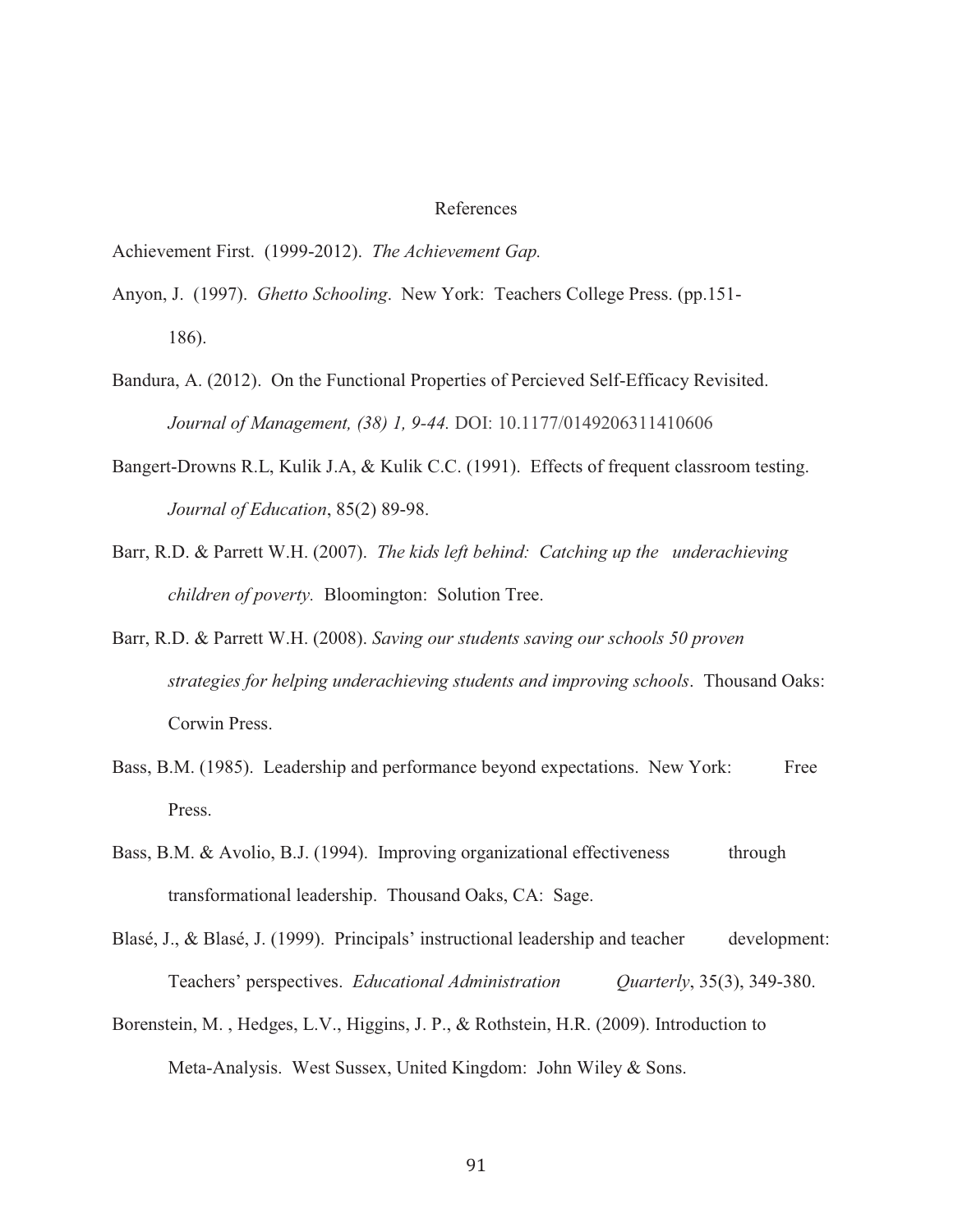- Bosworth, K., Ford, L., & Hernandez, D. (2011). School climate factors contributing to student and faculty perceptions of safety in select Arizona schools. *Journal of School Health*, 81(4), 194-201.
- Brookover, W.B., & Lezotte, L.W. (1977). Changes in School Characteristics Coincident with Changes in Student Achievement. East Lansing: Michigan State University, College of Urban Development.
- Cauley, K.M. & McMillan, J.H. (2010). Formative assessment techniques to support student motivation and achievement. *The Clearing House*. 83(1), 1-6.
- Choi, A. (2014) What the best education systems are doing right. http://ideas.ted.com/2014/09/04/what-the-best-education-systems-are-doing-right/
- Clauset, K.R., & Gaynor, A.K. (1982). A systems perspective on effective schools. *Educational Leadership*, 40(3), 54-59.

Coalition of Essential Schools. (N.A.). http://www.essentialschools.org/items/5

- Cohen, D.K. & Spillane, J.P. (1992). Policy and practice: The Relations between governance and instruction. In G. Grant (Ed.), Review of Research in Education 18, 2-39. Washington, DC: American Educational Research Association.
- Coleman, J.S., Campbell, E.Q., Hobson, C.J., McPartland, A.M., Mood, F.D., Weinfeld, F.D., & York R. L. (1966). Equality of educational opportunity study (EEOS). Washington D.C.: U.S. Office of Education, National Center for Educational Statistics. Doi:10.3886/ICPSR06389. V3
- Cohen, J. (1988). *Statistical Power Analysis for the Behavior Science, 2nd Edition*. Hillsdale: Lawrence Erlbaum.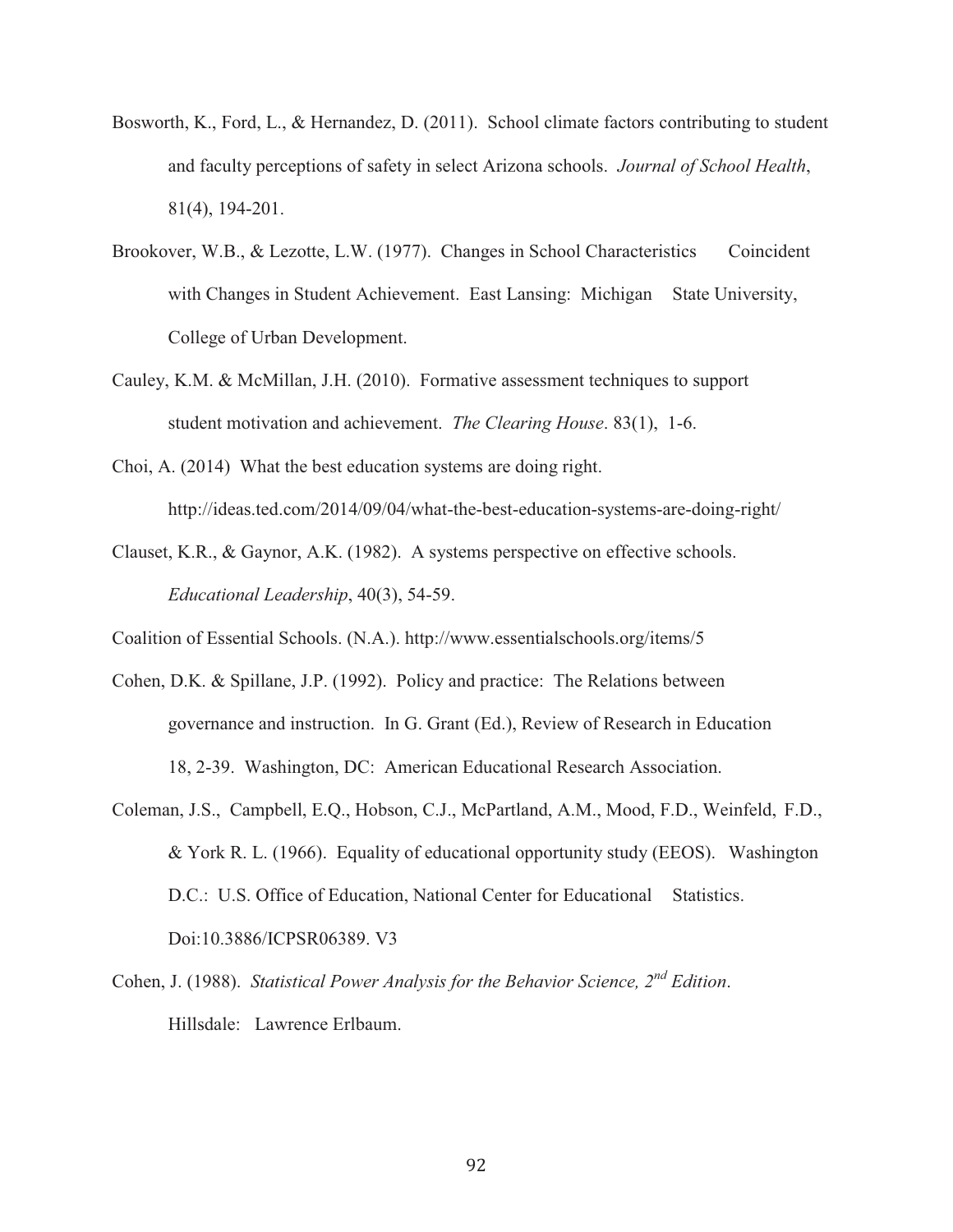Cooper, H., Hedges, L.V., & Valentine, J.C. (2009). *The handbook of research synthesis and meta-analysis.* New York: Russell Sage Foundation.

Cooper, H. (2010). Research Synthesis and Meta-Analysis: A Step-by-Step Approach. Thousand Oaks: Sage Publications, Inc.

Cooper, H. (2011). Obama Takes Aim at Inequality in Education. *New York Times.* Retrieved from

http://www.nytimes.com/2011/04/07/us/politics/07obama.html? r=0

- Daggett, W.R. (2011). The Daggett System for Effective Instruction-Where Research and Best Practices Meet. White paper for International Center for Leadership in Education.
- Darling-Hammond, L. (2010). The flat world and education: How America's commitment to equity will determine our future. New York: Teacher's College, Columbia University.
- DuFour, R., DuFour, R., & Eaker, R. (2008). Revisiting professional learning communities at work: New insights for improving schools. Bloomington, IN: Solution Tree Press.
- DuFour, R., DuFour R., & Many, T. (2010). Learning by doing: A handbook for professional learning communities at work.  $(2<sup>nd</sup>$  edition). Bloomington, IN: Solution Tree Press.
- Dufour, R. & Marzano R.J. (2011). *Leaders of learning: How district, school, and classroom leaders improve student achievement*. Bloomington: Solution Tree. Dunsworth, M. & Billings, D. (2009). The high performing school: Benchmarking the 10 indicators of effectiveness. Bloomington, IN: Solution Tree Press. Page 54.

Dweck, C. S. (2006). Mindset: The New Psychology of Success. New York: Random House.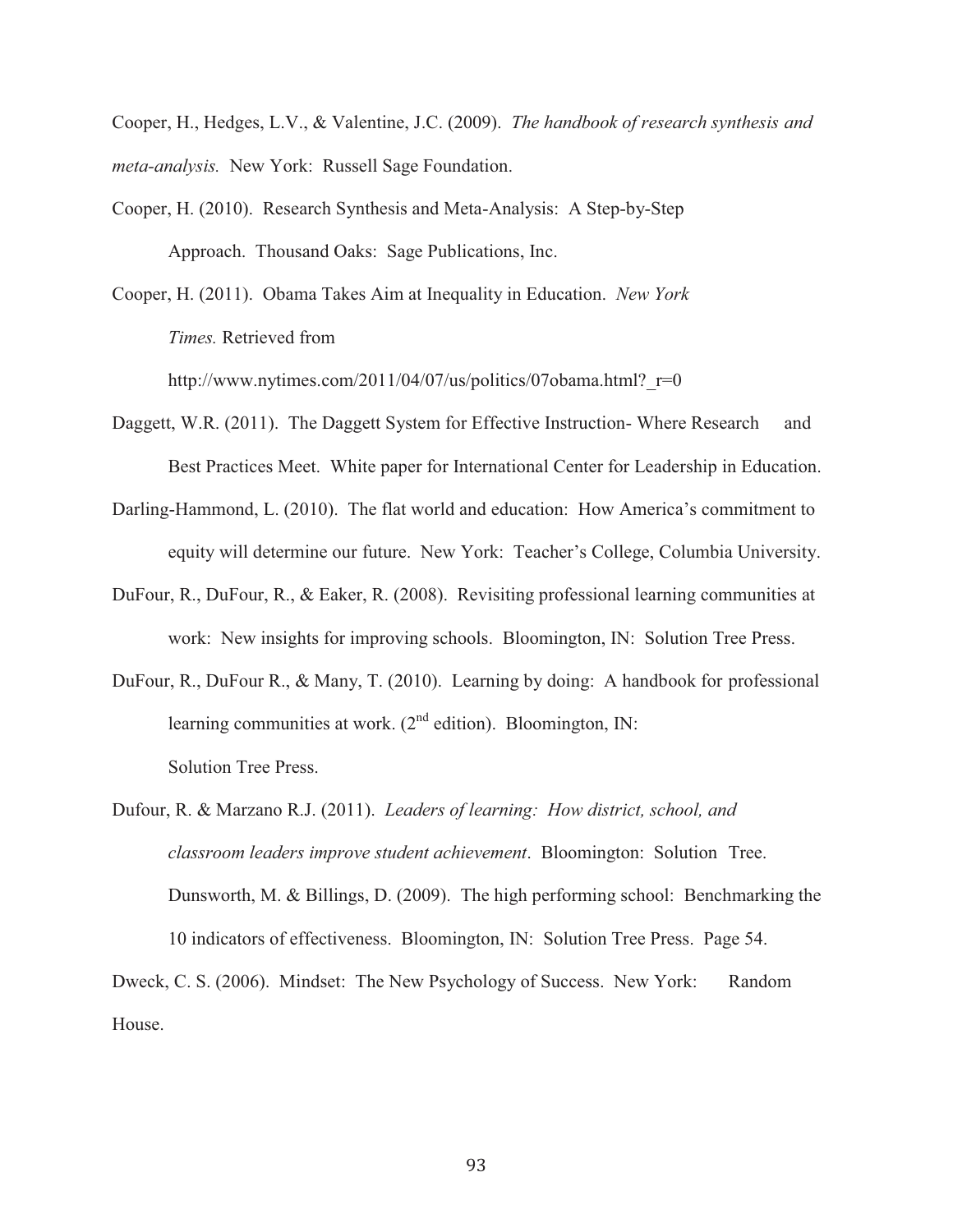- Edmonds, R. (1979). A Discussion of the Literature and Issues Related to Effective Schooling. St. Louis: CEMREL, Inc. Vol. 6.
- Edmonds, R. (1979). Effective schools for the urban poor. *Educational Leadership*, 37(1), 15.
- Edmonds, R. (1982). Programs of school improvement: An overview Universities, state agencies, and school improvement programs based on effective schools research. *Educational Leadership*, 40(3), 4-11.
- EdSource (2013). U.S. scores stagnant, other nations pass us by in latest international test. Dec. 13, 2013. http://edsource.org/2013/u-s-scores-stagnantother-nations-pass-by-in-latest-international-comparison/52052#.VNhOXeuLa8c

Education Trust. (2013). Dispelling the Myth Awards www.edtrust.org

- Education Week. (2004). Adequate Yearly Progress. August 3, 2004. http://www.edweek.org/ew/issues/adequate-yearly-progress/
- ETS. (2007). *America's Perfect Storm: Three Forces Changing Our Nation's Future*.
- Fenstermacher G. D. & Soltis J.F. (1998). Approaches to Teaching. New York: Teachers College Press.
- Foster, J.E. (1993). Retaining children in grade. Childhood Education, 70(1), 38-43.
- Fullan, M. (2011). The moral imperative realized. Thousand Oaks, CA: Corwin Sage Company.
- Goddard, R.D. & Goddard, Y.L. (2001). A multilevel analysis of teacher and collective efficacy. *Teaching and Teacher Education.* 17 (807-818).
- Goodlad, J.I. (1973). Curriculum Decisions: A Conceptual Framework. Paper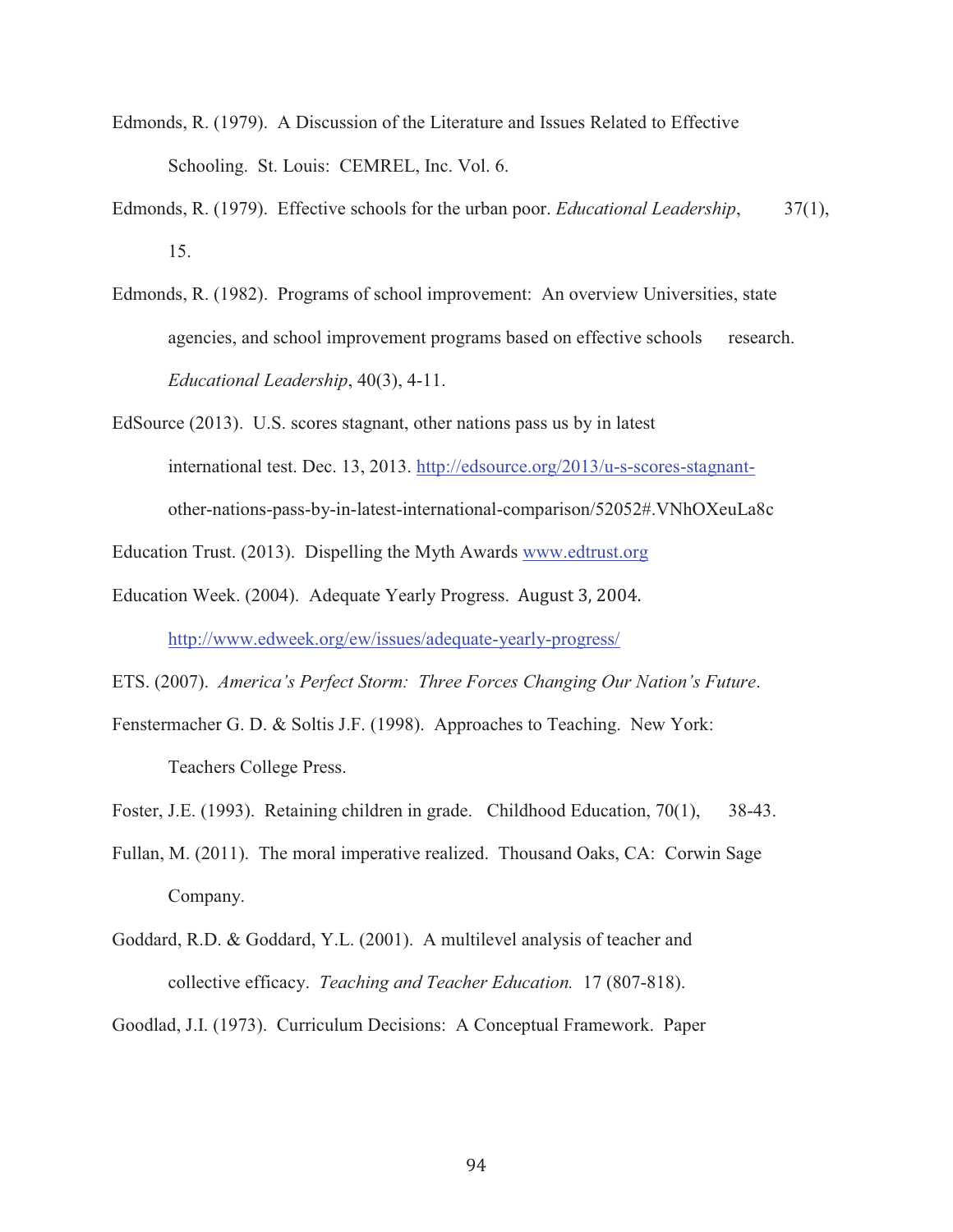Presented at the American Educational Research Association Annual Meeting. New Orleans.

- Goodlad, J.I. (1979). A Study of Schooling in the United States. Presented at the American Educational Research Association Annual Meeting. Sponsored by the Charles Kettering Foundation: Dayton, OH.
- Goodlad, J.I. (1983). Improving Schooling in the 1980s: Toward the Non-Replication of Non-Events. *Educational Leadership*, 40(7) 4-7.

Goodlad, J.I. (1984). A Place Called School. New York: McGraw Book Company.

- Guskey, T.R. (2007). Closing achievement gaps: Revisiting Benjamin S. Bloom's "Learning for Mastery." Journal of Advanced Academics, 19(1) 8-31.
- Hallinger, P. (2003). Leading educational change: Reflections on the practice of instructional and transformational. Leadership. *Cambridge Journal of Education*, 33(3), 329-351.
- Hanover Research (2013). Review of K-12 Literacy and Math Progress Monitoring Tools. http://www.hanoverresearch.com/media/Review-of-K-12-Literacyand-Math-Progress-Monitoring-Tools.pdf
- Hattie, J. (2011). Visible Learning Updated. http://visible-learning.org/hattie-ranking influences-effect-sizes-learning-achievement/.
- Harris, A. & Spillane, J. (2008). Distributed Leadership Through the Looking Glass. *Management in Education*. v.22 n1 p31-34.

http://ies.ed.gov/ncee/wwc/pdf/reference\_resources/wwc\_procedures\_v3\_0\_standards\_ha ndbook.pdf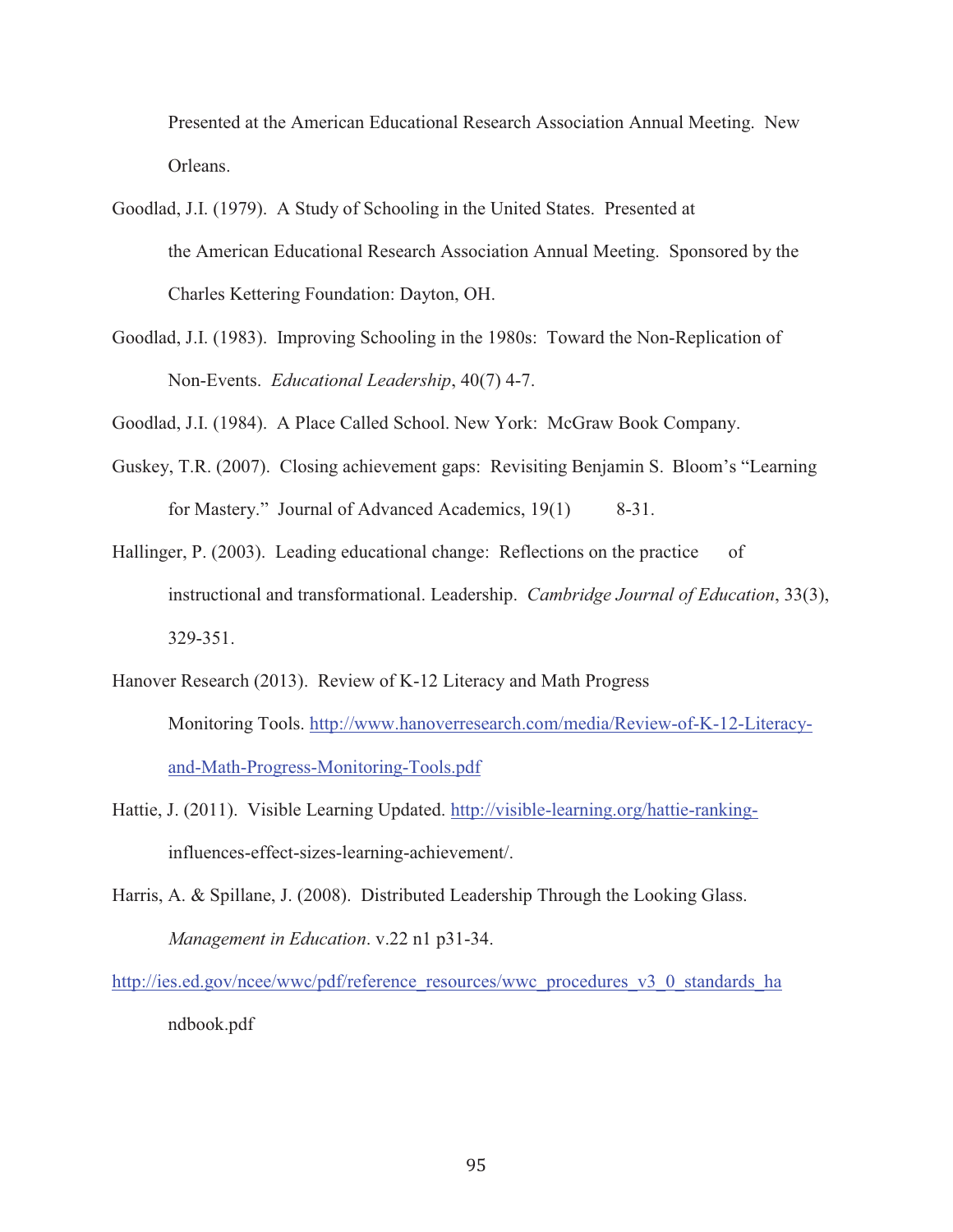- Institute of Education Sciences. (2007). National Assessment of Title I. Final Report. Summary of Key Findings. NCEE 2008-4014.
- Jencks, C., Rainwater, L., & Center for the Study of Public Policy, C.M. (1977). The Effects of Family Background, Test Scores, Personality Traits and Education on Economic Success.
- Jimerson, S., Carlson, E., Rotert, M., Egeand, B., & Stroufe, L.A. (1997). A perspective, longitudinal study of the correlates and consequences of early grade retention. *Journal of Psychology, 35, 3-25.*
- Kirst, M. W., & Wirt, F. M. (2009). The Political Dynamics of American Education. Richmond: McCutchan Publishing Corporation.
- Kiviat, B. (2000). The Social Side of Schooling. *John Hopkins Magazine*, April.
- Kober, N., McMurrer, J.,& Silva, M.R. (2011). State Test Score Trends through 2008-2009, Part 4: Is Achievement Improving and Are Gaps Narrowing for Title I Students? *Center on Education Policy*, 23.
- Kozol, J. (1992). Savage inequalities: Children in America's schools. New York: Harper Perennial.
- Kyriakides L., Creemers, B., Antoniou P., & Demetriou, D. (2010). A synthesis of studies searching for school factors: Implications for theory and research. *British Educational Research Journal,* 36(5), 807-830.
- Langford, H., Loeb, S. & Wyckoff, J. (2002). Teacher Sorting and the Plight of Urban Schools: A Descriptive Analysis. *Educational Evaluation and Policy Analysis.*  Vol.24, No.1, pp.37-62.

Leckrone, M.J. , Griffith, B.G. (2006). Retention Realities and Educational Standards.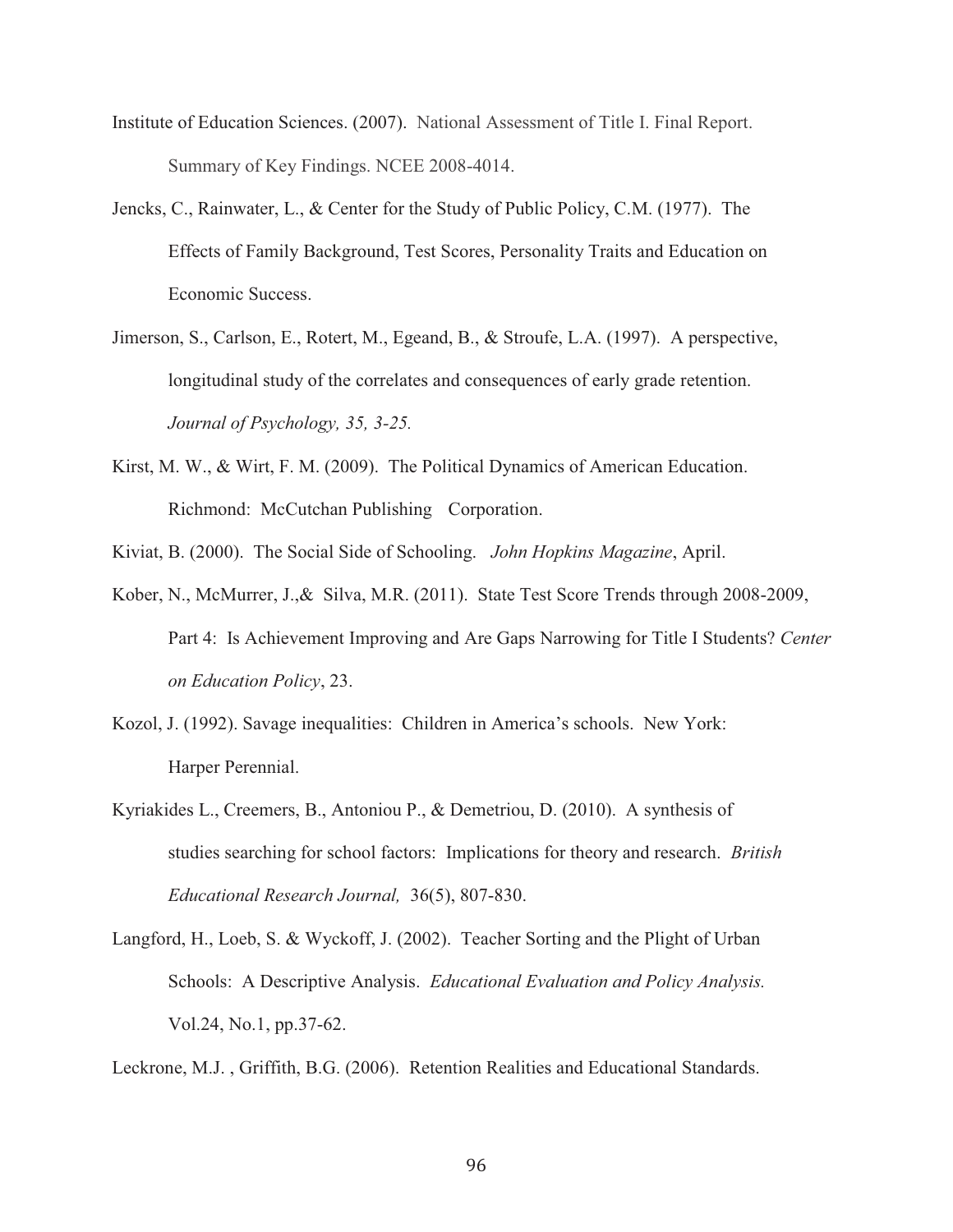*Children and Schools*, Vol. 28, 1.

- Lee, V.E. & Burkam, D.T. (2002). *Inequality at the Starting Gate: Social Background Differences in Achievement as Children Begin School.* Washington D.C.: Economic Policy Institute.
- Leithwood, K. (1994). Leadership for school restructuring. Educational Administration Quarterly, 30(4), 498-518.

Lezotte, L.W. (1992). Learn from effective schools. *Social Policy*, 22(3) 334-36.

- Lezotte, L.W. & Bancroft, B. A. (1985). The growing use of the effective schools model for school improvement. *Educational Leadership*, 42 (6), 23-27.
- Lezotte, L.W., & Snyder, K.M. (2011). What Effective Schools Do- Re-Envisioning the Correlates. Bloomington: Solution Tree Press.
- Littky, D. (2009). Always There. *Horace*, Vol. 25, 2 & 3.
- Lortie, D.C., (1977). Networks and Organizational Rationality in American Schools.
- Marzano, R.J. (2013). Becoming a High Reliability School: The Next Step in School Reform. Centennial: Marzano Research Laboratory.
- Marzano, R.J., Waters, T., & McNulty, B.A. (2005). School leadership that works from research to results. Denver: Mid-Continent Research for Education and Learning (McREL).

McCoach, D.B., Goldstein, J., Behuniak, P., Reis, S.M., Black, A.C., Sullivan, E.E., & Rambo, K. (2010). Examining the unexpected: Outlier analysis of factors affecting student achievement. *Journal of Advanced Academics*, 21(3), 426-468.

National Center on Response to Intervention (2015). Transcript: What is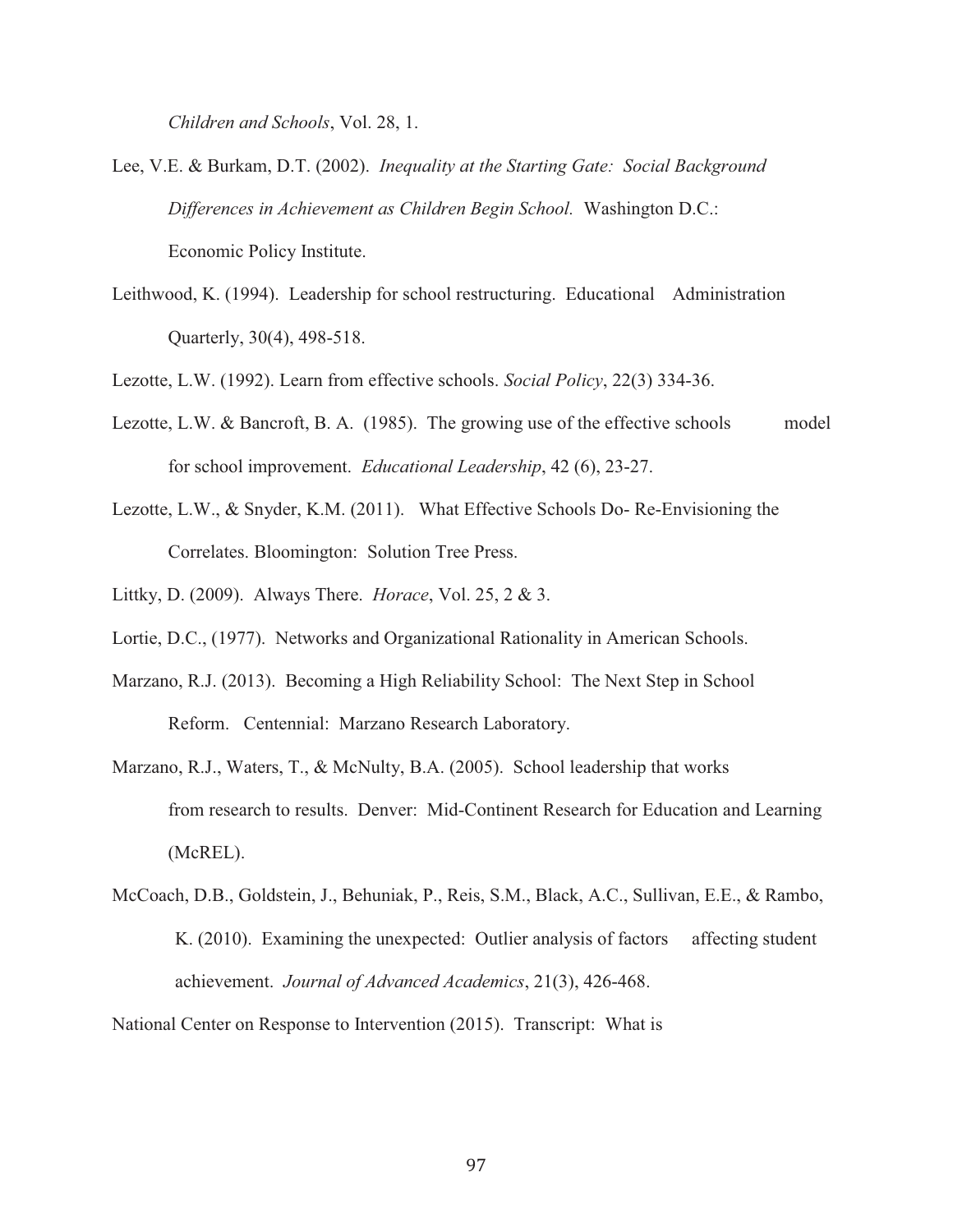Progress Monitoring?

http://www.rti4success.org/sites/default/files/Transcript%20What%20is%20Progress%20 Monitoring.pdf

National Center on Student Progress Monitoring (2015). What are the benefits of progress monitoring? http://www.studentprogress.org/progresmon.asp#3

National Commission on Excellence in Education (1983). A Nation At Risk.

http://www2.ed.gov/pubs/NatAtRisk/index.html

- Neuman, S.B (2009). Changing the odds for children at risk: Seven essential principles of educational programs that break the cycle of poverty. New York: Teachers College Press.
- New America Foundation (2012). No Child Left Behind Overview.

(http://febp.newamerica.net/background-analysis/no-child-left-behind-overview).

- OECD (2014), PISA 2012 Results: What Students Know and Can Do- Student Performances in Mathematics, Reading, and Science (Volume 1, Revised edition, February 2014), PISA, OECD Publishing.
- Oliff, P., Mai, C., & Leachman, M. (2012). Center on Budget and Policy Priorities. New School Year Brings More Cuts in State Funding for Schools. www.cbpp.org
- Papanastasious, C. (2008). Factors distinguishing most and least effective schools in terms of reading achievement: A residual approach. *Educational Research and Evaluation*, 14(6), 539-549.
- Payne, R.K. (2001). *A Framework for Understanding Poverty*. Highland, TX: aha! Process.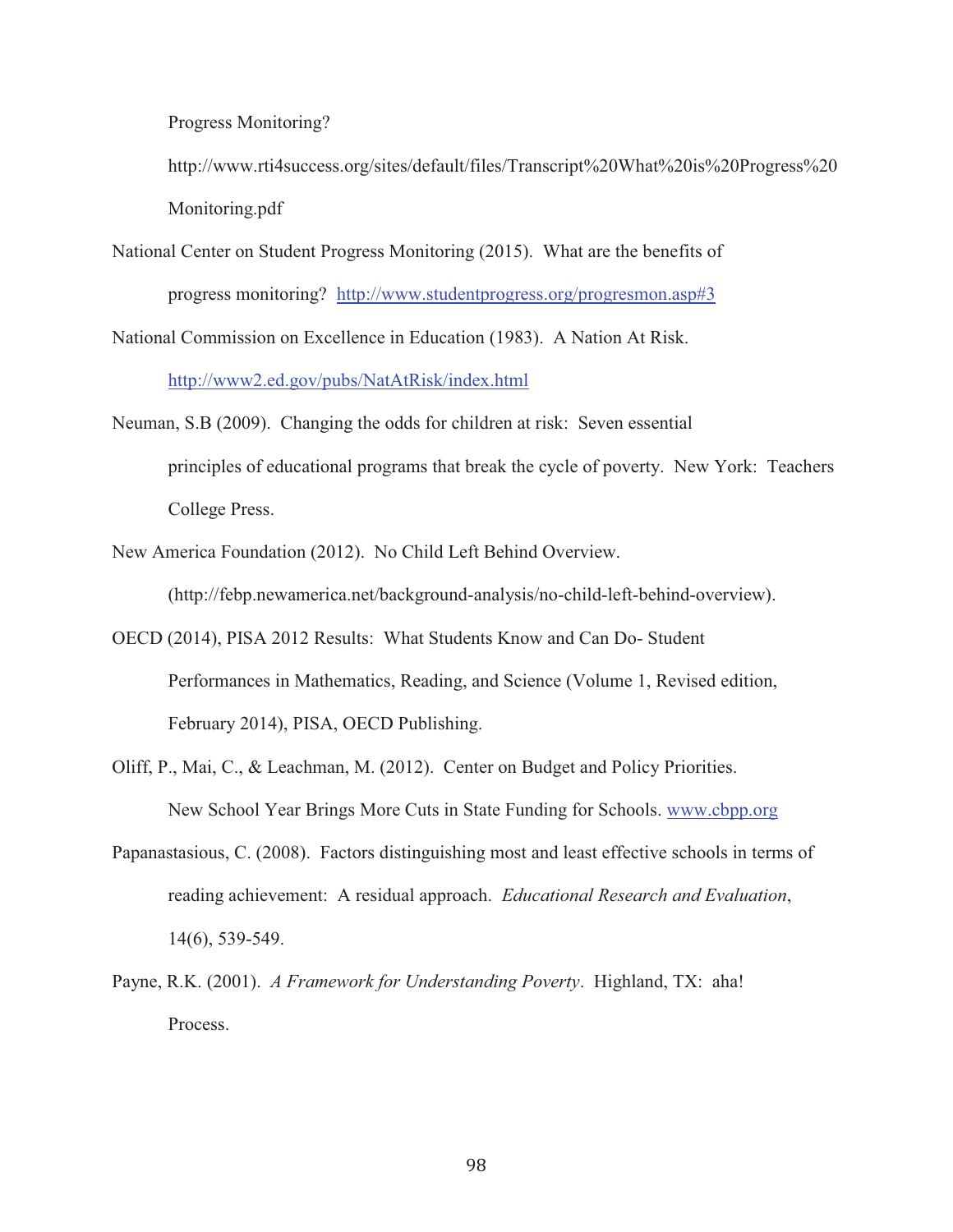- Popham, W.J. (2008). Transformative Assessment. Alexandria, VA: Association for Supervision and Curriculum Development.
- Presswood, T.N. & Presswood, D. (2008). *Meeting the needs of students and families from poverty a handbook for school and mental health professionals.* Baltimore: Paul H. Brookes Publishing Co.

Printy, S.M. & Marks, H.M. (2006). Shared leadership for teacher and student learning. *Theory Into Practice*, 45(2), 125-132.

- Purkey, S. C., Smith, M.S., & Association for Supervision and Curriculum Development, A.A. (1982). Highlights from research on effective schools. *Educational Leadership*, 40(3), 64-69.
- Purkey, S.C. & Smith, M.S. & Wisconsin Center for Education Research, M. n. (1982). *Effective Schools--- A Review.*
- Purkey, S.C. & Smith, M.S. (1985). School Reform: The District Policy Implications of the Effective Schools Literature. *The Elementary School Journal*, Vol. 85 (3) 352-389.
- Quinby, N. (1985). Improving the Place Called School: A Conversation with John Goodlad. *Educational Leadership*, 42(6), 16-19.
- Read Naturally (2015). http://www.readnaturally.com/product/reading-fluency-progressmonitor.
- Reagle, C. (2006). Creating effective schools where all students can learn. *Rural Educator*, 27(3), 24-33.
- Reeves, D. B. (2012). Envision a Better Future. *American School Board Journal*, May.
- Reeves, D.B. (2000). Accountability in Action: A blueprint for learning organizations. Denver, CO: Advanced Learning Press.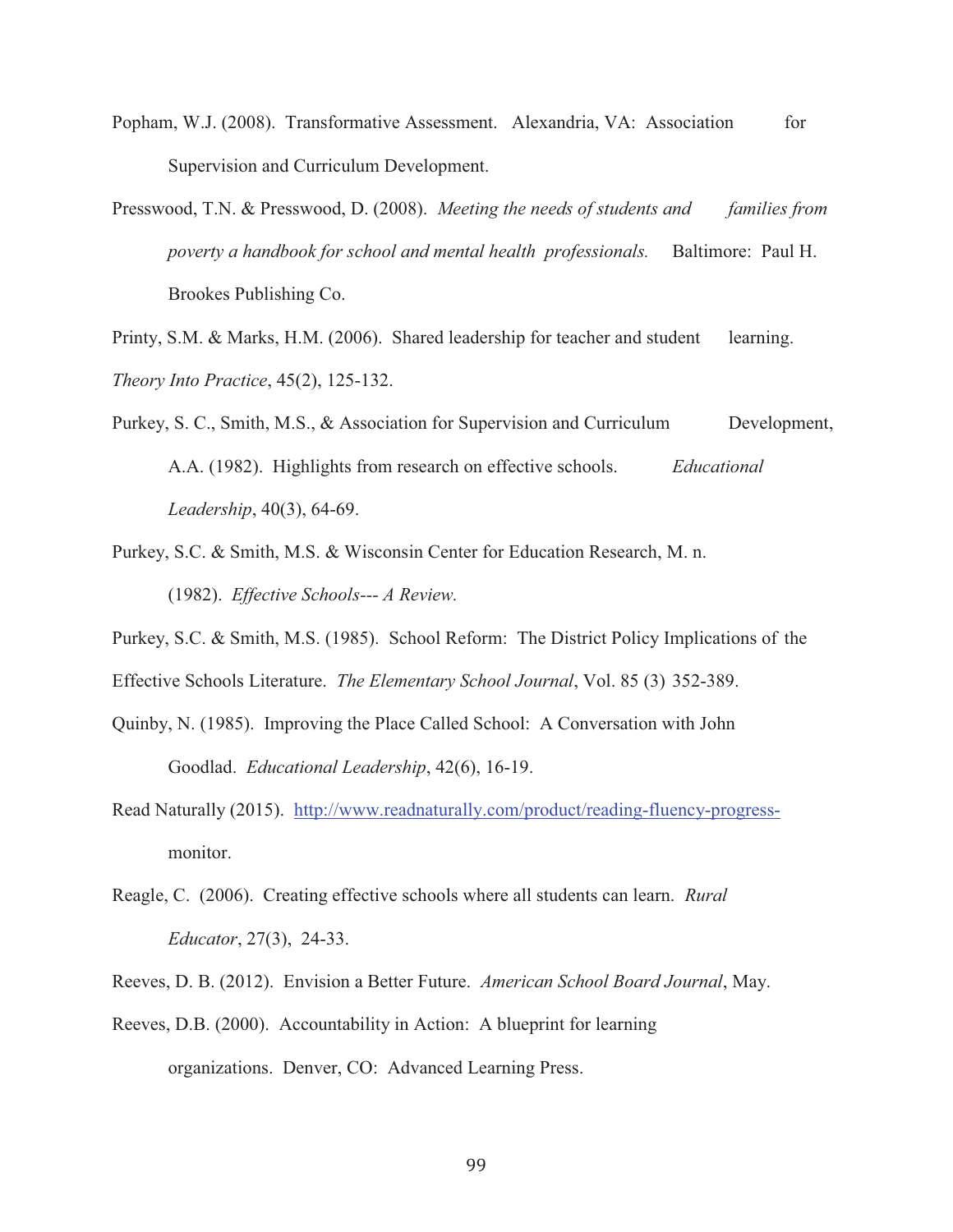Rosenthal, R. (1979). The 'File-Draw' Problem and Tolerance for Null Results. *Psychological Bulletin* 86: 638-641.

Rubie-Davis, C.M. (2007). Classroom Interactions: Exploring the Practices of High- and Low-Expectation Teachers. *The British Psychological Society*, 77, 289- 306.

- Rutter, M., Maughan, B., Mortimore, P. & Ouston, J. (1979). Fifteen Thousand Hours. Cambridge, MA: Harvard University Press.
- Schmidt, F.L. & Hunter, J.E. (2015). Methods of Meta-Analysis Correcting Error and Bias in Research Findings. Thousand Oaks: Sage.
- Schmoker, M. J. (2011). Focus: Elevating the essentials to radically improve student learning. Alexandria: ASCD.
- Schmoker, M. J. (2006). Results Now: How we can achieve unprecedented improvements in teaching and learning. Alexandria: ASCD.
- Scribner, J.P. (1999). Teacher efficacy and teacher professional learning: Implications for school leaders. Journal of School Leadership, 9(3), 209-234.
- Sizer, T.R. (1984). Compromises. *Educational Leadership*, 41(6), 334-37.
- Sizer, T.R. (1985). Common Sense. *Educational Leadership*, 42(6), 21-22.
- Smith, M.L. & Shepard, L.A. (1987). What doesn't work: Explaining policies of retention in the early grades. *Phi Delta Kappan*, 69, 129-134.
- Smith, M.L. & Shepard, L.A. (1989). Flunking grades: Research and policies on retention. London: Falmer.
- Smith, W.F. & Andrews, R.L. (1989). Instructional leadership: How principals make a difference. Alexandria, VA: Association for Supervision and Curriculum Development.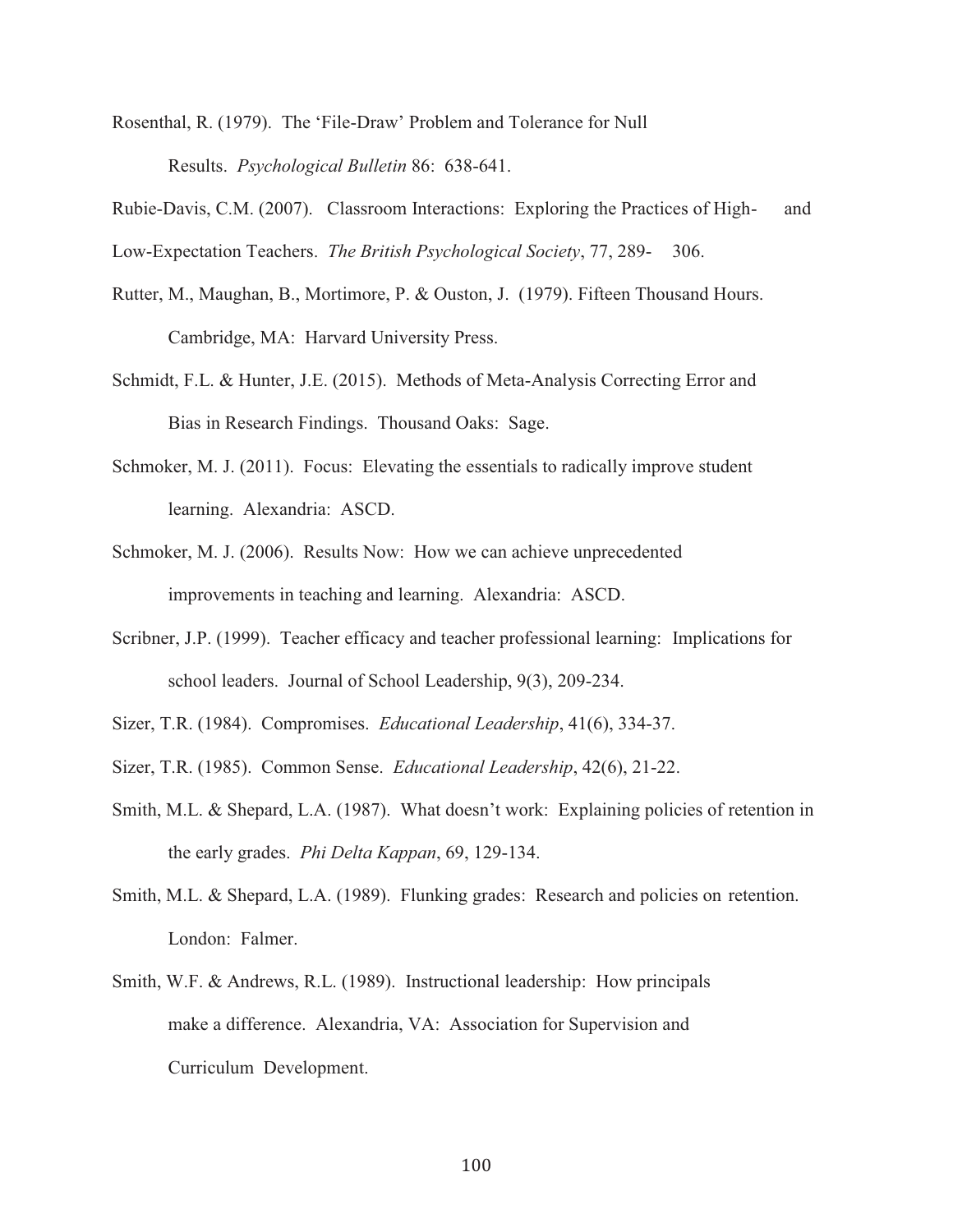- Stecker, P.M., Lembrke, E.S. & Foegen A. (2008). Using progressing monitoring data to improve instruction decision making. *Preventing School Failure*, 52(2), 48-58.
- Teddlie & Stringfield. (2007). International Handbook of School Effectiveness and Improvement. *A History of School Effectiveness and Improvement Research in the USA Focusing on the Past Quarter Century*. (143).

Tough, P. (2006, November 26). What It Takes to Make a Student. New York Times.

Tuck, K. (1989). A study of students who left: D.C. public school dropouts. Paper presented at American Education Research Association Annual Meeting, San Francisco.

The Coalition of Essential Schools (n.d.) **http://www.essentialschools.org/items/4** 

The Leadership and Learning Center Brochure (2012). Houghton Mifflin Harcourt Publishing company.

The Leadership and Learning Center (2013). Blueprint

 **(http://www.leadandlearn.com/services/school-improvement/blueprint).** 

United States Census Bureau. (1999).

http://www.census.gov/hhes/www/poverty/data/incpovhlth/1999/briefing.html.

United States Census Bureau. (2005). *2004 American Community Survey*. Washington, DC.

United States Census Bureau. (2012). *2012 Current Population Survey.* 

http://www.census.gov/hhes/www/poverty/about/overview/index.htmlWashingto

n, DC.

United States Department of Education. (2004).

http://www2.ed.gov/policy/elsec/leg/esea02/pg1.html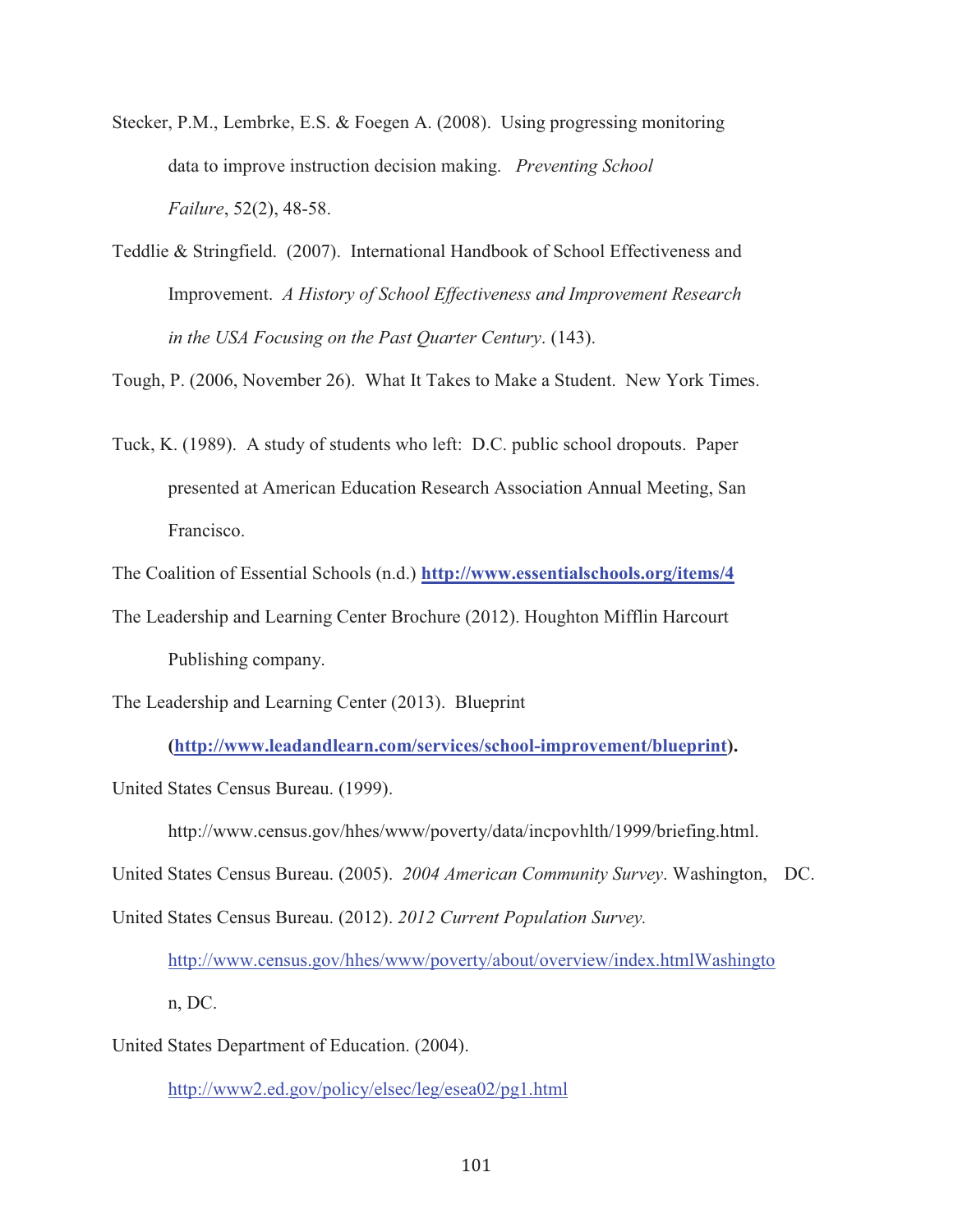University of Washington (n.d.)**.**

**http://www.bothell.washington.edu/research/centers/goodladinstitute**

United States Department of Education. (2015). Laws, Regulations, and Guidance http://www2.ed.gov/policy/elsec/leg/esea02/pg2.html#sec1114

USDA (2015). National School Lunch Program.

http://www.fns.usda.gov/sites/default/files/2014-04788.pdf

- Walker, T. (2014). The testing obsession and the disappearing curriculum. NEA Today: http://neatoday.org/2014/09/02/the-testing-obsession-and-the-disappearingcurriculum-2/.
- Wells, C.S. & Wollack, J.A. (2013). Instructor's Guide to Understanding Test Reliability. Testing & Evaluation Services: University of Wisconsin.
- Woodside-Jiron. H. & Gehsmann, K. (2009). Peeling back the layers of policy and school reform: Revealing the structure and social complexities within. *International Journal of Disability, Development and Education.* Vol. 56 (1) 49-72.
- Ylimaki, R.M. (2007). Instructional leadership in challenging US schools. *International Studies in Educational Administration (Commonwealth Council for Education Administration and Management (CCEAM)*. Vol. 35 (3) 11-19.
- Zigarelli, M.A. (1996). An empirical test of conclusions from effective schools research. *Journal of Educational Research*, 90(2-)103-110.
- Zimmerman, B.J. & Dibenedetto, M.K. (2008). Mastery learning and assessment: Implications for students and teachers in an era of high stakes testing. Psychology in the Schools, Vol. 45(3) 206-216. DOI: 10.1002/pits.20291.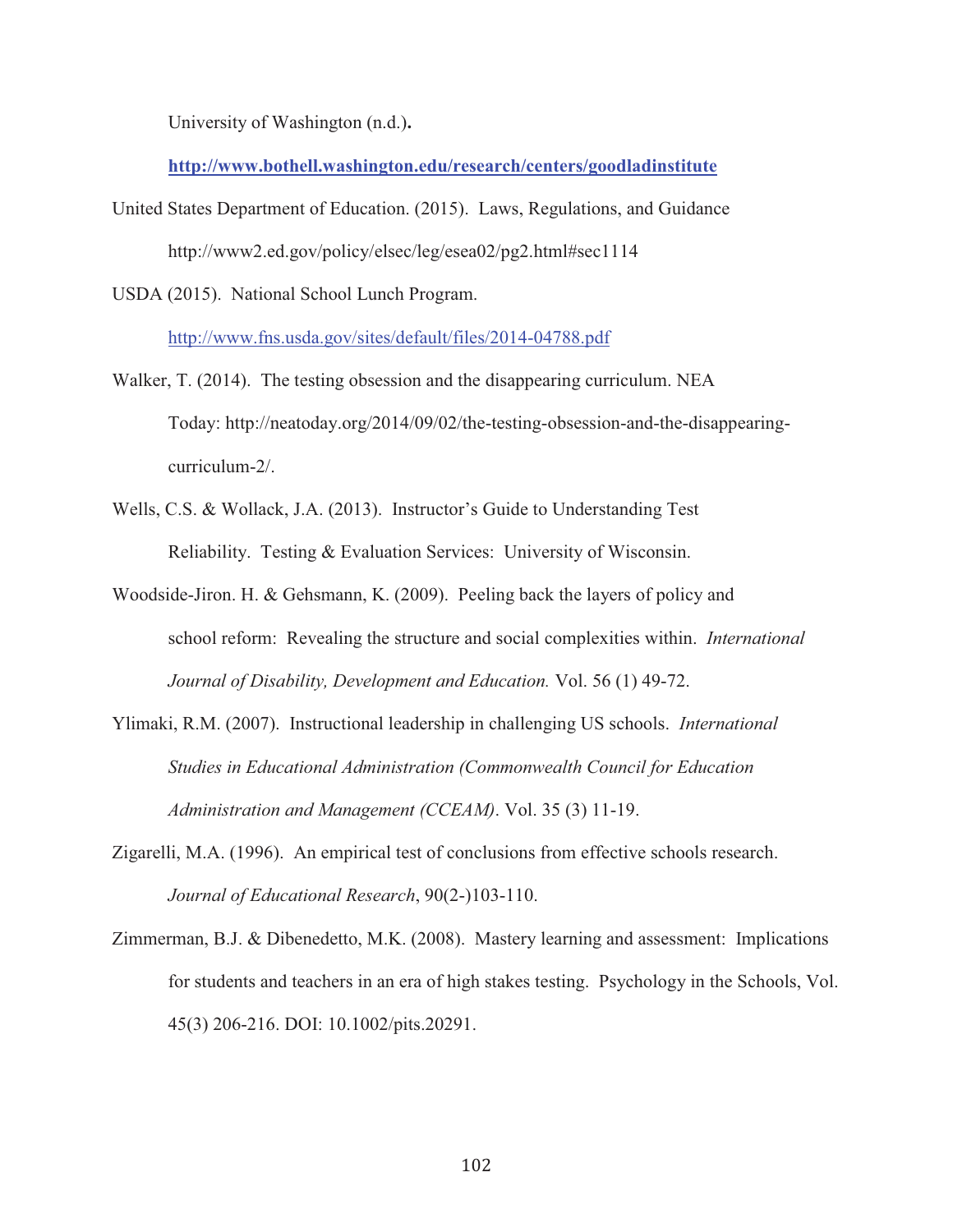### **APPENDIX A**

#### **Key Word Searches**

The first number represented the number of studies that came up in ERIC on each topic when the key words were typed. The number in parenthesis indicates the number of studies that came up in ERIC when the key words were typed AND the word "effect size" was also typed.

#### **Collaboration with a focus on student learning**

- Collaborative teachers  $2,159(2)$
- Teacher Teams-  $3,166(5)$
- Professional Learning Communities-912(1)
- Focus on student learning- 1,952 (7)
- Focus on academics-  $2,797$  (10)
- Academic Focus- 1,536 (4)
- Focus on Learning-  $9,654(18)$
- Teachers sharing strategies- 10 (0)
- Focus on student learning- 1,090 (7)
- Focus on student learning time-12 (97)
- Maximizing student learning time-2 (2)
- Instructional Time-772 (22)
- Engaged Time-  $226(3)$
- Learning Time-  $2,981(23)$
- Time on Task-  $2,435$  (48)

Total # of studies with effect size for collaboration and focus on learning: 249

#### **Progress monitoring**

- Monitoring student progress- 538 (1)
- Monitoring school progress- 84 (18)
- School level monitoring- 27 (22)
- Measuring school progress- 29 (23)
- Monitoring classroom progress- 29 (11)
- Class progress monitoring- 9 (7)
- Student progress monitoring-524 (1)
- Progress monitoring-  $1,469(6)$
- Assessment monitoring- 590 (9)
- Assessment growth- 164 (1)
- Benchmark assessment- 171 (2)
- Frequent assessment- 88 (4)
- Formative assessment- 1227 (18)

Total # of studies with effect size for progress monitoring: 123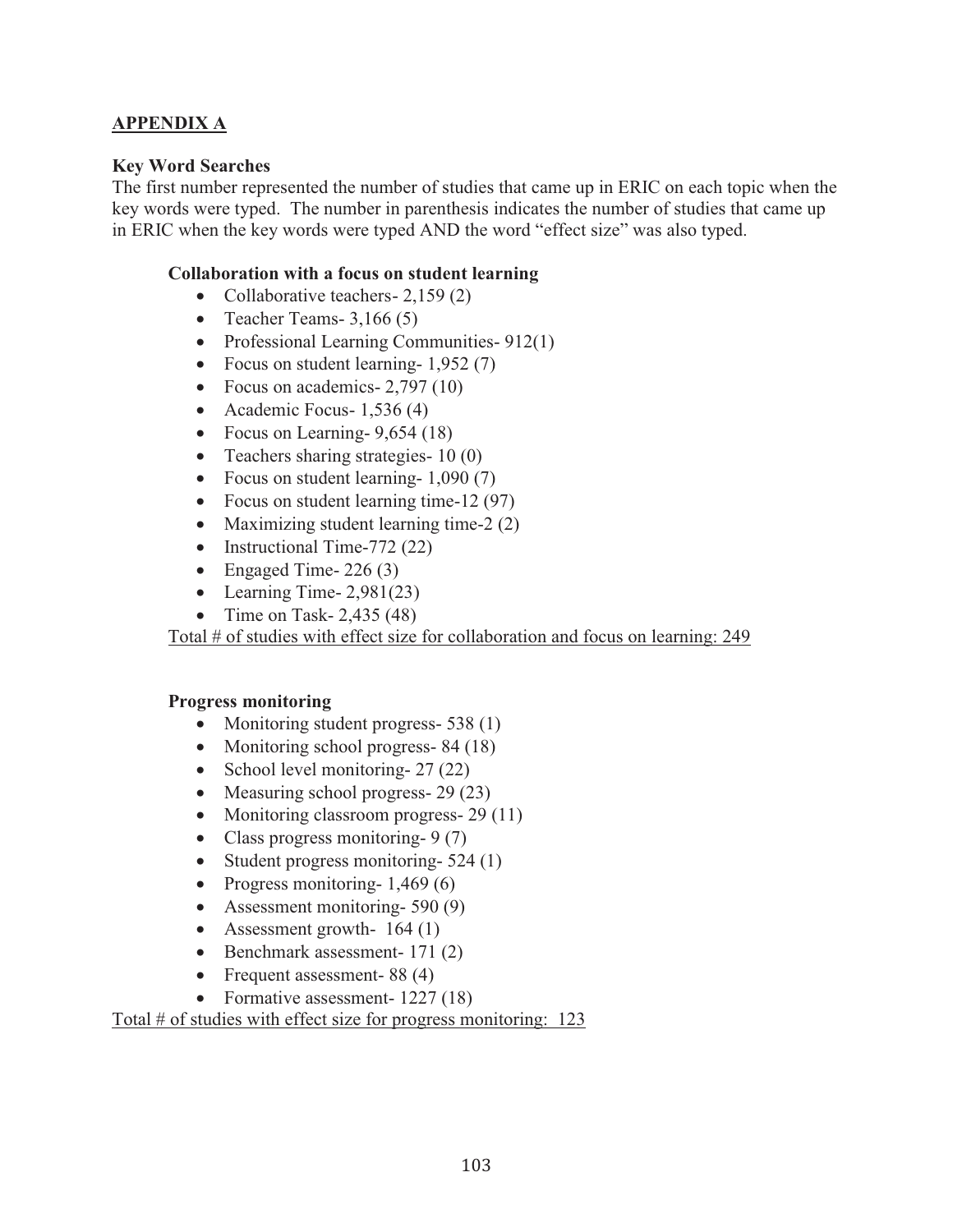### **APPENDIX B**

### **Coding Guide**

Coding Sheet Adapted from page 89,95,96,98,100, 176 and 177 of Harris Cooper's Research Synthesis and Meta-Analysis (2010). Additionally, the moderator variable questions were adapted from the International Handbook of School Effectiveness and Improvement (2007) on page 143. The coding guide was also created jointly with colleague Cameron Rains.

Key For Coding Spreadsheet:

Column 1: Study Identification Number beginning with 1 for the first study entered along with author's last name

Column 2 (Study Type) 1a=Frequent, personal monitoring 2=Developing and maintaining a pervasive focus on learning 2a=Focusing on academics 2b=Maximizing school learning time 3=Producing a positive culture 3a=Creating a shared vision 3b=Creating an orderly environment 3c=Emphasizing positive reinforcement 4=Creating high (and appropriate) expectations for all 4a=For students 4b=For staff 5=Monitoring progress at all level 5a=At the school level 5b=At the classroom level 5c=At the student level 6=The process of effective teaching 6a=Maximizing class time 6b=Successful grouping and organization 6c=Exhibiting best teaching practices 6d=Adapting practice to the particulars of classroom 7=Involving parents in productive and appropriate ways 7a=Buffering negative influences 7b=Encouraging productive interactions with parents 8=Developing staff skills at the school site 8a=Site based PD (type of PD was listed next to all 8a codes: One-shot PD, Multiple Session PD, Multiple Session PD with feedback given, or other-specify) 8a1= content based PD 8a2= pedagogy based PD 8a3= both content and pedagogy based PD 8a4= leadership PD 8a5= other- please list what "other" is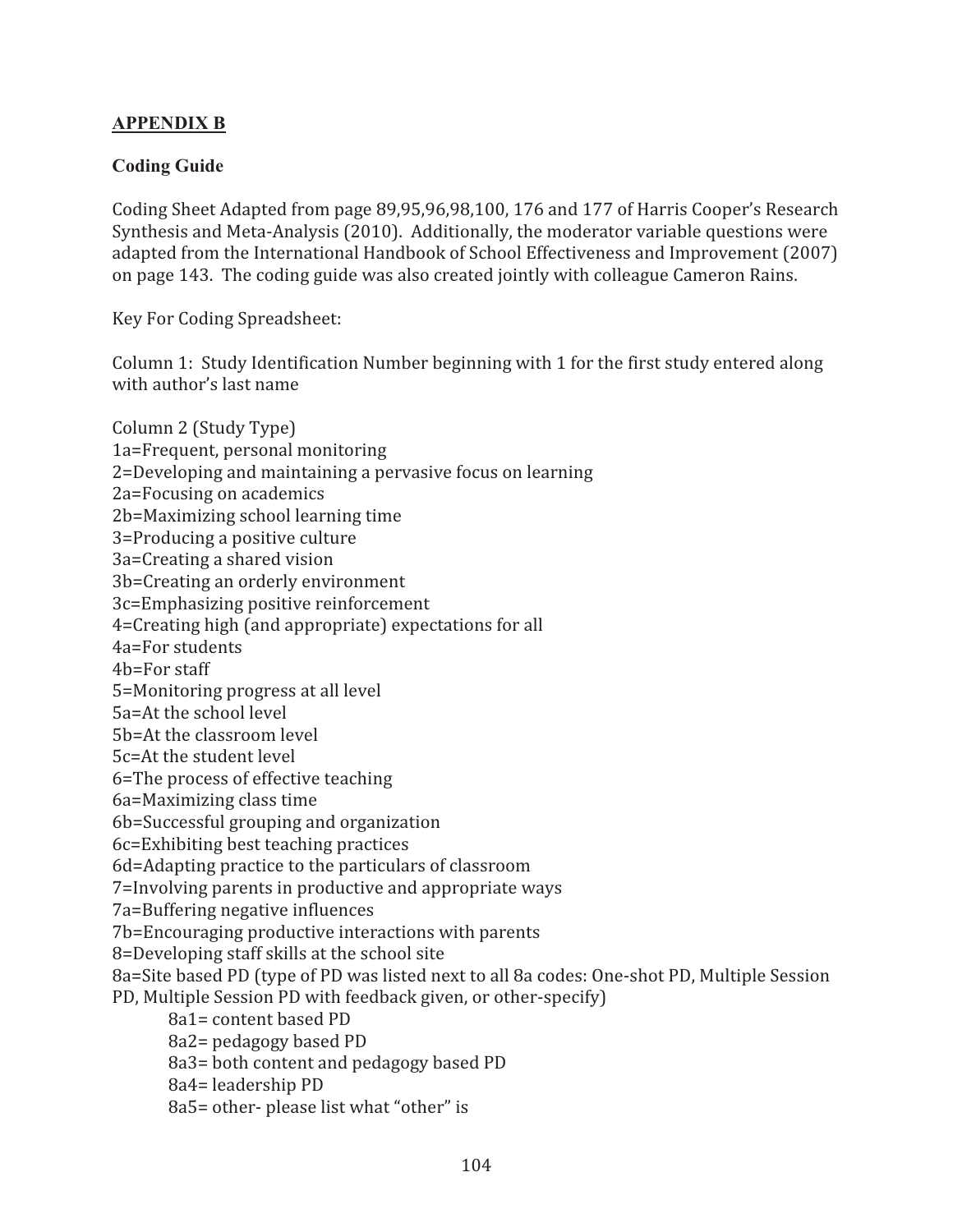8a6= not specified in study 9=Emphasizing student responsibilities and rights 9a=Responsibilities 9b=Rights

Column 3: School type will be listed as: a= elementary, b= middle school, c= High School, and 4= other (will specify)

Column 4: Insert grade levels included in the study (K-12)

Column 5: Subject areas included, a= Reading, b= other Language Arts, c=Mathematics, d=Science, e=Social Studies, f=other (will specify)

Column 6: Free/Reduced Lunch Percentage (0-100)

Column 7: Type of outcome measured a= Standardized Achievement Test (will specify), b= another test measuring achievement (e.g. teacher developed test, textbook test), c=class grades, d=multiple types (will specify), e=can't tell

Column 8: Effect Size

Column 9: Page number where effect size data was found

Column 10: Number of students included in the sample

Column 11: Date when coding was completed

Column 12: Special education 1, General education 2, population not specified 0

Column 13: Private school 1, Public school 2, school type not specified 0

Column 14: Date of Publication of Data

Column 15: Was new money used to implement (yes or no)

Column 16: Type of Study

All studies are assigned an ID number (column 1). The study associated with each ID number can be found in Appendix C.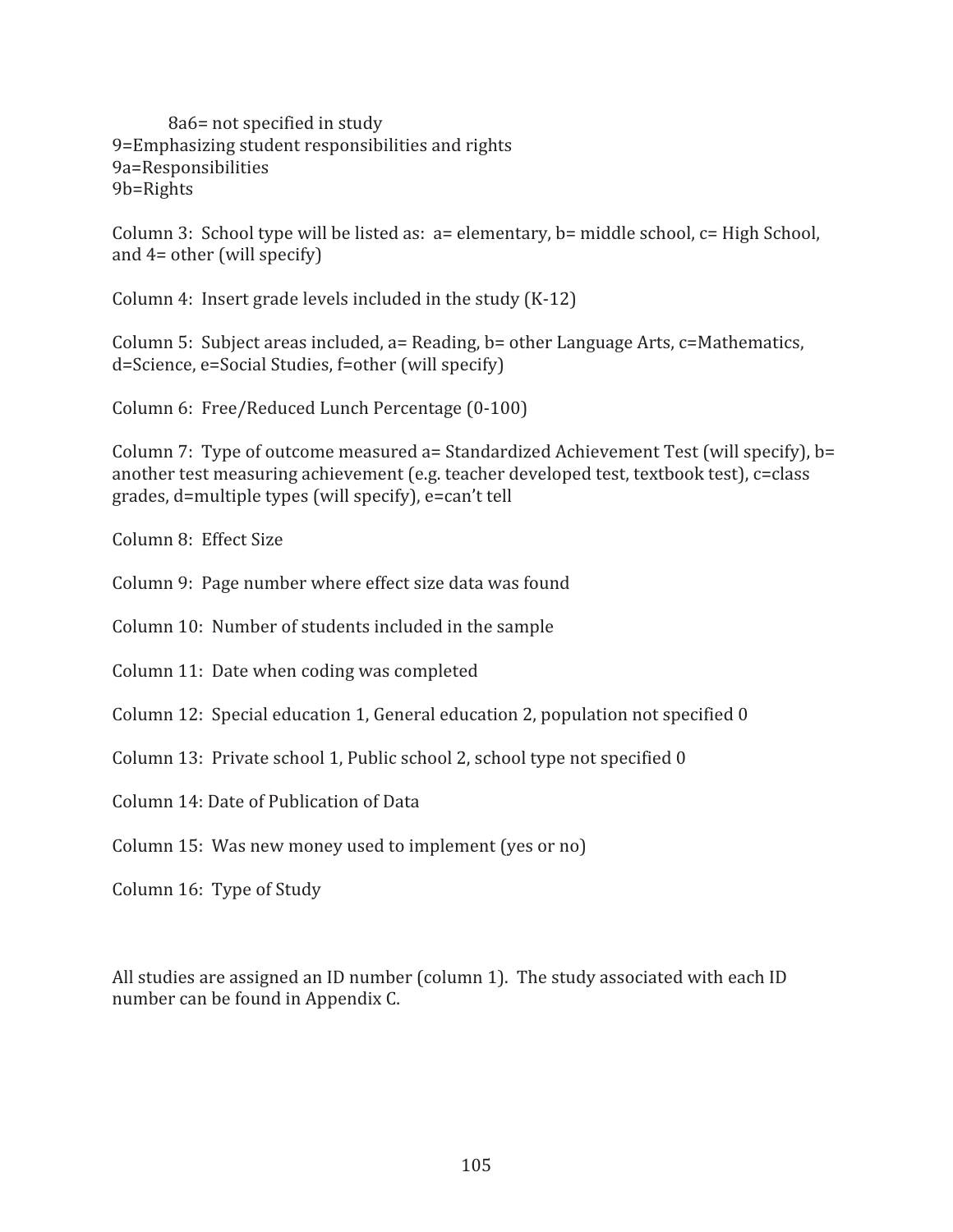### Prenkert Codebook

| <b>COLUMN: 1</b>                                                                                                                  | 2  | 3 |                | 5 | 6                      |     | 8    | 9                     | 10                         | 11     | 12       | 13       | 14   | 15             | 16                                |
|-----------------------------------------------------------------------------------------------------------------------------------|----|---|----------------|---|------------------------|-----|------|-----------------------|----------------------------|--------|----------|----------|------|----------------|-----------------------------------|
| 1 Gilbert,<br>Compton,<br>Fuchs, Fuchs,<br>Bouton,<br>Barquero, &<br>Cho (2013)                                                   | 5a | a | First<br>Grade | a | 66.04<br>$\frac{0}{0}$ | $*$ | 0.19 | p149<br>and p.<br>150 | 212<br>(134)<br>AND<br>78) | 9/4/14 | $\Omega$ | $\theta$ | 2013 | N <sub>0</sub> | Randomized<br>Controlled<br>Study |
| *The Test of Phonemic Decoding Efficiency (Torgesen, et al., 1997), The Test of Sight Word Reading Efficiency (Torgenson, Wagner, |    |   |                |   |                        |     |      |                       |                            |        |          |          |      |                |                                   |

&Rashotte, 1997), untimed decoding skill-Woodcock Reading Mastery Test, and Woodcock Reading Mastery Test revised untimed word identification skill.

| 2 Wilson,                                | 5a | Sixth | C | 33% | $\ast$ | 1.0   | p.  | 284 | 9/5/14 | 0 | Sept. | N <sub>o</sub> | Non-randomized,      |
|------------------------------------------|----|-------|---|-----|--------|-------|-----|-----|--------|---|-------|----------------|----------------------|
| Robert                                   |    |       |   |     |        | very  | 102 |     |        |   | 2009  |                | casual-comparative   |
| (2009)                                   |    | eight |   |     |        | large |     |     |        |   |       |                | method using quasi-  |
|                                          |    | h     |   |     |        |       |     |     |        |   |       |                | experimental design/ |
|                                          |    |       |   |     |        |       |     |     |        |   |       |                | one group pre-test-  |
|                                          |    |       |   |     |        |       |     |     |        |   |       |                | post-test with a     |
|                                          |    |       |   |     |        |       |     |     |        |   |       |                | double post-test     |
|                                          |    |       |   |     |        |       |     |     |        |   |       |                | design               |
| * New Jersey DOE standardized test-NJASK |    |       |   |     |        |       |     |     |        |   |       |                |                      |

| 3a                                                                                           | 5a | a | Fourt | 55% | $\ast$ | 0.46 | p.   | 188 | 9/21/14 | 1 | 0 | 2012 | No | Randomized       |
|----------------------------------------------------------------------------------------------|----|---|-------|-----|--------|------|------|-----|---------|---|---|------|----|------------------|
| VenDerHey                                                                                    |    |   | h     |     |        |      | 1259 |     |         |   |   |      |    | Controlled Study |
| den,                                                                                         |    |   |       |     |        |      |      |     |         |   |   |      |    |                  |
| McLaughlin                                                                                   |    |   |       |     |        |      |      |     |         |   |   |      |    |                  |
| , Algina,                                                                                    |    |   |       |     |        |      |      |     |         |   |   |      |    |                  |
| and Snyder                                                                                   |    |   |       |     |        |      |      |     |         |   |   |      |    |                  |
| (2012)                                                                                       |    |   |       |     |        |      |      |     |         |   |   |      |    |                  |
|                                                                                              |    |   |       |     |        |      |      |     |         |   |   |      |    |                  |
|                                                                                              |    |   |       |     |        |      |      |     |         |   |   |      |    |                  |
| *CBMs of mathematicsematics for computation 3 computation probes and Statewide Test Analysis |    |   |       |     |        |      |      |     |         |   |   |      |    |                  |

| 3 <sub>b</sub>                                                                               | 5a | a | Fifth | $\overline{ }$ | 59 | $\ast$ | $-0.1$ | p.12 | 186 | 9/21/14 |  | 2012 | No | Randomized       |
|----------------------------------------------------------------------------------------------|----|---|-------|----------------|----|--------|--------|------|-----|---------|--|------|----|------------------|
| VenDerHey                                                                                    |    |   |       |                | %  |        |        | 59   |     |         |  |      |    | Controlled Study |
| den,                                                                                         |    |   |       |                |    |        |        |      |     |         |  |      |    |                  |
| McLaughlin                                                                                   |    |   |       |                |    |        |        |      |     |         |  |      |    |                  |
| , Algina,                                                                                    |    |   |       |                |    |        |        |      |     |         |  |      |    |                  |
| and Snyder                                                                                   |    |   |       |                |    |        |        |      |     |         |  |      |    |                  |
| (2012)                                                                                       |    |   |       |                |    |        |        |      |     |         |  |      |    |                  |
| *CBMs of mathematicsematics for computation 3 computation probes and Statewide Test Analysis |    |   |       |                |    |        |        |      |     |         |  |      |    |                  |

| 4a                | 5a | $\overline{\phantom{0}}$<br>d | Kinde  | $\overline{\phantom{0}}$ | 29 | $\ast$ | 0.69 | p.11        | ר<br>້ | 10/22/14 | 0 | May  | No | Not Randomized   |
|-------------------|----|-------------------------------|--------|--------------------------|----|--------|------|-------------|--------|----------|---|------|----|------------------|
| Feldmann,         |    |                               | rgarte |                          | %  |        |      | $\sim$<br>- |        |          |   | 2012 |    | Controlled Study |
| Gregory<br>(2012) |    |                               | n      |                          |    |        |      |             |        |          |   |      |    |                  |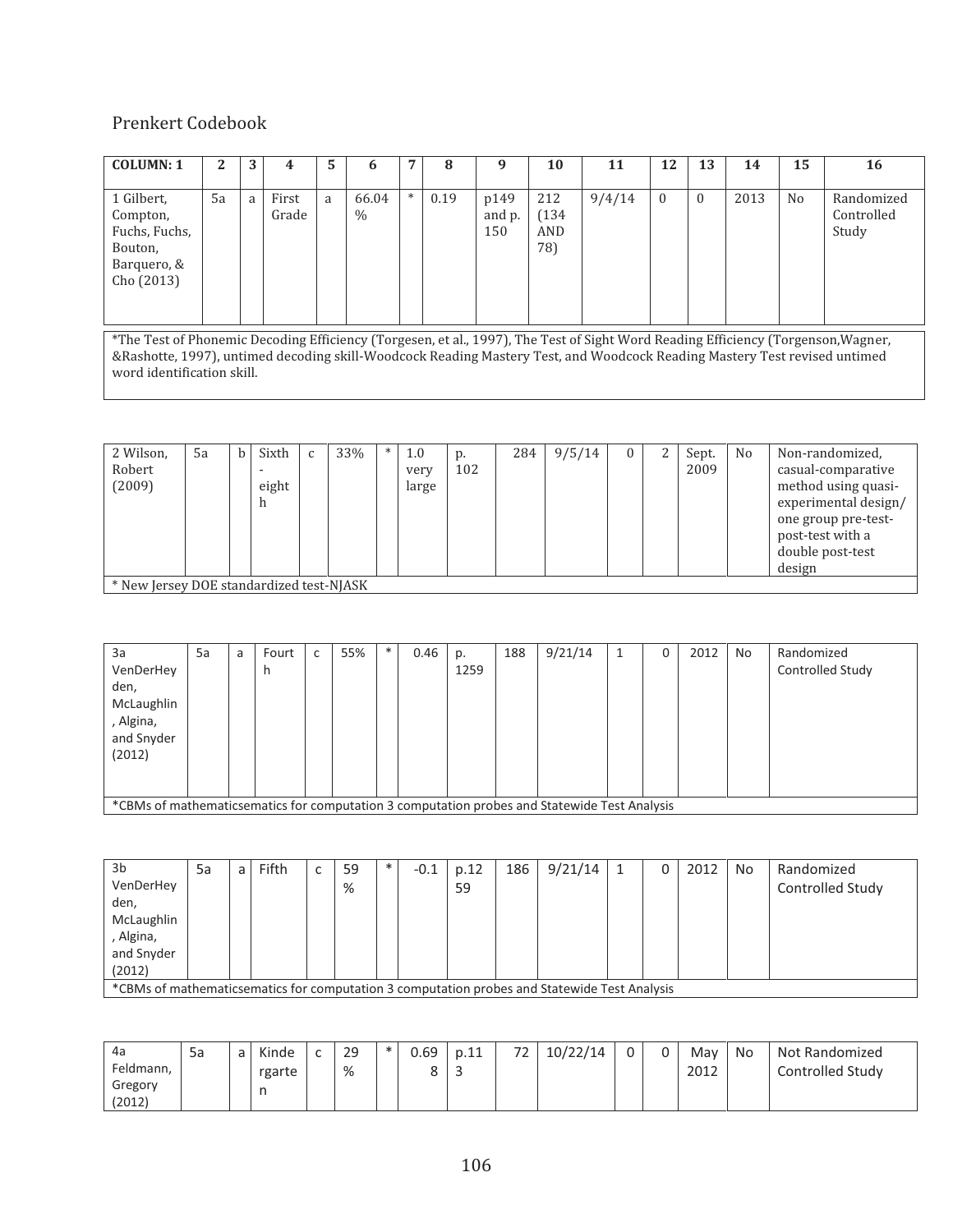\*EN-CBM (Early Numeracy Curriculum Based : NI=Number Identification, QD=Quantity Discrimination, M-Comp=Mathematics Computation, CN=Closer Number, VM=Verbal Mathematics, Teacher Rating, WIAT-2 Wechsler Individual Achievement Test 2nd edition, Report Card, and Iowa Tests of Basic Skills

| 4b                                | 5a | a | First | 29 | $\ast$ | 0.67 | p.11 | 57 | 10/22/14 |  | Mav  | No | Not Randomized                                                                                                                     |
|-----------------------------------|----|---|-------|----|--------|------|------|----|----------|--|------|----|------------------------------------------------------------------------------------------------------------------------------------|
| Feldmann,                         |    |   | grade | %  |        |      | -4   |    |          |  | 2012 |    | Controlled Study                                                                                                                   |
| Gregory                           |    |   |       |    |        |      |      |    |          |  |      |    |                                                                                                                                    |
| (2012)                            |    |   |       |    |        |      |      |    |          |  |      |    |                                                                                                                                    |
|                                   |    |   |       |    |        |      |      |    |          |  |      |    | *EN-CBM (Early Numeracy Curriculum Based: NI=Number Identification, QD=Quantity Discrimination, M-Comp=Mathematics Computation,    |
|                                   |    |   |       |    |        |      |      |    |          |  |      |    | CN=Closer Number, VM=Verbal Mathematics, Teacher Rating, WIAT-2 Wechsler Individual Achievement Test 2nd edition, Report Card, and |
| <b>Iowa Tests of Basic Skills</b> |    |   |       |    |        |      |      |    |          |  |      |    |                                                                                                                                    |

| 5 Arvans | .5a                                                                                                                           | a l | Gr. 2- | a | 62            |  | 0.117 |       | 82 | 10/9/14                                                                                                         |  |  | 201 | N <sub>0</sub> | Randomized                                                                                                                           |
|----------|-------------------------------------------------------------------------------------------------------------------------------|-----|--------|---|---------------|--|-------|-------|----|-----------------------------------------------------------------------------------------------------------------|--|--|-----|----------------|--------------------------------------------------------------------------------------------------------------------------------------|
| (2010)   |                                                                                                                               |     |        |   | $\frac{0}{0}$ |  |       | $24-$ |    |                                                                                                                 |  |  |     |                | Controlled Study                                                                                                                     |
|          |                                                                                                                               |     |        |   |               |  |       | 28    |    |                                                                                                                 |  |  |     |                |                                                                                                                                      |
|          | *Reading Fluency: Curriculum-Based Measurement: Test of Reading Fluency TORF, DIBELS: Curriculum Based Measurement of Reading |     |        |   |               |  |       |       |    |                                                                                                                 |  |  |     |                |                                                                                                                                      |
|          |                                                                                                                               |     |        |   |               |  |       |       |    |                                                                                                                 |  |  |     |                | CBM-R passages, DIBELS: Oral Reading Fluency Subtest, Woodcock Johnson III, Passage comprehension subtest, Peabody Picture Voc. Test |
|          |                                                                                                                               |     |        |   |               |  |       |       |    | and the Expressive Vocabulary Test Gray Oral Reading Tests, GORT-4 Accuracy Subtest, and GORT-4 Fluency Subtest |  |  |     |                |                                                                                                                                      |

| 6 Christ &                                                                                                      | -5а                                                                                                                           | a | Third |  | -60  | $\ast$ | 0.127 | pp.   | 104 | 10/9/14 |  |  | 20  | No | Randomized                                                                                                                           |
|-----------------------------------------------------------------------------------------------------------------|-------------------------------------------------------------------------------------------------------------------------------|---|-------|--|------|--------|-------|-------|-----|---------|--|--|-----|----|--------------------------------------------------------------------------------------------------------------------------------------|
| Davie $(20)$                                                                                                    |                                                                                                                               |   | grade |  | $\%$ |        |       | $24-$ |     |         |  |  | -09 |    | Controlled Trial                                                                                                                     |
| 09)                                                                                                             |                                                                                                                               |   |       |  |      |        |       | 28    |     |         |  |  |     |    |                                                                                                                                      |
|                                                                                                                 | *Reading Fluency: Curriculum-Based Measurement: Test of Reading Fluency TORF, DIBELS: Curriculum Based Measurement of Reading |   |       |  |      |        |       |       |     |         |  |  |     |    |                                                                                                                                      |
|                                                                                                                 |                                                                                                                               |   |       |  |      |        |       |       |     |         |  |  |     |    | CBM-R passages, DIBELS: Oral Reading Fluency Subtest, Woodcock Johnson III, Passage comprehension subtest, Peabody Picture Voc. Test |
| and the Expressive Vocabulary Test Gray Oral Reading Tests, GORT-4 Accuracy Subtest, and GORT-4 Fluency Subtest |                                                                                                                               |   |       |  |      |        |       |       |     |         |  |  |     |    |                                                                                                                                      |

| 7 Hancock<br>(2002) | 5a | Secon<br>grade | 11% | $\ast$ | 0.105 | pp 24-<br>-28                                                  | 94 | 10/9/14 |  | 2002 | No | Randomized<br>Controlled Trial                                                                                                 |
|---------------------|----|----------------|-----|--------|-------|----------------------------------------------------------------|----|---------|--|------|----|--------------------------------------------------------------------------------------------------------------------------------|
|                     |    |                |     |        |       |                                                                |    |         |  |      |    | *PPVT-III, Word Use Fluency WUF test, CBM: Cloze probe, Reading Fluency: Curriculum-Based Measurement: Test of Reading Fluency |
| TORF.               |    |                |     |        |       | DIBELS: Curriculum Based Measurement of Reading CBM-R passages |    |         |  |      |    |                                                                                                                                |

| 8 Heistad (2008)                                                                                                             | 5a | Third<br>grade | 50% | ່າາ<br>ے د. | P <sub>p</sub> $24$ -<br>28 | 44 | 10/9/14 |  | 2008 | N <sub>0</sub> | Randomized<br>Controllec<br>Trial |
|------------------------------------------------------------------------------------------------------------------------------|----|----------------|-----|-------------|-----------------------------|----|---------|--|------|----------------|-----------------------------------|
| General Reading Achievement Minnesota Comprehensive Assessment MCA Reading Portion, Northwest Achievement Levels Test, Readi |    |                |     |             |                             |    |         |  |      |                |                                   |

eneral Reading Achievement Minnesota Comprehensive Assessment MCA Reading Portion, Northwest Achievement Levels Test, Readi  $|$ g fluency monitor assessments and WJ-III Summary Scores.

| 9 Kemp (2006)                                                                                                                           | 5a                                                                                                                                 | a- | Third | $a -$ | N/A |  | 0.01 | pp     | 158 | 10/9/14 |  |  | 2006 | No | Randomized |
|-----------------------------------------------------------------------------------------------------------------------------------------|------------------------------------------------------------------------------------------------------------------------------------|----|-------|-------|-----|--|------|--------|-----|---------|--|--|------|----|------------|
|                                                                                                                                         |                                                                                                                                    |    | grade |       |     |  |      | $24 -$ |     |         |  |  |      |    | Controlled |
| $\ast$<br>28<br>Trial                                                                                                                   |                                                                                                                                    |    |       |       |     |  |      |        |     |         |  |  |      |    |            |
| TOWRE Sight Word Efficiency and Phonetic Decoding Efficiency subtests, DIBELS Oral Reading Fluency subtest, Stanford Diagnostic Reading |                                                                                                                                    |    |       |       |     |  |      |        |     |         |  |  |      |    |            |
|                                                                                                                                         | Test, Vocabulary and Comprehension subtest, Rosner Auditory analysis test, Morphological Relatedness Test Written and Oral/Written |    |       |       |     |  |      |        |     |         |  |  |      |    |            |
| subtests, the BSI Word List and Features subtests and the Orthographic Choice Test.                                                     |                                                                                                                                    |    |       |       |     |  |      |        |     |         |  |  |      |    |            |

| 10 Maziarz, | 5a | a- |         | 18%       | $\ast$ | 0.019 | p.113 | 3.861 | 10/31/14 |  | Spring     | No | Non randomized   |
|-------------|----|----|---------|-----------|--------|-------|-------|-------|----------|--|------------|----|------------------|
| Amv         |    |    | Grades  | aualified |        |       |       |       |          |  | 2009       |    | controlled trial |
| $'2010$ ,   |    |    | $3 - 8$ | tor Free  |        |       |       |       |          |  | <b>MAP</b> |    |                  |
|             |    |    |         | and       |        |       |       |       |          |  | and        |    |                  |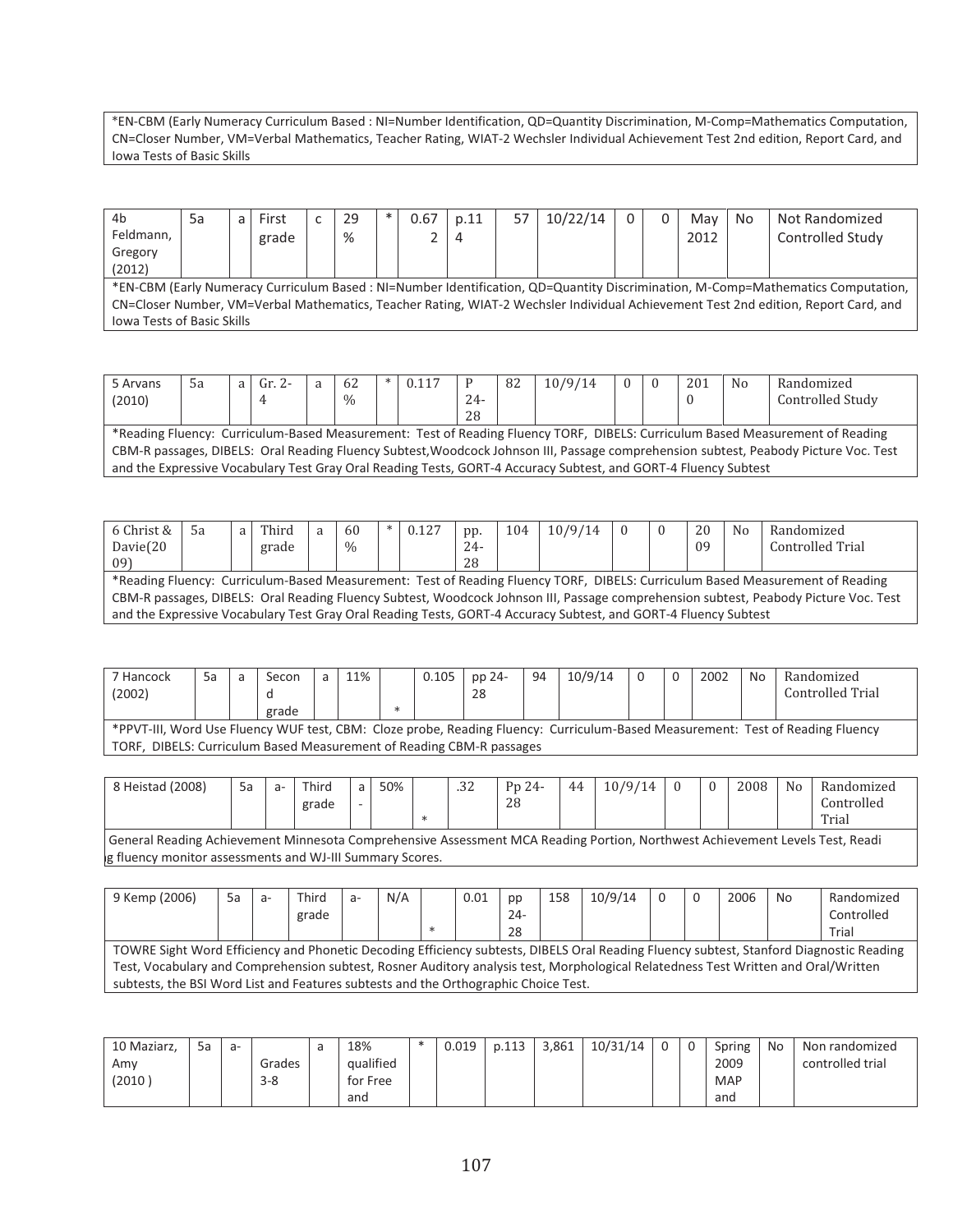|                                                                                                                                 |  |  | Reduced- |  |  |  |  |  |  | <b>PASS</b> |  |
|---------------------------------------------------------------------------------------------------------------------------------|--|--|----------|--|--|--|--|--|--|-------------|--|
|                                                                                                                                 |  |  | Price    |  |  |  |  |  |  | score       |  |
|                                                                                                                                 |  |  | Lunch    |  |  |  |  |  |  |             |  |
| * Computer Adaptive Testing, Item Response Theory, MAP by NWEA, and the South Carolina's Palmetto Assessment of State Standards |  |  |          |  |  |  |  |  |  |             |  |
| <b>PASS ELA test</b>                                                                                                            |  |  |          |  |  |  |  |  |  |             |  |
|                                                                                                                                 |  |  |          |  |  |  |  |  |  |             |  |

| 11                    | 5a                                                                                                                    | a | Kindergar | a | 15 Title I   | $\ast$ | 0.30 | p. 21 | <b>WER</b> | 10/31/14 | $\Omega$ | 2 | 2005- | No | Quasi-                                                                                                             |
|-----------------------|-----------------------------------------------------------------------------------------------------------------------|---|-----------|---|--------------|--------|------|-------|------------|----------|----------|---|-------|----|--------------------------------------------------------------------------------------------------------------------|
| Powers,               |                                                                                                                       |   | ten       |   | schools,     |        | 6    |       | $P = 31$   |          |          |   | 2006  |    | experimental                                                                                                       |
| Price-                |                                                                                                                       |   |           |   | but didn't   |        |      |       | 1,         |          |          |   |       |    | design-                                                                                                            |
| Johnson,              |                                                                                                                       |   |           |   | give % of    |        |      |       | 998        |          |          |   |       |    | comparison-                                                                                                        |
| $(2006) -$            |                                                                                                                       |   |           |   | $F/R$ had to |        |      |       | Com        |          |          |   |       |    | group study                                                                                                        |
| Creative              |                                                                                                                       |   |           |   | be 40%       |        |      |       | pario      |          |          |   |       |    | involving                                                                                                          |
| Research              |                                                                                                                       |   |           |   |              |        |      |       | sn         |          |          |   |       |    | treatment WERP                                                                                                     |
| Associates            |                                                                                                                       |   |           |   |              |        |      |       |            |          |          |   |       |    | implemented in                                                                                                     |
|                       |                                                                                                                       |   |           |   |              |        |      |       |            |          |          |   |       |    | 15 Title I schools                                                                                                 |
|                       |                                                                                                                       |   |           |   |              |        |      |       |            |          |          |   |       |    | ranked with                                                                                                        |
|                       |                                                                                                                       |   |           |   |              |        |      |       |            |          |          |   |       |    | highest F/R.                                                                                                       |
|                       |                                                                                                                       |   |           |   |              |        |      |       |            |          |          |   |       |    | Comparison with                                                                                                    |
|                       |                                                                                                                       |   |           |   |              |        |      |       |            |          |          |   |       |    | next highest 15                                                                                                    |
|                       |                                                                                                                       |   |           |   |              |        |      |       |            |          |          |   |       |    | F/R from Tucson                                                                                                    |
|                       |                                                                                                                       |   |           |   |              |        |      |       |            |          |          |   |       |    | Unified School                                                                                                     |
|                       |                                                                                                                       |   |           |   |              |        |      |       |            |          |          |   |       |    | <b>District</b>                                                                                                    |
|                       |                                                                                                                       |   |           |   |              |        |      |       |            |          |          |   |       |    | *DIBELS Initial Sound Fluency, Letter Naming Fluency, word Use Fluency, Phoneme Segmentation Fluency, and Nonsense |
|                       | Word Fluency and the districts Core Curriculum Standard Assessment CCSA Reading Teset and the Waterford Early Reading |   |           |   |              |        |      |       |            |          |          |   |       |    |                                                                                                                    |
| Program-WERP software |                                                                                                                       |   |           |   |              |        |      |       |            |          |          |   |       |    |                                                                                                                    |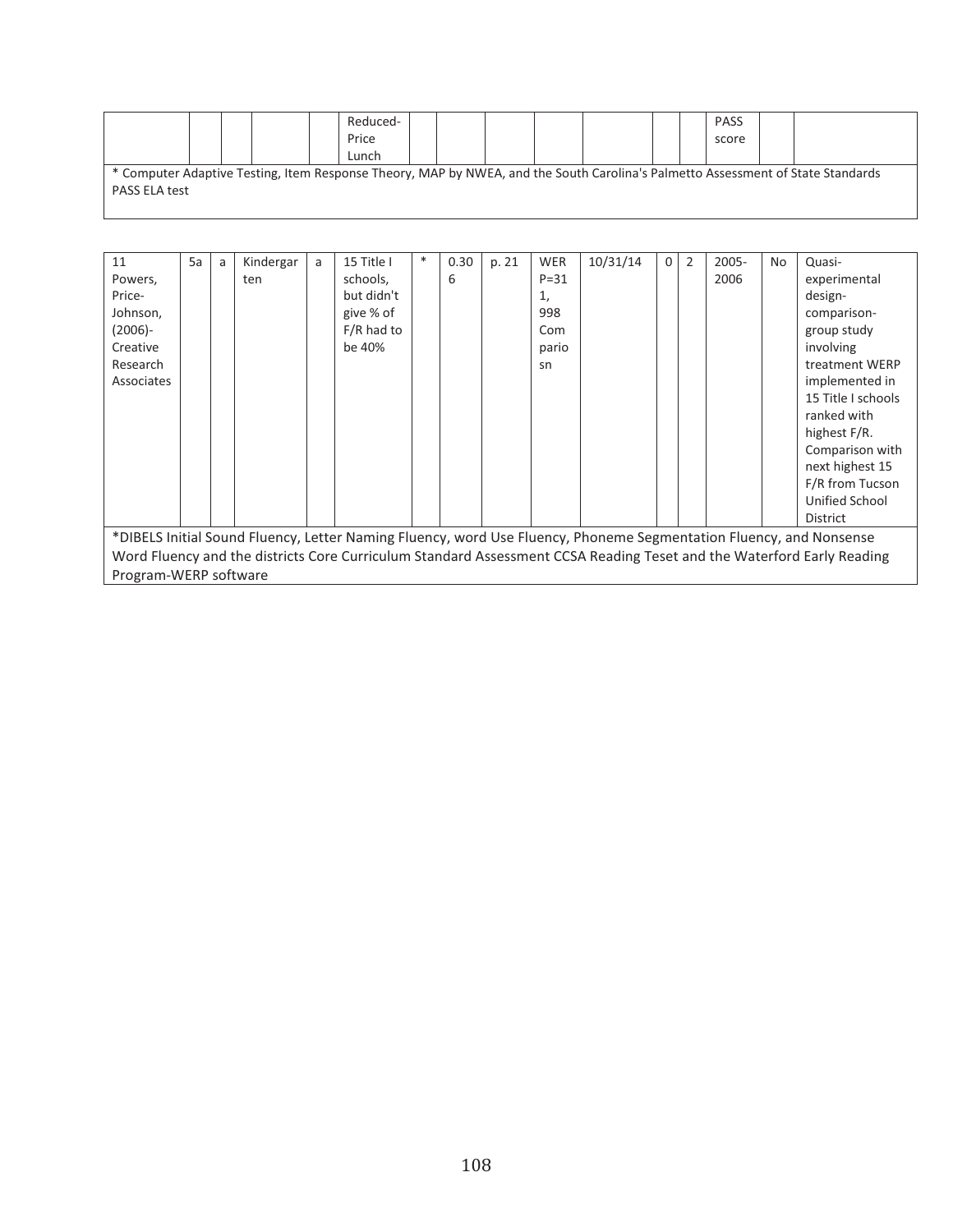## APPENDIX C

# *Studies included in Double Coding & Coding Discrepancies*

| Article /Author and          | Coding         | Prenkert        | Rains     | Outcome                   |
|------------------------------|----------------|-----------------|-----------|---------------------------|
| Identification #             | Discrepancies  |                 |           |                           |
| VanDerHeyden, A.,            | Over-          | I initially had | We spoke  | Reached agreement about   |
| McLauglin, T., Algina, J.    | representing   | fact families,  | on the    | way to combine the effect |
| & Snyder, P. (2012).         | students due   | multiplication, | phone and | sizes                     |
|                              | to many effect | addition,       | consulted |                           |
|                              | sizes reported | subtraction     | with Dr.  |                           |
|                              | within the     | subtests that   | Marzano   |                           |
|                              | same article   | were over       | regarding |                           |
|                              |                | representing    | combining |                           |
|                              |                | the same        | effect    |                           |
|                              |                | students        | sizes     |                           |
| Arvans (2010), Christ and    | Counted this   | I initially had | We spoke  | I looked for individual   |
| Davie (2009), Hancock        | as one article | all of these in | on the    | studies and separated out |
| $(2002)$ , and Kemp $(2006)$ | with           | just one study  | phone and | the studies instead of    |
| What Works                   | subgroups      | from the What   | consulted | combining them            |
| Clearinghouse Article        | with multiple  | Works           | with Dr.  |                           |
|                              | effect sizes   | Clearinghouse.  | Marzano   |                           |
|                              | across         | I then looked   | regarding |                           |
|                              | different      | up each study   | combining |                           |
|                              | domains- over  | and separated   | effect    |                           |
|                              | represented    | them out        | sizes     |                           |
|                              | students       | individually.   |           |                           |
| Powers, S. & Price-          | Over-          | I initially had | We spoke  | Reached agreement about   |
| Johnson, C. (2006).          | representing   | broken out all  | on the    | way to combine the effect |
| Evaluation of the            | students due   | of the          | phone and | sizes                     |
| Waterford early reading      | to many effect | <b>DIBELS</b>   | consulted |                           |
| program in kindergarten.     | sizes reported | subtest and     | with Dr.  |                           |
| <b>Creative Research</b>     | within the     | was reporting   | Marzano   |                           |
| Associates: Tucson.          | same article   | effect size     | regarding |                           |
|                              |                | gains on each   | combining |                           |
|                              |                | of those, but   | effect    |                           |
|                              |                | the same        | sizes     |                           |
|                              |                | students were   |           |                           |
|                              |                | represented.    |           |                           |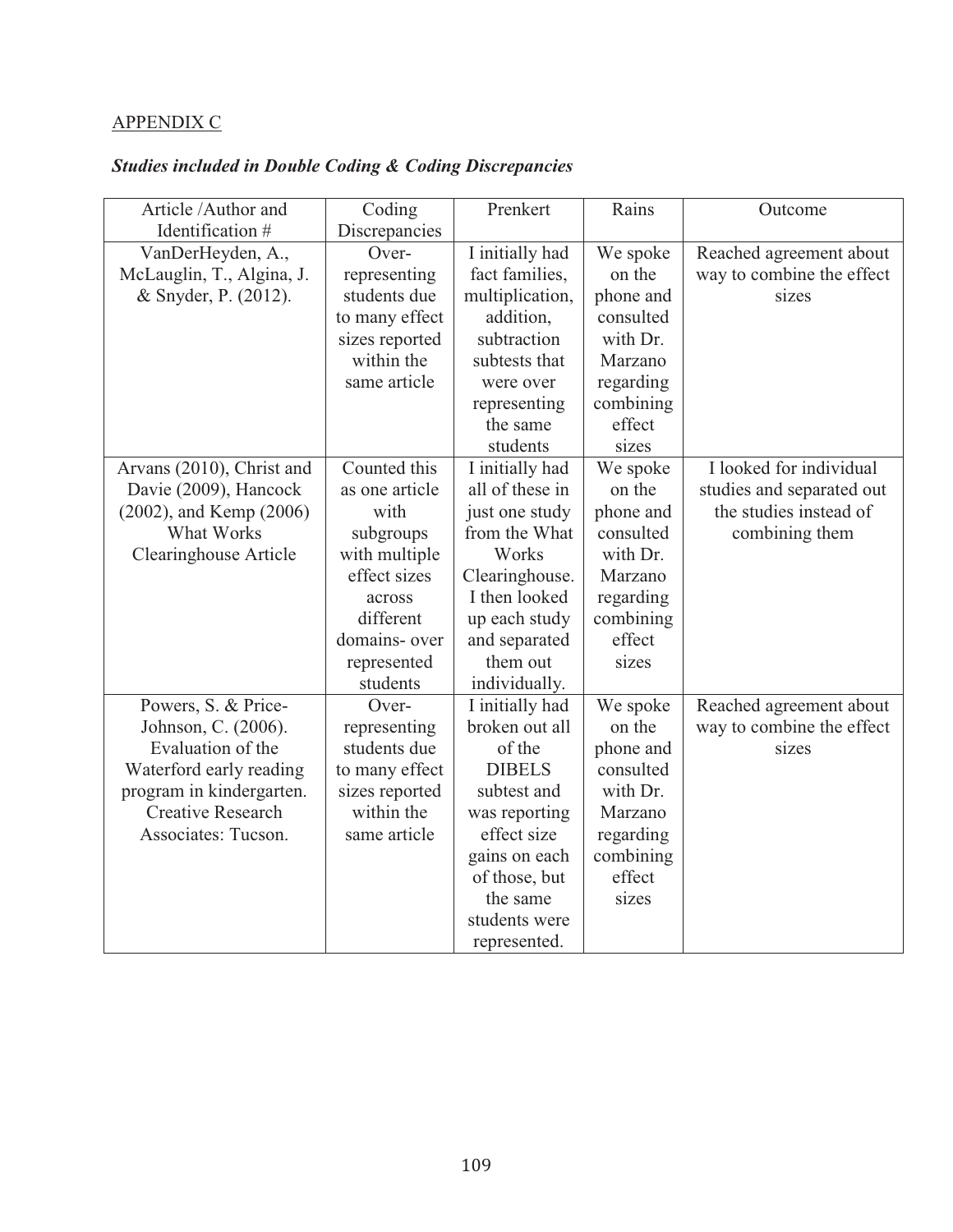### **APPENDIX D**

## *Studies included in the Meta-Analysis that met the criteria as outlined in the Chapter III or*

## *Methodology Section of this study.*

| $\mathbf{1}$            |                                                                                                                              |
|-------------------------|------------------------------------------------------------------------------------------------------------------------------|
|                         | Gilbert, J.K., Compton, D.L., Fuchs, D., Fuchs, L.S. Bouton, B.,                                                             |
|                         | Barquero, L.A. & Cho, E. (2013). Efficacy of a first-grade<br>responsiveness-to-intervention prevention model for struggling |
|                         | readers. Reading Research Quarterly, 48 (2) pp. 135-154.                                                                     |
|                         | Doi:10.1002/rrq.45.                                                                                                          |
| $\overline{2}$          | Wilson, R.B. (2009). The effect of continuous quality formative-                                                             |
|                         | assessment program on middle school student mathematicsematics                                                               |
|                         | achievement. (Unpublished doctoral dissertation). Capella                                                                    |
|                         | University.                                                                                                                  |
| 3                       | VanDerHeyden, A., McLauglin, T., Algina, J. & Snyder, P. (2012).                                                             |
|                         | Randomized evaluation of supplemental grade-wide                                                                             |
|                         | mathematicsematics intervention. American Educational Research                                                               |
|                         | Journal, 49: 1251. Doi: 10.3102/0002831212462736.                                                                            |
| $\overline{\mathbf{4}}$ | Feldmann, G.M. (2012). Early numeracy technical adequacy of select                                                           |
|                         | kindergarten and first grade screening measures. (Unpublished                                                                |
|                         | doctoral dissertation). University of Iowa.                                                                                  |
|                         | http:/ir.uiowa.edu/edt/2869.                                                                                                 |
| 5                       | Arvans, R. (2010). Improving reading fluency and comprehension in                                                            |
|                         | elementary students using Read Naturally. (Unpublished doctoral                                                              |
|                         | dissertation) Western Michigan University.                                                                                   |
|                         | U.S. Department of Education, Institute of Education Sciences, What                                                          |
|                         | Works Clearinghouse. (2013). Beginning Reading intervention                                                                  |
|                         | report: Read Naturally. Retrieved from http://whatworks.ed.gov.                                                              |
| 6                       | Christ, T.J. & Davie, J. (2009). Empirical evaluation of Read Naturally                                                      |
|                         | effects: A randomized control trial (Unpublished journal article).                                                           |
|                         | University of Minnesota, Minneapolis. Retrieved from                                                                         |
|                         | http://www.readnaturally.com                                                                                                 |
|                         | U.S. Department of Education, Institute of Education Sciences, What                                                          |
|                         | Works Clearinghouse. (2013). Beginning Reading intervention                                                                  |
|                         | report: Read Naturally. Retrieved from http://whatworks.ed.gov.                                                              |
| $\overline{7}$          | Hancock, C.M. (2002). Accelerating reading trajectories: The effects of                                                      |
|                         | dynamic research-based instruction. Dissertation Abstracts                                                                   |
|                         | International, 63(06), 2139A.                                                                                                |
| 8                       | Heistad, D. (2008). The effects of Read Naturally on grade 3 reading.                                                        |
|                         | (Unpublished manuscript) Retrieved from                                                                                      |
|                         | http://www.readnaturally.com                                                                                                 |
| 9                       | Kemp, S.C. (2006). Teaching to Read Naturally: Examination of a                                                              |
|                         | fluency training program for third grade students. (Unpublished                                                              |
|                         | doctoral dissertation) University of California, Irvine and                                                                  |
|                         | University of California, Los Angeles.                                                                                       |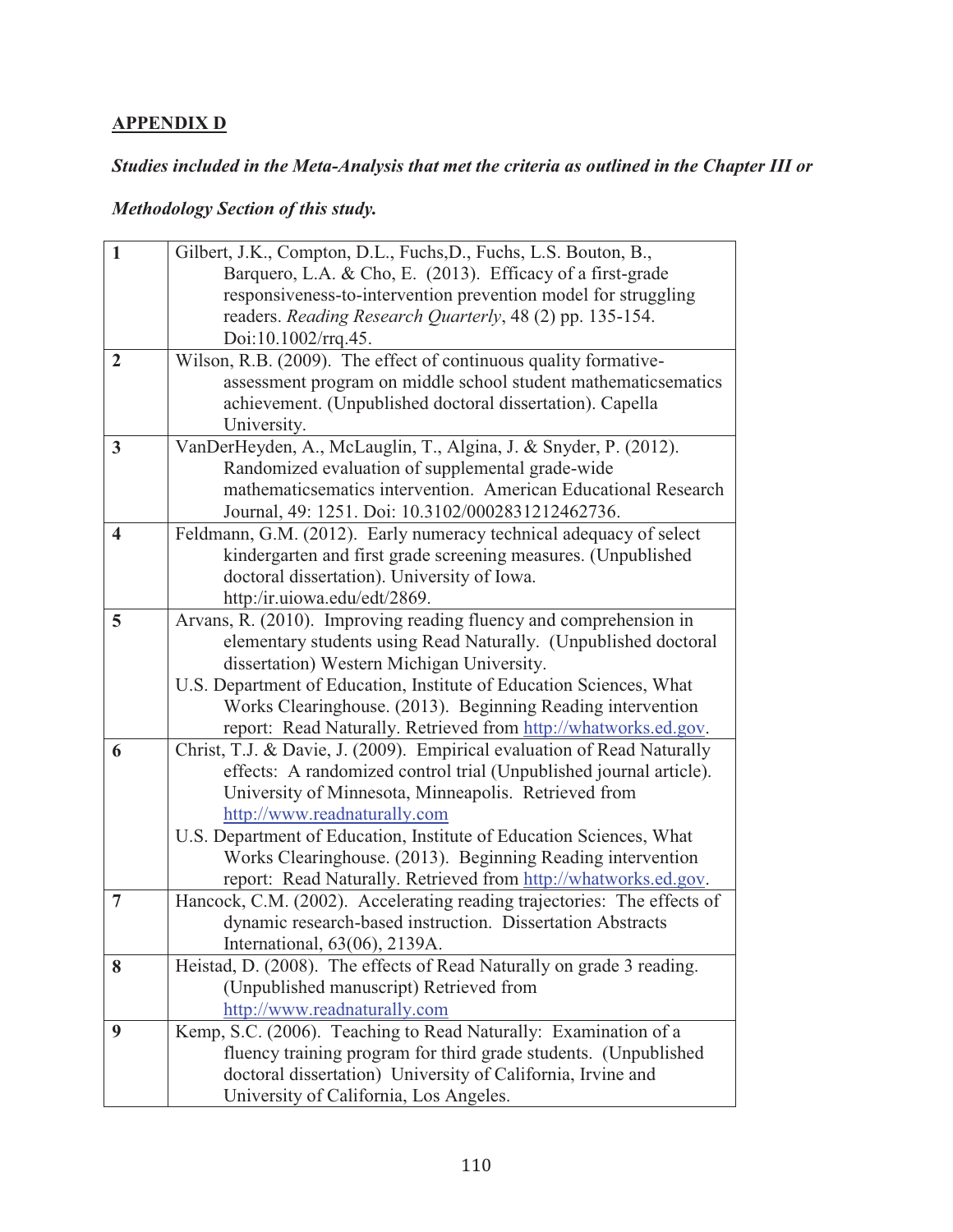| 10 | Maziarz, A.L. (2010). The exploration of demographics and computer |
|----|--------------------------------------------------------------------|
|    | adaptive testing in predicting performance on state-mandated       |
|    | reading assessments. (Unpublished doctoral dissertation) Indiana   |
|    | University of Pennsylvania.                                        |
| 11 | Powers, S. & Price-Johnson, C. (2006). Evaluation of the Waterford |
|    | early reading program in kindergarten. Creative Research           |
|    | Associates: Tucson.                                                |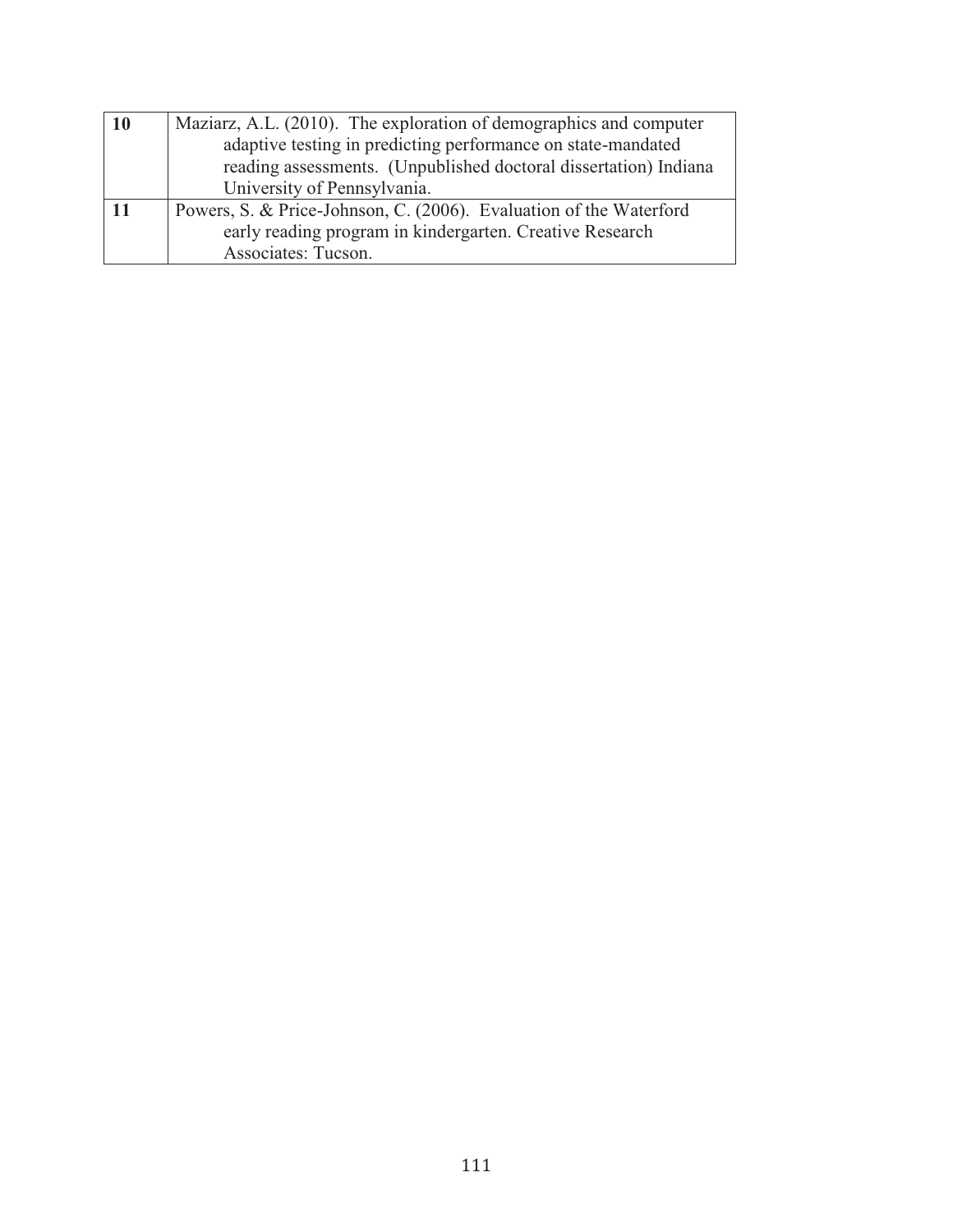### **APPENDIX E**

| <b>Author and Study</b>                          | <b>Effect Size</b> | Sample      | Reliability | <b>Effect Size</b> |
|--------------------------------------------------|--------------------|-------------|-------------|--------------------|
| Name                                             | Reported in        | <b>Size</b> | of          | Corrected          |
|                                                  | study              |             | Assessment  | for                |
|                                                  |                    |             | in study    | Reliability        |
| 1) Efficacy of a first-                          | .19                | 212         | .85         | .223               |
| grade responsiveness-to-                         |                    |             |             |                    |
| intervention prevention                          |                    |             |             |                    |
| model for struggling                             |                    |             |             |                    |
| readers (Gilbert et al.,                         |                    |             |             |                    |
| 2013)                                            |                    |             |             |                    |
| 2) The effect of                                 | 1.0                | 588         | .91         | 1.09               |
| continuous quality                               |                    |             |             |                    |
| formative-assessment                             |                    |             |             |                    |
| program on middle                                |                    |             |             |                    |
| school student                                   |                    |             |             |                    |
| mathematics                                      |                    |             |             |                    |
| achievement (Wilson,                             |                    |             |             |                    |
| 2009)                                            |                    |             |             |                    |
| 3) Randomized                                    | .46                | 188         | .85         | .541               |
| evaluation of                                    | $-0.1$             | 186         |             | $-117$             |
| supplemental grade-                              |                    |             |             |                    |
| wide mathematics                                 |                    |             |             |                    |
| intervention                                     |                    |             |             |                    |
| (VanDerHeyden et al.,                            |                    |             |             |                    |
| 2012)                                            | .698               | 72          |             | .784               |
| 4) Early numeracy                                | .672               |             | .89         | .755               |
| technical adequacy of<br>select kindergarten and |                    | 56          |             |                    |
| first grade screening                            |                    |             |             |                    |
| measure (Feldmann,                               |                    |             |             |                    |
| 2012)                                            |                    |             |             |                    |
| 5) Improving reading                             | .117               | 82          | .89         | .131               |
| fluency and                                      |                    |             |             |                    |
| comprehension in                                 |                    |             |             |                    |
| elementary students                              |                    |             |             |                    |
| using Read Naturally                             |                    |             |             |                    |
| (Arvars, 2010)                                   |                    |             |             |                    |
| 6) Empirical evaluation                          | .127               | 104         | .89         | .142               |
| of Read Naturally                                |                    |             |             |                    |
| effects: A randomized                            |                    |             |             |                    |
| control trial (Christ &                          |                    |             |             |                    |
| Davie, 2009)                                     |                    |             |             |                    |
| 7) Accelerating reading                          | .105               | 94          | .85         | .123               |
| trajectories: The effects                        |                    |             |             |                    |